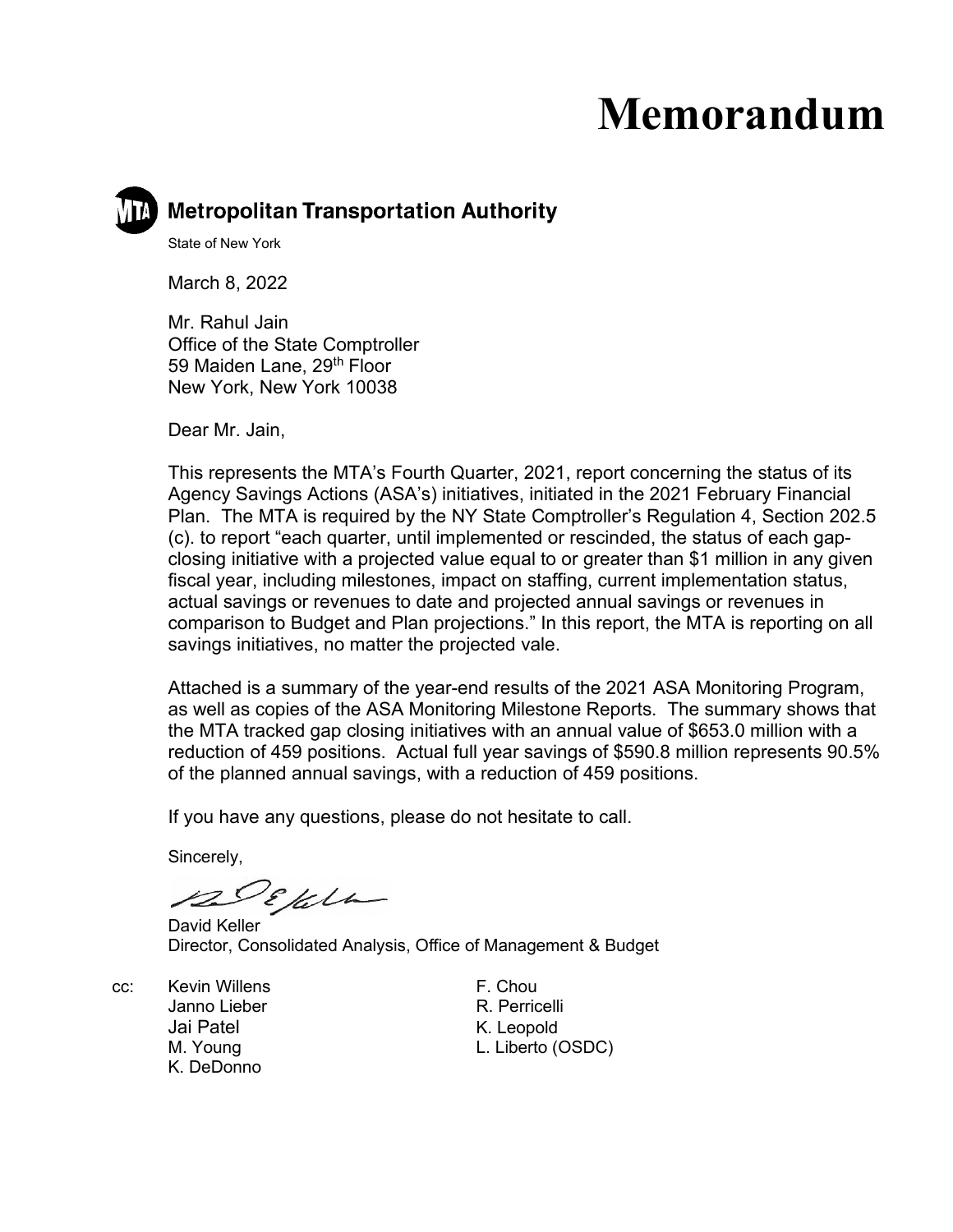# **Combined 2021 (results through December)**

(\$ in millions)

|                                  |            |                                       |                      |                       | 4th Quarter Results (ytd) |                                                       |                                               |
|----------------------------------|------------|---------------------------------------|----------------------|-----------------------|---------------------------|-------------------------------------------------------|-----------------------------------------------|
| <b>MTA Agencies</b>              |            | 2021 ASA's Monitored *<br>(Full Year) | "Planned"<br>Savings | "Realized"<br>Savings | Variance<br>Fav/(Unfav)   | "Realized"<br>Savings as % of<br>"Planned"<br>Savings | % of 2021<br>Implemented at<br>end of Quarter |
|                                  | Pos<br>(3) |                                       | (3)                  | (\$)                  | (3)                       | (%)                                                   | $(\%)$                                        |
| <b>New York City Transit **</b>  | 459        | 423.222                               | 423.222              | 370.856               | (52.366)                  | 87.6%                                                 | 87.6%                                         |
| <b>Long Island Rail Road</b>     | 0          | 52.801                                | 52.801               | 52.246                | (0.555)                   | 98.9%                                                 | 98.9%                                         |
| Metro-North Railroad             | 0          | 44.723                                | 44.723               | 36.837                | (7.887)                   | 82.4%                                                 | 82.4%                                         |
| <b>MTA Bridges &amp; Tunnels</b> | 0          | 29.129                                | 29.129               | 27.789                | (1.341)                   | 95.4%                                                 | 95.4%                                         |
| <b>MTA Headquarters</b>          | 0          | 103.114                               | 103.114              | 103.114               | 0.000                     | 100.0%                                                | 100.0%                                        |
| <b>MTA CONSOLIDATED</b>          | 459        | 652.990                               | 652.990              | 590.841               | (62.149)                  | 90.5%                                                 | 90.5%                                         |

*\* The value of the monitored PEGs reflects re-estimates captured through the November 2021 Financial Plan*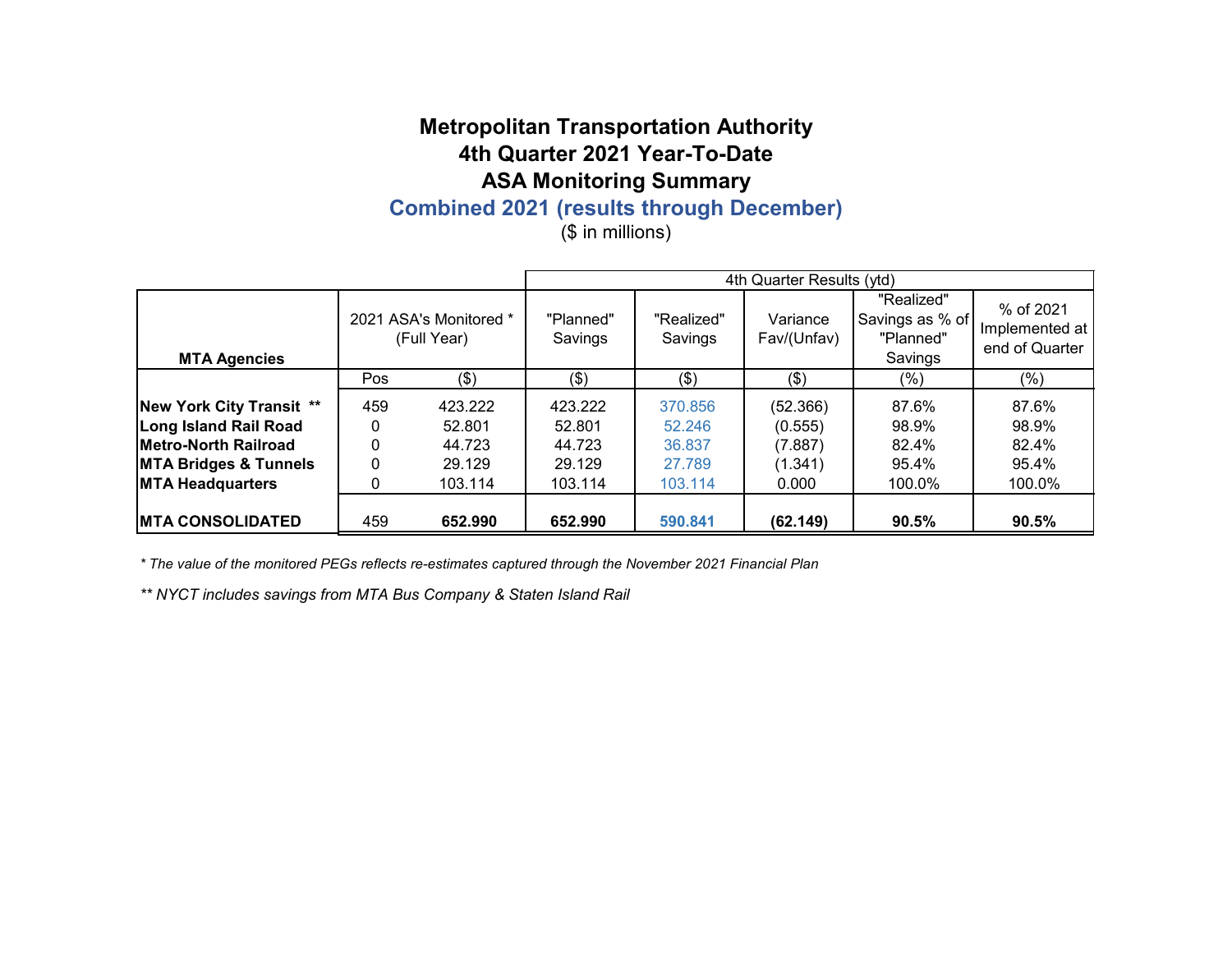# **2021 Overtime Spending Reduction (results through December)**

(\$ in millions)

|                                  |             |                                       |                      |                       | "Planned" Savings       |                                                       |                                               |
|----------------------------------|-------------|---------------------------------------|----------------------|-----------------------|-------------------------|-------------------------------------------------------|-----------------------------------------------|
| <b>MTA Agencies</b>              |             | 2021 ASA's Monitored *<br>(Full Year) | "Planned"<br>Savings | "Realized"<br>Savings | Variance<br>Fav/(Unfav) | "Realized"<br>Savings as % of<br>"Planned"<br>Savings | % of 2021<br>Implemented at<br>end of Quarter |
|                                  | (3)<br>Pos  |                                       | (3)                  | (\$)                  | (3)                     | $(\%)$                                                | (%)                                           |
| New York City Transit **         | 11          | 176.675                               | 176.675              | 121.415               | (55.260)                | 68.7%                                                 | 68.7%                                         |
| Long Island Rail Road            | 0<br>20.837 |                                       | 20.837               | 20.282                | (0.555)                 | 97.3%                                                 | 97.3%                                         |
| <b>Metro-North Railroad</b>      | 0           | 11.683                                | 11.683               | 9.954                 | (1.730)                 | 85.2%                                                 | 85.2%                                         |
| <b>MTA Bridges &amp; Tunnels</b> | 0           | 4.677                                 | 4.677                | 4.677                 | 0.000                   | 100.0%                                                | 100.0%                                        |
| <b>MTA Headquarters</b>          | 0           | 0.449                                 | 0.449                | 0.449                 | 0.000                   | 100.0%                                                | 100.0%                                        |
| <b>MTA CONSOLIDATED</b>          | 11          | 214.321                               | 214.321              | 156.777               | (57.544)                | 73.2%                                                 | 73.2%                                         |

*\* The value of the monitored PEGs reflects re-estimates captured through the November 2021 Financial Plan*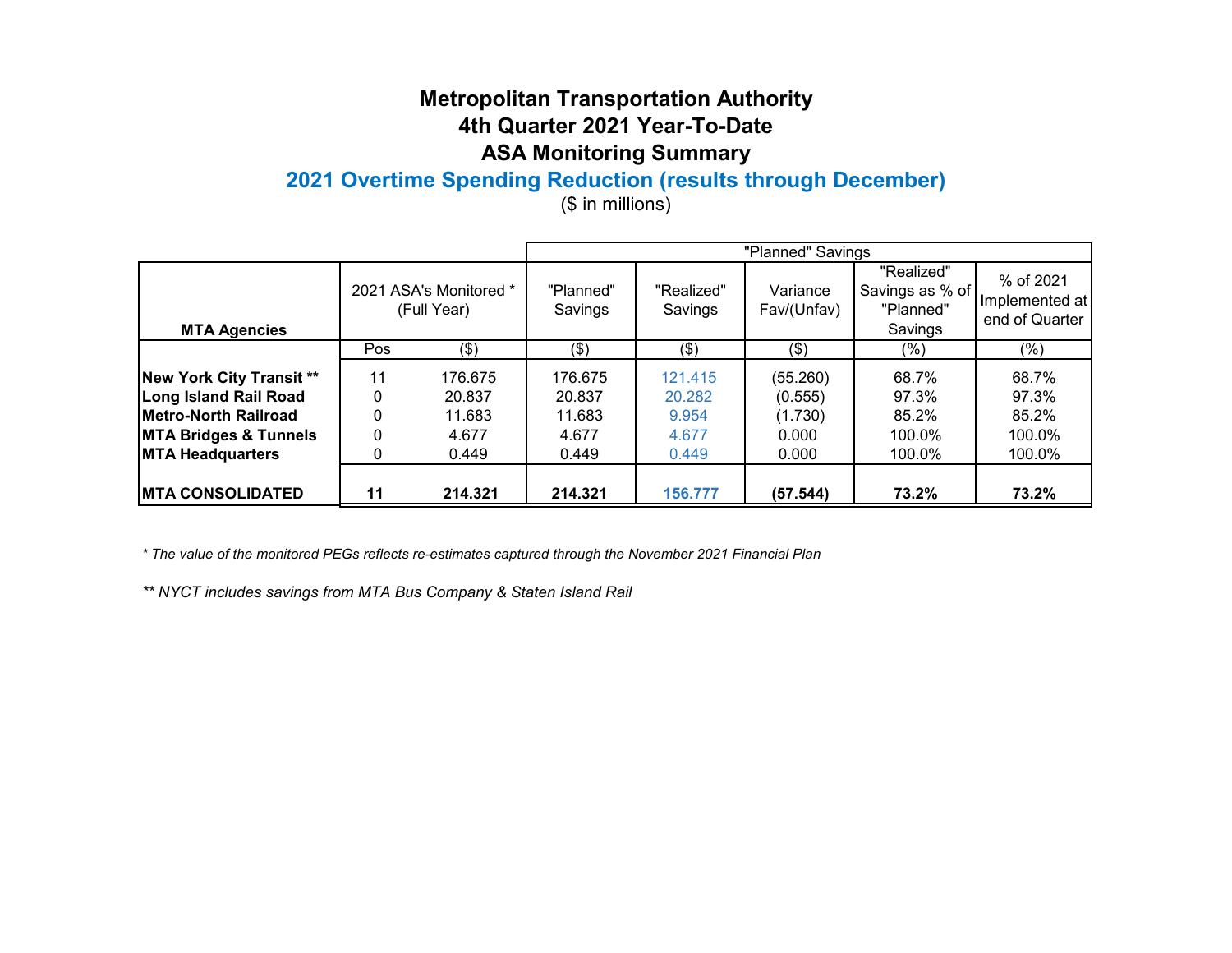# **2021 Consulting Contract Reduction ASA's (results through December)**

(\$ in millions)

|                                  |                           |                                       |                      |                       | "Planned" Savings       |                                                       |                                               |
|----------------------------------|---------------------------|---------------------------------------|----------------------|-----------------------|-------------------------|-------------------------------------------------------|-----------------------------------------------|
| <b>MTA Agencies</b>              |                           | 2021 ASA's Monitored *<br>(Full Year) | "Planned"<br>Savings | "Realized"<br>Savings | Variance<br>Fav/(Unfav) | "Realized"<br>Savings as % of<br>"Planned"<br>Savings | % of 2021<br>Implemented at<br>end of Quarter |
|                                  | Pos<br>(3)                |                                       | (3)                  | $($ \$)               | (3)                     | $(\%)$                                                | (%)                                           |
| New York City Transit **         | 0<br>10.945<br>0<br>3.693 |                                       | 10.945               | 8.804                 | (2.141)                 | 80.4%                                                 | 80.4%                                         |
| Long Island Rail Road            |                           |                                       | 3.693                | 3.693                 | 0.000                   | 100.0%                                                | 100.0%                                        |
| <b>Metro-North Railroad</b>      | $\mathbf 0$               | 2.487                                 | 2.487                | 2.487                 | 0.000                   | 100.0%                                                | 100.0%                                        |
| <b>MTA Bridges &amp; Tunnels</b> | 0<br>8.388                |                                       | 8.388                | 8.388                 | 0.000                   | 100.0%                                                | 100.0%                                        |
| <b>MTA Headquarters</b>          | 0                         | 83.047                                | 83.047               | 83,047                | 0.000                   | 100.0%                                                | 100.0%                                        |
| <b>MTA CONSOLIDATED</b>          | 0                         | 108,560                               | 108.560              | 106.419               | (2.141)                 | 98.0%                                                 | 98.0%                                         |

*\* The value of the monitored PEGs reflects re-estimates captured through the November 2021 Financial Plan*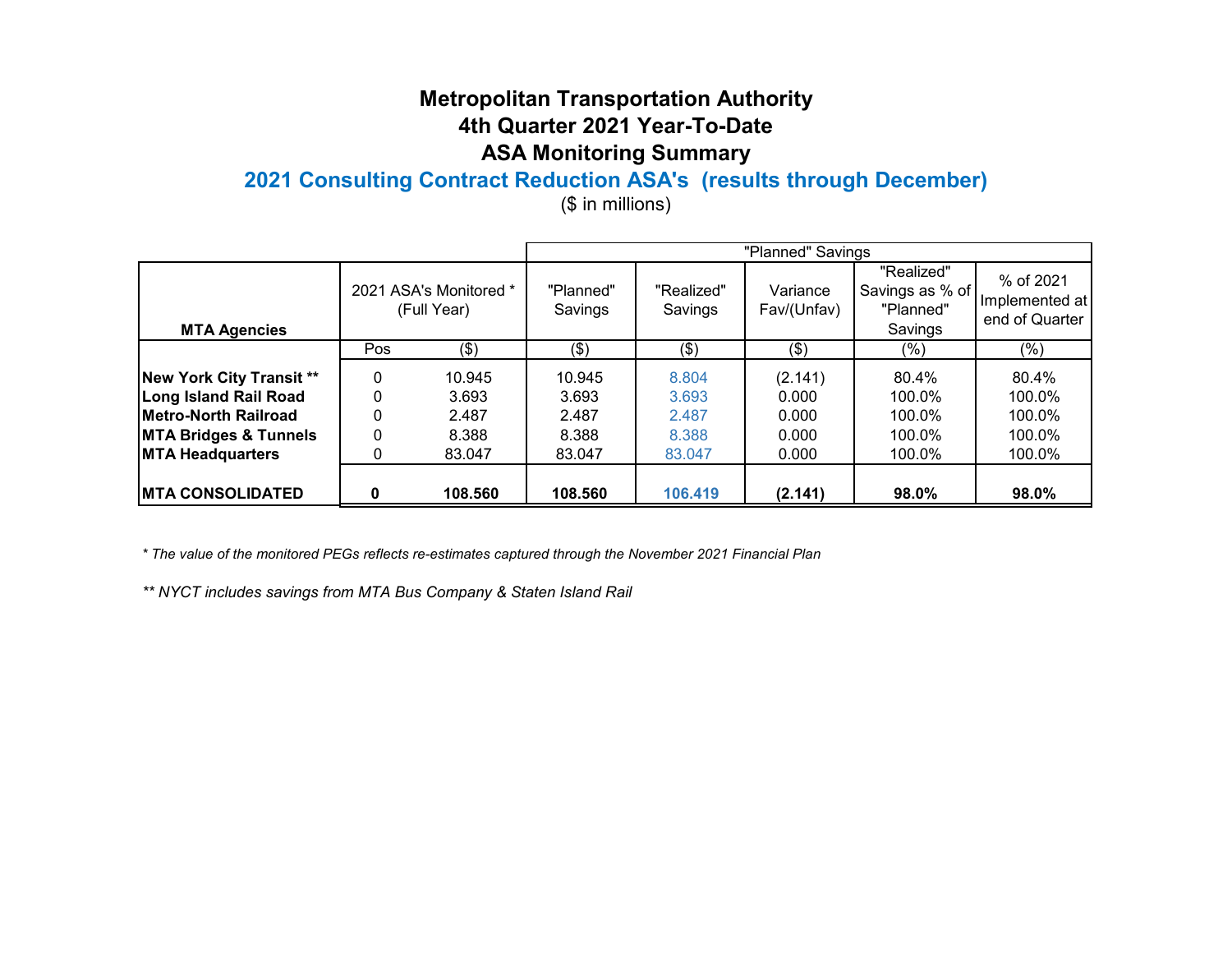# **2021 Non-Personnel Expense Reduction ASA's (results through December)**

(\$ in millions)

|                                  |            |                                       |                      |                       | "Planned" Savings       |                                                       |                                               |
|----------------------------------|------------|---------------------------------------|----------------------|-----------------------|-------------------------|-------------------------------------------------------|-----------------------------------------------|
| <b>MTA Agencies</b>              |            | 2021 ASA's Monitored *<br>(Full Year) | "Planned"<br>Savings | "Realized"<br>Savings | Variance<br>Fav/(Unfav) | "Realized"<br>Savings as % of<br>"Planned"<br>Savings | % of 2021<br>Implemented at<br>end of Quarter |
|                                  | (3)<br>Pos |                                       | (3)                  | \$)                   | (3)                     | $(\%)$                                                | (%)                                           |
| <b>New York City Transit **</b>  | 35         | 151.826                               | 151.826              | 111.322               | (40.504)                | 73.3%                                                 | 73.3%                                         |
| Long Island Rail Road            | $\Omega$   | 28.270                                | 28.270               | 28.270                | 0.000                   | 100.0%                                                | 100.0%                                        |
| Metro-North Railroad             | 0          | 30.553                                | 30.553               | 24.396                | (6.157)                 | 79.8%                                                 | 79.8%                                         |
| <b>MTA Bridges &amp; Tunnels</b> | $\Omega$   | 16.064                                | 16.064               | 14.723                | (1.341)                 | 91.7%                                                 | 91.7%                                         |
| <b>MTA Headquarters</b>          | 0          | 19.618                                | 19.618               | 19.618                | 0.000                   | 100.0%                                                | 100.0%                                        |
| IMTA CONSOLIDATED                | 35         | 246.332                               | 246.332              | 198.330               | (48.002)                | 80.5%                                                 | 80.5%                                         |

*\* The value of the monitored PEGs reflects re-estimates captured through the November 2021 Financial Plan*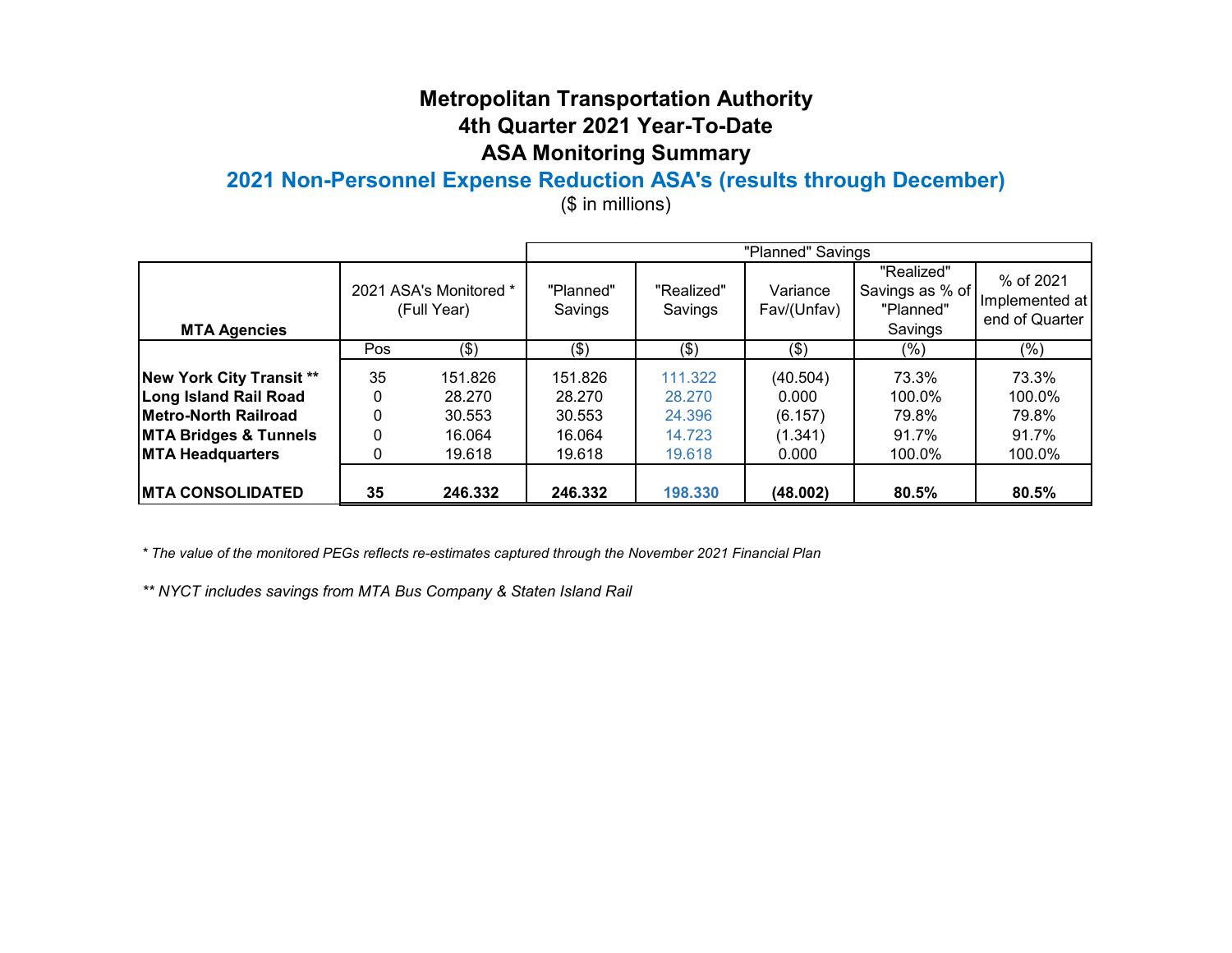# **2021 Additional BRP's (results through December)**

(\$ in millions)

|                                  |                   |                                       |                      |                       | "Planned" Savings       |                                                       |                                               |
|----------------------------------|-------------------|---------------------------------------|----------------------|-----------------------|-------------------------|-------------------------------------------------------|-----------------------------------------------|
| <b>MTA Agencies</b>              |                   | 2021 ASA's Monitored *<br>(Full Year) | "Planned"<br>Savings | "Realized"<br>Savings | Variance<br>Fav/(Unfav) | "Realized"<br>Savings as % of<br>"Planned"<br>Savings | % of 2021<br>Implemented at<br>end of Quarter |
|                                  | Pos<br>(3)        |                                       | (3)<br>\$)           |                       | (3)                     | (%)                                                   | $(\% )$                                       |
| New York City Transit **         | 413               | 83.776                                | 83.776               | 129.315               | 45.539                  | $>100.0\%$                                            | $>100.0\%$                                    |
| Long Island Rail Road            | 0.000<br>$\Omega$ |                                       | 0.000                | 0.000                 | 0.000                   | #DIV/0!                                               | #DIV/0!                                       |
| <b>Metro-North Railroad</b>      |                   | 0.000                                 | 0.000                | 0.000                 | 0.000                   | #DIV/0!                                               | #DIV/0!                                       |
| <b>MTA Bridges &amp; Tunnels</b> | 0                 | 0.000                                 | 0.000                | 0.000                 | 0.000                   | #DIV/0!                                               | #DIV/0!                                       |
| <b>MTA Headquarters</b>          |                   | 1.690                                 | 1.690                | 1.690                 | 0.000                   | 100.0%                                                | 100.0%                                        |
| <b>IMTA CONSOLIDATED</b>         | 413               | 85.466                                | 85.466               | 131.005               | 45.539                  | $>100.0\%$                                            | $>100.0\%$                                    |

*\* The value of the monitored PEGs reflects re-estimates captured through the November 2021 Financial Plan*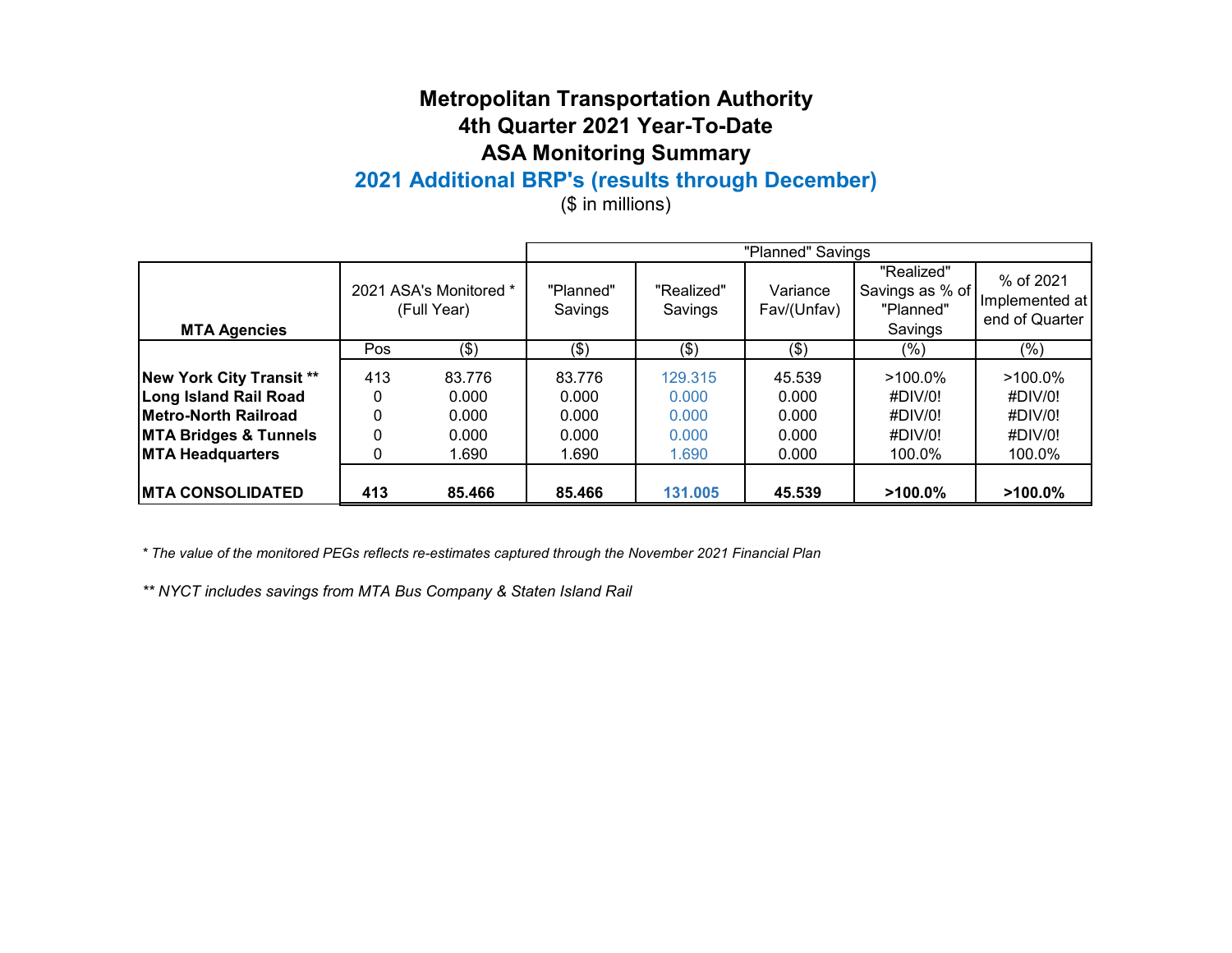#### **Metropolitan Transportation Authority 2021 MTA NYCT ASA Monitoring Program 4th Quarter 2021 results**

In 2021, 35 ASA's were monitored with a full-year savings of \$423.2 million and a reduction of 459 positions.

Year-End results for 2021 shows that \$370.9 million or 87.6% of the planned ASA reductions was realized and 459 positions were reduced during the year.

The following ASA's did not reach the targeted savings for the year and will continue to be monitored in 2022:

- NYCT OT-2
	- o Reduce Weather-Related Overtime
		- In Q4 we had couple snow and icing events resulted in overrun. In Q3 we had Hurricane IDA causing significant citywide flooding and cleanup expenses. In Q2 we had two heavy rain events resulted in overrun. In the 1st quarter we experienced two significant snowstorms that resulted in unfavorable variance against budget.
- NYCT OT-4
	- o Reduce Overtime Costs for Department of Buses
		- Unfavorable results due to vacancies and poor availability.
- NYCT OT-5
	- o Reduce Overtime Costs for Department of Subways
		- Unfavorable results due to vacancies and poor availability.
- NYCT CC-2
	- o DoB Facility & Bus Maintenance Reduction
		- Q4 savings not achieved due to office supplies and bus parts mischarges. Q2 savings not achieved due to All Electric Bus expenses mischarges, to be reclassify to appropriate account in July.
- NYCT CC-4
	- o Reduce Bus Network Redesign Project
		- Q4 savings not achieved due to network redesign spending. Q1 savings not achieved due to more than anticipated spending in bus network redesign project.
- NYCT NP-1
	- o Car Inspections for R142/R160
		- Positions have been eliminated from the budget; incumbents will be reduced via attrition.
- NYCT NP-4
	- o DoB Facility & Bus Maintenance Reduction
		- Q4 savings not achieved due to billing error for tires lease expenses and unbudgeted expenses for NYS DOT Cross Bronx Expressway Expansion project.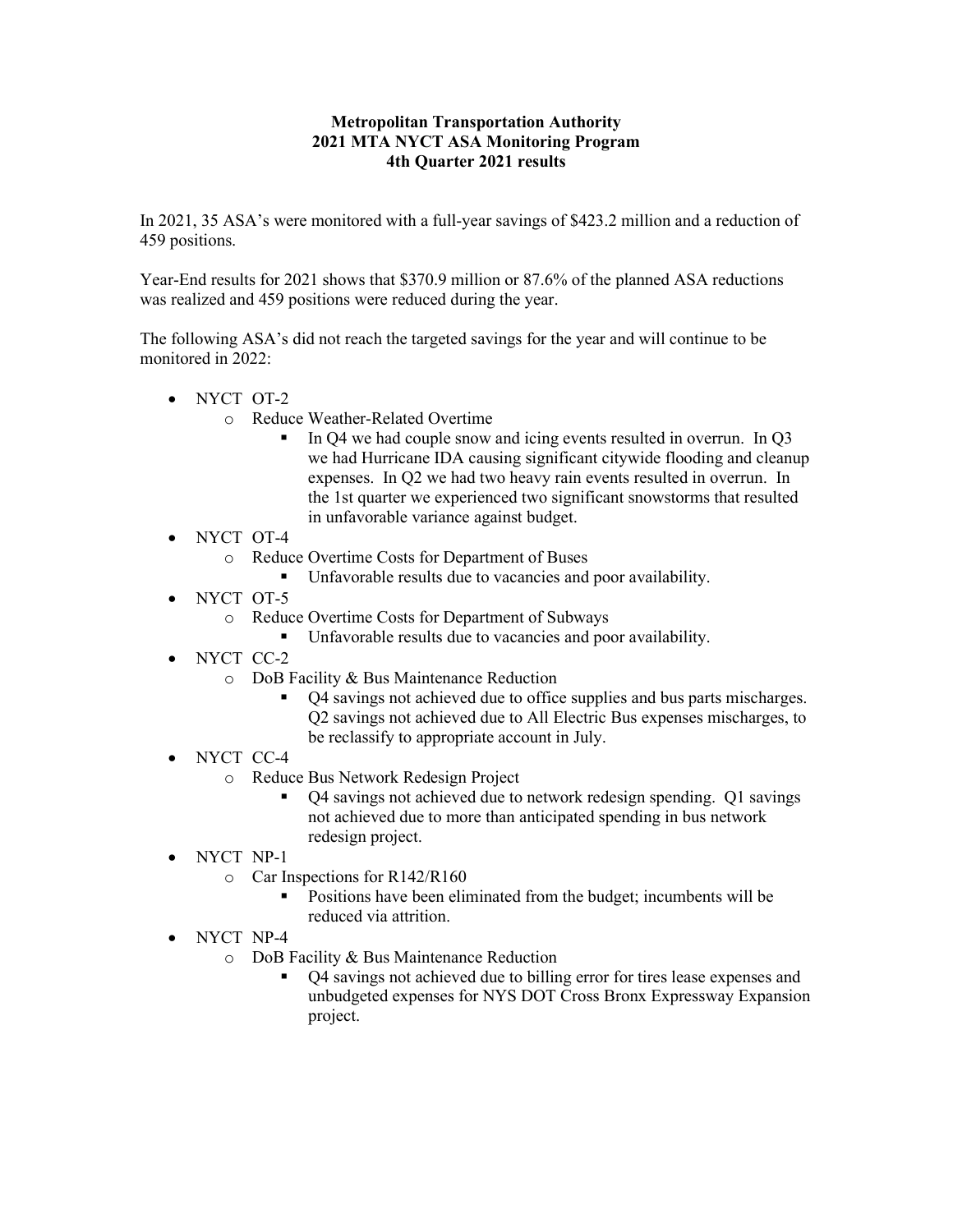- NYCT NP-5
	- o DoB Technology System Maintenance Reduction
		- Unfavorable results due failed BRP to eliminate wi-fi service on local buses, unbudgeted bus antenna upgrades spending, violation processing fees paid to NYCDOT associated with the Automated Bus Lane Enforcement (ABLE) program, Bus Time maintenance, Bus camera maintenance, and Intelligent Vehicle Network (IVN) maintenance. However, the results would be favorable if compared against the forecast budget which includes rollover funding for these technology system maintenance items.
- NYCT NP-7
	- o Inspection & Testing Efficiencies
		- Higher than anticipated expense in the month of June and December.
- NYCT NP-15
	- o Reduce Card Fees
		- Overrun in bank fees was due to increases in MetroCard sales while compounded by the restriction on cash sales at the station booths.
- NYCT NP-19
	- o Reduce Miscellaneous OTPS
		- Unfavorable results mainly due to security services expenses in the Division of Security.
- NYCT NP-21
	- o Reduce Roof Repair Budget
		- Savings not achieved due to more than anticipated level of roof repairs due to storm damages
- NYCT 17-05
	- o Administrative & OTPS Savings
		- Savings not achieved mainly due to overruns in medical services and training and refuse expenses.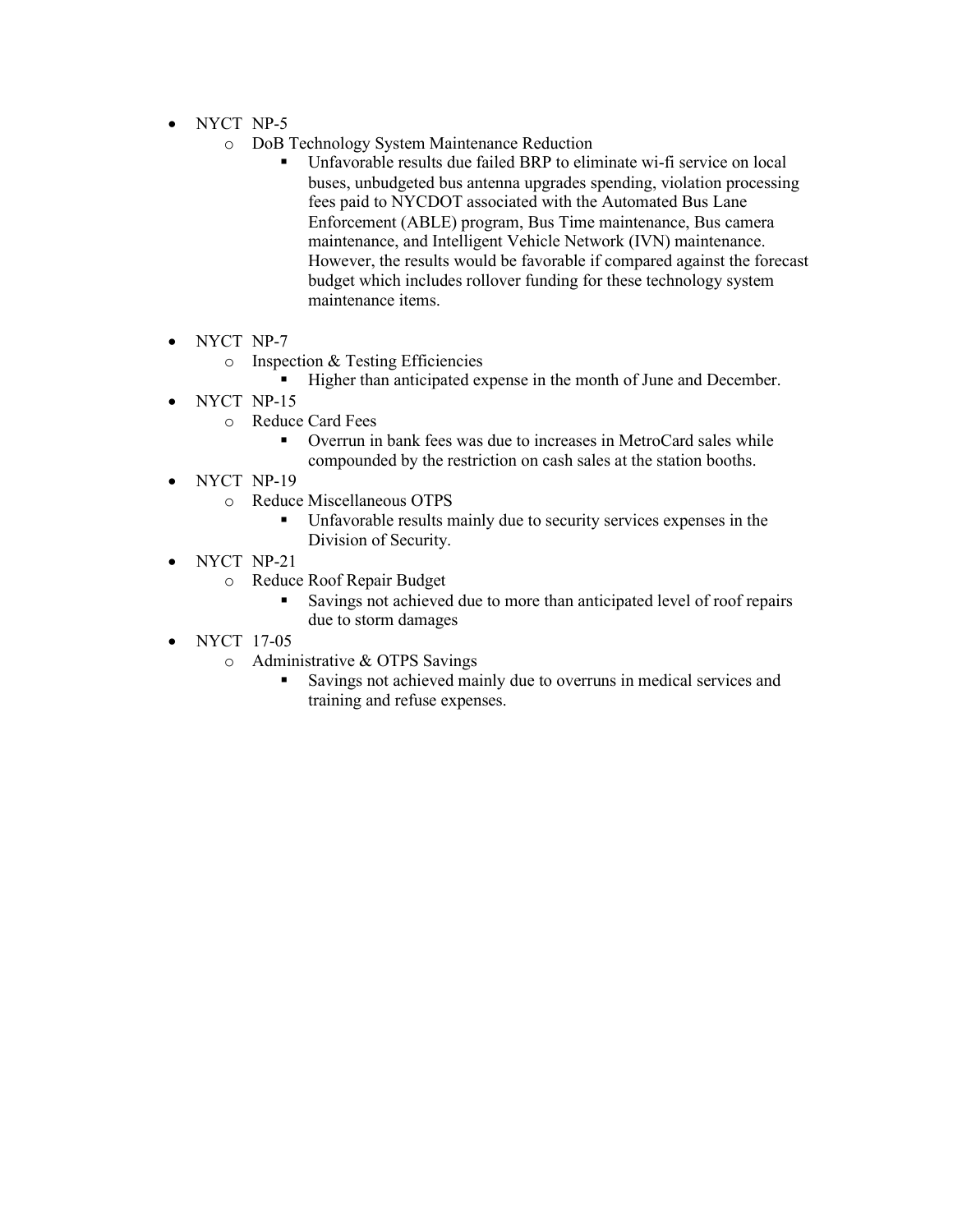The following ASA's have met the savings initiative targets for NYCT in 2021 and will no longer be monitored:

- NYCT CC-1 Dependent Eligibility Verification Audit Savings
- NYCT CC-5 Reduce Miscellaneous OTPS
- NYCT NP-3 Defer Select Bus Service (SBS) Expansion
- NYCT NP-6 Extend DoB Scheduled Operations Intervals
- **NYCT NP-8** Paratransit Call Center Savings
- NYCT NP-11 Procurement Savings Life Insurance, Disability & Dental
- NYCT NP-14 Reduce Bus Network Redesign Project
- NYCT NP-16 Reduce Materials & Supplies Budget All Other
- NYCT NP-17 Reduce Materials & Supplies Budget DoB
- **NYCT NP-18 Reduce Materials & Supplies Budget DoS**
- NYCT NP-20 Reduce Rail Grinder
- NYCT NP-22 Temporary Reduction of Tuition Reimbursement Program
- NYCT 19-2 Track Inspections Savings
- NYCT 20-1 Shift Right-of-Way (ROW) Maintenance to Overnight/Weekends
- NYCT 20-2 Vent Cleaning Efficiencies<br>NYCT 20-3 Automated Fare Control Ma
- Automated Fare Control Maintenance Reductions
- **NYCT** 20-4 Electrical Helper Efficiencies
- NYCT 21-1 Subway Savings Program
- NYCT 21-2 Health & Welfare CVS
- NYCT 21-3 SMS Savings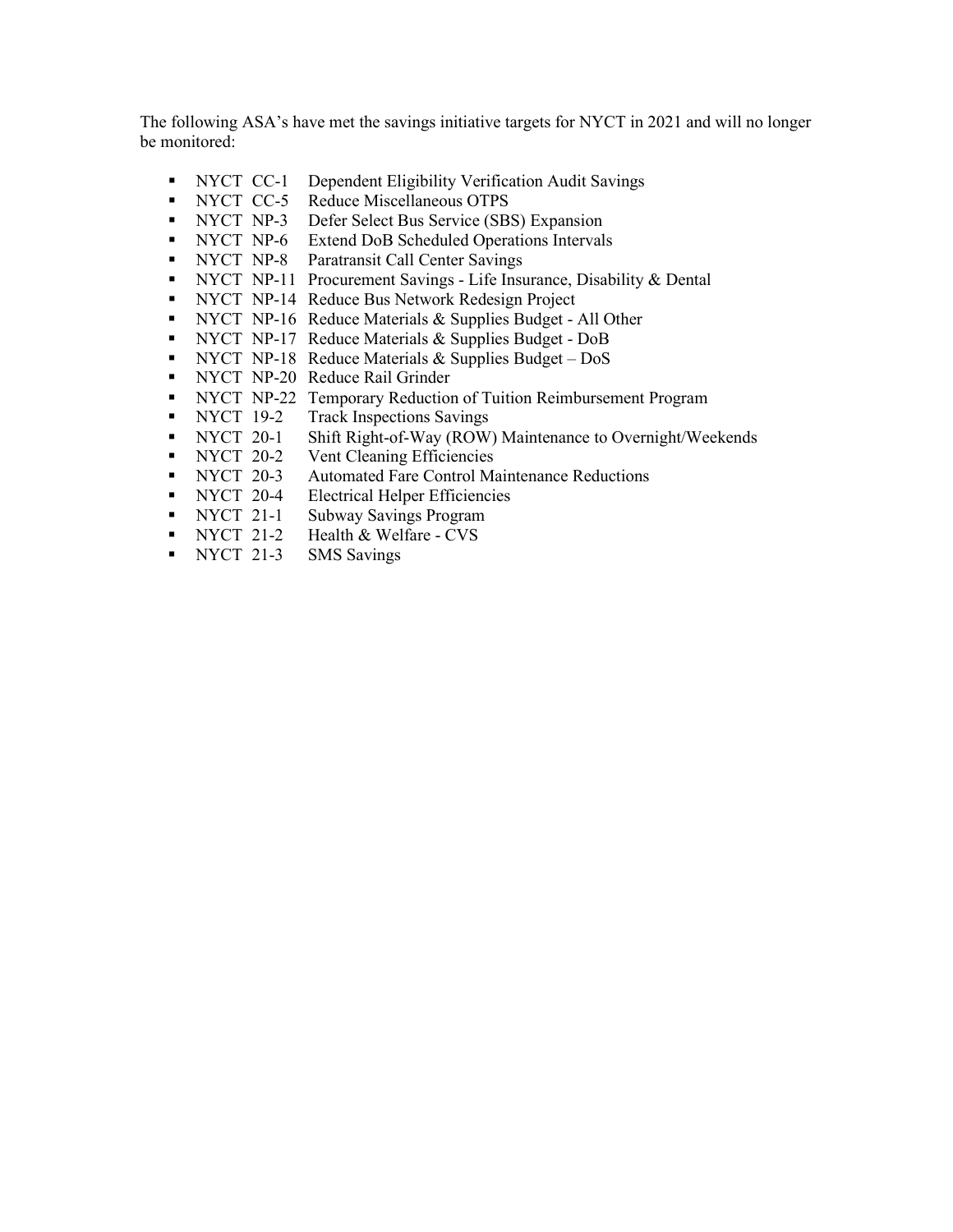ASA Name: Overtime Spending Reductions

ASA Description: 5 ASA's are being monitored in 2021

ASA Status:

ASA VALUE: (\$ in millions)

| 2020<br>2024<br>2022<br>2023<br>2021<br>Pos.<br>Pos.<br>Pos.<br>Pos.<br>Pos.<br>Original Plan:<br><b>Nov-20</b><br>197.978<br>176.675<br>198.222<br>197.975<br>13.7731 | . <del>.</del> | . |  |  |  |  |  |
|------------------------------------------------------------------------------------------------------------------------------------------------------------------------|----------------|---|--|--|--|--|--|
|                                                                                                                                                                        |                |   |  |  |  |  |  |
|                                                                                                                                                                        |                |   |  |  |  |  |  |
|                                                                                                                                                                        |                |   |  |  |  |  |  |

| <b>CRITICAL TASKS &amp; MILESTONES:</b> | Planned | Revised | Actual |
|-----------------------------------------|---------|---------|--------|
|                                         | Date    | Date    | Date   |
| 11/1/2020 Identify Savings              |         |         |        |

| MONTHLY CASH SAVINGS: (\$ in millions) |        |          |          |         |          |          |          |          |          |          |          |          |          |
|----------------------------------------|--------|----------|----------|---------|----------|----------|----------|----------|----------|----------|----------|----------|----------|
|                                        | Jan    | Feb      | Mar      | Apr     | Mav      | Jun      | Jul      | Aug      | Sep      | Oct      | Nov      | Dec      | Total    |
| Plan                                   | 14.723 | 14.723   | 14.723   | 14.723  | 14.723   | 14.723   | 14.723   | 14.723   | 14.723   | 14.723   | 14.723   | 14.723   | 176.675  |
| Actual/Proj.                           | 16.781 | (0.121)  | 6.784    | 12.480  | 9.379    | .157     | 26.484   | 2.274    | 3.237    | 2.055    | 4.105    | 30,800   | 121.415  |
| Month Var.                             | 2.058  | (14.844) | 7.939)   | (2.243) | (5.344)  | 7.566    | 11.761   | (12.449) | 1,486    | (12.667) | (10.618) | 16.077   |          |
| <b>YTD Var.</b>                        | 2.058  | (12.786) | (20.725) | (22.967 | (28.312) | (35.877) | (24.116) | (36.566) | (48.052) | (60.719) | (71.337) | (55.260) | (55.260) |

| Frequency of Update to Actuals: | Quarterly |
|---------------------------------|-----------|
| ASA Has Been Fully Implemented: | Nο        |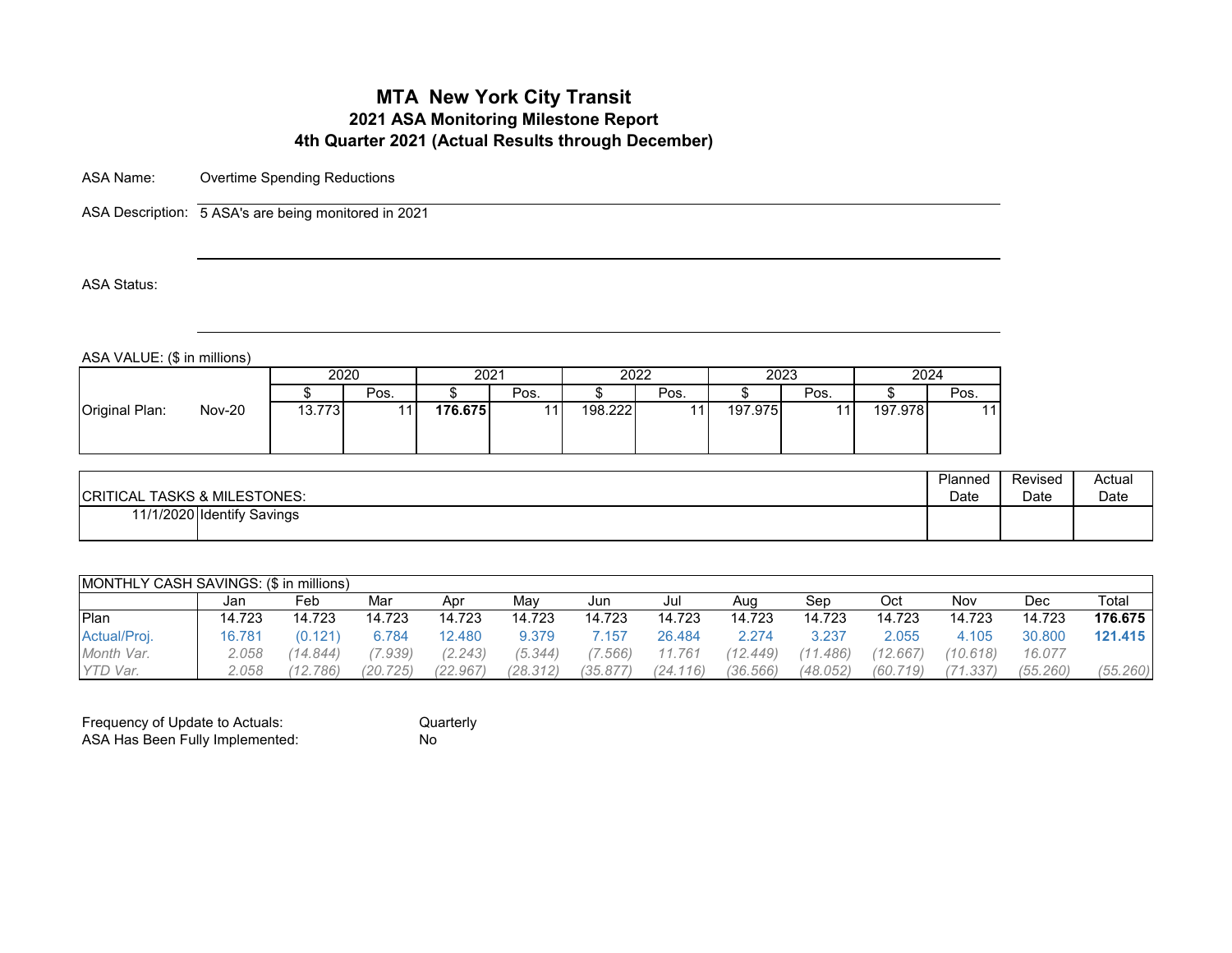ASA Name: Consulting Contract Reduction

ASA Description: 4 ASA's are being monitored in 2021

ASA Status:

ASA VALUE: (\$ in millions)

|                                 | 2020  |      | 2021   |      | 2022   |      | 2023   |      | 2024   |      |
|---------------------------------|-------|------|--------|------|--------|------|--------|------|--------|------|
|                                 |       | Pos. |        | Pos. |        | Pos. |        | Pos. |        | Pos. |
| <b>Nov-20</b><br>Original Plan: | 5.190 |      | 10.945 |      | 18.406 |      | 18.584 |      | 19.433 |      |

| <b>CRITICAL TASKS &amp; MILESTONES:</b> | Planned | Revised | Actual |
|-----------------------------------------|---------|---------|--------|
|                                         | Date    | Date    | Date   |
| 11/1/2020 Identify Savings              |         |         |        |

| <b>IMONTHLY CASH SAVINGS: (\$ in millions)</b> |         |       |         |         |         |         |         |       |       |         |       |         |         |
|------------------------------------------------|---------|-------|---------|---------|---------|---------|---------|-------|-------|---------|-------|---------|---------|
|                                                | Jan     | Feb   | Mar     | Apr     | Mav     | Jun     | Jul     | Aug   | Sep   | Oct     | Nov   | Dec     | Total   |
| Plan                                           | 0.550   | 0.550 | 0.550   | 0.550   | 0.550   | 0.550   | 0.940   | 0.940 | 0.940 | 0.940   | 0.940 | 0.940   | 8.945   |
| Actual/Proj.                                   | 0.330   | 0.669 | 0.640   | 0.473   | (0.381) | 0.474   | 1.968   | 1.028 | 607ء  | 0.651   | .309  | 0.036   | 8.804   |
| Month Var.                                     | (0.220) | 0.119 | 0.090   | (0.078) | (0.931) | (0.076) | 027     | 0.088 | 0.666 | (0.289) | 0.368 | (0.905) |         |
| YTD Var.                                       | (0.220) | 0.101 | (0.011) | (0.089) | (1.020) | .096'   | (0.069) | 0.019 | 0.685 | 0.396   | 0.764 | (0.141) | (0.141) |

| Frequency of Update to Actuals: | Ωu |
|---------------------------------|----|
| ASA Has Been Fully Implemented: | No |

Quarterly<br>No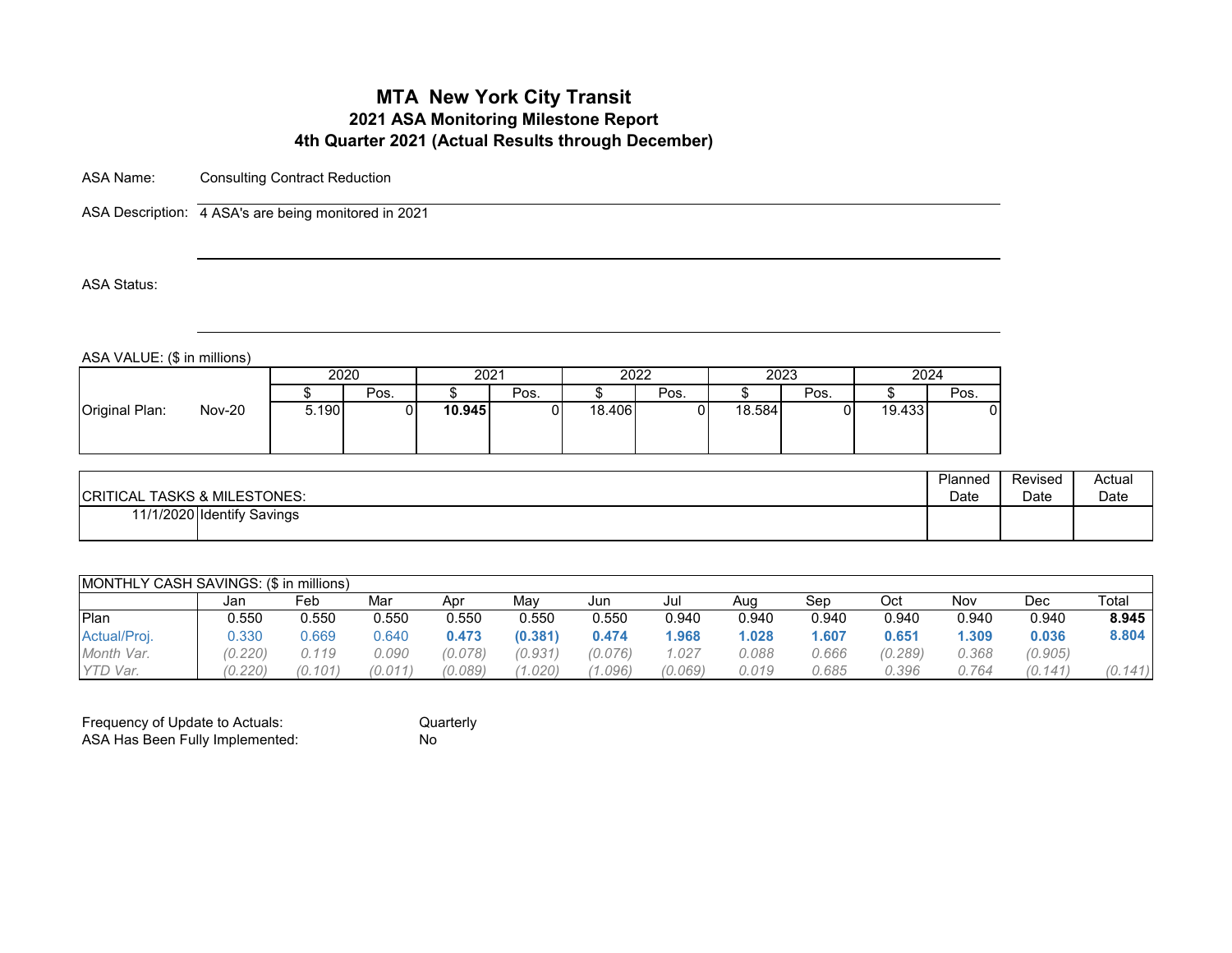ASA Name: Non-Personnel Expense Reductions

ASA Description: 17 ASAs are being monitored in 2021

ASA Status:

ASA VALUE: (\$ in millions)

| 2020<br>Pos.                                                             | 2021<br>Pos. |        | 2022 |        | 2023            | 2024   |      |
|--------------------------------------------------------------------------|--------------|--------|------|--------|-----------------|--------|------|
|                                                                          |              |        |      |        |                 |        |      |
|                                                                          |              |        | Pos. |        | Pos.            |        | Pos. |
| 107.228<br><b>Nov-20</b><br>151.826<br>Original Plan:<br>35 <sup>1</sup> | 35           | 93.813 | 35   | 80.733 | 35 <sub>1</sub> | 74.837 | 35   |

Quarterly<br>No

| <b>CRITICAL TASKS &amp; MILESTONES:</b> | Planned | Revised | Actual |
|-----------------------------------------|---------|---------|--------|
|                                         | Date    | Date    | Date   |
| 11/1/2020 Identify Savings              |         |         |        |

| <b>IMONTHLY CASH SAVINGS: (\$ in millions)</b> |        |         |         |        |        |         |        |        |        |         |        |          |         |  |
|------------------------------------------------|--------|---------|---------|--------|--------|---------|--------|--------|--------|---------|--------|----------|---------|--|
|                                                | Jan    | Feb     | Mar     | Apr    | Mav    | Jun     | Jul    | Aug    | Sep    | Oct     | Nov    | Dec      | Total   |  |
| Plan                                           | 8.952  | 8.952   | 8.952   | 8.952  | 8.952  | 8.952   | 8.952  | 8.952  | 8.952  | 8.952   | 8.952  | 13.157   | 111.628 |  |
| Actual/Proj.                                   | 18.200 | 8.329   | 5.328   | 19.469 | 12.018 | 8.423   | 2.063  | 10.148 | 9.533  | 4.156   | 11.442 | (7.787)  | 111.322 |  |
| Month Var.                                     | 9.248  | (0.623) | (3.624) | 10.518 | 3.066  | (0.529) | 3.111  | .196   | 0.582  | (4.796) | 2.490  | (20.944) |         |  |
| YTD Var.                                       | 9.248  | 8.624   | 5.000   | 15.518 | 18.584 | 18.055  | 21.167 | 22.363 | 22.944 | 18.148  | 20.638 | (0.306)  | (0.306) |  |

| Frequency of Update to Actuals: | Qu |
|---------------------------------|----|
| ASA Has Been Fully Implemented: | No |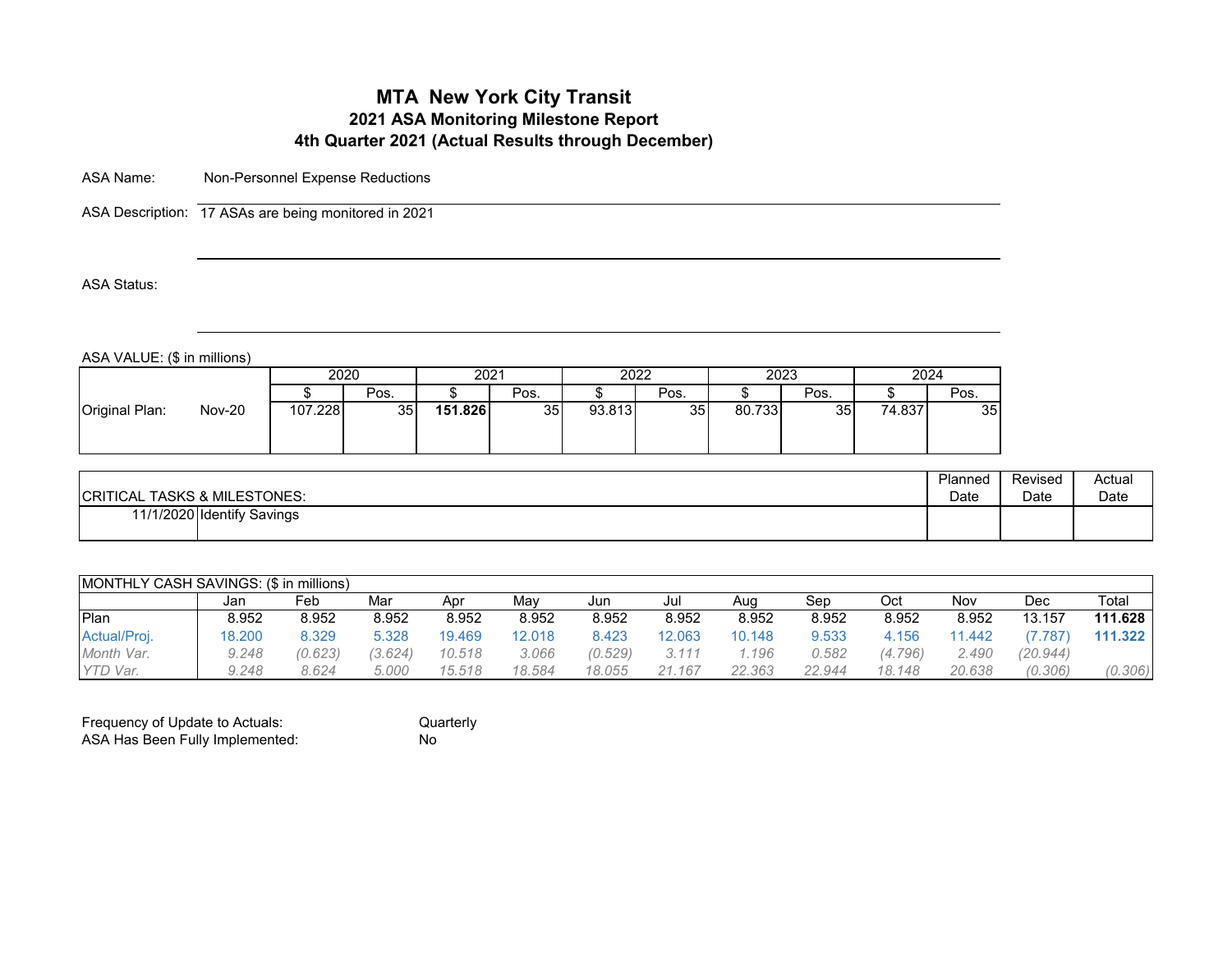ASA Name: BRPs that are not captured under the ASA Initiative or were not fully implemented

ASA Description: 9 BRPs continue to be monitored in 2021

#### ASA Status:

ASA VALUE: ( in millions)

| 2020<br>Pos.<br>191                  | 2021<br>Pos.  | 2022<br>Pos.  | 2023<br>Pos.   | 2024   |      |
|--------------------------------------|---------------|---------------|----------------|--------|------|
|                                      |               |               |                |        |      |
|                                      |               |               |                |        | Pos. |
| 24.256<br>Original Plan:<br>Numerous | 83.776<br>413 | 413<br>46.352 | 46.352<br>413I | 46.352 | 413  |

| <b>CRITICAL TASKS &amp; MILESTONES:</b> | Planned | Revised | Actual |
|-----------------------------------------|---------|---------|--------|
|                                         | Date    | Date    | Date   |
| 11/1/2020 Identify Savings              |         |         |        |

|                 | <b>IMONTHLY CASH SAVINGS:</b><br>í in millions) |       |       |        |        |        |        |        |        |        |        |        |         |  |  |
|-----------------|-------------------------------------------------|-------|-------|--------|--------|--------|--------|--------|--------|--------|--------|--------|---------|--|--|
|                 | Jan                                             | Feb   | Mar   | Apr    | Mav    | Jun    | Jul    | Aug    | Sep    | Oct    | Nov    | Dec    | Total   |  |  |
| Plan            | 6.981                                           | 6.981 | 6.981 | 6.981  | 6.981  | 6.981  | 6.981  | 6.981  | 6.981  | 6.981  | 6.981  | 6.981  | 83.776  |  |  |
| Actual/Proj.    | 10.771                                          | .434  | .926  | 11.621 | 7.356  | 8.761  | 1.092  | 10.527 | 10.508 | 10.656 | 11.720 | 16.942 | 129.315 |  |  |
| Month Var.      | 3.789                                           | 0.453 | 4.944 | 4.640  | 0.374  | 780    | 4.111  | 3.546  | 3.526  | 3.675  | 4.739  | 9.961  |         |  |  |
| <b>YTD Var.</b> | 3.789                                           | 4.242 | 9.187 | 13.827 | 14.201 | 15.981 | 20.091 | 23.637 | 27.164 | 30.839 | 35,578 | 45.539 | 45.539  |  |  |

| Frequency of Update to Actuals: | Quarterly |
|---------------------------------|-----------|
| ASA Has Been Fully Implemented: | Nο        |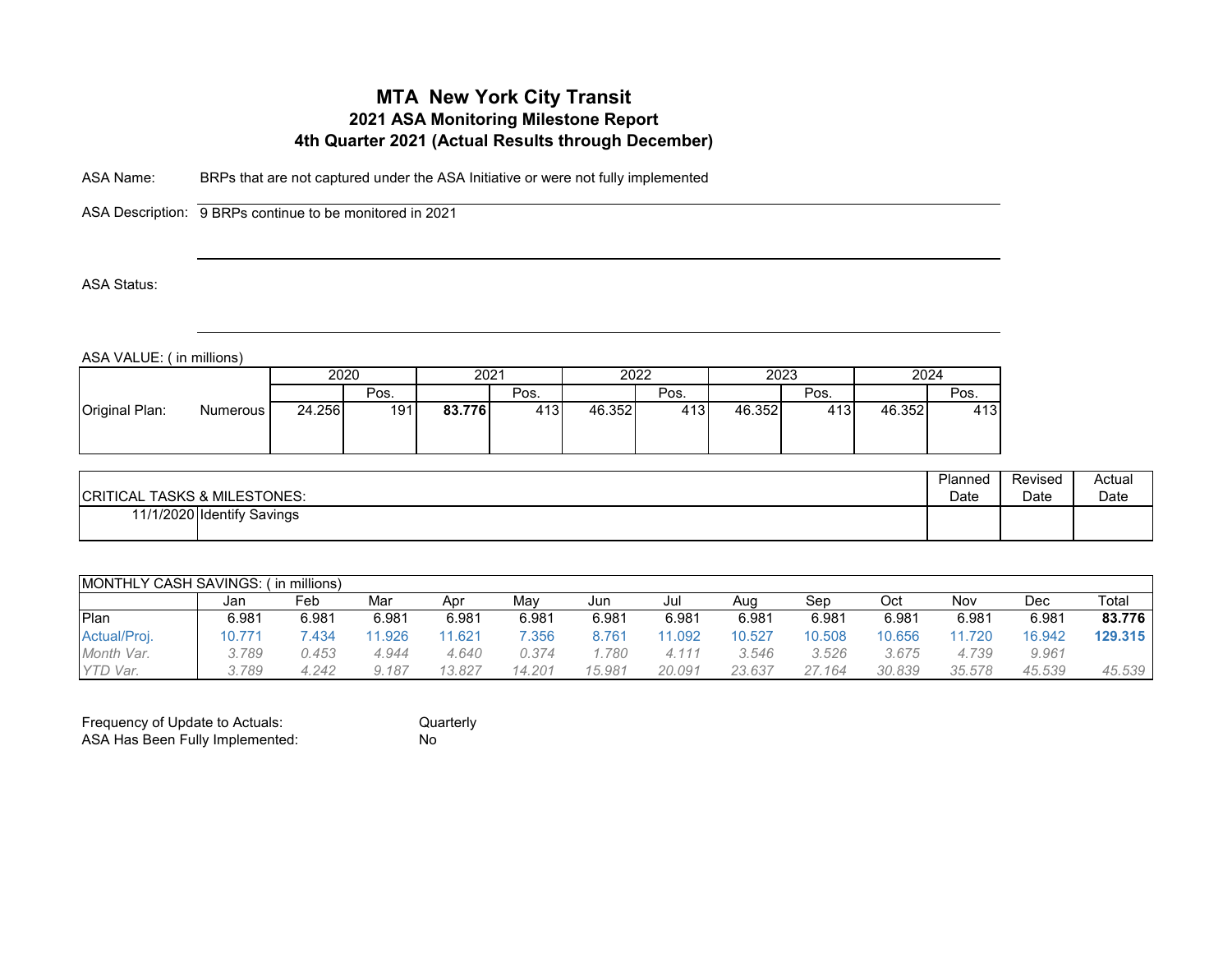#### **MTA New York City Transit Overtime Spending Reduction Initiatives 4th Quarter 2021 (Actual Results through December)**

|           | <b>Description</b> |  |                                                 |          | <b>Positions</b>     |                           | Jan                               | Feb                     | Mar            | Apr  |                | May            | Jun                                                                                                                                         | Jul                    | Aug                        | Sep                   | Oct                                                     | Nov               | <b>Dec</b>                | Total              |
|-----------|--------------------|--|-------------------------------------------------|----------|----------------------|---------------------------|-----------------------------------|-------------------------|----------------|------|----------------|----------------|---------------------------------------------------------------------------------------------------------------------------------------------|------------------------|----------------------------|-----------------------|---------------------------------------------------------|-------------------|---------------------------|--------------------|
|           |                    |  |                                                 |          | Projected Eliminated |                           |                                   |                         |                |      |                |                |                                                                                                                                             |                        |                            |                       |                                                         |                   |                           |                    |
|           |                    |  | Induction and Refresher Training Adjustments    | 11       | 11                   | Yearly                    |                                   |                         | 0.092          |      |                |                |                                                                                                                                             |                        |                            |                       |                                                         |                   |                           | 1.098              |
| NYCT OT 1 |                    |  |                                                 |          |                      | Monthly<br>Actual         | 0.092<br>0.092                    |                         | 0.092          |      |                | N 092<br>በ በ92 |                                                                                                                                             | 0.092<br>.092          | .092                       | N N92<br>N 092        | በ በ92                                                   | 0.092<br>0.092    | 0.092<br>0.092            | 1.098<br>1.098     |
|           |                    |  |                                                 |          |                      | Month Var.                |                                   |                         |                |      |                |                |                                                                                                                                             |                        |                            |                       |                                                         |                   |                           |                    |
|           |                    |  |                                                 |          |                      | YTD Var.                  |                                   |                         |                |      |                |                |                                                                                                                                             |                        |                            |                       |                                                         |                   |                           | $\sim$             |
|           |                    |  | Reduce Adverse Weather OT Budget                | $\Omega$ | $\Omega$             | Yearly                    |                                   |                         |                |      |                |                |                                                                                                                                             |                        |                            |                       |                                                         |                   |                           | 11.675             |
|           |                    |  |                                                 |          |                      | Monthly<br>-96            | 0.973                             |                         |                |      |                |                |                                                                                                                                             |                        |                            |                       |                                                         | 0.973             | 0.973                     | 11.675             |
| NYCT OT 2 |                    |  |                                                 |          |                      | Actual                    | 1.638                             | (7.698)                 | (2.265)        |      | 0.498          | 1.013          | 0.836                                                                                                                                       |                        | .464                       | (3.109)               | 0.358                                                   |                   | 1.651                     | (6.339)            |
|           |                    |  |                                                 |          |                      | Month Var. \$             | 0.665                             | $(8.671)$ \$<br>- S     | $(3.238)$ \$   |      | $(0.475)$ \$   | 0.040          | (0.137)<br>-S<br>-S                                                                                                                         | (0.769)<br>- \$        | $(0.509)$ \$               | (4.082)               | $(0.614)$ \$                                            | $(0.903)$ \$      | 0.678                     |                    |
|           |                    |  |                                                 |          |                      | YTD Var. \$               |                                   |                         |                |      |                |                | 0.665 \$ (8.006) \$ (11.244) \$ (11.718) \$ (11.678) \$ (11.815) \$ (12.584) \$ (13.093) \$ (17.175) \$ (17.790) \$ (18.692) \$ (18.014) \$ |                        |                            |                       |                                                         |                   |                           | (18.014)           |
|           |                    |  | Reduce Overtime Costs for All Other Departments | $\Omega$ | $\Omega$             | Yearly                    |                                   |                         |                |      |                |                |                                                                                                                                             |                        |                            |                       |                                                         |                   |                           | 19.074             |
|           |                    |  |                                                 |          |                      | Monthly<br>- 55           | 1.590                             | .590                    | .590           |      | 1.590          | .590           | 1.590                                                                                                                                       | 1.590                  |                            | .590                  | 1.590                                                   | 1.590             | 1.590                     | 19.074             |
| NYCT OT 3 |                    |  |                                                 |          |                      | Actual                    | 2.794                             | 2.738                   | 2.601 S        |      | $(4.355)$ \$   | 2.840 \$       | 2.698                                                                                                                                       | 3.454                  | 6.607                      | $(4.067)$ \$          | 3.664                                                   | 3.285             | $5.073$ \$                | 27.328             |
|           |                    |  |                                                 |          |                      | Month Var.<br>YTD Var. \$ | $1.204$ \$                        | $1.148$ \$              | $1.011$ \$     |      | $(5.944)$ \$   | $1.250$ \$     | 1.108<br>- S<br>3.363 \$ (2.581) \$ (1.331) \$ (0.223) \$                                                                                   | 1.864                  | $5.017$ \$                 | $(5.656)$ \$<br>1.002 | $2.074$ \$<br>$3.076$ \$                                | 1.695<br>4.771 \$ | 3.483<br>- \$<br>8.254 \$ | 8.254              |
|           |                    |  | Reduce Overtime Costs for Department of Buses   | $\Omega$ | $\Omega$             | Yearly                    | $1.204$ \$                        | $2.352$ \$              |                |      |                |                |                                                                                                                                             | $1.641$ \$             | 6.658<br>- \$              |                       |                                                         |                   |                           | 53.374             |
|           |                    |  |                                                 |          |                      | Monthly                   | 4 4 4 8                           |                         | 4 4 4 8        |      |                | 4 4 4 8        |                                                                                                                                             |                        |                            | 4 448                 | 4 448                                                   | 4.448             | 4.448                     | 53.374             |
| NYCT OT 4 |                    |  |                                                 |          |                      | Actual                    | 3.384                             | 3.367                   | .358           |      |                | .258           | 1.475                                                                                                                                       |                        | (6.066)                    | 1.965                 | (2.310)                                                 | $(3.853)$ \$      | 10.406                    | 18.929             |
|           |                    |  |                                                 |          |                      | Month Var.<br>-SS         | $(1.064)$ \$                      | $(1.081)$ \$            | (3.090)        |      | 0.328<br>- \$  | $(2.190)$ \$   | (2.973)<br>-S                                                                                                                               |                        | $(2.277)$ \$ $(10.514)$ \$ | $(2.483)$ \$          | $(6.758)$ \$                                            | $(8.301)$ \$      | 5.958                     |                    |
|           |                    |  |                                                 |          |                      |                           | YTD Var. \$ (1.064) \$ (2.145) \$ |                         | (5.235)        |      | $(4.907)$ \$   |                | $(7.097)$ \$ $(10.070)$                                                                                                                     | $$(12.347)$ \$         | $(22.861)$ \$              |                       | $(25.344)$ \$ $(32.102)$ \$ $(40.403)$ \$ $(34.445)$ \$ |                   |                           | (34.445)           |
|           |                    |  | Reduce Overtime Costs for Department of Subways | $\Omega$ | $\Omega$             | Yearly                    |                                   |                         |                |      |                |                |                                                                                                                                             |                        |                            |                       |                                                         |                   |                           | 91.454             |
|           |                    |  |                                                 |          |                      | Monthly                   | ' 621                             |                         |                |      |                |                |                                                                                                                                             |                        |                            |                       |                                                         | 7621              | 7.621                     | 91.454             |
| NYCT OT 5 |                    |  |                                                 |          |                      | Actual                    | 8.874                             | 1.381                   | 4.999          |      | 11.469         | 3.177          | 2.057<br>-SS                                                                                                                                | 20.564                 | .178                       | 8.356                 |                                                         |                   | 13,579                    | 80.399             |
|           |                    |  |                                                 |          |                      | Month Var. \$             |                                   | $1.253$ \$ $(6.240)$ \$ | $(2.622)$ \$   |      | $3.848$ \$     | $(4.445)$ \$   |                                                                                                                                             | $(5.564)$ \$ 12.943 \$ | $(6.443)$ \$               | 0.735                 | $(7.369)$ \$<br>- \$                                    | $(3.109)$ \$      | 5.958                     |                    |
|           |                    |  |                                                 | 11       | 11                   | YTD Var. \$               |                                   |                         |                |      |                |                | 1.253 \$ (4.987) \$ (7.609) \$ (3.761) \$ (8.206) \$ (13.770) \$ (0.827) \$ (7.270) \$ (6.535) \$ (13.904) \$ (17.013) \$ (11.055) \$       |                        |                            |                       |                                                         |                   |                           | (11.055)           |
|           |                    |  |                                                 |          |                      | Yearly<br>Monthly \$      | 14.723                            | 14.723<br>s.            | 14.723<br>- SS | - 56 | 14.723<br>- 55 | 14.723         | 14.723<br>- SS                                                                                                                              | 14.723                 | 14.723                     | 14.723                | 14.723                                                  | 14.723            | $14.723$ \$               | 176.675<br>176.675 |
|           |                    |  | <b>Overtime Consolidated</b>                    |          |                      | <b>Actual</b>             |                                   | (0.121)                 | 6.784          |      | 12,480         |                | 7.157                                                                                                                                       |                        |                            |                       |                                                         |                   | 30,800                    | 121.415            |
|           |                    |  |                                                 |          |                      | Month Var.                | 2.058                             | \$(14.844)              | (7.939)        |      | (2.243)        | (5.344)        | (7.566)                                                                                                                                     | 11.761                 |                            |                       | \$ (12.449) \$ (11.486) \$ (12.667) \$ (10.618) \$      |                   | 16.077                    |                    |
|           |                    |  |                                                 |          |                      | YTD Var. \$               |                                   |                         |                |      |                |                | 2.058 \$ (12.786) \$ (20.725) \$ (22.967) \$ (28.312) \$ (35.877) \$ (24.116) \$ (36.566) \$ (48.052) \$ (60.719) \$ (71.337) \$ (55.260)   |                        |                            |                       |                                                         |                   |                           | (55.260)           |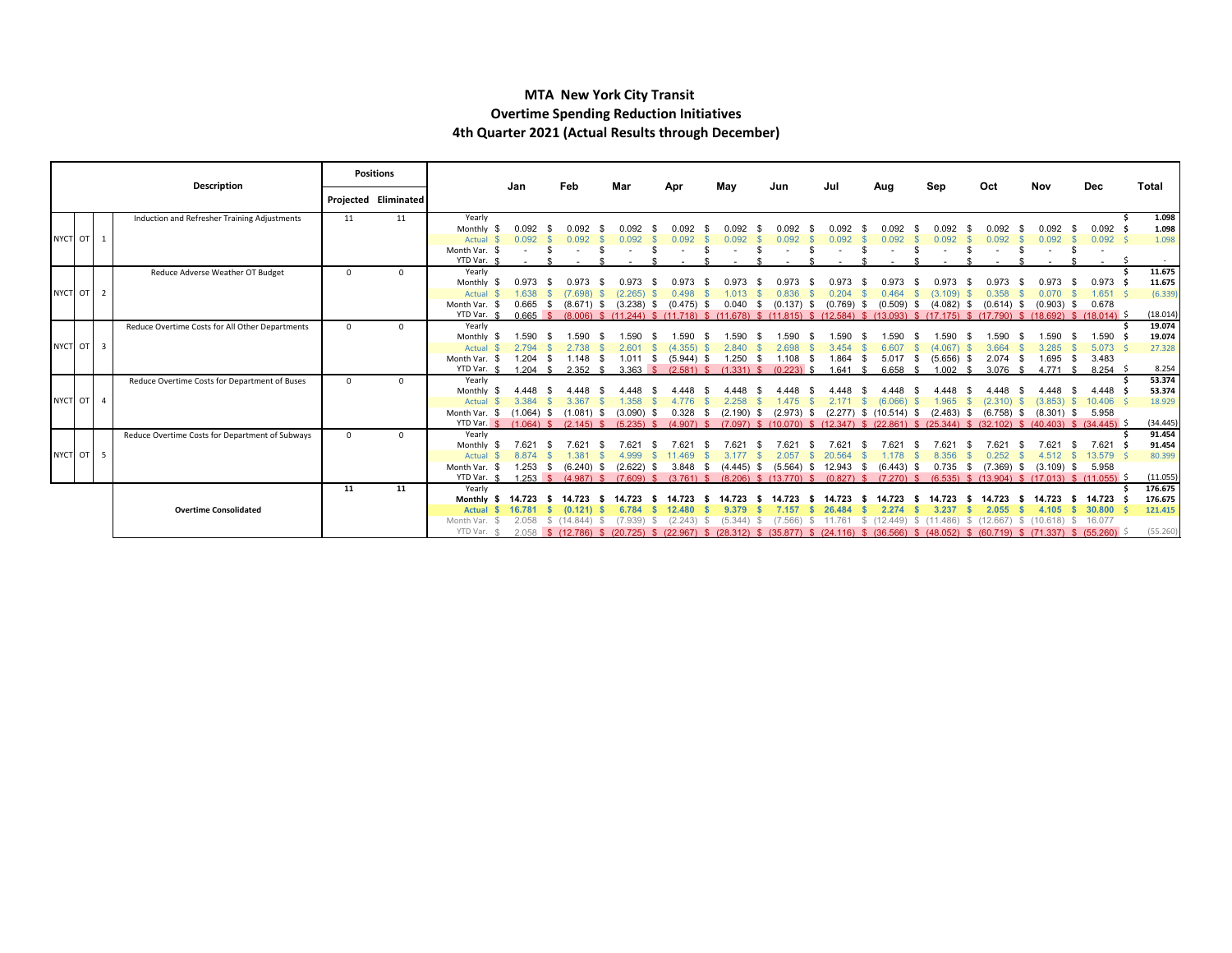#### **MTA New York City Transit Consulting Contract Reduction Initiatives 4th Quarter 2021 (Actual Results through December)**

|           | Description                                      |          | <b>Positions</b>     |                    | Jan                | Feb                     | Mar                             |            | Apr                |      |                  |                  | Jul                  | Aug   |                  | Sep                   |      | Oct                |      | Nov                     |      | Dec                     | Total          |
|-----------|--------------------------------------------------|----------|----------------------|--------------------|--------------------|-------------------------|---------------------------------|------------|--------------------|------|------------------|------------------|----------------------|-------|------------------|-----------------------|------|--------------------|------|-------------------------|------|-------------------------|----------------|
|           |                                                  |          | Projected Eliminated |                    |                    |                         |                                 |            |                    |      | May              | Jun              |                      |       |                  |                       |      |                    |      |                         |      |                         |                |
|           | Dependent Eligibility Verification Audit Savings | $\Omega$ | $\Omega$             | Yearly             |                    |                         |                                 |            |                    |      |                  |                  |                      |       |                  |                       |      |                    |      |                         |      |                         | 7.341          |
|           |                                                  |          |                      | Monthly            |                    |                         | ገ 41                            |            |                    |      |                  |                  |                      | 0.80  |                  | 0.807                 |      | D.80               |      | 0.807                   |      | 0.807                   | 7.341          |
| NYCT CC 1 |                                                  |          |                      | Actual             |                    |                         |                                 |            |                    |      |                  |                  |                      |       |                  |                       |      |                    |      |                         |      | 0.807                   | 7.341          |
|           |                                                  |          |                      | Month Var.         |                    |                         |                                 |            |                    |      |                  |                  |                      |       |                  |                       |      |                    |      |                         |      |                         |                |
|           |                                                  |          |                      | YTD Var. \$        |                    |                         |                                 |            |                    |      |                  |                  |                      |       |                  |                       |      |                    |      |                         |      |                         |                |
|           | DoB Facility & Bus Maintenance Reduction         | n        | <sub>0</sub>         | Yearly             |                    |                         |                                 |            |                    |      |                  |                  |                      |       |                  |                       |      |                    |      |                         |      |                         | 0.365          |
|           |                                                  |          |                      | Monthly            | 0.030              | 0.030                   | 0.030                           |            |                    |      | 1.030            |                  |                      | 0.030 |                  | 0.030                 |      | 0.030              |      | 0.030                   |      | 0.030                   | 0.365          |
| NYCT CC 2 |                                                  |          |                      | Actual             | 0.109              |                         | 0.027                           |            |                    |      | (0.845)          | 145)             | 0.947                |       | (0.010)          |                       |      |                    |      |                         |      | (1.082)                 | (0.579)        |
|           |                                                  |          |                      | Month Var. \$      | 0.079              | 0.033                   | (0.004)<br>-SS                  |            | 0.010              | - \$ | (0.876)<br>- 55  | (0.175)          | 0.916<br>- S         |       | (0.041)          | 0.109                 | -SS  | (0.101)            |      | 0.217                   | - 5  | (1.112)                 |                |
|           |                                                  |          |                      | YTD Var. \$        | $0.079$ \$         | $0.112$ \$              |                                 | $0.109$ \$ | $0.119$ S          |      | (0.757)<br>-SS   | (0.932)          | $(0.015)$ \$<br>- SS |       | $(0.056)$ \$     | $0.053$ \$            |      | $(0.049)$ \$       |      | $0.168$ \$              |      | $(0.944)$ \$            | (0.944)        |
|           | Reduce Bus Network Redesign Project              | $\Omega$ |                      | Yearly             |                    |                         |                                 |            |                    |      |                  |                  |                      |       |                  |                       |      |                    |      |                         |      |                         | 0.379          |
|           |                                                  |          |                      | Monthly            | 0.032              | 0.032                   | 0.032<br>-96                    |            | 0.032              |      | 0.032            | 0.032            | 0.032                |       | 0.032            | 0.032                 |      | 0.032              |      | 0.032                   |      | 0.032                   | 0.379          |
| NYCT CC 4 |                                                  |          |                      | Actual             | $(0.248)$ \$       | 0.009                   | (0.012)                         |            | (0.115)            |      | 0.055            | 0.055            | 0.055                |       | 0.055            | 0.420                 |      | (0.137)            |      | 0.008                   |      | 0.008                   | 0.153          |
|           |                                                  |          |                      | Month Var.         | (0.279)<br>(0.279) | (0.023)<br>$(0.302)$ \$ | (0.044)<br>- SS<br>$(0.346)$ \$ | -SS        | (0.147)<br>(0.493) | - 35 | 0.023<br>(0.469) | 0.023<br>(0.446) | 0.023<br>(0.423)     |       | 0.023<br>(0.400) | 0.388<br>$(0.012)$ \$ |      | (0.168)<br>(0.180) |      | (0.023)<br>$(0.203)$ \$ |      | (0.023)<br>$(0.226)$ \$ |                |
|           |                                                  |          |                      | YTD Var.           |                    |                         |                                 |            |                    | - 56 | - S              |                  | - S                  |       |                  |                       |      |                    | - SI |                         |      |                         | (0.226)        |
|           | Reduce Miscellaneous OTPS                        | $\Omega$ | U                    | Yearly<br>Monthly  | 0.072              |                         | በ በ72                           |            |                    |      |                  |                  |                      |       |                  |                       |      |                    |      | 0.072                   |      | 0.072                   | 0.860<br>0.860 |
| NYCT CC 5 |                                                  |          |                      | Actual             | 0.052              | 0.180                   | 0.209                           |            | 0.130              |      | (0.007)          | 0.148            | 0.160                |       |                  |                       |      | 0.052              |      | 0.247                   |      | 0.302                   | 1.890          |
|           |                                                  |          |                      | Month Var.<br>- \$ | $(0.020)$ \$       | 0.109                   | 0.137<br>-96                    |            | 0.059              | -S   | (0.079)          | 0.076            | 0.088                |       | 0.105            | 0.169                 | -S   | (0.020)            |      | 0.175                   | - \$ | 0.230                   |                |
|           |                                                  |          |                      | YTD Var.           | $(0.020)$ \$       | $0.089$ \$              | 0.226                           |            | 0.285              | - 5  | 0.206<br>- 55    | 0.282            | 0.370<br>- S         |       | 0.475            | 0.644                 | - S  | 0.624              | - 95 | 0.799                   |      | 1.030                   | 1.030          |
|           |                                                  | $\Omega$ | 0                    | Yearly             |                    |                         |                                 |            |                    |      |                  |                  |                      |       |                  |                       |      |                    |      |                         |      |                         | 8.945          |
|           |                                                  |          |                      | Monthly            | 0.550              | 0.550                   | 0.550                           |            | 0.550              |      | 0.550            | 0.550            | 0.940                |       | 0.940            | 0.940                 |      | 0.940              |      | 0.940                   |      | 0.940                   | 8.945          |
|           | <b>Consulting Consolidated</b>                   |          |                      | <b>Actual</b>      | 0.330              | 0.669                   | 0.640                           |            | 0.473              |      | (0.381)          | 0.474            | 1.968                |       | 1.028            | .607                  |      | 0.651              |      | 1.309                   |      | 0.036                   | 8.804          |
|           |                                                  |          |                      | Month Var.         | (0.220)            |                         |                                 |            |                    |      |                  |                  |                      |       | 0.088            | 0.666                 |      | (0.289)            |      | 0.368                   |      | (0.905)                 |                |
|           |                                                  |          |                      | YTD Var. \$        | $(0.220)$ \$       | $(0.101)$ \$            | $(0.011)$ \$                    |            | $(0.089)$ \$       |      | (1.020)<br>-S    | $(1.096)$ \$     | $(0.069)$ \$         |       | 0.019<br>- 55    | 0.685                 | - \$ | 0.396              | - 95 | 0.764                   | ∣\$. | (0.141)                 | (0.141)        |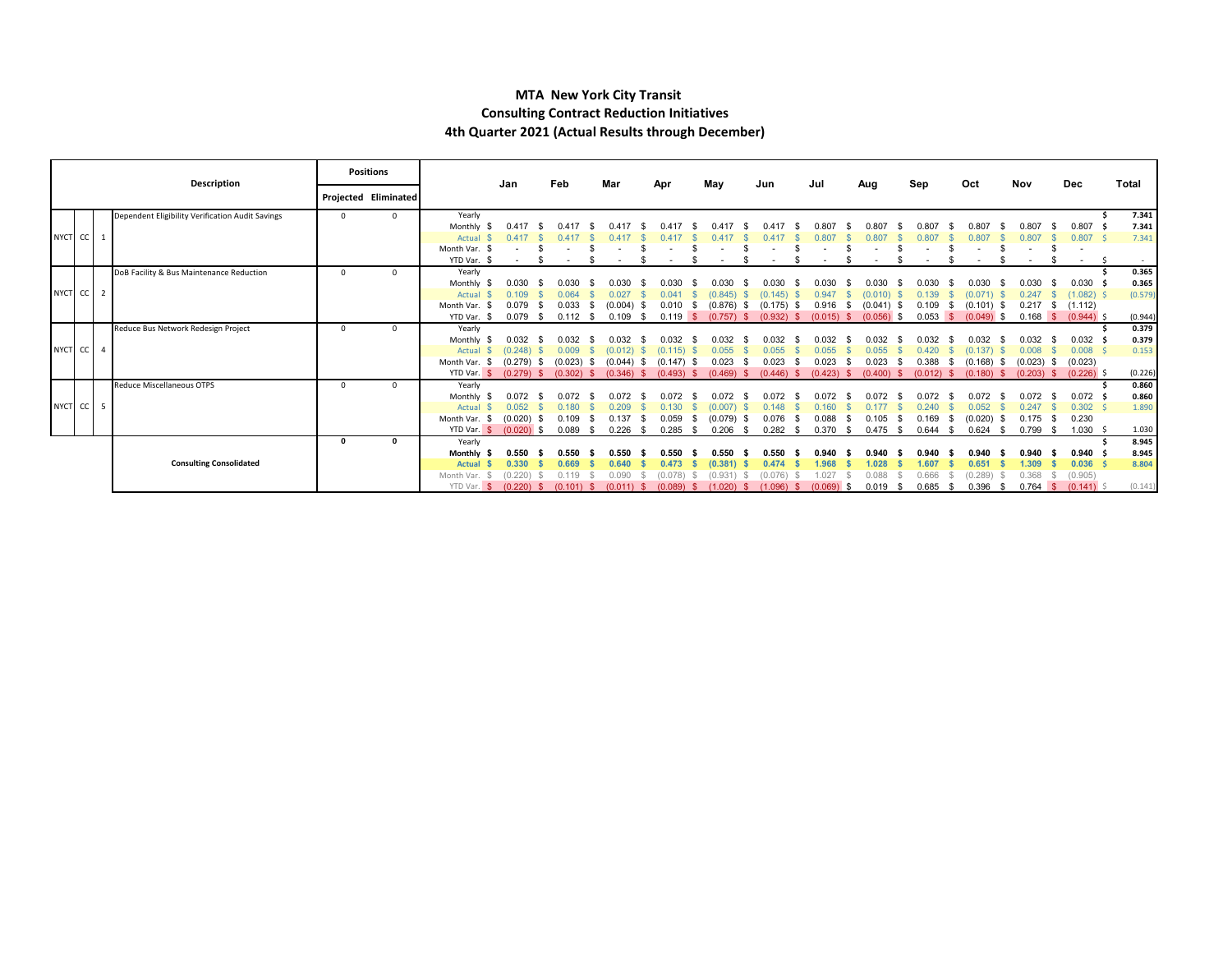#### **MTA New York City Transit Non-Personnel Spending Reduction Initiatives 4th Quarter 2021 (Actual Results through December)**

|            | Description |   |                                                    |             | <b>Positions</b>     |                                                    | Jan                                 | Feb                                                    | Mar                                    | Anı                        | May                                               | Jun                                                                                                                                       | Jul                            | Aug                         | Sep                                                    | Oct                                    | Nov                                     | Dec                                         | Total                  |
|------------|-------------|---|----------------------------------------------------|-------------|----------------------|----------------------------------------------------|-------------------------------------|--------------------------------------------------------|----------------------------------------|----------------------------|---------------------------------------------------|-------------------------------------------------------------------------------------------------------------------------------------------|--------------------------------|-----------------------------|--------------------------------------------------------|----------------------------------------|-----------------------------------------|---------------------------------------------|------------------------|
|            |             |   |                                                    |             | Projected Eliminated |                                                    |                                     |                                                        |                                        |                            |                                                   |                                                                                                                                           |                                |                             |                                                        |                                        |                                         |                                             |                        |
|            |             |   | Car Inspections for R142/R160                      | 14          | 14                   | Yearly                                             | $0.142$ \$                          | $0.142$ \$                                             | 0.142                                  | $0.142$ \$                 |                                                   |                                                                                                                                           |                                | $0.142$ \$                  | 0.142<br>- \$                                          | 0.142                                  | 0.142                                   | $0.142 \quad$ \$                            | 1.700                  |
| NYCT NP 1  |             |   |                                                    |             |                      | Monthly \$<br>Actual \$                            | $(1.136)$ \$                        | (0.955)<br>-SS                                         | - \$<br>(1.043)<br>$\mathbb{S}$        | (0.956)                    | $0.142$ \$<br>$\mathbb{S}$<br>(0.845)<br>- \$     | $0.142$ \$<br>(0.779)<br>-S                                                                                                               | $0.142$ \$<br>(0.681)<br>-SS   | (0.583)<br>-S               | (0.540)<br>S.                                          | - \$<br>(0.432)<br>-SS                 | - \$<br>$(0.332)$ \$                    | $(0.400)$ \$                                | 1.700<br>(8.681)       |
|            |             |   |                                                    |             |                      | Month Var. \$ (1.278) \$ (1.097) \$                |                                     |                                                        |                                        | $(1.185)$ \$ $(1.098)$ \$  | $(0.986)$ \$                                      | $(0.921)$ \$                                                                                                                              | $(0.822)$ \$                   | $(0.724)$ \$                | $(0.681)$ \$                                           | $(0.574)$ \$                           |                                         | $(0.473)$ \$ $(0.542)$                      |                        |
|            |             |   | Defer Select Bus Service (SBS) Expansion           | $\mathbf 0$ | $\mathbf 0$          | YTD Var. \$<br>Yearly                              | $(1278)$ \$                         | (2, 375)                                               | (3.560)                                | (4.657)                    | (5644)                                            | (6, 564)                                                                                                                                  | (7.387)                        | (8, 111)                    | (8, 792)                                               | (9.366)                                | (9.839)                                 | $$(10.381)$ \$                              | (10.381)<br>3.000      |
|            |             |   |                                                    |             |                      | Monthly \$                                         | $0.250$ \$                          | $0.250$ \$                                             | 0.250<br>- \$                          | $0.250$ \$                 | 0.250<br>- \$                                     | $0.250$ \$                                                                                                                                | 0.250<br>- \$                  | 0.250<br>- \$               | 0.250<br>- \$                                          | $0.250$ \$                             | $0.250$ \$                              | $0.250$ \$                                  | 3.000                  |
| NYCT NP 3  |             |   |                                                    |             |                      | Actual \$                                          | 0.250<br>$\mathbb{S}$               | 0.250<br>$\mathbb{S}$                                  | 0.250<br>$\mathbb{S}$                  | 0.250                      | 0.250<br>$\mathbb{S}$                             | 0.250<br>$\mathbb{S}$<br>$\mathbf{\mathcal{S}}$                                                                                           | 0.250<br>$\mathbf{s}$          | 0.250<br>$\mathbf{s}$       | 0.250<br>$\mathbb{S}$                                  | 0.250<br>$\mathbb{S}$                  | 0.250<br>- \$                           | 0.250                                       | $\mathsf{S}$<br>3.000  |
|            |             |   |                                                    |             |                      | Month Var. \$<br>YTD Var.                          | \$                                  | $\sim$<br>- 56                                         | S.<br>$\overline{\phantom{a}}$         | $\overline{\phantom{a}}$   | - 5<br>$\overline{\phantom{a}}$                   | - \$<br>- \$<br>$\sim$                                                                                                                    | S.<br>$\overline{\phantom{a}}$ | $\overline{\phantom{a}}$    | \$<br>S.                                               | \$<br>$\sim$                           | \$                                      |                                             |                        |
|            |             |   | DoB Facility & Bus Maintenance Reduction           | $^{\circ}$  | $^{\circ}$           | Yearly                                             |                                     |                                                        |                                        |                            |                                                   |                                                                                                                                           |                                |                             |                                                        |                                        |                                         |                                             | 6.845                  |
|            |             |   |                                                    |             |                      | Monthly \$                                         | 0.570<br>- \$                       | 0.570<br>- \$                                          | 0.570<br>- \$                          | 0.570                      | 0.570<br>- \$<br>- \$                             | 0.570<br>- \$                                                                                                                             | 0.570<br>- \$                  | 0.570<br>- \$               | 0.570<br>- \$                                          | 0.570<br>- \$                          | 0.570<br>- \$                           | $0.570$ \$                                  | 6.845                  |
| NYCT NP 4  |             |   |                                                    |             |                      | Actual<br>Month Var. \$                            | 4.592<br>$\mathbb{S}$<br>$4.021$ \$ | (0.051)<br><b>S</b><br>$(0.621)$ \$                    | 0.716<br>$\mathbf{s}$<br>0.146<br>\$   | 2.976<br>2.405             | 0.475<br>- \$<br>$\mathbf{\$}$<br>\$<br>(0.096)   | 1.933<br>$1.362$ \$<br>\$                                                                                                                 | 0.607<br>0.037<br>\$           | 1.535<br>- \$<br>$0.964$ \$ | 1.032<br>$\mathbb{S}$<br>0.461<br>\$                   | (0.919)<br><b>S</b><br>$(1.490)$ \$    | 1.816                                   | (8.422)<br>$\mathbb{S}$<br>1.246 \$ (8.993) | 6.289                  |
|            |             |   |                                                    |             |                      | YTD Var. \$                                        | 4.021                               | 3.400                                                  | 3.546<br>- \$                          | 5.951                      | 5.855<br>- \$<br>- \$                             | 7.218<br>- \$                                                                                                                             | 7.254<br>S.                    | 8.219<br>- \$               | 8.680<br>- \$                                          | 7.191<br>- \$                          | 8.436                                   | $(0.556)$ S                                 | (0.556)                |
|            |             |   | DoB Technology System Maintenance Reduction        | $^{\circ}$  | $^{\circ}$           | Yearly                                             |                                     |                                                        |                                        |                            |                                                   |                                                                                                                                           |                                |                             |                                                        |                                        |                                         |                                             | 3.698                  |
| NYCT NP 5  |             |   |                                                    |             |                      | Monthly \$<br>Actual \$                            | 0.308<br>- \$<br>0.732              | $0.308$ \$<br>$\mathbb{S}$<br>(1.220)<br>$\mathbb{S}$  | 0.308<br>- \$<br>0.279<br>$\mathbb{S}$ | $0.308$ \$<br>$(0.078)$ \$ | $0.308$ \$<br>$(0.053)$ \$                        | $0.308$ \$<br>$(0.046)$ \$                                                                                                                | $0.308$ \$<br>$(1.158)$ \$     | $0.308$ \$<br>$(0.059)$ \$  | 0.308<br>- \$<br>0.219<br>- S                          | 0.308<br>- \$<br>$(0.124)$ \$          | 0.308<br>- \$<br>$(0.201)$ \$           | $0.308$ \$<br>$(2.270)$ \$                  | 3.698<br>(3.978)       |
|            |             |   |                                                    |             |                      | Month Var. \$                                      |                                     |                                                        |                                        |                            |                                                   | $0.424$ \$ (1.528) \$ (0.029) \$ (0.387) \$ (0.361) \$ (0.354) \$ (1.467) \$ (0.367) \$ (0.090) \$ (0.432) \$                             |                                |                             |                                                        |                                        |                                         | $(0.509)$ \$ $(2.578)$                      |                        |
|            |             |   |                                                    |             |                      | YTD Var. \$                                        |                                     |                                                        |                                        |                            |                                                   | $0.424$ \$ (1.104) \$ (1.132) \$ (1.519) \$ (1.880) \$ (2.234) \$ (3.700) \$ (4.067) \$ (4.157) \$ (4.588) \$                             |                                |                             |                                                        |                                        | $(5.098)$ \$                            | $(7.676)$ \$                                | (7.676)                |
|            |             |   | Extend DoB Scheduled Operations Intervals          | 21          | 21                   | Yearly                                             |                                     |                                                        |                                        |                            |                                                   |                                                                                                                                           |                                |                             |                                                        |                                        |                                         |                                             | 1.138<br>-S            |
| NYCT NP    |             | 6 |                                                    |             |                      | Monthly \$<br>Actual<br>- \$                       | 0.095<br>- \$<br>0.108              | 0.095<br>- \$<br>$\mathbb{S}$<br>0.161<br>$\mathbb{S}$ | 0.095<br>- \$<br>0.228<br>$\mathbb{S}$ | $0.095$ \$<br>0.057        | 0.095<br>- \$<br>0.182<br><b>S</b>                | $0.095$ \$<br>0.227<br>$\mathbb{S}$<br>$\mathbb{S}$                                                                                       | 0.095<br>- \$<br>0.184<br>- S  | $0.095$ \$<br>0.140<br>- S  | 0.095<br>- \$<br>0.179<br>$\mathbb{S}$                 | 0.095<br>- \$<br>0.203<br><b>S</b>     | 0.095<br>- \$<br>0.144<br><b>S</b>      | $0.095$ \$<br>0.189                         | 1.138<br>2.001         |
|            |             |   |                                                    |             |                      | Month Var. \$                                      | $0.013$ \$                          | $0.066$ \$                                             | $0.133$ \$                             | $(0.038)$ \$               | $0.087$ \$                                        | $0.132$ \$                                                                                                                                | 0.089<br>- \$                  | $0.046$ \$                  |                                                        | $0.085$ \$ $0.108$ \$                  | $0.049$ \$                              | 0.094                                       |                        |
|            |             |   |                                                    |             |                      | YTD Var. \$                                        | $0.013$ \$                          | $0.079$ \$                                             | $0.212$ \$                             | $0.175$ \$                 | 0.262<br>$\mathcal{L}$                            | $0.394$ \$                                                                                                                                | 0.482<br>$\mathbf{S}$          | $0.528$ \$                  | 0.613<br>$\mathcal{L}$                                 | $0.721$ \$                             | $0.770$ \$                              | $0.863$ \$                                  | 0.863                  |
|            |             |   | <b>Inspection &amp; Testing Efficiencies</b>       | $^{\circ}$  | $^{\circ}$           | Yearly<br>Monthly \$                               | 0.167<br>- \$                       | 0.167<br>- \$                                          | 0.167<br>- \$                          | 0.167                      | 0.167<br>- \$                                     | $0.167$ \$<br>- \$                                                                                                                        | 0.167<br>S.                    | 0.167<br>- \$               | 0.167<br>- \$                                          | 0.167<br>- \$                          | $0.167$ \$                              | $0.167$ \$                                  | 2.000<br>2.000         |
| NYCT NP 7  |             |   |                                                    |             |                      | Actual \$                                          | 1.698                               | $\mathbb{S}$<br>0.137<br>$\mathbb{S}$                  | 0.310<br>$\mathbb{S}$                  | 0.539                      | $\mathbb{S}$<br>0.451                             | $\mathbb{S}$<br>(0.922)<br>-S                                                                                                             | 0.447<br>$\mathbb{S}$          | 0.613<br>- S                | $(0.215)$ \$                                           | (0.508)<br>-SS                         | 0.610                                   | $$(1.403)$ \$                               | 1.757                  |
|            |             |   |                                                    |             |                      | Month Var. \$<br>YTD Var. \$                       | $\bullet$                           | $1.531 \quad $ (0.030) \quad $$                        | $0.143$ \$                             | $0.372$ \$                 |                                                   | $0.284$ \$ $(1.088)$ \$ 0.280                                                                                                             | - \$                           | 1 9 3 9                     | $0.447$ \$ $(0.382)$ \$ $(0.675)$ \$                   |                                        | $0.443 \quad $(1.570)$                  | $(0.243)$ \$                                | (0.243)                |
|            |             |   | Paratransit Call Center Savings                    | $\Omega$    | $\Omega$             | Yearly                                             | 1.531                               | 1.501                                                  | 1.644                                  | 2.017                      | 2.301                                             | 1.213                                                                                                                                     | 1.493                          |                             | 1.558                                                  | 0.883                                  | 1.326                                   |                                             | 2.415                  |
|            |             |   |                                                    |             |                      | Monthly \$                                         | $0.201$ \$                          | $0.201$ \$                                             | 0.201<br>- \$                          | $0.201$ \$                 | $0.201$ \$                                        | $0.201$ \$                                                                                                                                | $0.201$ \$                     | $0.201$ \$                  | 0.201<br>- \$                                          | $0.201$ \$                             | $0.201$ \$                              | $0.201$ \$                                  | 2.415                  |
| NYCT NP 8  |             |   |                                                    |             |                      | Actual \$                                          | 1.051<br>-SS                        | 0.724<br><b>S</b><br>0.523                             | 0.714<br><b>S</b><br>0.513             | 1.034<br>0.832             | 1.044<br><b>S</b><br>0.843                        | 1.453<br>$\mathbb{S}$<br>-S<br>1.252                                                                                                      | 0.313<br>- S                   | 0.283<br>- S<br>0.082       | 0.886<br>$\mathbb{S}$<br>0.685                         | 1.507<br><b>S</b><br>1.306             | $(0.064)$ \$<br>$(0.265)$ \$            | 0.000                                       | 8.945<br>S.            |
|            |             |   |                                                    |             |                      | Month Var. \$<br>YTD Var. \$                       | 0.849<br>- \$<br>$0.849$ \$         | \$<br>1.372<br>- \$                                    | - \$<br>1.885<br>- \$                  | 2.717<br><b>S</b>          | - \$<br>- \$<br>3.560<br>. ድ                      | - \$<br>4.812<br>- \$                                                                                                                     | 0.112<br>- \$<br>4.923<br>-S   | - \$<br>5.006<br>- \$       | - \$<br>5.690<br>-S                                    | - \$<br>6.996<br>\$                    | 6.731<br>- \$                           | (0.201)<br>6.530                            | 6.530                  |
|            |             |   | Procurement Savings - Life Insurance, Disability & | $\mathbf 0$ | $\mathbf 0$          | Yearly                                             |                                     |                                                        |                                        |                            |                                                   |                                                                                                                                           |                                |                             |                                                        |                                        |                                         |                                             | 3.907                  |
| NYCT NP 11 |             |   | Dental                                             |             |                      | Monthly \$                                         | -\$<br>£.                           | -96<br>$\mathfrak{F}$                                  | -96                                    |                            |                                                   |                                                                                                                                           |                                |                             |                                                        |                                        | \$<br>$\mathbb{S}$                      | 3.907 \$                                    | 3.907                  |
|            |             |   |                                                    |             |                      | Actual<br>Month Var. \$                            | - \$                                | Ŝ.                                                     | -S                                     |                            |                                                   |                                                                                                                                           |                                |                             |                                                        |                                        | \$.                                     | 3.907 \$                                    | 3.907                  |
|            |             |   |                                                    |             |                      | YTD Var. \$                                        |                                     |                                                        |                                        |                            |                                                   |                                                                                                                                           |                                |                             |                                                        |                                        |                                         |                                             |                        |
|            |             |   | Reduce Bus Network Redesign Project                | $^{\circ}$  | $\Omega$             | Yearly<br>Monthly \$                               | $0.067$ \$                          | 0.067<br>- \$                                          | 0.067<br>- \$                          | 0.067<br>- \$              | 0.067<br>- \$                                     | $0.067$ \$                                                                                                                                | 0.067<br>- \$                  | $0.067$ \$                  | 0.067<br>- \$                                          | 0.067<br>\$                            | $0.067$ \$                              | $0.067$ \$                                  | 0.801<br>0.801         |
| NYCT NP 14 |             |   |                                                    |             |                      | Actual                                             | 0.108<br>$\mathcal{L}$              | 0.108<br>$\mathcal{S}$                                 | 0.108<br>$\mathbf{\$}$                 | 0.108                      | 0.108<br>- \$<br>- \$                             | 0.108<br>$\mathbf{\mathcal{S}}$                                                                                                           | 0.108<br>$\mathbf{s}$          | 0.108<br><b>S</b>           | 0.108<br>S                                             | 0.108<br>$\mathbf{s}$                  | 0.108<br>$\mathbb{S}$                   | 0.108                                       | $\mathsf{S}$<br>1.301  |
|            |             |   |                                                    |             |                      | Month Var. \$                                      | 0.042<br>- \$                       | 0.042<br>- \$                                          | 0.042<br>- \$                          | $0.042$ \$                 | 0.042                                             | $0.042$ \$<br>- \$                                                                                                                        | 0.042<br>- \$                  | $0.042$ \$                  | 0.042<br>- \$                                          | 0.042<br>- \$                          | 0.042<br>- \$                           | 0.042                                       |                        |
|            |             |   | <b>Reduce Card Fees</b>                            | $^{\circ}$  | $^{\circ}$           | YTD Var. \$<br>Yearly                              | $0.042 \quad$ \$                    | $0.083$ \$                                             | $0.125$ \$                             | $0.167$ \$                 | 0.208<br>$\sim$                                   | $0.250$ \$                                                                                                                                | 0.292<br>$\prec$               | 0.333<br>$\sim$             | 0.375<br>$\prec$                                       | $0.417$ \$                             | 0.458<br>$\ddot{\phantom{1}}$           | $0.500$ \$                                  | 0.500<br>33.720        |
|            |             |   |                                                    |             |                      | Monthly \$                                         | $2.810$ \$                          | 2.810<br>- \$                                          | 2.810<br>- \$                          | 2.810<br>- \$              | 2.810<br>- \$                                     | 2.810<br>- \$                                                                                                                             | 2.810<br>- \$                  | 2.810<br>- S                | 2.810<br>- S                                           | 2.810<br>- \$                          | $2.810$ \$                              | $2.810$ \$                                  | 33.720                 |
| NYCT NP 15 |             |   |                                                    |             |                      | Actual \$                                          | 2.672<br>$\mathcal{S}$              | 2.602<br>$\mathbb{S}$                                  | 2.420<br>$\mathcal{S}$                 | 2.469                      | 2.389<br>$\mathcal{S}$<br>$\mathcal{S}$           | 1.827                                                                                                                                     | 1.907<br>$\mathcal{S}$         | 2.334<br>$\mathcal{S}$      | 1.338<br>$\mathbb{S}$                                  | 1.765<br><b>S</b>                      | 1.578<br><b>S</b>                       | 1.753                                       | 25.054                 |
|            |             |   |                                                    |             |                      | Month Var. \$ (0.138) \$ (0.208) \$<br>YTD Var. \$ | $(0.138)$ \$                        | (0.346)                                                | (0.736)                                | (1.077)                    | $(1.498)$ \$                                      | $(0.390)$ \$ $(0.341)$ \$ $(0.421)$ \$ $(0.983)$ \$ $(0.903)$ \$ $(0.476)$ \$ $(1.472)$ \$ $(1.045)$ \$ $(1.232)$ \$ $(1.057)$<br>(2.481) | (3.385)                        | (3.860)                     | (5.332)                                                | (6.377)                                | (7.609)                                 | $(8.666)$ \$                                | (8.666)                |
|            |             |   | Reduce Materials & Supplies Budget - All Other     | $^{\circ}$  | $^{\circ}$           | Yearly                                             |                                     |                                                        |                                        |                            |                                                   |                                                                                                                                           |                                |                             |                                                        |                                        |                                         |                                             | 6.300                  |
|            |             |   |                                                    |             |                      | Monthly \$                                         | $0.525$ \$                          | 0.525<br>- \$                                          | 0.525<br>- \$                          | 0.525                      | 0.525<br>- \$<br>- \$                             | $0.525$ \$                                                                                                                                | 0.525<br>- \$                  | $0.525$ \$                  | 0.525<br>- \$                                          | $0.525$ \$                             | $0.525$ \$                              | $0.525$ \$                                  | 6.300                  |
| NYCT NP 16 |             |   |                                                    |             |                      | Actual \$<br>Month Var. \$                         | $(2.133)$ \$<br>$(2.658)$ \$        | 0.603<br>- SS<br>$0.078$ \$                            | 3.037<br><b>S</b><br>$2.512$ \$        | 0.761<br>0.236             | 2.901<br><b>S</b><br>- S<br>2.376<br>- \$<br>- \$ | 0.985<br>- \$<br>0.460<br>- \$                                                                                                            | 1.358<br>-S<br>0.833<br>- \$   | $0.331$ \$<br>$(0.194)$ \$  | 1.001<br>- S<br>0.476<br>- \$                          | 3.758<br><b>S</b><br>3.233<br>- \$     | 1.281<br><b>S</b><br>0.756<br>- \$      | 5.142<br>4.617                              | S.<br>19.025           |
|            |             |   |                                                    |             |                      | YTD Var. \$                                        | $(2.658)$ \$                        | $(2.580)$ \$                                           | $(0.068)$ \$                           | $0.168$ \$                 | 2.543                                             | 3.003                                                                                                                                     | 3.836                          | 3.643                       | 4.119                                                  | 7.352                                  | 8.108                                   | 12.725                                      | 12.725<br>- \$         |
|            |             |   | Reduce Materials & Supplies Budget - DoB           | $^{\circ}$  | $^{\circ}$           | Yearly                                             |                                     |                                                        |                                        |                            |                                                   |                                                                                                                                           |                                |                             |                                                        |                                        |                                         |                                             | 13.275<br>s            |
| NYCT NP 17 |             |   |                                                    |             |                      | Monthly \$<br>Actual<br>$\mathcal{F}$              | 1.106<br>- \$<br>3.628              | 1.106<br>- S<br>3.598<br>$\mathcal{S}$<br>£.           | 1.106<br>- S<br>1.080<br>$\mathcal{S}$ | 1.106<br>- 56<br>1.718     | 1.106<br>- 35<br>2.329<br>$\mathbb{S}$            | 1.106<br>- S<br>1.994<br>$\mathbb{S}$<br>$\mathcal{S}$                                                                                    | 1.106<br>- 5<br>2.367          | 1.106<br>- 5<br>1.723       | 1.106<br>- S<br>$\mathbf{s}$<br>1.798<br>$\mathcal{S}$ | 1.106<br>- \$<br>1.081<br>$\mathbb{S}$ | 1.106<br>- \$<br>1.957<br>$\mathbf{\$}$ | $1.106$ \$<br>1.633                         | 13.275<br>24.906<br>S. |
|            |             |   |                                                    |             |                      | Month Var. \$                                      | $2.522$ \$                          | $2.492$ \$                                             | $(0.026)$ \$                           | $0.612$ \$                 | $1.222$ \$                                        | $0.887$ \$                                                                                                                                | $1.261$ \$                     | $0.617$ \$                  | 0.691                                                  | \$ (0.025) \$                          | $0.851$ \$                              | 0.527                                       |                        |
|            |             |   |                                                    |             |                      | YTD Var. \$                                        | $2.522$ \$                          | $5.014$ \$                                             | 4.988 \$                               | $5.599$ \$                 | 6.821<br>$\sim$                                   | 7.709 \$                                                                                                                                  | 8.970 \$                       | 9.587 S                     | 10.278<br>$\sim$                                       | $10.253$ \$                            | $11.104 \quad$ \$                       | 11.631                                      | 11.631                 |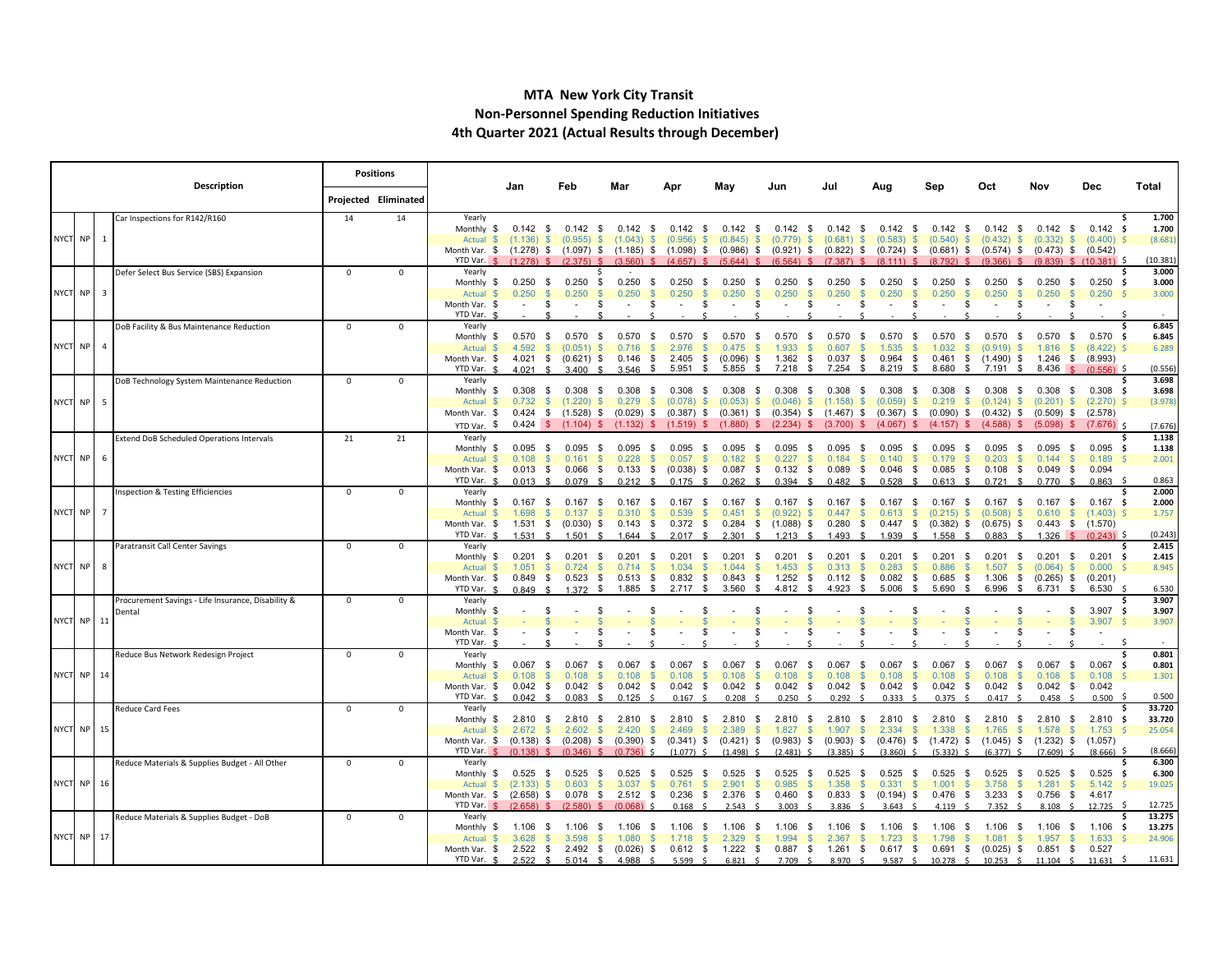#### **MTA New York City Transit Non-Personnel Spending Reduction Initiatives 4th Quarter 2021 (Actual Results through December)**

|            | <b>Description</b>                           |          | <b>Positions</b>     |                         | Jan                    | Feb                             | Mar                  | Apr                    | May                   | Jun                     | Jul                     | Aug                  | Sep                    | Oct                        | Nov                        | Dec                          | Total           |
|------------|----------------------------------------------|----------|----------------------|-------------------------|------------------------|---------------------------------|----------------------|------------------------|-----------------------|-------------------------|-------------------------|----------------------|------------------------|----------------------------|----------------------------|------------------------------|-----------------|
|            |                                              |          | Projected Eliminated |                         |                        |                                 |                      |                        |                       |                         |                         |                      |                        |                            |                            |                              |                 |
|            | Reduce Materials & Supplies Budget - DoS     | $\Omega$ | $\Omega$             | Yearly                  |                        |                                 |                      |                        |                       |                         |                         |                      |                        |                            |                            |                              | 9.992           |
|            |                                              |          |                      | Monthly                 | 0.833                  |                                 | 0.833                |                        | 0.833                 | 0.833                   | 0.833                   | 0.833                | 1.833                  |                            | 0.833                      | 0.833                        | 9.992           |
| NYCT NP 18 |                                              |          |                      | Actual                  | $(0.619)$ \$           | 2.733                           | $(2.576)$ \$         | 9.432                  | 2.205                 | 1.433                   | 3.103                   | 2.107                | 1.817<br>-SS           | (2.188)                    | 2.336                      | (1.064)                      | 18.720          |
|            |                                              |          |                      | Month Var. \$           | $(1.451)$ \$           | 1.900                           | (3.408)<br>- \$      | 8.599                  | 1.372                 | 0.600                   | 2.271<br>- S            | 1.274                | 0.985<br>-S            | (3.021)                    | 1.503<br>- \$              | (1.896)                      |                 |
|            |                                              |          |                      |                         | YTD Var. \$ (1.451) \$ | 0.449 S                         | $(2.959)$ \$         | 5.640                  | $7.012 \quad$ \$      | 7.613<br>- \$           | 9.883<br>- 4            | 11.157S              | 12.142<br>$\sim$       | 9.121                      | 10.624                     | 8.728 \$                     | 8.728<br>18.309 |
|            | <b>Reduce Miscellaneous OTPS</b>             | $\Omega$ | $\Omega$             | Yearly<br>Monthly       | 1.526                  | .526                            |                      |                        |                       |                         |                         | 526                  | 526                    |                            | 1.526                      | 1.526                        | 18.309          |
| NYCT NP 19 |                                              |          |                      | Actual                  |                        |                                 | (0.284)              | 0.559                  |                       |                         | 3.133                   | 0.559                |                        | (0.056)                    | .755                       | (6.935)                      | 6.507           |
|            |                                              |          |                      | Month Var.              | $4.754$ \$             | $(2.665)$ \$                    | $(1.810)$ \$         | $(0.967)$ \$           | $(1.111)$ \$          | $(1.307)$ \$            | 1.608<br>- \$           | $(0.967)$ \$         | 0.477S                 | (1.582)                    | 0.229<br>- \$              | (8.461)                      |                 |
|            |                                              |          |                      | YTD Var. \$             | 4.754 \$               | $2.089$ \$                      | 0.279                | $(0.688)$ \$           | $(1.799)$ \$          | $(3.106)$ \$            | $(1.499)$ \$            | $(2.465)$ \$         | $(1.989)$ \$           | (3.570)                    | $(3.341)$ \$               | $(11.802)$ \$                | (11.802)        |
|            | Reduce Rail Grinder                          | $\Omega$ | $\Omega$             | Yearly                  |                        |                                 |                      |                        |                       |                         |                         |                      |                        |                            |                            |                              | 3.000           |
|            |                                              |          |                      | Monthly                 | 0.250                  |                                 |                      |                        | .250                  | 0.250                   | 0.250                   | 0.250                | 0.250                  | 0.250                      | 0.250<br>- \$              | 0.250                        | 3.000           |
| NYCT NP 20 |                                              |          |                      | Actual                  | 0.723                  | .006                            | 0.747                | 0.791                  | 0.074                 | 0.164                   | 0.149                   | 0.577                | 0.389                  | (0.292)                    | 0.645<br>- \$              | $(0.399)$ \$                 | 4.576           |
|            |                                              |          |                      | Month Var.              | 0.473                  | 0.756<br>- \$                   | 0.497                | 0.541                  | $(0.176)$ \$          | $(0.086)$ \$            | $(0.101)$ \$            | 0.327                | 0.139<br>- \$<br>-SS   | (0.542)                    | 0.395<br>$\mathbb{S}$      | (0.649)                      |                 |
|            |                                              |          |                      | YTD Var.                | $0.473$ \$             | 229                             | 1726                 | 2.267S                 | $2.092$ \$            | $2.006$ \$              | $1.906$ \$              | 2.233                | $2.373$ \$             | 1.831                      | $2.226$ \$                 | $1.576$ \$                   | 1.576           |
|            | Reduce Roof Repairs Budget                   | $\Omega$ | $\Omega$             | Yearly                  |                        |                                 |                      |                        |                       |                         |                         |                      |                        |                            |                            |                              | 1.230           |
| NYCT NP 21 |                                              |          |                      | Monthly                 | 0.103                  | በ 103                           | 0.103                |                        |                       |                         | 0.103                   | 0.103                | 103.                   |                            | 0.103                      | 0.103                        | 1.230           |
|            |                                              |          |                      | Actual<br>Month Var. \$ | 0.245<br>0.143         | (0.228)<br>$(0.331)$ \$<br>- \$ | (0.658)<br>(0.760)   | (0.190)<br>(0.293)     | 0.094<br>$(0.009)$ \$ | (0.423)<br>$(0.526)$ \$ | (0.025)<br>$(0.127)$ \$ | 0.227<br>0.125       | 732)<br>$(0.835)$ \$   | 0.002<br>0.103<br><b>S</b> | (0.443)                    | $(0.174)$ \$<br>$(0.277)$ \$ | (2.306)         |
|            |                                              |          |                      | YTD Var. \$             | $0.143 \quad$ \$       | $(0.188)$ \$                    | - SS<br>$(0.948)$ \$ | (1.241)                | - 35<br>$(1.250)$ \$  | (1.776)                 | (1.903)                 | - \$<br>$(1.779)$ \$ | (2.613)                | (2.511)                    | (0.546)<br>- \$<br>(3.056) | (3.333)                      | (3.333)         |
|            | Temporary Reduction of Tuition Reimbursement | $\Omega$ | $\Omega$             | Yearly                  |                        |                                 |                      |                        |                       |                         |                         |                      |                        |                            |                            |                              | 0.298           |
|            | Program                                      |          |                      | Monthly                 |                        |                                 |                      |                        |                       |                         |                         |                      |                        |                            |                            | 0.298                        | 0.298           |
| NYCT NP 22 |                                              |          |                      | Actual                  |                        |                                 |                      |                        |                       |                         |                         |                      |                        |                            |                            | 0.298                        | 0.298           |
|            |                                              |          |                      | Month Var. \$           |                        |                                 |                      |                        |                       |                         |                         |                      |                        |                            |                            |                              |                 |
|            |                                              |          |                      | YTD Var.                |                        |                                 |                      |                        |                       |                         |                         |                      |                        |                            |                            |                              |                 |
|            |                                              | 35       | 35                   | Yearly                  |                        |                                 |                      |                        |                       |                         |                         |                      |                        |                            |                            |                              | 111.628         |
|            |                                              |          |                      | Monthly                 | 8.952                  |                                 | 8.952                | 8.952                  | 8.952                 | 8.952                   | 8.952                   | 8.952                | 8.952                  | 8.952                      | 8.952<br>S.                | 13.157                       | 111.628         |
|            | <b>Non-Personnel Consolidated</b>            |          |                      | <b>Actual</b>           | 18.200                 | 8.329                           | 5.328                | 19.469                 | 12.018                | 8.423                   | 12.063                  | 10.148               | 9.533                  | 4.156                      | 11.442                     | (7.787)                      | 111.322         |
|            |                                              |          |                      | Month Var.              | 9.248                  | (0.623)                         | (3.624)              | 10.518                 | 3.066                 | (0.529)                 |                         | 1.196                | 0.582                  | (4.796)                    | 2.490                      | \$ (20.944)                  |                 |
|            |                                              |          |                      | YTD Var. \$             | $9.248$ \$             | 8.624                           | 5000S                | 15.518<br>$\mathbb{R}$ | 18.584 \$             | 18.055 \$               | 21.167<br>$\mathbb{R}$  | 22.363 \$            | 22.944<br>$\mathbb{R}$ | 18 148<br>$\mathcal{R}$    | $20.638$ \$                | (0.306)                      | (0.306)         |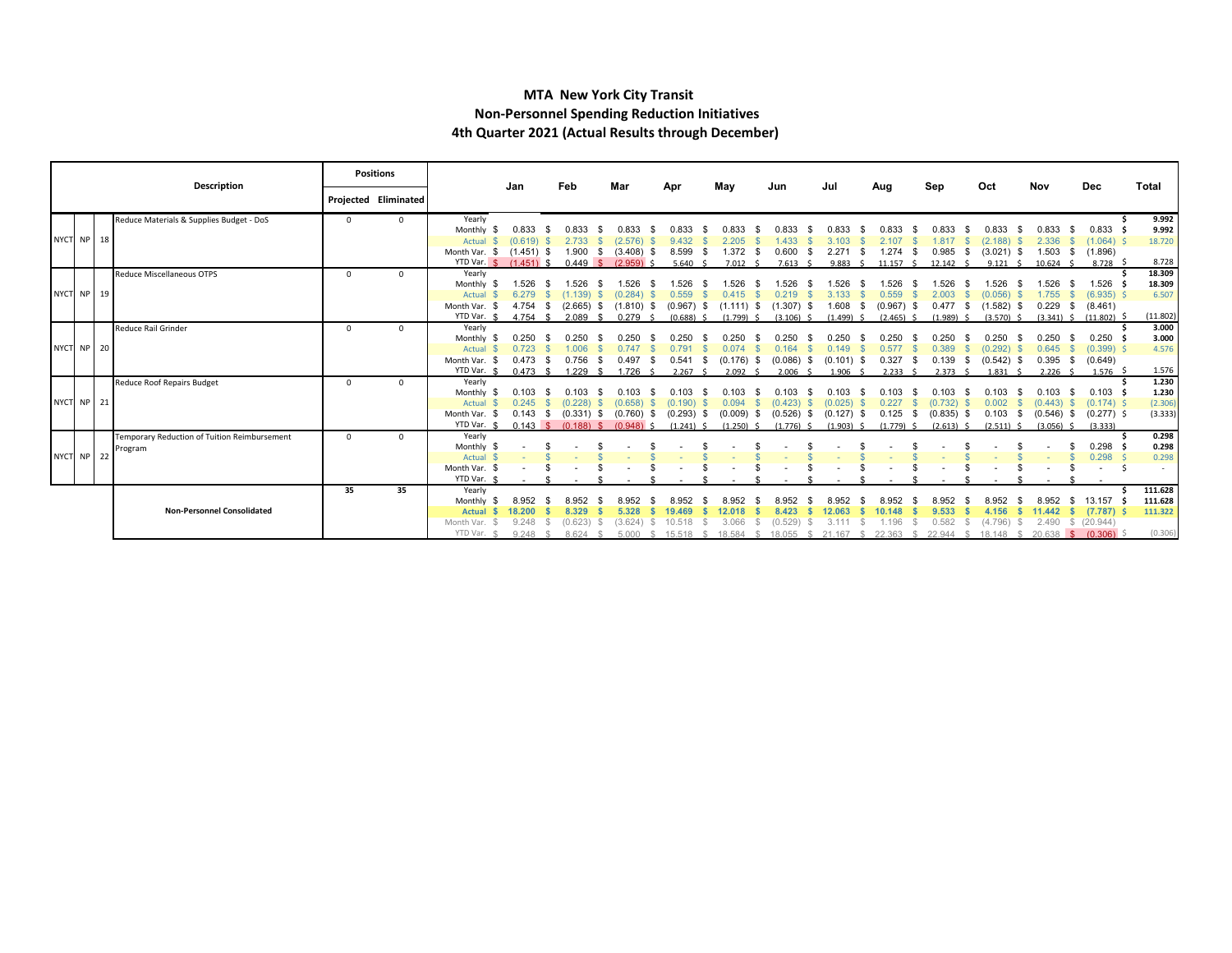#### **MTA New York City Transit Additional BRP's that are not captured under the ASA Initiatives 4th Quarter 2021 (Actual Results through December)**

|           |                | Description                                         |                | <b>Positions</b>     |                           | Jan                   | Feb                             | Mar                                                 | Apr                    | May                                   | Jun                                 | Jul                   | Aug                       | Sep                                                                                                               | Oct                     | Nov                 | Dec                         | Total                   |
|-----------|----------------|-----------------------------------------------------|----------------|----------------------|---------------------------|-----------------------|---------------------------------|-----------------------------------------------------|------------------------|---------------------------------------|-------------------------------------|-----------------------|---------------------------|-------------------------------------------------------------------------------------------------------------------|-------------------------|---------------------|-----------------------------|-------------------------|
|           |                |                                                     |                | Projected Eliminated |                           |                       |                                 |                                                     |                        |                                       |                                     |                       |                           |                                                                                                                   |                         |                     |                             |                         |
|           |                | Administrative & OTPS Savings                       | $\overline{1}$ | $\mathbf 1$          | Yearly                    |                       |                                 |                                                     |                        |                                       |                                     |                       |                           |                                                                                                                   |                         |                     |                             | 2.149                   |
|           |                |                                                     |                |                      | Monthly \$                | 0.179<br>- \$         | 0.179<br>- \$                   | 0.179<br>- \$                                       | 0.179                  | 0.179<br>- \$                         | 0.179<br>- \$<br>- \$               | 0.179<br>- \$         | 0.179<br>- \$             | 0.179                                                                                                             | 0.179<br>- 96           | 0.179               | 0.179<br>- \$               | 2.149<br>- \$           |
| NYCT 17   | - 5            |                                                     |                |                      | Actual                    | 0.142                 | 0.142                           | 0.142                                               | 0.179                  | 0.179                                 |                                     | 0.179                 | 0.179                     | 0.179                                                                                                             | 0.102                   | 0.102               | 0.102                       | 1.807<br>- \$           |
|           |                |                                                     |                |                      | Month Var. \$             |                       | $(0.037)$ \$ $(0.037)$ \$       | $(0.037)$ \$                                        | $\sim$                 | S.<br>$\sim$                          | S.<br>\$.<br>$\sim$                 | - \$                  | $\sim$                    | -S<br>\$<br>$\sim$                                                                                                | $(0.077)$ \$            | $(0.077)$ \$        | (0.077)                     |                         |
|           |                |                                                     |                |                      | YTD Var. \$               |                       |                                 | $(0.037)$ \$ $(0.074)$ \$ $(0.111)$ \$ $(0.111)$ \$ |                        | $(0.111)$ \$                          | $(0.111)$ \$                        | $(0.111)$ \$          | $(0.111)$ \$              | $(0.111)$ \$                                                                                                      | $(0.188)$ \$            | $(0.265)$ \$        | $(0.343)$ \$                | (0.343)                 |
|           |                | <b>Track Inspections Savings</b>                    | 53             | 53                   | Yearly                    |                       |                                 |                                                     |                        |                                       |                                     |                       |                           |                                                                                                                   |                         |                     |                             | 5.721                   |
|           |                |                                                     |                |                      | Monthly \$                | $0.477$ \$            | 0.477<br>- \$                   | 0.477<br>- S                                        | 0.477                  | 0.477<br>- S<br>- S                   | 0.477<br>- S                        | 0.477<br>- S          | 0.477<br>- S              | 0.477<br>- SS                                                                                                     | 0.477<br>- SS           | 0.477               | $0.477$ \$<br>- SS          | 5.721                   |
| NYCT 19 2 |                |                                                     |                |                      | $\mathbf{s}$<br>Actual    | 0.808<br>$\mathbb{S}$ | 0.633                           | $\mathbb{S}$<br>1.185                               | 1.176                  | 0.599<br>- \$                         | $\mathbb{S}$<br>0.929<br><b>S</b>   | 1.258                 | 1.132<br>-8               | 1.003<br>-S<br>-96                                                                                                | 1.302                   | 1.032               | 0.827                       | 11.884<br>$\mathbb{S}$  |
|           |                |                                                     |                |                      | Month Var. \$             | 0.332 S               | 0.156<br>- \$                   | 0.708<br>- \$                                       | 0.699                  | $0.122$ \$<br>- \$                    | 0.453<br>- \$                       | 0.781<br>- \$         | 0.655<br>- \$             | 0.526<br>- \$                                                                                                     | 0.825<br>- \$           | 0.556               | 0.350<br>- \$               |                         |
|           |                |                                                     |                |                      | YTD Var. \$               | 0.332 S               | $0.488$ \$                      | 1.196<br><b>S</b>                                   | 1.895 \$               | $2.017$ \$                            | $2.470$ \$                          | $3.250$ \$            | $3.906$ \$                | 4.432<br><b>\$</b>                                                                                                | $5.257$ \$              | $5.813$ \$          | 6.163                       | 6.163<br>- \$           |
|           |                | Shift Right-of-Way (ROW) Maintenance to             | 50             | 50                   | Yearly                    |                       |                                 |                                                     |                        |                                       |                                     |                       |                           |                                                                                                                   |                         |                     |                             | 5.679<br>£.             |
|           |                | Overnight/Weekends                                  |                |                      | Monthly \$                | $0.473$ \$            | 0.473<br>- \$                   | 0.473<br>- \$                                       | 0.473                  | - \$<br>0.473<br>- \$                 | 0.473<br>- \$                       | 0.473<br>-S           | 0.473<br>- \$             | 0.473                                                                                                             | 0.473                   | 0.473               | $0.473$ \$                  | 5.679                   |
| NYCT 20   | <sup>1</sup>   |                                                     |                |                      | Actual                    | 1.636                 | 1.196<br>$\mathcal{S}$          | 2.158<br>-96                                        | 2.057                  | 1.145<br>-S                           | $\mathcal{S}$<br>1.508<br>£.        | 2.325<br>-S           | 1.983                     | 1.487<br>-S<br>- \$                                                                                               | 2.028                   | 2.053               | $1.415$ \$<br>- \$          | 20.991                  |
|           |                |                                                     |                |                      | Month Var. \$             | $1.162$ \$            | $0.722$ \$                      | 1.685<br>- \$                                       | 1.584                  | - \$<br>$0.672$ \$                    | 1.035<br>- \$                       | $1.852$ \$            | 1.509                     | - \$<br>1.014<br>- \$                                                                                             | 1.555<br>- \$           | 1.580               | 0.942<br>- \$               |                         |
|           |                |                                                     |                |                      | YTD Var. \$               | $1.162$ \$            | $1.885$ \$                      | 3.570<br>\$                                         | $5.154$ \$             | $5.826$ \$                            | 6.861<br>$^{\circ}$                 |                       | 8.713 \$ 10.222 \$ 11.236 | \$                                                                                                                |                         | 12.791 \$ 14.371 \$ | 15.312 \$                   | 15.312                  |
|           |                | Vent Cleaning Efficiencies                          | 40             | 40                   | Yearly                    |                       |                                 |                                                     |                        |                                       |                                     |                       |                           |                                                                                                                   |                         |                     |                             | 5.275                   |
| NYCT 20 2 |                |                                                     |                |                      | Monthly \$                | $0.440$ \$            | 0.440<br>- \$                   | 0.440<br>-S<br>-96                                  | 0.440                  | 0.440<br>-9<br>- \$                   | 0.440<br>- \$<br>- 96               | 0.440<br>S<br>-8      | 0.440<br>- S              | 0.440                                                                                                             | 0.440                   | 0.440               | $0.440$ \$<br>- \$<br>0.553 | 5.275                   |
|           |                |                                                     |                |                      | Actual                    | 0.513<br>$0.074$ \$   | 0.481<br>$0.041$ \$             | 0.537<br>$0.097$ \$                                 | 0.537<br>$0.097$ \$    | 0.468<br>0.028                        | 0.505<br>S.<br>$0.066$ \$           | 0.534<br>$0.094$ \$   | 0.577<br>-S<br>$0.137$ \$ | 0.527<br>0.088                                                                                                    | 0.573<br>0.133          | 0.572<br>$0.132$ \$ | 0.113                       | 6.377                   |
|           |                |                                                     |                |                      | Month Var. \$<br>YTD Var. | $0.074$ \$            | $0.115$ \$                      | $0.212$ \$                                          | 0.310                  | - \$<br>$0.338$ \$                    | - \$<br>$0.403$ \$                  | 0.498<br>- \$         | $0.635$ \$                | - \$<br>0.723<br>- \$                                                                                             | - \$<br>0.856<br>- \$   | 0.988               | $1.102$ \$<br>- \$          | 1.102                   |
|           |                | Automated Fare Control Maintenance Reductions       | 35             | 35                   | Yearly                    |                       |                                 |                                                     |                        |                                       |                                     |                       |                           |                                                                                                                   |                         |                     |                             | 4.276                   |
|           |                |                                                     |                |                      | Monthly \$                | $0.356$ \$            | 0.356<br>- \$                   | 0.356<br>- SS                                       | 0.356                  | 0.356<br>- \$<br>- \$                 | 0.356<br>- SS                       | 0.356<br>- S          | 0.356<br>- S              | 0.356                                                                                                             | 0.356<br>- SS           | 0.356               | $0.356$ \$<br>- \$          | 4.276                   |
| NYCT 20 3 |                |                                                     |                |                      | Actual                    | 0.410                 | 0.447                           | 0.477                                               | 0.445                  | 0.478<br>-SS                          | 0.602<br>$\mathbb{S}$<br>-S         | 0.511<br>-S           | 0.527<br>-S               | 0.518                                                                                                             | 0.563                   | 0.608               | 0.647                       | 6.235<br>- \$           |
|           |                |                                                     |                |                      | Month Var. \$             | $0.054$ \$            | $0.091$ \$                      | 0.121<br>- \$                                       | 0.088                  | - \$<br>0.122                         | $0.246$ \$<br>- \$                  | $0.154$ \$            | $0.171$ \$                | $0.162$ \$                                                                                                        | $0.207$ \$              | 0.252               | 0.291<br>- \$               |                         |
|           |                |                                                     |                |                      | YTD Var. \$               | $0.054$ \$            | $0.145$ \$                      | $0.266$ \$                                          | $0.354$ \$             | $0.476$ \$                            | $0.722$ \$                          | $0.877$ \$            | $1.047$ \$                | 1.210<br><b>S</b>                                                                                                 | $1.417$ \$              | 1.668               | $1.959$ \$<br>\$            | 1.959                   |
|           |                | <b>Electrical Helper Efficiencies</b>               | 12             | 12                   | Yearly                    |                       |                                 |                                                     |                        |                                       |                                     |                       |                           |                                                                                                                   |                         |                     |                             | 1.156                   |
|           |                |                                                     |                |                      | Monthly \$                | 0.096<br>- \$         | 0.096<br>- \$                   | 0.096<br>- \$                                       | 0.096                  | 0.096<br>-9<br>- S                    | 0.096<br>- \$                       | 0.096<br>- 93         | 0.096                     | 0.096                                                                                                             | 0.096                   | 0.096               | $0.096$ \$<br>- \$          | 1.156                   |
| NYCT 20   | $\overline{4}$ |                                                     |                |                      | Actual                    | 0.175<br>-96          | 0.170                           | 0.182<br>S.                                         | 0.200<br>S.            | 0.186<br>-SS                          | $\mathbb{S}$<br>0.171<br>-S         | 0.300                 | 0.308<br>S.               | 0.258<br>- SS<br>- SS                                                                                             | 0.233                   | 0.232               | 0.223                       | 2.639<br>- \$           |
|           |                |                                                     |                |                      | Month Var. \$             | 0.078<br>- \$         | $0.074$ \$                      | 0.086<br>\$                                         | $0.103$ \$             | 0.090<br>- \$                         | $0.075$ \$                          | $0.204$ \$            | $0.212$ \$                | $0.162$ \$                                                                                                        | $0.137$ \$              | 0.136               | 0.127<br>- \$               |                         |
|           |                |                                                     |                |                      | YTD Var. \$               | $0.078$ \$            | $0.152$ \$                      | $0.238$ \$                                          | 0.341 S                | 0.431 S                               | $0.506$ \$                          | $0.710$ \$            | $0.922$ \$                | 1.084<br>\$                                                                                                       | $1.220$ \$              | 1.357               | \$<br>$1.483$ \$            | 1.483                   |
|           |                | Subway Savings Program                              | 222            | 222                  | Yearly                    |                       |                                 |                                                     |                        |                                       |                                     |                       |                           |                                                                                                                   |                         |                     |                             | 22.096                  |
|           |                |                                                     |                |                      | Monthly \$                | 1.841 \$              | 1.841 \$                        | 1.841<br>-S                                         | 1.841                  | 1.841<br>- \$<br>- \$                 | 1.841<br>- \$                       | 1.841<br>- S          | 1.841<br>- SS             | 1.841                                                                                                             | 1.841<br>- \$           | 1.841 \$            | $1.841$ \$                  | 22.096                  |
| NYCT 21 1 |                |                                                     |                |                      | Actual                    | 1.746                 | 1.987                           | 2.150                                               | 1.800                  | 1.751<br>$\mathcal{S}$                | 2.082<br>£.<br>£.                   | 2.267                 | 2.209<br><b>S</b>         | 2.308<br>£.                                                                                                       | 2.397                   | 2.524               | 2.883                       | 26.105                  |
|           |                |                                                     |                |                      | Month Var. \$             | $(0.095)$ \$          | 0.146<br>- \$                   | 0.308<br>\$                                         | $(0.041)$ \$           | $(0.090)$ \$                          | $0.241$ \$                          | 0.426                 | 0.368<br>\$               | \$<br>0.467<br>- \$                                                                                               | 0.556<br>- \$           | 0.682               | 1.042<br>- \$               |                         |
|           |                |                                                     |                |                      | YTD Var. \$               | $(0.095)$ \$          | $0.051$ \$                      | $0.359$ \$                                          | $0.317$ \$             | $0.227$ \$                            | $0.468$ \$                          | $0.894$ \$            | $1.262$ \$                | 1.728<br>$\mathcal{F}$                                                                                            | $2.284$ \$              | $2.967$ \$          | $4.009$ \$                  | 4.009                   |
|           |                | Health & Welfare - CVS                              | $\mathbf 0$    | $\Omega$             | Yearly                    |                       |                                 |                                                     |                        |                                       |                                     |                       |                           |                                                                                                                   |                         |                     |                             | 28.400                  |
|           |                | Health and welfare savings have been realized in    |                |                      | Monthly \$                | 2.367<br>- SS         | 2.367<br>- \$                   | 2.367                                               | 2.367                  | 2.367                                 | 2.367<br>- S                        | 2.367<br>- S          | 2.367<br>- S              | 2.367                                                                                                             | 2.367                   | 2.367               | $2.367$ \$                  | 28.400                  |
| NYCT 21 2 |                | prescription drugs contracts put in place through a |                |                      | Actual                    | 2.367                 | 2.367                           | 2.367                                               | 2.367                  | $\mathbf{\$}$<br>2.367                | 2.367<br>$\mathbf{s}$<br><b>S</b>   | 2.367<br>$\mathbb{S}$ | 2.367                     | 2.367<br>$\mathbb{S}$                                                                                             | 2.367                   | 2.367               | 2.367                       | $\mathbf{\$}$<br>28.400 |
|           |                | competitive procurement process.                    |                |                      | Month Var. \$             | -S                    | \$                              | -96                                                 |                        | £.                                    | -96<br>\$.                          | -S                    |                           | £.<br>£.                                                                                                          |                         |                     |                             |                         |
|           |                |                                                     |                |                      | YTD Var. \$               | \$                    |                                 | S.<br>\$                                            |                        | \$.                                   | - \$<br>\$.                         | - \$                  |                           | -96                                                                                                               |                         |                     | -S                          | -\$                     |
|           |                | <b>SMS Savings</b>                                  | 82             | 82                   | Yearly                    |                       |                                 |                                                     |                        |                                       |                                     |                       |                           |                                                                                                                   |                         |                     |                             | 9.024                   |
|           |                | SMS savings from rescheduling R160B door            |                |                      | Monthly \$                | $0.752$ \$            | 0.752<br>- \$                   | 0.752<br>- \$                                       | 0.752                  | - \$<br>0.752                         | 0.752<br>- \$<br>- \$               | 0.752<br>- \$         | 0.752<br>- \$             | 0.752<br>- SS                                                                                                     | 0.752                   | 0.752<br>- \$       | $0.752$ \$<br>- \$          | 9.024                   |
| NYCT 21 3 |                | maintenance due to vendor supply issues,            |                |                      | Actual                    | 2.974                 | 0.011                           | $\mathcal{S}$<br>2.728                              | 2.861<br>$\mathbb{S}$  | $\mathbb{S}$<br>0.183                 | $\mathbb{S}$<br>0.417<br><b>.S</b>  | 1.351                 | 1.245<br>$\mathbb{S}$     | $\mathbf{s}$<br>1.860<br>-SS                                                                                      | 1.091                   | 2.230               | 7.925                       | 24.877<br>- \$          |
|           |                | contracting R160 HVAC maintenance, and MTA          |                |                      | Month Var. \$             |                       | $2.222 \quad $ (0.741) \quad $$ | 1.976<br>- \$                                       | $2.109$ \$             | $(0.569)$ \$                          | $(0.335)$ \$                        | 0.599                 | 0.493<br>- \$             | 1.108<br>\$<br>- \$                                                                                               | 0.339<br>- \$           | 1.478               | 7.173<br>\$                 |                         |
|           |                | Procurement contract savings.                       |                |                      | YTD Var. \$               | $2.222$ \$            | $1.481$ \$                      | $3.457$ \$                                          | $5.567$ \$             | 4.998 \$                              | 4.663<br>- \$                       | 5.262<br>- \$         | 5.754<br>- \$             | 6.862<br>- \$                                                                                                     | 7.202<br>- \$           | 8.680               | 15.853 \$<br><b>S</b>       | 15.853                  |
|           |                |                                                     | 495            | 495                  | Yearly                    |                       | 6.981                           | 6.981                                               |                        |                                       |                                     | 6.981                 |                           | - 96                                                                                                              |                         | 6.981               | 6.981<br>- \$               | 83.776<br>83.776        |
|           |                | <b>Additional BRP's Consolidated</b>                |                |                      | Monthly<br>-S<br>Actual   | 6.981<br>S.<br>10.771 | - \$<br>7.434<br>$\mathcal{S}$  | S.<br>11.926                                        | 6.981<br>-SS<br>11.621 | 6.981<br>- \$<br>- \$<br>-96<br>7.356 | 6.981<br>- \$<br>S.<br>8.761<br>-SS | - 5<br>11.092         | 6.981<br>10.527<br>-S     | 6.981<br>-S<br>10.508<br>-S<br>$\mathcal{S}$                                                                      | 6.981<br>- SS<br>10.656 | 11.720              | 16.942                      | - \$<br>129.315<br>- S  |
|           |                |                                                     |                |                      | Month Var. \$             | 3.789<br>- \$         | 0.453<br>- \$                   |                                                     | 4.944 \$ 4.640         | \$<br>$0.374$ \$                      | 1.780<br>- \$                       | 4.111 \$              | $3.546$ \$                | 3.526<br>- \$                                                                                                     | 3.675<br>- \$           | 4.739               | 9.961<br>\$                 |                         |
|           |                |                                                     |                |                      | YTD Var. \$               |                       |                                 |                                                     |                        |                                       |                                     |                       |                           | 3.789 \$ 4.242 \$ 9.187 \$ 13.827 \$ 14.201 \$ 15.981 \$ 20.091 \$ 23.637 \$ 27.164 \$ 30.839 \$ 35.578 \$ 45.539 |                         |                     |                             | 45.539<br>- \$          |
|           |                |                                                     |                |                      |                           |                       |                                 |                                                     |                        |                                       |                                     |                       |                           |                                                                                                                   |                         |                     |                             |                         |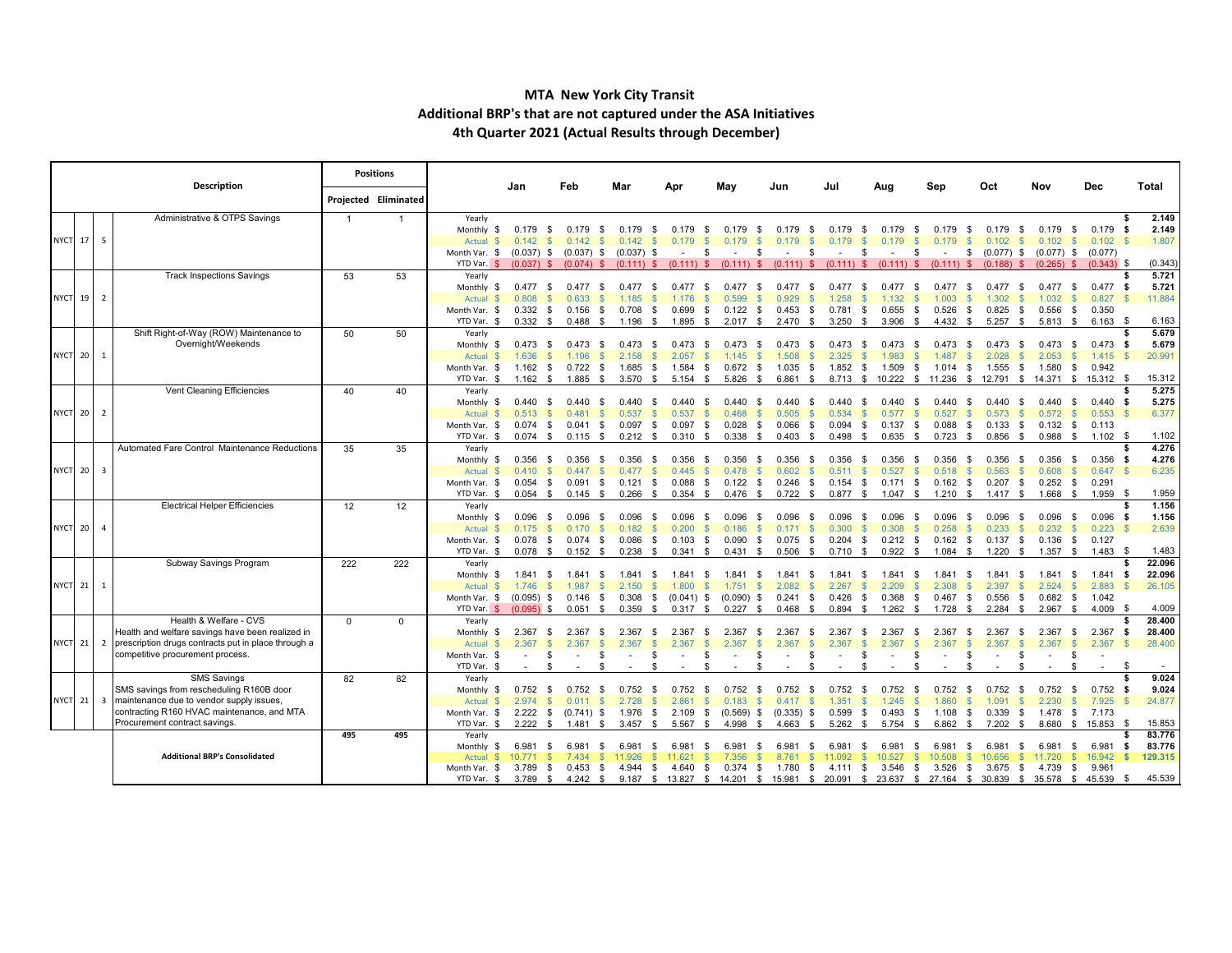#### **Metropolitan Transportation Authority 2021 MTA LIRR ASA Monitoring Program 4th Quarter 2021 results**

In 2021, 16 ASA's were monitored with a full-year savings of \$52.8 million and a reduction of 0 positions.

Year-End results for 2021 shows that \$52.2 million or 98.9% of the planned ASA reductions was realized and no positions were reduced during the year.

The following ASA's did not reach the targeted savings for the year and will continue to be monitored in 2022:

- LIRR OT-4
	- o Reduce Weather-Related Overtime
		- Due to multiple snowstorms in February, The LIRR did not achieve the projected 50% reduction in weather overtime in the first quarter. The LIRR also failed to meet the 50% reduction in the third quarter due to several storms (i.e. Hurricane IDA, Tropical Storm Henri and Tropical Storm Elsa). The LIRR has already exceeded its full year weather overtime budget by approximately 25%.
- LIRR OT-5
	- o Reduce the amount of vacancy/absentee coverage in the Stations and Equipment departments.
		- Due to employees being sick with COVID and in addition the labor agreement to suspend points for use of sick days (to encourage employees to call in sick if not feeling well), the LIRR missed the first quarter target for reducing absentee coverage. With COVID rates declining and the reinstatement of all labor agreements regarding sick days and the requirement of doctor notes, availability did improve in the second quarter although it is still unfavorable year to date.

The following ASA's have met the savings initiative targets for the LIRR in 2021 and will no longer be monitored:

- LIRR CC-1 Tighter Control and Prioritization of Non-Payroll Funds to Core Mission Initiatives
- LIRR CC-2 Procurement Savings Life Insurance and Disability Costs and HQ Dental Benefits Cost Reduction
- LIRR NP-1 90 Percent Weekday Service Plan
- LIRR NP-2 Reduce by 80% paid Advertising
- LIRR NP-3 Eliminate LIRR Holiday Train
- LIRR NP-4 Eliminate South Fork Commuter Connection
- LIRR NP-5 Leased Space
- LIRR NP-6 Tighter Control and Prioritization of Non-Payroll Funds
- LIRR NP-7 Reduce Travel, Dues & Memberships
- LIRR NP-8 Tighter Control and Prioritization of Expenses
- LIRR NP-9 Utilize New Passenger Loading Application for Train Counting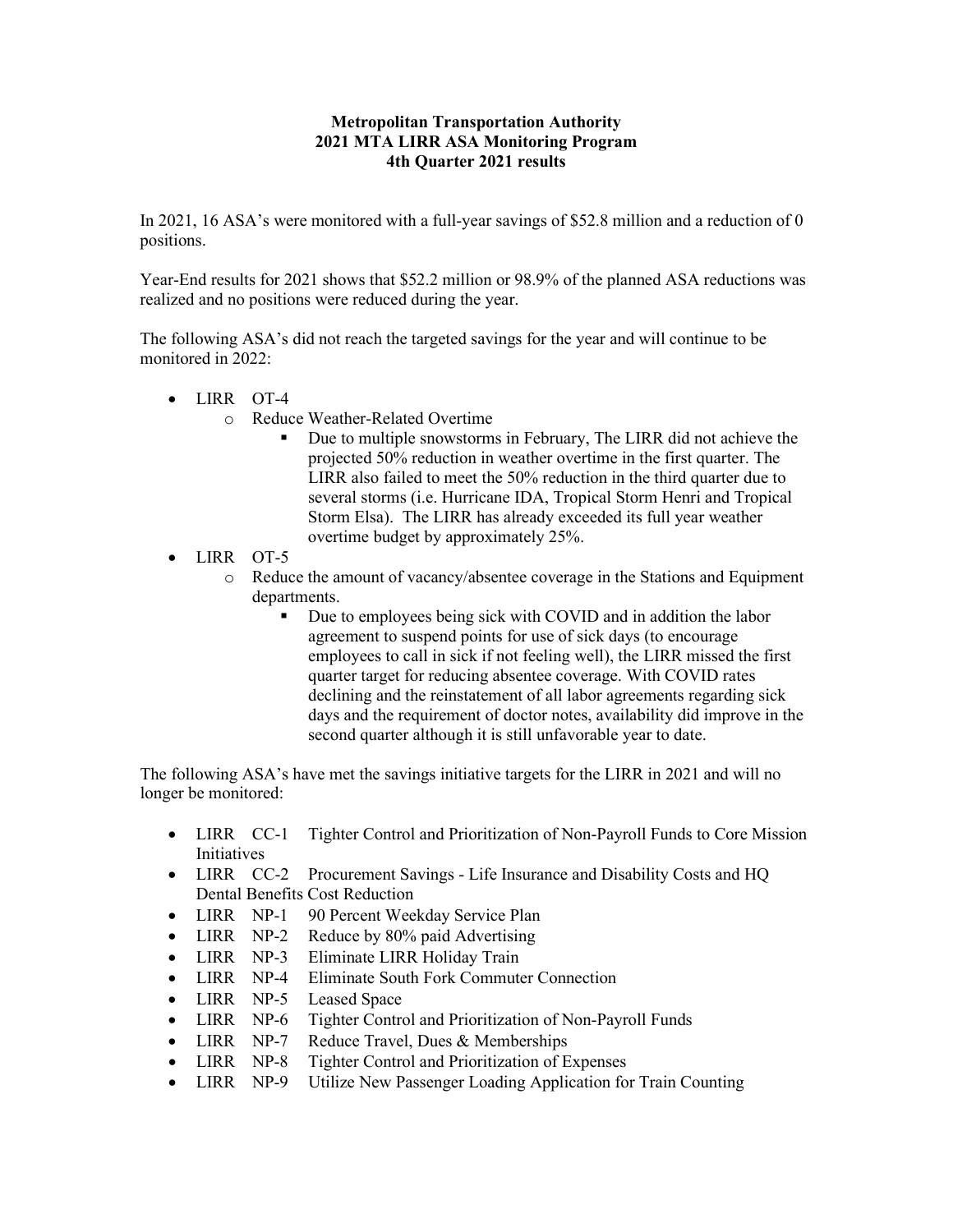# **MTA Long Island Railroad 2021 ASA Monitoring Milestone Report 4th Quarter 2021 (Actual Results through December)**

ASA Name: Overtime Spening Reductions

ASA Description: 5 ASA's are being monitored in 2021

ASA Status:

ASA VALUE: (\$ in millions)

|                                 | 2020  |      |        | 2021 |        | 2022 | 2023   |      | 2024   |      |
|---------------------------------|-------|------|--------|------|--------|------|--------|------|--------|------|
|                                 |       | Pos. |        | Pos. |        | Pos. |        | Pos. |        | Pos. |
| <b>Nov-20</b><br>Original Plan: | 4.507 |      | 20.837 |      | 22.237 |      | 22.249 | υ    | 21.925 |      |

| <b>CRITICAL TASKS &amp; MILESTONES:</b> | Planned | Revised | Actual |
|-----------------------------------------|---------|---------|--------|
|                                         | Date    | Date    | Date   |
| 11/1/2020 Identify Savings              |         |         |        |

| <b>IMONTHLY CASH SAVINGS: (\$ in millions)</b> |         |         |         |         |         |         |         |         |         |         |         |         |         |
|------------------------------------------------|---------|---------|---------|---------|---------|---------|---------|---------|---------|---------|---------|---------|---------|
|                                                | Jan     | Feb     | Mar     | Apr     | Mav     | Jun     | Jul     | Aug     | Sep     | Oct     | Nov     | Dec     | Total   |
| Plan                                           | 3.012   | 2.571   | 2.543   | .447    | .348    | .346    | .396    | .367    | .406    | .367    | .399    | .635    | 20.837  |
| Actual/Proj.                                   | 2.628   | .845    | 2.159   | .804    | .814    | ე.962   | 2.218   | .330    | .330    | .330    | .330    | .534    | 20.282  |
| Month Var.                                     | (0.384) | (0.726) | (0.384) | 0.357   | 0.466   | (0.384) | 0.822   | (0.038) | (0.076) | (0.037) | (0.070) | (0.100) |         |
| YTD Var.                                       | (0.384) | (0.110) | .495)   | (1.138) | (0.672) | (0.056) | (0.234) | (0.272) | (0.348) | (0.385) | (0.454) | (0.555) | (0.555) |

| Frequency of Update to Actuals: | Quarterly |
|---------------------------------|-----------|
| ASA Has Been Fully Implemented: | Nο        |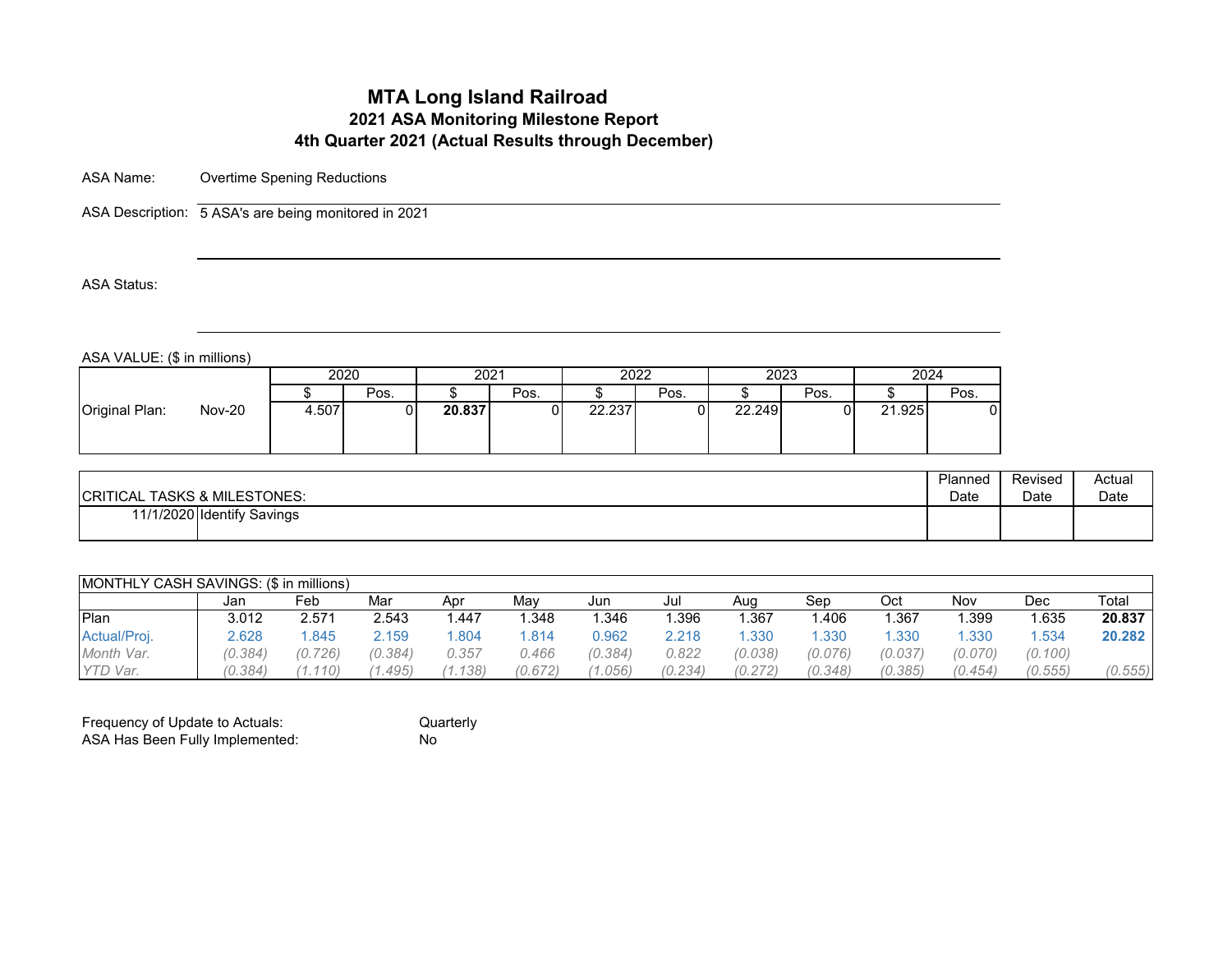# **MTA Long Island Railroad 2021 ASA Monitoring Milestone Report 4th Quarter 2021 (Actual Results through December)**

ASA Name: Consulting Services Reductions

ASA Description: 2 ASA's are being monitored in 2021

ASA Status:

ASA VALUE: (\$ in millions)

|                                 |      | 2020 |       | 2021 |       | 2022 | 2023  |      |       | 2024 |
|---------------------------------|------|------|-------|------|-------|------|-------|------|-------|------|
|                                 |      | Pos. |       | Pos. |       | Pos. |       | Pos. |       | Pos. |
| <b>Nov-20</b><br>Original Plan: | .004 |      | 3.693 |      | 3.724 |      | 3.847 |      | 3.960 |      |

| <b>CRITICAL TASKS &amp; MILESTONES:</b> | Planned | Revised | Actual |
|-----------------------------------------|---------|---------|--------|
|                                         | Date    | Date    | Date   |
| 11/1/2020 Identify Savings              |         |         |        |

| MONTHLY CASH SAVINGS: (\$ in millions) |        |       |                          |       |       |       |       |        |                          |        |       |        |       |
|----------------------------------------|--------|-------|--------------------------|-------|-------|-------|-------|--------|--------------------------|--------|-------|--------|-------|
|                                        | Jan    | Feb   | Mar                      | Apr   | Mav   | Jun   | Jul   | Aug    | Sep                      | Oct    | Nov   | Dec    | Total |
| Plan                                   | 0.197  | 0.197 | 0.197                    | 0.197 | 0.197 | 0.197 | 0.197 | 0.197  | 0.197                    | 0.197  | 0.197 | .521   | 3.693 |
| Actual/Proj.                           | 197.ر  | J.197 | 0.197                    | 197.ر | Ა.197 | .197  | 0.197 | J.197  | $0.19^{-}$               | 0.197  | 0.197 | .521   | 3.693 |
| Month Var.                             | $\sim$ |       | $\sim$                   |       |       |       |       |        |                          |        |       | $\sim$ |       |
| YTD Var.                               | $\sim$ |       | $\overline{\phantom{a}}$ |       |       |       |       | $\sim$ | $\overline{\phantom{a}}$ | $\sim$ |       | $\sim$ |       |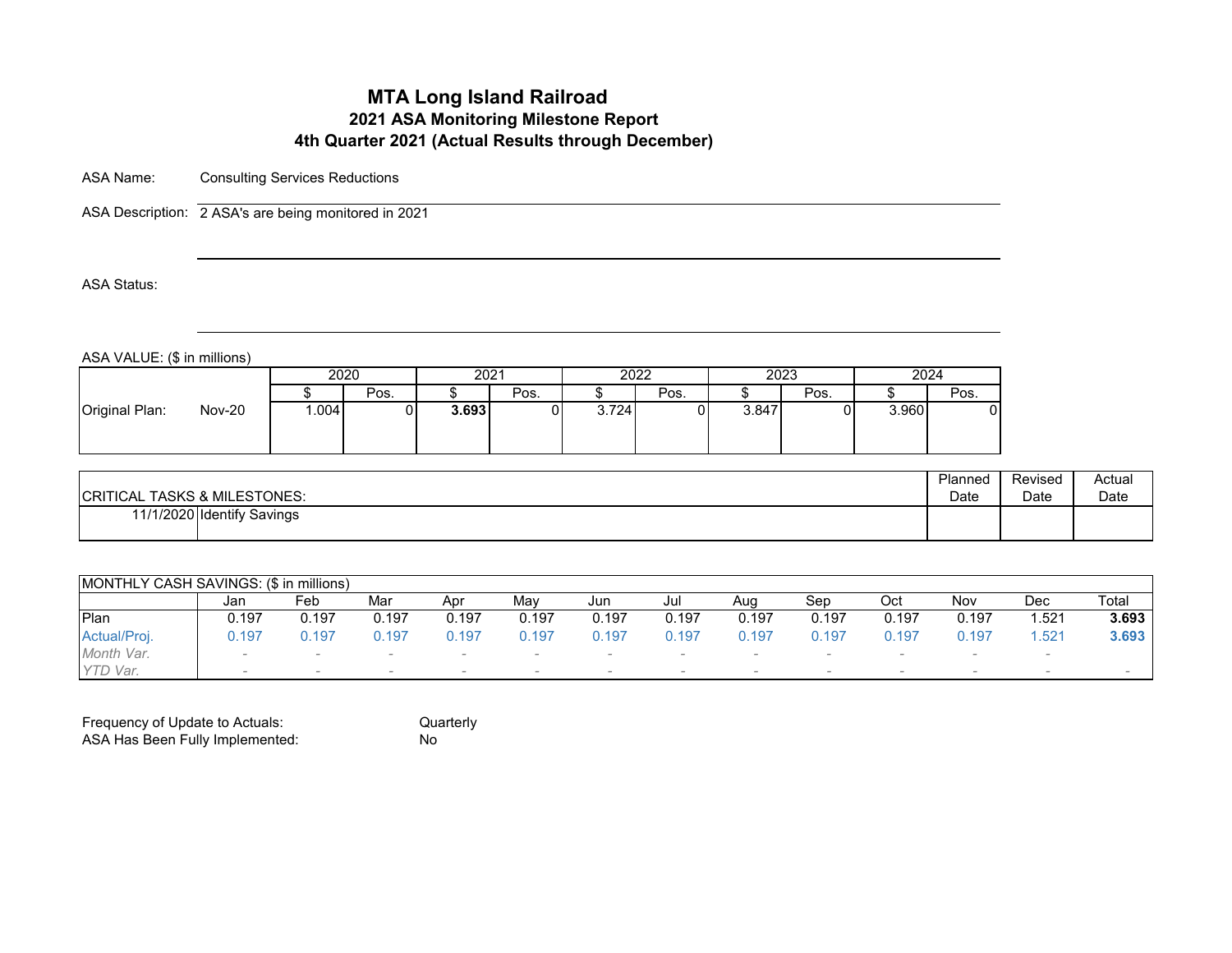# **MTA Long Island Railroad 2021 ASA Monitoring Milestone Report 4th Quarter 2021 (Actual Results through December)**

ASA Name: Non-Personnel Expense Reductions

ASA Description: 9 ASA's are being monitored in 2021

ASA Status:

ASA VALUE: (\$ in millions)

| 2023<br>2020<br>2024<br>2022<br>2021<br>Pos.<br>Pos.<br>Pos.<br>Pos. |                                 |       |    |        |    |        |    |        |    |        |      |
|----------------------------------------------------------------------|---------------------------------|-------|----|--------|----|--------|----|--------|----|--------|------|
|                                                                      |                                 |       |    |        |    |        |    |        |    |        |      |
|                                                                      |                                 |       |    |        |    |        |    |        |    |        | Pos. |
|                                                                      | <b>Nov-20</b><br>Original Plan: | 0.439 | ΩI | 28.270 | 53 | 27.898 | 53 | 27.989 | 53 | 28.393 | 53   |

Quarterly<br>No

| <b>CRITICAL TASKS &amp; MILESTONES:</b> | Planned | Revised | Actual |
|-----------------------------------------|---------|---------|--------|
|                                         | Date    | Date    | Date   |
| 11/1/2020 Identify Savings              |         |         |        |

| MONTHLY CASH SAVINGS: (\$ in millions) |        |                          |       |        |       |                          |       |        |       |        |       |        |        |
|----------------------------------------|--------|--------------------------|-------|--------|-------|--------------------------|-------|--------|-------|--------|-------|--------|--------|
|                                        | Jan    | Feb                      | Mar   | Apr    | Mav   | Jun                      | Jul   | Aug    | Sep   | Oct    | Nov   | Dec    | Total  |
| Plan                                   | 2.316  | 2.345                    | 2.330 | 2.316  | 2.316 | 2.345                    | 2.330 | 2.316  | 2.330 | 2.413  | 2.413 | 2.502  | 28.270 |
| Actual/Proj.                           | 2.316  | 2.345                    | 2.330 | 2.316  | 2.316 | 2.345                    | 2.330 | 2.316  | 2.330 | 2.413  | 2.413 | 2.502  | 28.270 |
| Month Var.                             | $\sim$ |                          |       |        |       |                          |       |        |       |        |       |        |        |
| YTD Var.                               |        | $\overline{\phantom{a}}$ |       | $\sim$ |       | $\overline{\phantom{a}}$ |       | $\sim$ |       | $\sim$ |       | $\sim$ |        |

| Frequency of Update to Actuals: | Ωu |
|---------------------------------|----|
| PEG Has Been Fully Implemented: | No |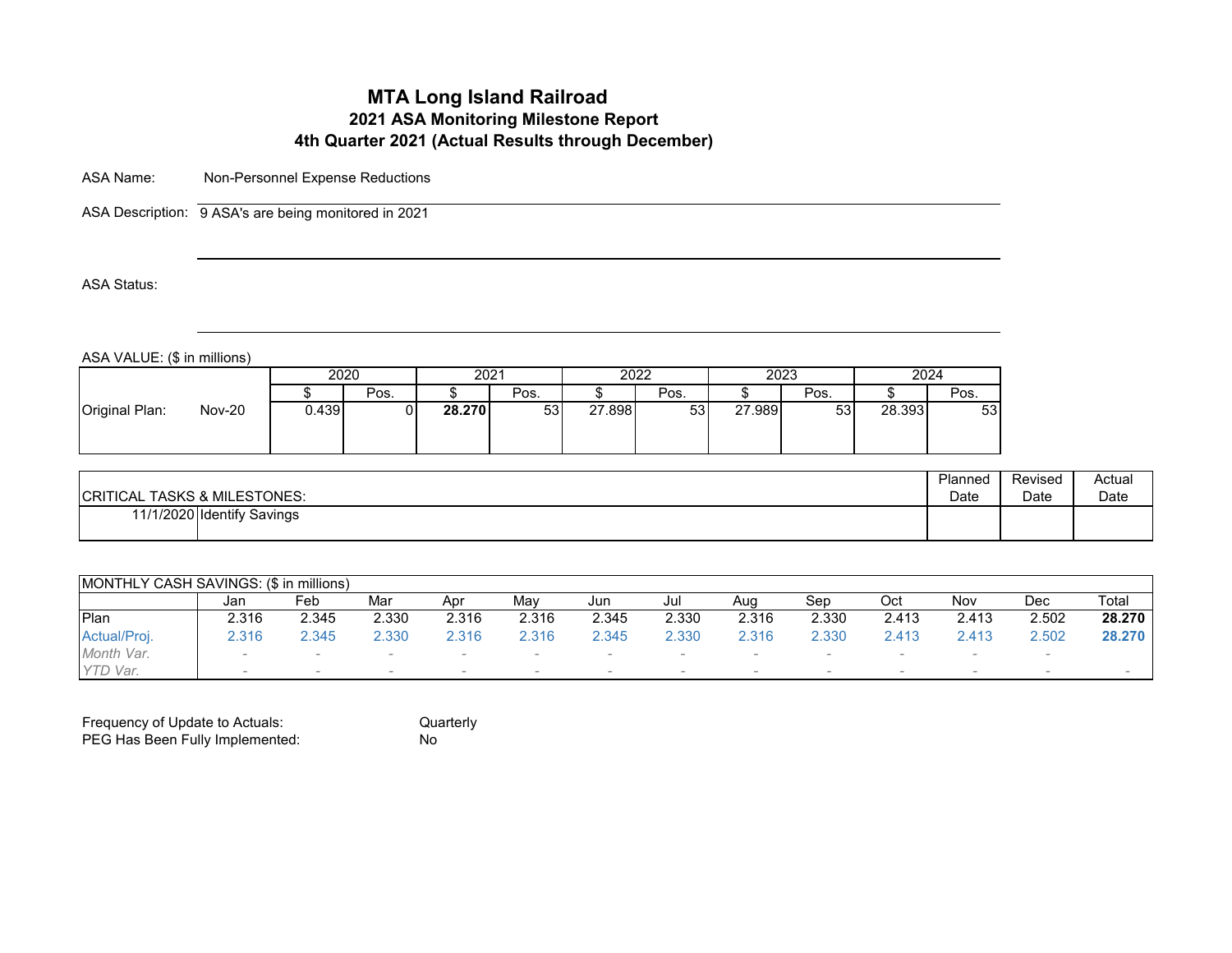#### **MTA Long Island Railroad Overtime Spending Reduction Initiatives 4th Quarter 2021 (Actual Results through December)**

|           |  | <b>Description</b>                                                        |                              | Jan              | Feb                                                                                                                                                         | Mar   | Apr      | May          | Jun                           | Jul          | Aug   | Sep                                                                                                                         | Oct   | Nov          | <b>Dec</b>         | Total          |
|-----------|--|---------------------------------------------------------------------------|------------------------------|------------------|-------------------------------------------------------------------------------------------------------------------------------------------------------------|-------|----------|--------------|-------------------------------|--------------|-------|-----------------------------------------------------------------------------------------------------------------------------|-------|--------------|--------------------|----------------|
|           |  | 90 Percent Weekday Service Plan - Maintain LIRR's existing baseline       | Yearly                       |                  |                                                                                                                                                             |       |          |              |                               |              |       |                                                                                                                             |       |              |                    | 10.109         |
|           |  | weekday service plan which is approximately 90% of the pre-COVID          | Monthly \$                   | 0.842            |                                                                                                                                                             |       |          |              |                               |              |       |                                                                                                                             |       |              | 0.842              | 10.109         |
| LIRR OT 1 |  | service plan.                                                             | Actual \$                    | 0.842            | -SS                                                                                                                                                         |       |          |              |                               |              |       |                                                                                                                             |       |              | $0.842 \quad$      | 10.109         |
|           |  |                                                                           | Month Var. \$                |                  |                                                                                                                                                             |       |          |              |                               |              |       |                                                                                                                             |       |              |                    |                |
|           |  |                                                                           | YTD Var. \$                  |                  |                                                                                                                                                             |       |          |              |                               |              |       |                                                                                                                             |       |              |                    |                |
|           |  | Deploy less staff on overtime as "protection" during unplanned events. -  | Yearly                       |                  |                                                                                                                                                             |       |          |              |                               |              |       |                                                                                                                             |       |              |                    | 1.050          |
|           |  | 11% reduction in the Engineering Department modifications overtime        | Monthly \$                   | 0.087            |                                                                                                                                                             |       |          |              |                               | -93<br>0 087 |       |                                                                                                                             | 0 087 | 0 087<br>-SG | \$ 0.087           | 1.050          |
| LIRR OT 2 |  | budget                                                                    | Actual \$                    |                  |                                                                                                                                                             |       |          |              |                               |              |       |                                                                                                                             |       |              | $0.087 \leq$       | 1.050          |
|           |  |                                                                           | Month Var. \$                |                  |                                                                                                                                                             |       |          |              |                               |              |       |                                                                                                                             |       |              |                    |                |
|           |  |                                                                           | YTD Var. \$                  |                  |                                                                                                                                                             |       |          |              |                               |              |       |                                                                                                                             |       |              |                    |                |
|           |  | Reduce Stations Department Special Event Coverage                         | Yearly                       | 0.016            |                                                                                                                                                             |       |          |              |                               |              |       |                                                                                                                             |       |              |                    | 0.186<br>0.186 |
| LIRR OT 3 |  |                                                                           | Monthly \$<br>Actual \$      |                  |                                                                                                                                                             |       |          |              |                               |              |       |                                                                                                                             |       |              | 0.016              | 0.186          |
|           |  |                                                                           |                              |                  |                                                                                                                                                             |       |          |              |                               |              |       |                                                                                                                             |       |              |                    |                |
|           |  |                                                                           | Month Var. \$<br>YTD Var. \$ | $\sim$ 100 $\mu$ |                                                                                                                                                             |       |          |              |                               |              |       |                                                                                                                             |       |              |                    |                |
|           |  | Reduce Weather-Related Overtime (includes Fringe) Approaching storms      | Yearly                       |                  |                                                                                                                                                             |       |          |              |                               |              |       |                                                                                                                             |       |              |                    | 4.881          |
|           |  | will be better evaluated so weather-related overtime will only occur as   | Monthly \$                   |                  |                                                                                                                                                             |       |          |              |                               |              |       |                                                                                                                             |       |              | 0.305              | 4.881          |
|           |  | LIRR OT 4 necessary.                                                      | Actual \$                    | 1.683            | \$ 0.899                                                                                                                                                    |       |          |              |                               |              |       |                                                                                                                             |       |              | $0.205$ \$         | 4.327          |
|           |  |                                                                           | Month Var. \$                |                  | \$ (0.342) \$                                                                                                                                               |       | \$ 0.100 | \$ 0.008     |                               |              |       | $$$ (0.038) $$$ (0.076) $$$ (0.037) $$$ (0.070) $$$ (0.100)                                                                 |       |              |                    |                |
|           |  |                                                                           | YTD Var. \$                  |                  |                                                                                                                                                             |       |          |              |                               |              |       | \$ (0.342) \$ (0.342) \$ (0.242) \$ (0.234) \$ (0.234) \$ (0.234) \$ (0.272) \$ (0.348) \$ (0.385) \$ (0.454) \$ (0.555) \$ |       |              |                    | (0.555)        |
|           |  | Reduce the amount of vacancy/absentee coverage in the Stations and        | Yearly                       |                  |                                                                                                                                                             |       |          |              |                               |              |       |                                                                                                                             |       |              |                    | 4.610          |
|           |  | Equipment departments. - \$2M of this reduction relates to a 50% cut to   | Monthly \$                   | 0.384            |                                                                                                                                                             |       |          |              |                               |              |       |                                                                                                                             |       |              | 0.384              | 4.610          |
| LIRR OT 5 |  | Stations absentee coverage (mostly ticket agents/clerks and station       | Actual \$                    |                  |                                                                                                                                                             |       | 0.641    | 0.842        |                               | \$1.206      | 0.384 |                                                                                                                             |       |              | $0.384$ \$<br>-SS  | 4.610          |
|           |  | appearance maintainers). \$3M of the reduction relates to a 10% reduction | Month Var. \$                |                  | $(0.384)$ \$ $(0.384)$ \$ $(0.384)$ \$ 0.257                                                                                                                |       |          |              | $$0.458$ $$ (0.384)$ $$0.822$ |              |       |                                                                                                                             |       |              |                    |                |
|           |  | in vacancy/absentee coverage in the Equipment Department (including car   | YTD Var. \$                  |                  | $(0.384)$ \$ $(0.768)$ \$ $(1.153)$ \$ $(0.896)$ \$ $(0.438)$ \$ $(0.822)$ \$                                                                               |       |          |              |                               |              |       |                                                                                                                             |       |              |                    | (0.000)        |
|           |  |                                                                           | Yearly                       |                  |                                                                                                                                                             |       |          |              |                               |              |       |                                                                                                                             |       |              |                    | 20.837         |
|           |  |                                                                           | Monthly \$                   | 3.012            | -8                                                                                                                                                          |       |          |              | .346                          | - 35         |       |                                                                                                                             |       |              | $1.635$ \$<br>- 96 | 20.837         |
|           |  | <b>Overtime Consolidated</b>                                              | Actual \$                    | 2.628            | \$ 1.845                                                                                                                                                    | 2.159 |          |              |                               |              | .330  |                                                                                                                             | 1.330 | 1.330        | $$1.534$ \$        | 20.282         |
|           |  |                                                                           | Month Var. \$                |                  | $(0.384)$ \$ $(0.726)$ \$ $(0.384)$ \$ 0.357                                                                                                                |       |          | 0.466<br>-SS | \$ (0.384) \$ 0.822           |              |       | $$$ (0.038) $$$ (0.076) $$$ (0.037) $$$ (0.070) $$$ (0.100)                                                                 |       |              |                    |                |
|           |  |                                                                           | YTD Var. \$                  |                  | $(0.384)$ \$ $(1.110)$ \$ $(1.495)$ \$ $(1.138)$ \$ $(0.672)$ \$ $(1.056)$ \$ $(0.234)$ \$ $(0.272)$ \$ $(0.348)$ \$ $(0.385)$ \$ $(0.454)$ \$ $(0.555)$ \$ |       |          |              |                               |              |       |                                                                                                                             |       |              |                    | (0.555)        |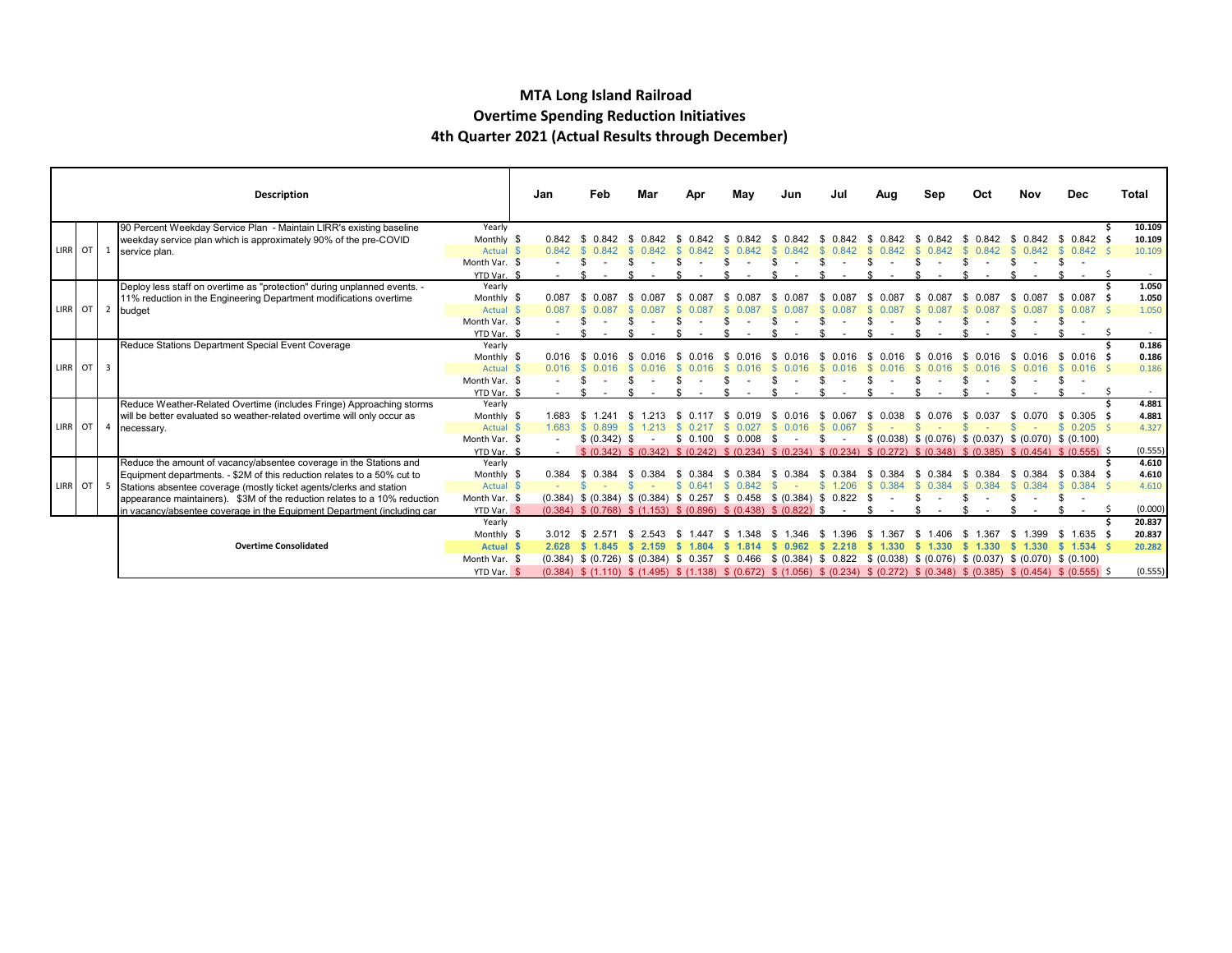#### **MTA Long Island Railroad Consulting Services Reduction Initiatives 4th Quarter 2021 (Actual Results through December)**

|         |  | Description                                                                |               | Jan   | Feb | Mar  | Apr         | May      | Jun                     | Jul |       | Aug           | Sep      |    | Oct   | Nov      | Dec               |           | Total |
|---------|--|----------------------------------------------------------------------------|---------------|-------|-----|------|-------------|----------|-------------------------|-----|-------|---------------|----------|----|-------|----------|-------------------|-----------|-------|
|         |  | BRP - Tighter Control and Prioritization of Non Payroll Funds to Core      | Yearly        |       |     |      |             |          |                         |     |       |               |          |    |       |          |                   |           | 2.369 |
|         |  | Mission Initiatives - Includes 3rd Party employee training, homeless       | Monthly \$    | 0.197 |     | .197 | 0.197<br>S. | \$ 0.197 | $^{\circ}$ 0.197<br>-SS | -SG | 0.197 | 0.197<br>- 56 | \$ 0.197 | S. | 0.197 | \$ 0.197 | $0.197$ \$<br>-SS |           | 2.369 |
| LIRR CC |  | services, records retention, holiday decorations, new hire background      | Actual \$     | 0.197 |     |      |             |          |                         |     |       |               |          |    |       |          |                   |           | 2.369 |
|         |  | checks, graphic design and customer satisfaction study, printing services, | Month Var. \$ |       |     |      |             |          |                         |     |       |               |          |    |       |          |                   |           |       |
|         |  | vehicle maintenance, third party snow removal and vehicle maintenance,     | YTD Var. \$   |       |     |      |             |          |                         |     |       |               |          |    |       |          |                   |           |       |
|         |  | Procurement Savings - Life Insurance and Disability Costs and HQ Dental    | Yearly        |       |     |      |             |          |                         |     |       |               |          |    |       |          |                   |           | 1.324 |
|         |  | Benefits Cost Reduction                                                    | Monthly \$    |       |     |      |             |          |                         |     |       |               |          |    |       |          | $1.324$ \$        |           | 1.324 |
| LIRR CC |  |                                                                            | Actual \$     |       |     |      |             |          |                         |     |       |               |          |    |       |          | .324 9            |           | 1.324 |
|         |  |                                                                            | Month Var. \$ |       |     |      |             |          |                         |     |       |               |          |    |       |          |                   |           |       |
|         |  |                                                                            | YTD Var. \$   |       |     |      |             |          |                         |     |       |               |          |    |       |          |                   |           |       |
|         |  |                                                                            | Yearly        |       |     |      |             |          |                         |     |       |               |          |    |       |          |                   |           | 3.693 |
|         |  |                                                                            | Monthly \$    | 0.197 |     |      |             |          |                         |     |       |               | 197      |    | 197   |          |                   | $.521$ \$ | 3.693 |
|         |  | <b>Consulting Consolidated</b>                                             | <b>Actual</b> |       |     |      |             |          |                         |     |       |               |          |    |       |          | .521 \$           |           | 3.693 |
|         |  |                                                                            | Month Var. \$ |       |     |      |             |          |                         |     |       |               |          |    |       |          |                   |           |       |
|         |  |                                                                            | YTD Var. \$   |       |     |      |             |          |                         |     |       |               |          |    |       |          |                   |           |       |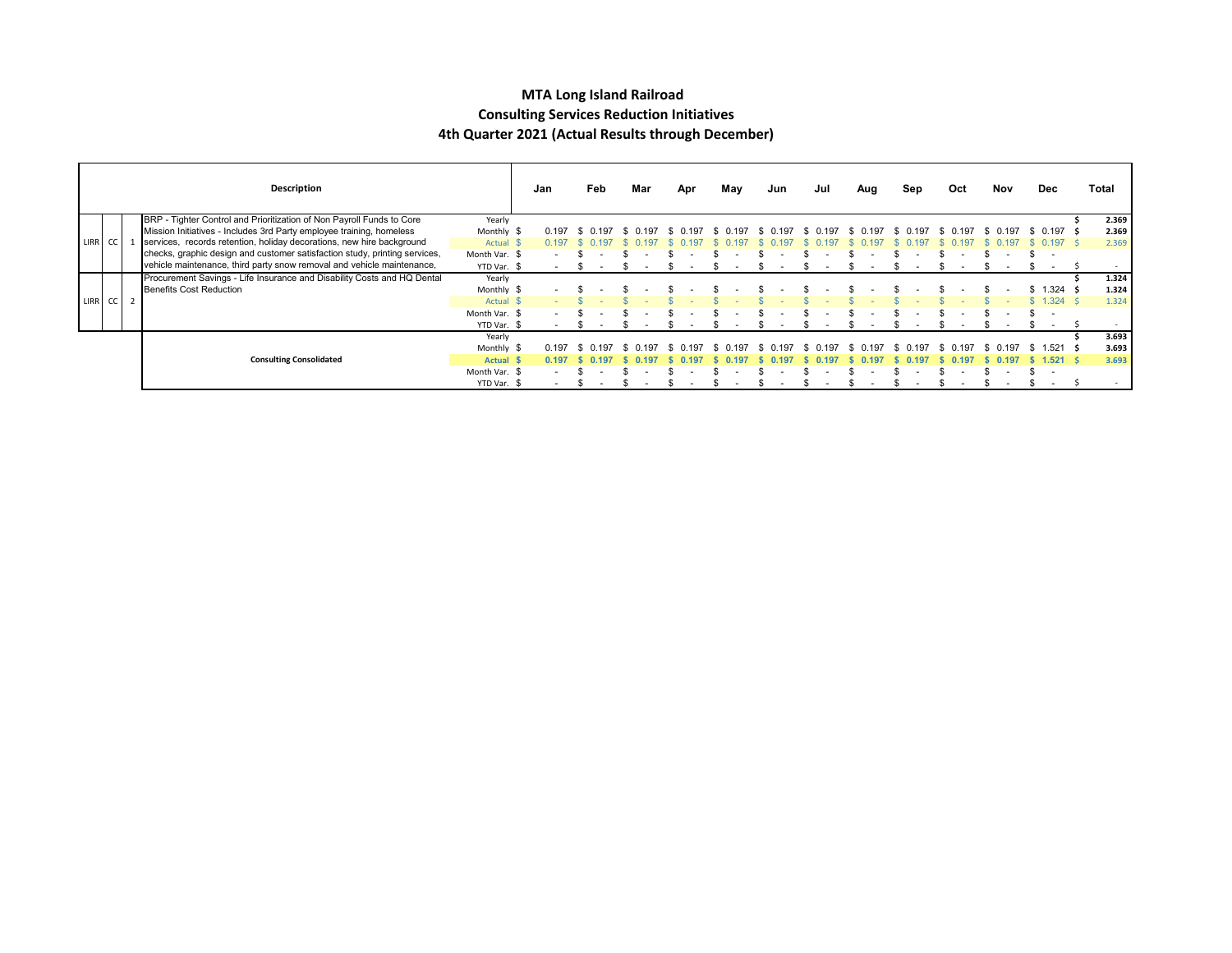#### **MTA Long Island Railroad Non-Personnel Expense Reduction Initiatives 4th Quarter 2021 (Actual Results through December)**

|         |                | <b>Description</b>                                                                                                                                                                                                                                                                                                                                                            |                                                                                  | Jan            | Feb                                              | Mar                                 | Apr                         | Mav                                   | Jun                                                     | Jul                                                     | Aug                                            | Sen                                                      | Oct                                        | Nov                                                 | Dec                                  | Total                                |
|---------|----------------|-------------------------------------------------------------------------------------------------------------------------------------------------------------------------------------------------------------------------------------------------------------------------------------------------------------------------------------------------------------------------------|----------------------------------------------------------------------------------|----------------|--------------------------------------------------|-------------------------------------|-----------------------------|---------------------------------------|---------------------------------------------------------|---------------------------------------------------------|------------------------------------------------|----------------------------------------------------------|--------------------------------------------|-----------------------------------------------------|--------------------------------------|--------------------------------------|
| LIRR NP | 1              | 90 Percent Weekday Service Plan - Maintain LIRR's existing baseline<br>weekday service plan which is approximately 90% of the pre-COVID<br>service plan.                                                                                                                                                                                                                      | Yearly<br>Monthly \$<br>Actual \$<br>Month Var. \$                               | 1.531<br>1.531 | \$1.531                                          | 1.531                               | 1.531<br>S                  | s.<br>1.531                           | -S<br>1.531<br>S                                        | \$1.531<br>S                                            | 1.531<br>-S                                    | - \$<br>\$                                               | \$.                                        | - 35<br>S                                           | $1.531$ \$<br>$$1.531$ \$<br>\$      | 18.369<br>18.369<br>18.369           |
| LIRR NP | $\overline{2}$ | Reduce by 80% paid Advertising by Focusing on Internal MTA Social Media<br>Outlets. These funds support a variety of public information campaigns<br>including those publicizing the LIRR's travel packages/getaways/group<br>travel, sporting event partnerships                                                                                                             | YTD Var. \$<br>Yearly<br>Monthly \$<br>Actual \$<br>Month Var. \$<br>YTD Var. \$ | 0.001          | $0.001 \quad $0.030$<br><b>S</b><br>0.030        | -S<br>0.015                         | - \$                        | 0.001                                 | \$<br>0.030                                             | \$ 0.015<br>S                                           | 0.001<br>- \$<br>- 35                          | 0.015<br>- \$<br>-S                                      | \$ 0.097                                   | \$ 0.097                                            | $0.097$ \$<br>$0.097$ \$             | - S<br>0.400<br>0.400<br>0.400<br>-S |
| LIRR NP | $\overline{3}$ | Eliminate LIRR Holiday Train - During the holidays, the LIRR runs two<br>express trains with reserved seating (one from Ronkonkoma and one from<br>Babylon) to Penn Station that includes holiday entertainment, refreshments,<br>etc.                                                                                                                                        | Yearly<br>Monthly<br>Actual<br>Month Var. \$<br>YTD Var. \$                      |                |                                                  |                                     |                             |                                       |                                                         |                                                         |                                                |                                                          |                                            |                                                     | $$0.089$ \$<br>$$0.089$ \$<br>-S     | 0.089<br>0.089<br>0.089<br>-S        |
| LIRR NP | $\overline{4}$ | Eliminate South Fork Commuter Connection. - Eliminates stand-alone East<br>End service east of Speonk on the Montauk Branch.                                                                                                                                                                                                                                                  | Yearly<br>Monthly \$<br>Actual \$<br>Month Var. \$<br>YTD Var. \$                | 0.126<br>0.126 | - \$<br>0.126<br>$\mathbf{\$}$<br>0.126<br>\$    | 0.126                               | - \$<br>£.                  |                                       | - \$<br>0.126                                           | 0.126                                                   | 0.126<br>- 56<br>126                           | - \$<br>0.126<br>£.                                      | 0.126<br>126                               | - \$<br>0.126                                       | \$ 0.126 \$<br>0.126                 | 1.516<br>1.516<br>1.516<br>-S        |
| LIRR NP | 5              | Leased Space - Downsize MTA/LIRR's need for leased and owned office<br>space including facilities.                                                                                                                                                                                                                                                                            | Yearly<br>Monthly \$<br>Actual \$<br>Month Var. \$<br>YTD Var. \$                | 0.051          | $0.051$ \$ 0.051 \$ 0.051                        |                                     | - SS<br>0.051               | - \$<br>0.051                         | - \$<br>0.051<br>£.                                     | \$ 0.051 \$<br>£.                                       | $0.051$ \$                                     | 0.051<br>\$                                              | - \$<br>0.051                              | - \$                                                | $0.051$ \$ 0.051 \$<br>\$0.051<br>\$ | 0.610<br>0.610<br>0.610<br>-S        |
| LIRR NP | 6              | BRP - Tighter Control and Prioritization of Non Payroll Funds to Core<br>Mission Initiatives - Includes 3rd Party employee training, homeless<br>services, records retention, holiday decorations, new hire background<br>checks, graphic design and customer satisfaction study, printing services,<br>vehicle maintenance, third party snow removal and vehicle maintenance | Yearly<br>Monthly \$<br>Actual \$<br>Month Var. \$<br>YTD Var. \$                | 0.488<br>0.488 | \$ 0.488<br>\$<br>-\$                            |                                     | \$                          | S<br>0.488                            | - \$<br>0.488<br>$\mathfrak{L}$<br>0.488<br>S           | -S<br>0.488<br>$\mathbf{s}$<br>0.488<br>\$.             | - \$<br>0.488<br>0.488<br>-96                  | \$<br>$\mathbf{s}$<br>0.488<br>\$                        | S.<br>0.488<br>$\mathbf{s}$<br>0.488<br>\$ | \$<br>0.488<br>$\mathbb{S}$<br>0.488<br>\$          | $$0.488$ \$<br>\$0.488<br>\$         | 5.858<br>5.858<br>5.858              |
| LIRR NP | $\overline{7}$ | Reduce Travel, Dues & Memberships - Maintain funding for only critical<br>travel, dues and memberships.                                                                                                                                                                                                                                                                       | Yearly<br>Monthly \$<br>Actual \$<br>Month Var. \$<br>YTD Var. \$                | 0.026          | $0.026$ \$ 0.026<br>$\mathbf{\$}$<br>0.026<br>\$ | 0.026<br>- \$<br>0.026              | - \$<br>0.026<br>0.026<br>S | -S<br>0.026<br>$\mathbf{\$}$<br>0.026 | - \$<br>0.026<br>$\mathbb{S}$<br>0.026<br>S             | \$ 0.026<br>$\mathbb{S}$<br>0.026<br>S                  | \$ 0.026 \$<br>0.026<br>-S                     | 0.026<br>$\mathbf{s}$<br>0.026<br>S.                     | \$ 0.026<br>0.026<br>$\mathbb{S}$          | $$0.026$$ \$ 0.026 \$<br>$\mathbb{S}$<br>0.026<br>S | \$0.026\$<br>\$                      | 0.313<br>0.313<br>0.313              |
| LIRR NP | 8              | Tighter Control and Prioritization of Expenses - Departments across Long<br>Island Rail Road have identified budget savings related to historical<br>spending trends and cost containment efforts                                                                                                                                                                             | Yearly<br>Monthly \$<br>Actual \$<br>Month Var. \$<br>YTD Var. \$                | 0.085<br>0.085 | -\$<br>0.085<br><b>S</b><br>0.085<br>\$<br>\$    | 0.085<br>-S<br>0.085                | 0.085<br>-S<br>0.085<br>-S  | \$<br>0.085<br>0.085                  | \$<br>0.085<br><b>S</b><br>0.085<br>S                   | - \$<br>0.085<br>-S<br>0.085<br>\$.                     | 0.085<br>- \$<br>0.085<br>- \$<br>S            | - \$<br>0.085<br><b>S</b><br>0.085<br>\$                 | \$ 0.085<br>s.<br>0.085                    | \$ 0.085 \$ 0.085 \$<br>-S<br>0.085<br>\$           | \$0.085\$<br>\$                      | 1.015<br>1.015<br>1.015<br>S         |
| LIRR NP | 9              | Utilize New Passenger Loading Application for Train Counting - Utilize load-<br>weight data from the M7 fleet and utilize the anticipated installation of<br>Automated Passenger Counting systems on the M9 fleet and C3 diesel<br>coach fleets to reduce reliance on third party passenger counting.                                                                         | Yearly<br>Monthly \$<br>Actual \$<br>Month Var. \$<br>YTD Var. \$                | 0.008<br>0.008 | \$ 0.008<br>\$.                                  | 0.008<br>- \$<br>- 35               | -S<br>0.008<br>-S           | s.<br>0.008<br>0.008                  | - \$<br>0.008<br>0.008<br>S<br>$\sim$                   | \$ 0.008<br>$\mathbf{\$}$<br>0.008<br>S                 | - \$<br>0.008<br>0.008<br>-S<br>$\sim$         | S.<br>0.008<br>0.008<br>\$                               | S.<br>0.008<br>0.008<br>£.                 | -S<br>0.008<br>$\mathbb{S}$<br>0.008<br>S<br>$\sim$ | $$0.008$ \$<br>\$0.008S<br>\$        | 0.100<br>0.100<br>0.100<br>- S       |
|         |                | <b>Non-Personnel Consolidated</b>                                                                                                                                                                                                                                                                                                                                             | Yearly<br>Monthly \$<br>Actual \$<br>Month Var. \$<br>YTD Var. \$                | 2.316<br>2.316 | \$2.345<br>- \$<br>2.345<br>-\$<br>-\$           | \$<br>2.330<br>\$.<br>$\sim$<br>-\$ | \$<br>\$.<br>$\sim$         | \$.<br>\$<br>$\sim$                   | - \$<br>2.345<br>2.345<br>\$<br>$\sim$<br>\$.<br>$\sim$ | \$ 2.330<br>-S<br>2.330<br>\$<br>$\sim$<br>-S<br>$\sim$ | 2.316<br>2.316<br>\$<br>$\sim$<br>\$<br>$\sim$ | - \$<br>S.<br>2.330<br>\$<br>$\sim$ $-$<br>\$.<br>$\sim$ | 2.413<br>\$<br>$\sim$ $-$<br>\$            | -S<br>2.413<br>\$<br>$\sim$ $-$<br>\$.              | $$2.502$ \$<br>\$2.502\$<br>- \$     | 28.270<br>28.270<br>28.270           |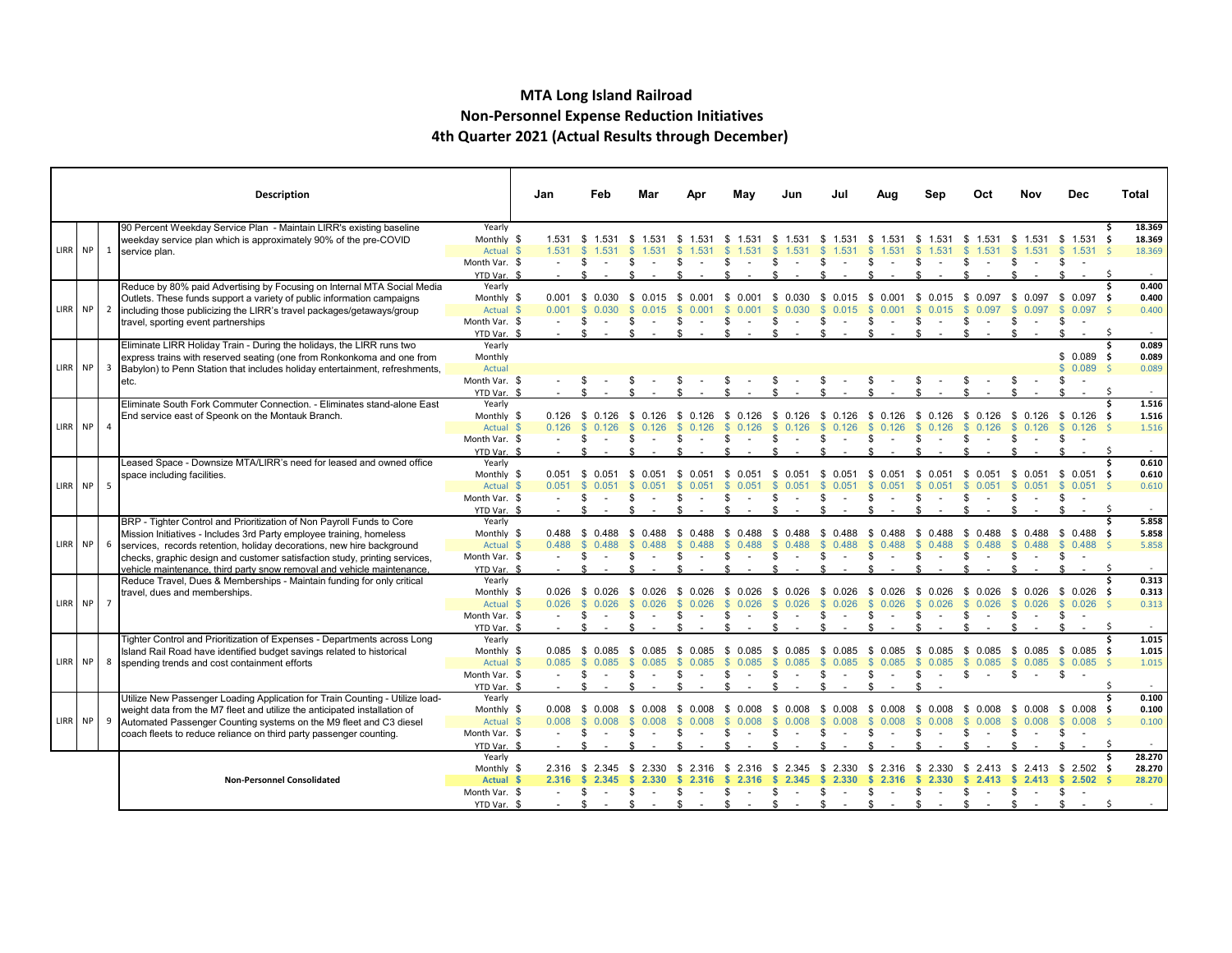#### **Metropolitan Transportation Authority 2021 MTA MNR ASA Monitoring Program 4th Quarter 2021 results**

In 2021, 13 ASA's were monitored with a full-year savings of \$44.8 million and a reduction of 0 positions.

Year-End results for 2021 shows that \$36.8 million or 82.4% of the planned ASA reductions was realized and no positions were reduced during the year.

The following ASA's did not reach the targeted savings for the year and will continue to be monitored in 2022:

- MNR OT-1
	- o Maintain the June 2020 East of Hudson Reduced Service Schedule
		- In June 2021, Metro-North enhanced its peak service, adding 24 trains during the peak periods on the East of Hudson lines. In August 2021, MNR increased full weekday service to 82% of the pre-pandemic schedule and weekend service to full pre-pandemic levels.
- MNR OT-3
	- o Reduction in Overtime Assigned to Prepare/Respond to Weather Events
		- Severe winter storm as well as several other significant weather events in February requiring service restoration and clean-up by Maintenance of Way forces.
- MNR NP-4
	- o Maintain the June 2020 East of Hudson Reduced Service Schedule
		- In June 2021, Metro-North enhanced its peak service, adding 24 trains during the peak periods on the East of Hudson lines. In August 2021, MNR increased full weekday service to 82% of the pre-pandemic schedule and weekend service to full pre-pandemic levels.

The following ASA's have met the savings initiative targets for MNR in 2021 and will no longer be monitored:

- MNR CC-1 Outside Training Reduction
- MNR CC-2 Rightsizing of Ad-Hoc Engineering Services Budget
- MNR CC-3 Tighter Control and Prioritization of Expenses
- MNR NP-1 Advertising Reduction
- MNR NP-2 Continuous Work Platform (CWP) Lease
- MNR NP-3 Fleet Material & Supplies
- MNR NP-5 Tighter Control and Prioritization of Expenses
- MNR NP-6 Procurement Savings Saving resulting from the cancellation of inventory purchase orders as well as the reduction of uniform, medical and insurance costs.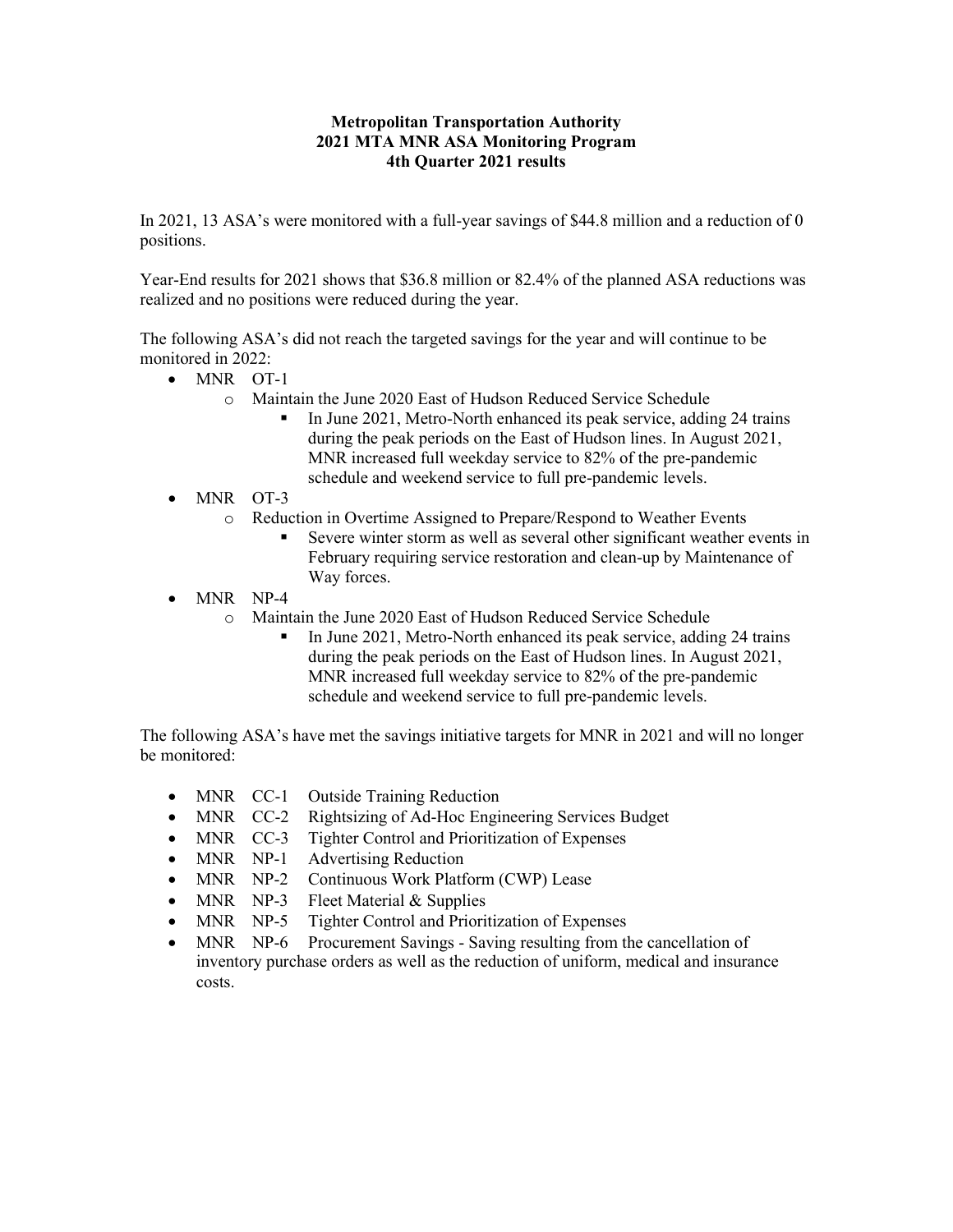# **MTA Metro-North Railroad 2021 ASA Monitoring Milestone Report 4th Quarter 2021 (Actual Results through December)**

ASA Name: Overtime Spening Reductions

ASA Description: 4 ASA's are being monitored in 2021

ASA Status:

ASA VALUE: (\$ in millions)

| 2024<br>2020<br>2023<br>2022<br>2021<br>Pos.<br>Pos.<br>Pos.<br>Pos.<br>$\overline{A}$ |      |
|----------------------------------------------------------------------------------------|------|
|                                                                                        |      |
|                                                                                        | Pos. |
| <b>Nov-20</b><br>Original Plan:<br>4.935<br>.683<br>12.030<br>12.292<br>12.559         |      |

| <b>CRITICAL TASKS &amp; MILESTONES:</b> | Planned | Revised | Actual |
|-----------------------------------------|---------|---------|--------|
|                                         | Date    | Date    | Date   |
| 11/1/2020 Identify Savings              |         |         |        |

| <b>IMONTHLY CASH SAVINGS: (\$ in millions)</b> |      |         |         |         |         |         |         |         |                     |         |         |         |        |
|------------------------------------------------|------|---------|---------|---------|---------|---------|---------|---------|---------------------|---------|---------|---------|--------|
|                                                | Jan  | Feb     | Mar     | Apr     | Mav     | Jun     | Jul     | Aug     | Sep                 | Oct     | Nov     | Dec     | Total  |
| Plan                                           | .256 | .332    | .303    | 0.751   | 0.704   | 0.702   | 0.837   | 0.788   | 0.720               | 0.801   | 0.796   | .694    | 11.683 |
| Actual/Proj.                                   | .256 | 0.699   | .303    | 0.751   | 0.704   | 0.702   | 0.642   | 0.609   | 0.543               | 0.638   | 0.606   | .502    | 9.954  |
| Month Var.                                     |      | (0.633) |         |         |         |         | (0.195) | (0.179) | (0.176)             | (0.164) | (0.190) | (0.192) |        |
| YTD Var.                                       |      | (0.633) | (0.633) | (0.633) | (0.633) | (0.633) | (0.829) | 1.007   | $.184$ <sup>1</sup> | (1.347) | (1.537  | (0.730) | 730)   |

| Frequency of Update to Actuals: | Quarterly |
|---------------------------------|-----------|
| ASA Has Been Fully Implemented: | N٥        |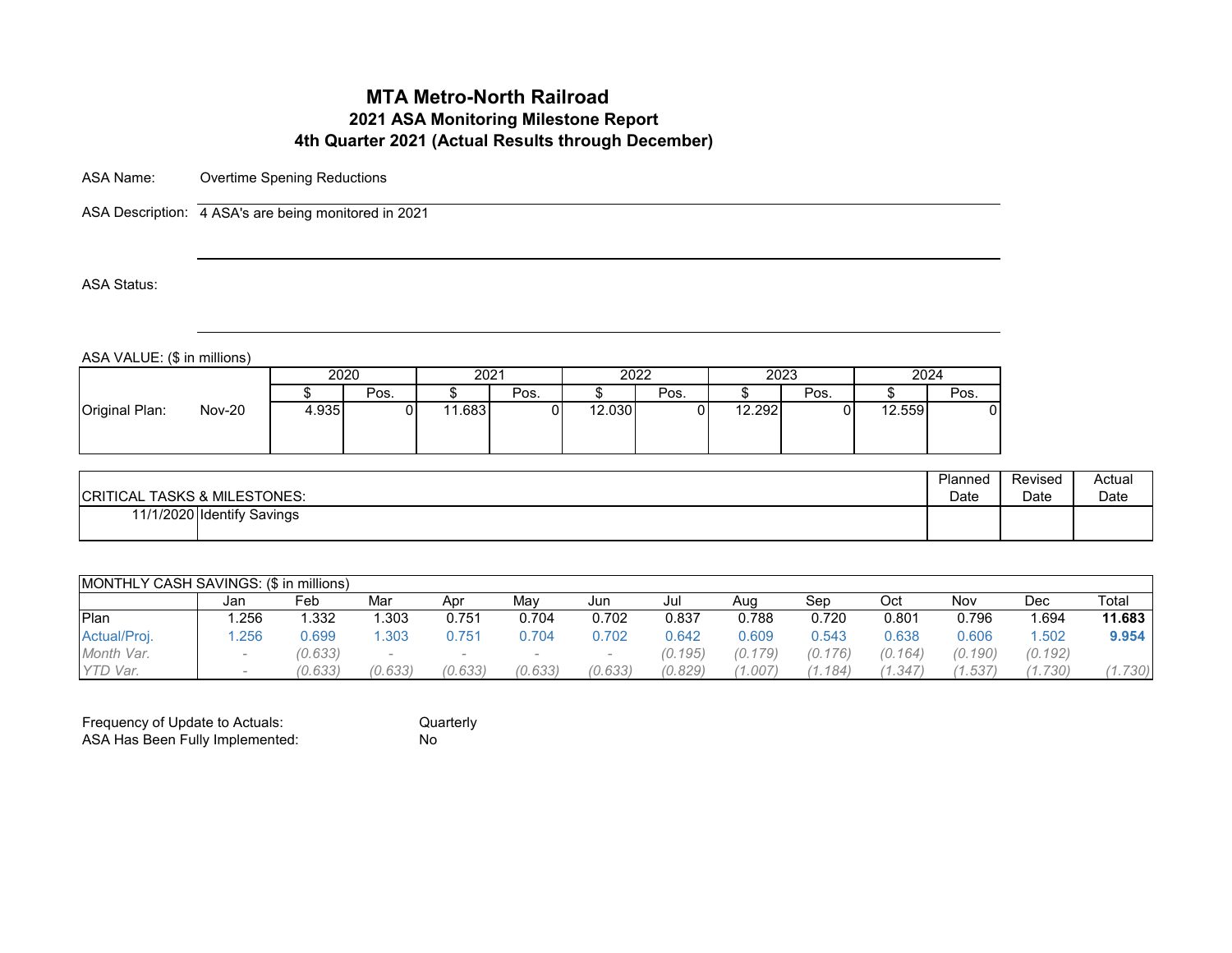# **MTA Metro-North Railroad 2021 ASA Monitoring Milestone Report 4th Quarter 2021 (Actual Results through December)**

ASA Name: Consulting Services Reductions

ASA Description: 3 ASA's are being monitored in 2021

ASA Status:

ASA VALUE: (\$ in millions)

| 2020<br>2024<br>2022<br>2023<br>2021<br>Pos.<br>Pos.<br>Pos.<br>Pos.<br>Pos.<br><b>Nov-20</b><br>2.487<br>.242<br>2.524<br>2.563<br>2.604 | . |  |  |  |  |  |
|-------------------------------------------------------------------------------------------------------------------------------------------|---|--|--|--|--|--|
|                                                                                                                                           |   |  |  |  |  |  |
| Original Plan:                                                                                                                            |   |  |  |  |  |  |
|                                                                                                                                           |   |  |  |  |  |  |

| <b>CRITICAL TASKS &amp; MILESTONES:</b> | Planned | Revised | Actual |
|-----------------------------------------|---------|---------|--------|
|                                         | Date    | Date    | Date   |
| 11/1/2020 Identify Savings              |         |         |        |

| <b>IMONTHLY CASH SAVINGS: (\$ in millions)</b> |        |       |       |       |       |       |       |       |        |       |        |       |       |
|------------------------------------------------|--------|-------|-------|-------|-------|-------|-------|-------|--------|-------|--------|-------|-------|
|                                                | Jan    | Feb   | Mar   | Apr   | Mav   | Jun   | Jul   | Aug   | Sep    | Oct   | Nov    | Dec   | Total |
| <b>IPlan</b>                                   | J.207  | 0.207 | 0.207 | 0.207 | 0.207 | 0.207 | 0.207 | 0.207 | 0.207  | 0.207 | 0.207  | 0.207 | 2.487 |
| Actual/Proj.                                   | 0.207  | J.207 | 0.207 | 0.207 | J.207 | J.207 | 0.207 | 0.207 | 0.207  | 0.207 | 0.207  | 0.207 | 2.487 |
| Month Var.                                     | $\sim$ |       |       |       |       |       |       |       |        |       |        |       |       |
| TD Var.                                        |        |       |       |       |       |       |       |       | $\sim$ |       | $\sim$ |       |       |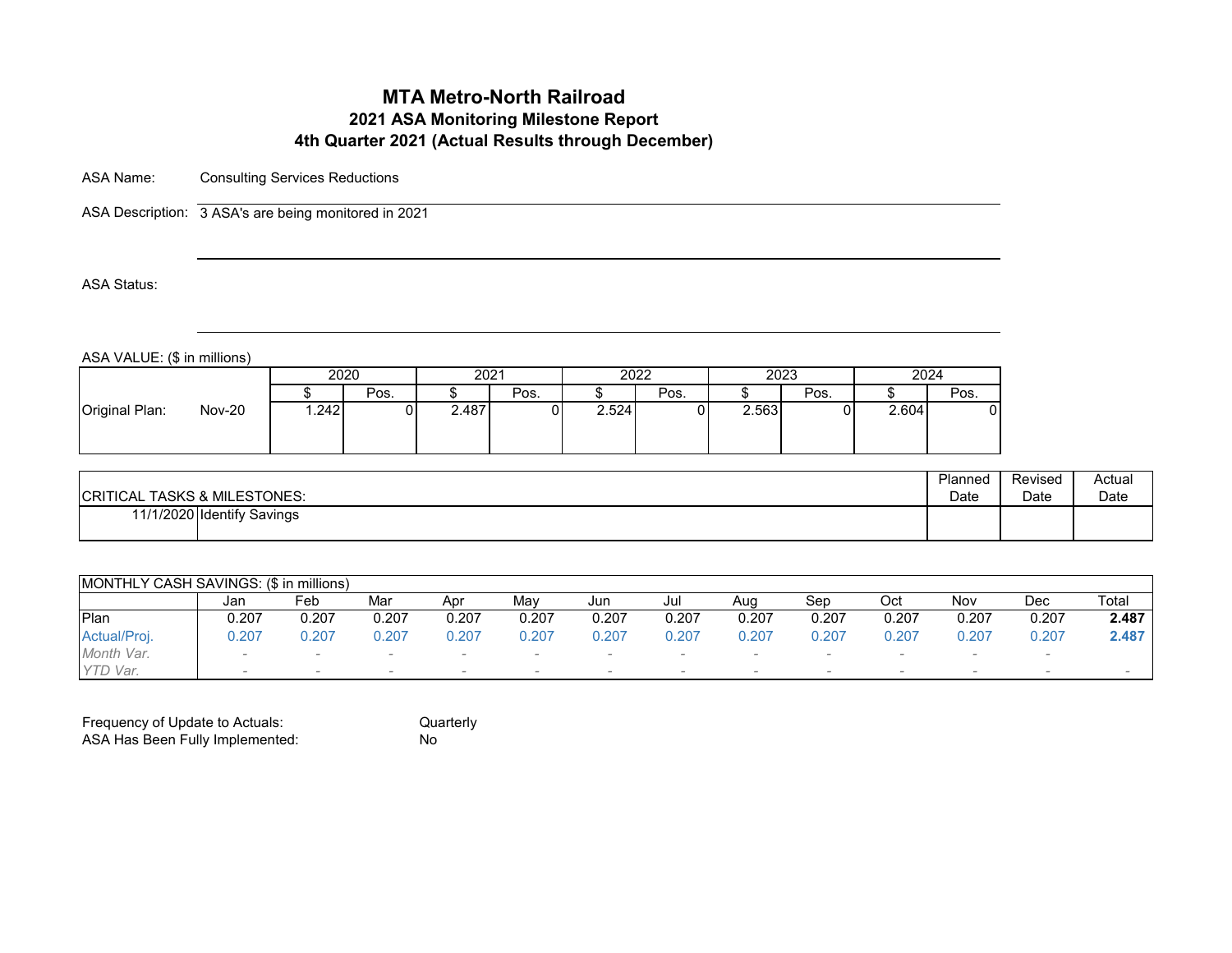# **MTA Metro-North Railroad 2021 ASA Monitoring Milestone Report 4th Quarter 2021 (Actual Results through December)**

ASA Name: Non-Personnel Expense Reductions

ASA Description: 6 ASA's are being monitored in 2021

ASA Status:

ASA VALUE: (\$ in millions)

|                                 |        | 2020 |        | 2021 | 2022   |      | 2023   |       | 2024   |       |
|---------------------------------|--------|------|--------|------|--------|------|--------|-------|--------|-------|
|                                 |        | Pos. |        | Pos. |        | Pos. |        | Pos.  |        | Pos.  |
| <b>Nov-20</b><br>Original Plan: | 21.141 |      | 30.553 |      | 29.686 |      | 29.563 | 0.000 | 29.533 | 0.000 |

| <b>CRITICAL TASKS &amp; MILESTONES:</b> | Planned | Revised | Actual |
|-----------------------------------------|---------|---------|--------|
|                                         | Date    | Date    | Date   |
| 11/1/2020 Identify Savings              |         |         |        |

|              | <b>IMONTHLY CASH SAVINGS: (\$ in millions)</b> |       |       |       |       |       |         |         |         |         |         |         |         |  |  |
|--------------|------------------------------------------------|-------|-------|-------|-------|-------|---------|---------|---------|---------|---------|---------|---------|--|--|
|              | Jan                                            | Feb   | Mar   | Apr   | Mav   | Jun   | Jul     | Aug     | Sep     | Oct     | Nov     | Dec     | Total   |  |  |
| <b>IPlan</b> | 2.235                                          | 2.235 | 2.235 | 2.235 | 2.235 | 2.235 | 2.235   | 2.235   | 2.235   | 2.235   | 2.235   | 4.322   | 28.903  |  |  |
| Actual/Proj. | 2.235                                          | 2.235 | 2.235 | 2.235 | 2.235 | 2.235 | .820    | .676    | .336    | .406    | .351    | 3.399   | 24.396  |  |  |
| Month Var.   | $\sim$                                         |       |       |       |       |       | (0.415) | (0.558) | (0.899) | (0.829) | (0.884) | (0.923) |         |  |  |
| YTD Var.     | -                                              |       |       |       |       |       | (0.415) | (0.973) | (1.872) | (2.700) | (3.584) | (4.507) | (4.507) |  |  |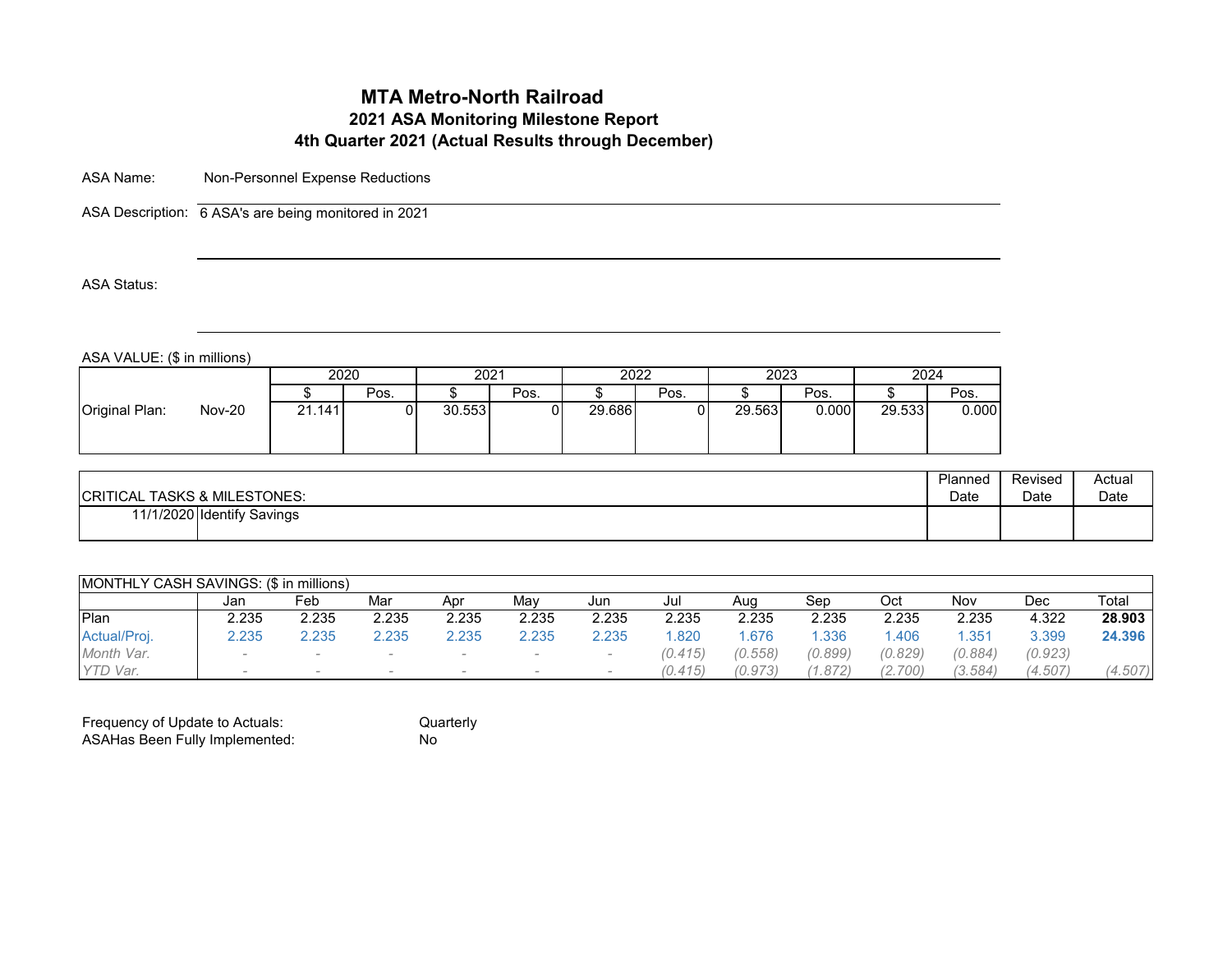#### **MTA Metro-North Railroad Overtime Spending Reduction Initiatives 4th Quarter 2021 (Actual Results through December)**

|                                   |                              |                | Description                                                         |                      | Jan                   | Feb                   | Mar           | Apr | May                   | Jun        | Jul                                                                                                                      | Aug          | Sep                              | Oct               | Nov                                                                     | Dec                     | Total          |
|-----------------------------------|------------------------------|----------------|---------------------------------------------------------------------|----------------------|-----------------------|-----------------------|---------------|-----|-----------------------|------------|--------------------------------------------------------------------------------------------------------------------------|--------------|----------------------------------|-------------------|-------------------------------------------------------------------------|-------------------------|----------------|
|                                   |                              |                | Maintain the June 2020 East of Hudson Reduced Service Schedule      | Yearly               |                       |                       |               |     |                       |            |                                                                                                                          |              |                                  |                   |                                                                         |                         | 7.619          |
|                                   |                              |                |                                                                     | Monthly \$           | 0.635                 | \$ በ635               | 0.635<br>- 96 | -SS |                       | 0.635      | 0.635                                                                                                                    | -86<br>0.635 | 0.635                            |                   | 0.635                                                                   | \$ 0.635 \$             | 7.619          |
| MNR OT                            |                              | $\mathbf{1}$   |                                                                     | Actual \$            | 0.635                 | 0.635                 |               |     |                       |            |                                                                                                                          |              |                                  |                   | 0.445                                                                   | $0.443 \quad$ \$<br>-SS | 6.523          |
|                                   |                              |                |                                                                     | Month Var. \$        |                       |                       |               |     |                       |            |                                                                                                                          |              |                                  |                   | $$$ (0.195) $$$ (0.179) $$$ (0.176) $$$ (0.164) $$$ (0.190) $$$ (0.192) |                         |                |
|                                   |                              |                |                                                                     | YTD Var. \$          |                       |                       |               |     |                       |            |                                                                                                                          |              |                                  |                   | $$$ (0.195) $$$ (0.374) $$$ (0.551) $$$ (0.714) $$$ (0.904) $$$ (1.096) |                         |                |
|                                   |                              |                | Overtime Reductions for Vacancy/Absentee Coverage                   | Yearly               |                       |                       |               |     |                       |            |                                                                                                                          |              |                                  |                   |                                                                         |                         | 0.352          |
|                                   |                              |                |                                                                     | Monthly \$           | 0.029                 |                       |               |     |                       |            |                                                                                                                          |              |                                  |                   | 0.029                                                                   | 0.029                   | 0.352          |
| MNR OT                            |                              | 2              |                                                                     | Actual \$            | 0.029                 |                       |               |     |                       |            |                                                                                                                          |              |                                  |                   | .029                                                                    | $0.029$ \$              | 0.352          |
|                                   |                              |                |                                                                     | Month Var. \$        |                       |                       |               |     |                       |            |                                                                                                                          |              |                                  |                   |                                                                         |                         |                |
|                                   |                              |                |                                                                     | YTD Var.             |                       |                       |               |     |                       |            |                                                                                                                          |              |                                  |                   |                                                                         |                         |                |
|                                   |                              |                | Reduction in Overtime Assigned to Prepare/Respond to Weather Events | Yearly<br>Monthly \$ | 0.557                 | 0 633<br>S.           | 0 604<br>- 96 |     |                       |            |                                                                                                                          |              | በ በ21<br>Я.                      | በ 102             | 0.097                                                                   | $$0.995$ \$             | 3.296<br>3.296 |
| MNR OT<br>$\overline{\mathbf{3}}$ |                              | Actual \$      | 0.557                                                               |                      |                       | - SS<br>0.052         |               |     |                       |            |                                                                                                                          |              | 0.097                            | $0.995$ \$        | 2.663                                                                   |                         |                |
|                                   |                              | Month Var. \$  |                                                                     | \$ (0.633) \$        |                       |                       |               |     |                       |            |                                                                                                                          |              |                                  |                   |                                                                         |                         |                |
|                                   |                              | YTD Var. \$    | $\sim$ 10 $\pm$                                                     |                      | \$ (0.633) \$ (0.633) | \$ (0.633) \$ (0.633) |               |     | \$ (0.633) \$ (0.633) | \$ (0.633) | \$ (0.633)                                                                                                               |              | \$ (0.633) \$ (0.633) \$ (0.633) |                   |                                                                         |                         |                |
|                                   |                              |                | Tighter Control and Prioritization of Expenses                      | Yearly               |                       |                       |               |     |                       |            |                                                                                                                          |              |                                  |                   |                                                                         |                         | 0.417          |
|                                   |                              |                |                                                                     | Monthly \$           | 0.035                 |                       | 0.035         |     |                       |            |                                                                                                                          |              |                                  |                   | 0.035                                                                   | $0.035$ \$<br>\$.       | 0.417          |
| MNR OT                            |                              | $\overline{4}$ |                                                                     | Actual \$            | 0.035                 |                       |               |     |                       |            |                                                                                                                          |              |                                  |                   | 035                                                                     | $0.035$ \$              | 0.417          |
|                                   |                              |                |                                                                     | Month Var. \$        |                       |                       |               |     |                       |            |                                                                                                                          |              |                                  |                   |                                                                         |                         |                |
|                                   |                              |                | YTD Var. \$                                                         |                      |                       |                       |               |     |                       |            |                                                                                                                          |              |                                  | $\sim$            |                                                                         |                         |                |
|                                   |                              |                |                                                                     | Yearly               |                       |                       |               |     |                       |            |                                                                                                                          |              |                                  |                   |                                                                         |                         | 11.683         |
|                                   | <b>Overtime Consolidated</b> | Monthly \$     | 1 256                                                               |                      |                       |                       |               |     |                       |            |                                                                                                                          |              | በ 796                            | $1.694$ \$<br>-SS | 11.683                                                                  |                         |                |
|                                   |                              | Actual \$      | 1.256                                                               | 0.699<br>S.          | 1.303                 |                       |               |     |                       | 0.609      | 0.543                                                                                                                    | 0.638        | 0.606                            | \$1.502\$         | 9.954                                                                   |                         |                |
|                                   |                              |                |                                                                     | Month Var. \$        |                       | \$ (0.633) \$         |               |     |                       |            |                                                                                                                          |              |                                  |                   | $$$ (0.195) $$$ (0.179) $$$ (0.176) $$$ (0.164) $$$ (0.190) $$$ (0.192) |                         |                |
|                                   |                              |                |                                                                     | YTD Var. \$          |                       |                       |               |     |                       |            | \$ (0.633) \$ (0.633) \$ (0.633) \$ (0.633) \$ (0.633) \$ (0.829) \$ (1.007) \$ (1.184) \$ (1.347) \$ (1.537) \$ (1.730) |              |                                  |                   |                                                                         |                         |                |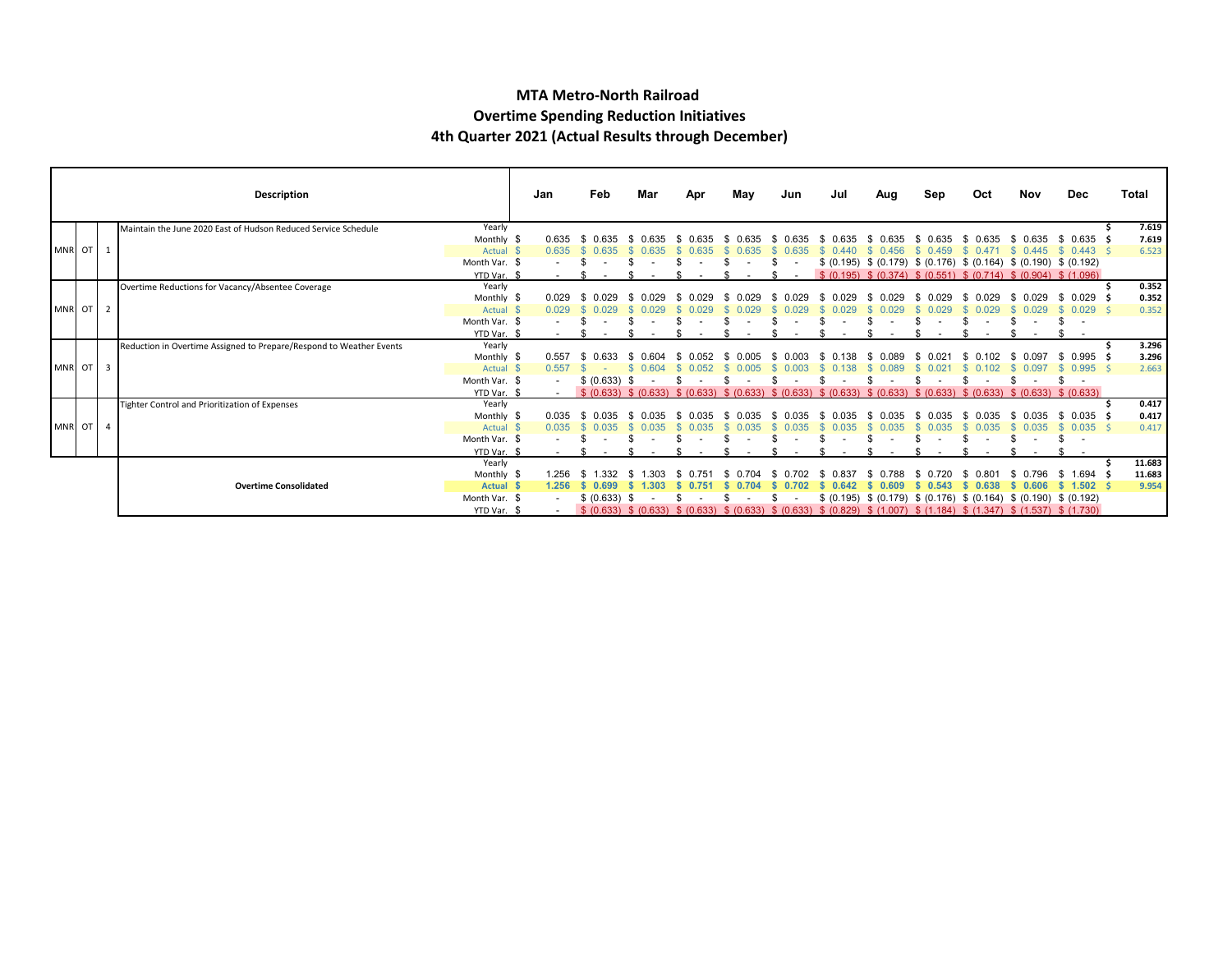#### **MTA Metro-North Railroad Consulting Services Reduction Initiatives 4th Quarter 2021 (Actual Results through December)**

|          |                                |               | Description                                       |                      | Jan    | Feb     | Mar | Apr   | May | Jun   | Jul | Aug   | Sep   | Oct              | Nov              | Dec                             | Total          |
|----------|--------------------------------|---------------|---------------------------------------------------|----------------------|--------|---------|-----|-------|-----|-------|-----|-------|-------|------------------|------------------|---------------------------------|----------------|
|          |                                |               | <b>Outside Training Reduction</b>                 | Yearly               |        |         |     |       |     |       |     |       |       |                  |                  |                                 | 0.468          |
|          |                                |               |                                                   | Monthly \$           | 0.039  | . በ በ39 |     |       | 039 |       |     | 0.039 | 039   | . በ በ39          | 0.039            | $0.039$ \$                      | 0.468          |
| MNR CC   |                                |               |                                                   | Actual \$            | 0.039  | 0.039   | 339 |       |     |       |     | 039   | .039  | 0.039            | .039             | $0.039$ \$                      | 0.468          |
|          |                                |               |                                                   | Month Var. \$        |        |         |     |       |     |       |     |       |       |                  |                  | $\overline{\phantom{a}}$        |                |
|          |                                |               |                                                   | YTD Var.             |        |         |     |       |     |       |     |       |       |                  |                  |                                 |                |
|          |                                |               | Rightsizing of Ad-Hoc Engineering Services Budget | Yearly<br>Monthly \$ | 0.053  |         |     |       | 053 |       | 05. |       | 053   | ж.               | 1.053            | $0.053$ \$<br>-SG               | 0.639<br>0.639 |
| MNR CC   |                                | Actual \$     | 0.053                                             | 0.053                | 053    |         | 053 | 0.053 | 053 | 0.053 | 053 | 0.053 | 0.053 | $0.053 \quad$ \$ | 0.639            |                                 |                |
|          |                                | Month Var. \$ |                                                   |                      |        |         |     |       |     |       |     |       |       |                  |                  |                                 |                |
|          |                                |               |                                                   | YTD Var. \$          |        |         |     |       |     |       |     |       |       |                  |                  |                                 |                |
|          |                                |               | Tighter Control and Prioritization of Expenses    | Yearly<br>Monthly \$ | 0.115  | () 115  |     |       |     |       |     | 15    | 0.115 | 15<br>-86        | 0.115            | $0.115$ \$<br>- SS              | 1.379<br>1.379 |
| MNR CC 3 |                                |               |                                                   | Actual \$            | 0.115  |         |     |       |     |       |     |       |       |                  |                  | $0.115$ \$                      | 1.379          |
|          |                                |               |                                                   | Month Var. \$        |        |         |     |       |     |       |     |       |       |                  |                  | \$.<br>$\overline{\phantom{a}}$ |                |
|          |                                |               |                                                   | YTD Var. \$          | $\sim$ |         |     |       |     |       |     |       |       |                  |                  |                                 |                |
|          |                                |               |                                                   | Yearly               |        |         |     |       |     |       |     |       |       |                  |                  |                                 | 2.487          |
|          | <b>Consulting Consolidated</b> |               | Monthly \$                                        | 0.207                |        |         |     |       |     |       |     |       |       | 0.207            | $0.207 \quad$ \$ | 2.487                           |                |
|          |                                |               | Actual \$                                         | 0.207                |        |         |     |       |     |       |     |       |       | .207             | $0.207$ \$       | 2.487                           |                |
|          |                                |               |                                                   | Month Var. \$        |        |         |     |       |     |       |     |       |       |                  |                  | $\overline{\phantom{a}}$        |                |
|          |                                |               |                                                   | YTD Var. \$          | $\sim$ |         |     |       |     |       |     |       |       |                  |                  |                                 |                |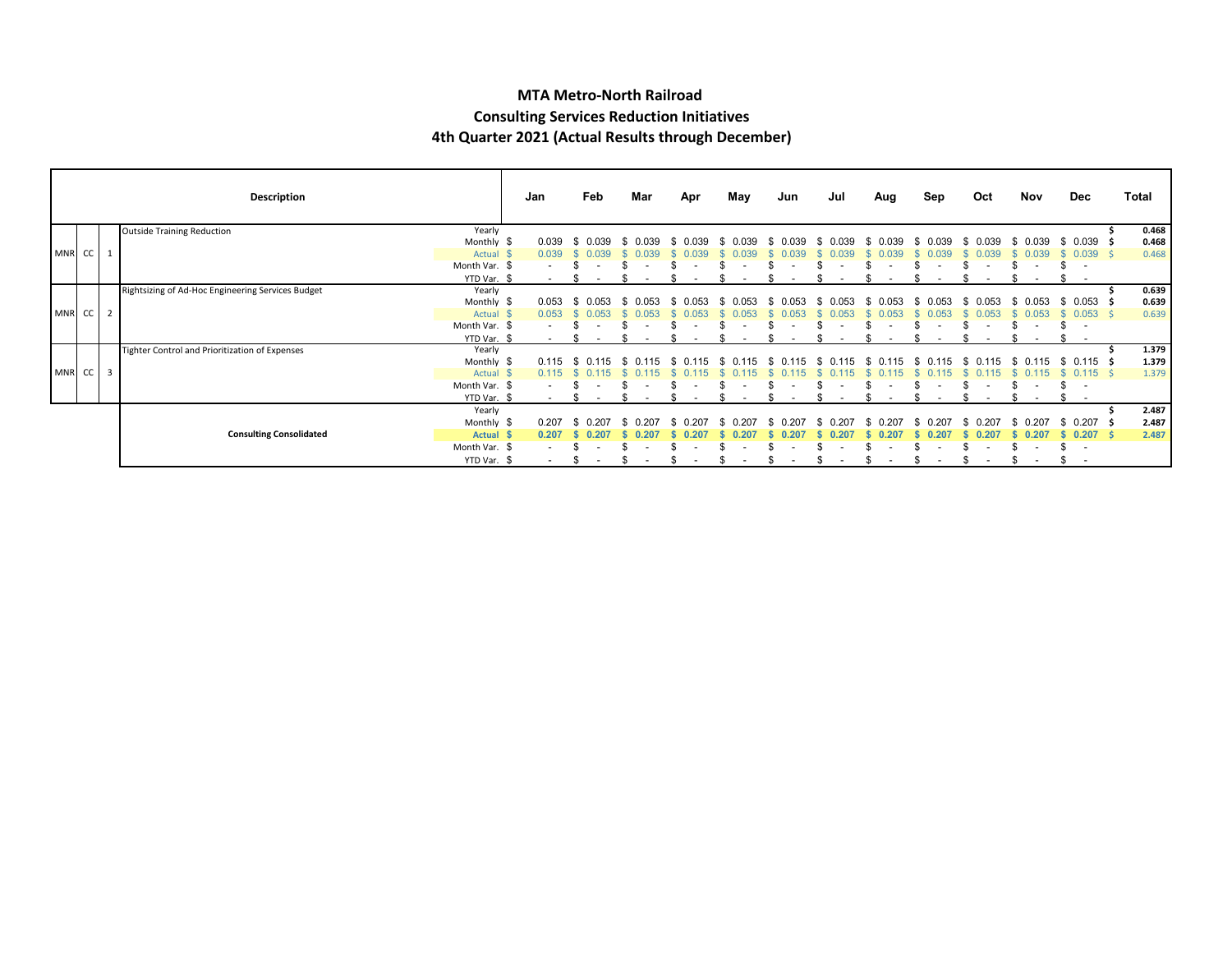#### **MTA Metro-North Railroad Non-Personnel Expense Reduction Initiatives 4th Quarter 2021 (Actual Results through December)**

|          |                                   |               | Description                                                                |               | Jan         |       | Feb                      | Mar                            | Apr           | May          | Jun              | Jul   | Aug   | Sep                                                                     | Oct         | Nov           | <b>Dec</b>                 | Total  |
|----------|-----------------------------------|---------------|----------------------------------------------------------------------------|---------------|-------------|-------|--------------------------|--------------------------------|---------------|--------------|------------------|-------|-------|-------------------------------------------------------------------------|-------------|---------------|----------------------------|--------|
|          |                                   |               | <b>Advertising Reduction</b>                                               | Yearly        |             |       |                          |                                |               |              |                  |       |       |                                                                         |             |               |                            | 0.549  |
|          |                                   |               |                                                                            | Monthly \$    |             | 0.046 | - SS<br>0 046            | 0 046                          |               |              |                  |       |       |                                                                         |             |               | 0.046                      | 0.549  |
| MNR NP 1 |                                   |               |                                                                            | Actual \$     |             | 0.046 | <b>S</b><br>0.046        | - \$<br>0.046                  | -SS<br>0.046  | 0.046        | 0.046            | 0.046 | 0.046 | 0.046                                                                   | 0.046       | 0.046         | $0.046$ \$<br><b>S</b>     | 0.549  |
|          |                                   |               |                                                                            | Month Var. \$ |             |       | \$.                      |                                |               |              |                  |       |       |                                                                         |             |               | S                          |        |
|          |                                   |               |                                                                            | YTD Var. \$   |             |       |                          |                                |               |              |                  |       |       |                                                                         |             |               |                            |        |
|          |                                   |               | Continuous Work Platform (CWP) Lease                                       | Yearly        |             |       |                          |                                |               |              |                  |       |       |                                                                         |             |               |                            | 1.507  |
|          |                                   |               |                                                                            | Monthly \$    |             | 0.126 | 0.126<br>S.              | - \$<br>0.126                  | - SS          |              |                  | - 96  | - 96  | -SS                                                                     | - 96        | 0.126<br>- S  | \$ 0.126                   | 1.507  |
| MNR NP 2 |                                   |               |                                                                            | Actual \$     |             | 0.126 |                          |                                |               |              |                  |       |       |                                                                         |             |               | $0.126$ \$<br>$\mathbf{s}$ | 1.507  |
|          |                                   |               |                                                                            | Month Var. \$ |             |       |                          |                                |               |              |                  |       |       |                                                                         |             |               |                            |        |
|          |                                   |               |                                                                            | YTD Var. \$   |             |       |                          |                                |               |              |                  |       |       |                                                                         |             |               |                            |        |
|          |                                   |               | Fleet Material & Supplies                                                  | Yearly        |             |       |                          |                                |               |              |                  |       |       |                                                                         |             |               |                            | 0.136  |
|          |                                   |               |                                                                            | Monthly \$    |             | 0.011 | $\mathcal{S}$<br>0 0 1 1 | . ጽ<br>. በ በ11                 | - 96          |              |                  |       |       |                                                                         |             |               | $0.011$ \$                 | 0.136  |
| MNR NP 3 |                                   |               |                                                                            | Actual \$     |             | 0.011 |                          |                                |               |              |                  |       |       |                                                                         |             |               |                            | 0.136  |
|          |                                   |               | Month Var. \$                                                              |               |             |       |                          |                                |               |              |                  |       |       |                                                                         |             |               |                            |        |
|          |                                   |               |                                                                            | YTD Var. \$   |             |       |                          |                                |               |              |                  |       |       |                                                                         |             |               | Яб.                        |        |
|          |                                   |               | Maintain the June 2020 East of Hudson Reduced Service Schedule             | Yearly        |             |       |                          |                                |               |              |                  |       |       |                                                                         |             |               |                            | 17.698 |
|          |                                   |               |                                                                            | Monthly \$    |             | 1.475 | - SS<br>1.475            | -SS                            |               |              |                  |       |       | - SS                                                                    | - \$        | 1.475<br>- 35 | $$1.475$ \$                | 17.698 |
| MNR NP 4 |                                   |               |                                                                            | Actual \$     |             | 1.475 |                          |                                |               |              |                  |       | 0.917 | \$ 0.576                                                                | \$ 0.646    |               | \$ 0.591 \$ 0.552 \$       | 13.191 |
|          |                                   |               |                                                                            | Month Var. \$ |             |       |                          |                                |               |              |                  |       |       | $$$ (0.415) $$$ (0.558) $$$ (0.899) $$$ (0.829) $$$ (0.884) $$$ (0.923) |             |               |                            |        |
|          |                                   |               |                                                                            | YTD Var. \$   |             |       |                          |                                |               |              |                  |       |       | $$$ (0.415) $$$ (0.973) $$$ (1.872) $$$ (2.700) $$$ (3.584) $$$ (4.507) |             |               |                            |        |
|          |                                   |               | Tighter Control and Prioritization of Expenses                             | Yearly        |             |       |                          |                                |               |              |                  |       |       |                                                                         |             |               |                            | 6.925  |
|          |                                   |               |                                                                            | Monthly \$    |             | 0.577 | - \$<br>0.577            | 0.577<br>Ж.                    |               |              |                  |       |       |                                                                         | £.          |               | $0.577$ \$<br>\$.          | 6.925  |
| MNR NP 5 |                                   |               |                                                                            | Actual \$     |             | 0.577 |                          |                                |               |              |                  |       |       |                                                                         |             |               | $0.577$ \$                 | 6.925  |
|          |                                   |               |                                                                            | Month Var. \$ |             |       |                          |                                |               |              |                  |       |       |                                                                         |             |               | \$                         |        |
|          |                                   |               |                                                                            | YTD Var. \$   |             |       |                          |                                |               |              |                  |       |       |                                                                         |             |               |                            |        |
|          |                                   |               | Procurement Savings - Saving resulting from the cancellation of inventory  | Yearly        |             |       |                          |                                |               |              |                  |       |       |                                                                         |             |               |                            | 2.087  |
|          |                                   |               | purchase orders as well as the reduction of uniform, medical and insurance | Monthly \$    |             |       |                          |                                |               |              |                  |       |       |                                                                         |             |               | \$2.087                    | 2.087  |
| MNR NP 6 |                                   | costs.        | Actual                                                                     |               |             |       |                          |                                |               |              |                  |       |       |                                                                         |             | \$2.087\$     | 2.087                      |        |
|          |                                   | Month Var. \$ |                                                                            |               |             |       |                          |                                |               |              |                  |       |       |                                                                         | \$0.000     |               |                            |        |
|          |                                   |               |                                                                            | YTD Var. \$   |             |       |                          |                                |               |              |                  |       |       |                                                                         |             |               | \$0.000                    |        |
|          |                                   |               |                                                                            | Yearly        |             |       |                          |                                |               |              |                  |       |       |                                                                         |             |               |                            | 28.903 |
|          | <b>Non-Personnel Consolidated</b> | Monthly \$    |                                                                            | 2.235         |             |       |                          |                                |               |              |                  |       | £.    | 2.235<br>- 95                                                           | $$4.322$ \$ | 28.903        |                            |        |
|          |                                   | Actual \$     |                                                                            | 2.235         | 2.235       |       |                          |                                |               |              | 1.676            | 1.336 |       | .351                                                                    | $$3.399$ \$ | 24.396        |                            |        |
|          |                                   |               |                                                                            | Month Var. \$ |             |       | £.<br>$\sim$             | £.<br>$\overline{\phantom{a}}$ | £.            |              |                  |       |       | $$$ (0.415) $$$ (0.558) $$$ (0.899) $$$ (0.829) $$$ (0.884) $$$ (0.923) |             |               |                            |        |
|          |                                   |               |                                                                            |               | YTD Var. \$ |       | -\$                      | \$<br>$\sim$                   | . ድ<br>$\sim$ | \$<br>$\sim$ | $\sim$ 100 $\mu$ |       |       | $$ (0.415) $ (0.973) $ (1.872) $ (2.700) $ (3.584) $ (4.507)$           |             |               |                            |        |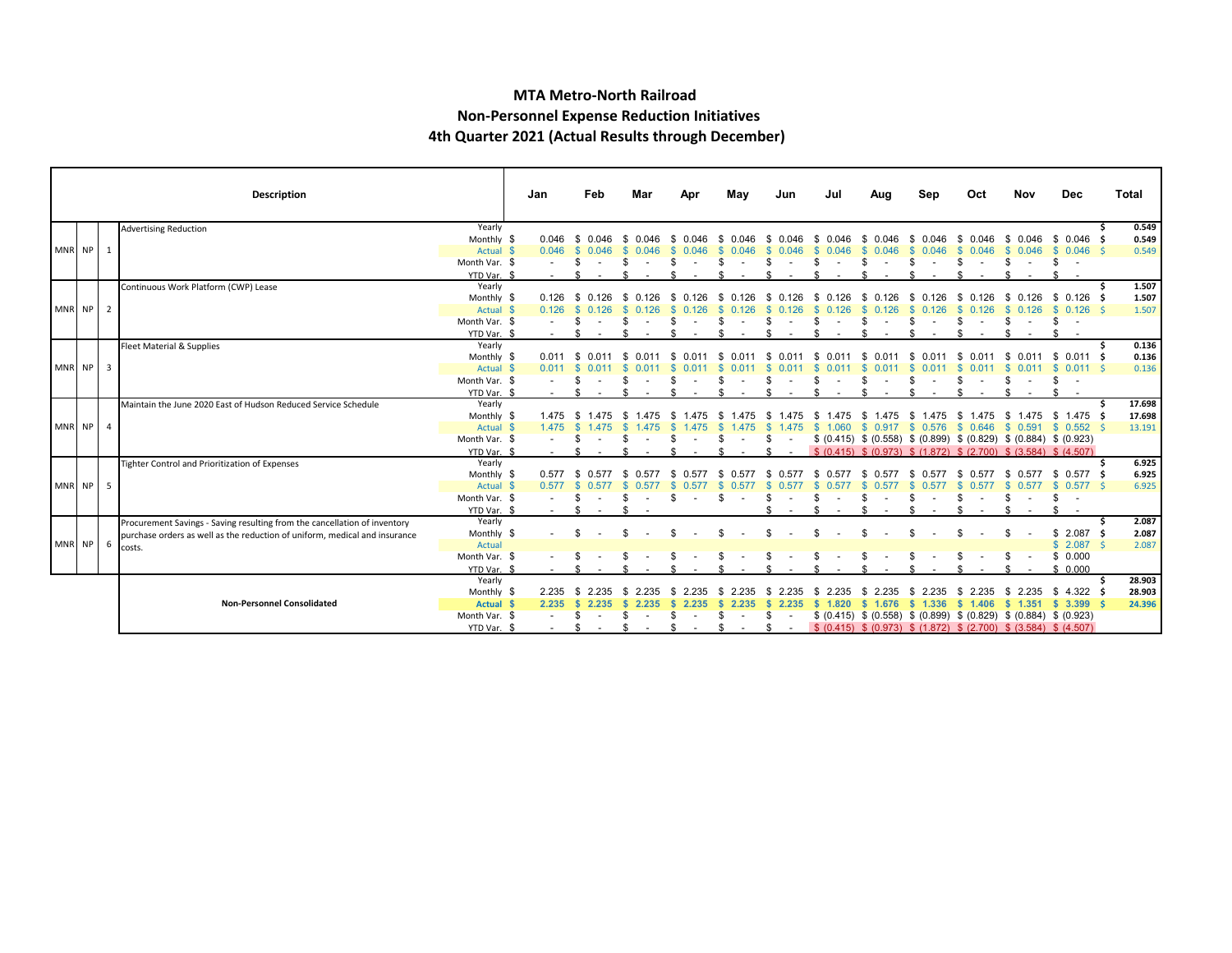#### **Metropolitan Transportation Authority 2021 MTA B&T ASA Monitoring Program 4th Quarter 2021 results**

In 2021, 32 ASA's were monitored with a full-year savings of \$29.1 million and a reduction of 0 positions.

Year-End results for 2021 shows that \$27.8 million or 95.4% of the planned ASA reductions was realized and no positions were reduced during the year.

The following ASA did not reach the targeted savings for the year but will not be monitored in 2022 since it was removed from the budget:

 $\bullet$  B&T NP-06

.

- o Move staff from 2 Broadway, floor 23 to Randall's Island
	- The ASA will not be realized as the reassessment of office space did not generate any savings. A technical adjustment was made in the NFP to correct the rent budget for 2021 and 2022.

*The ASA's that have met the savings initiative targets for B&T in 2021 and will no longer be monitored, are listed on the next page*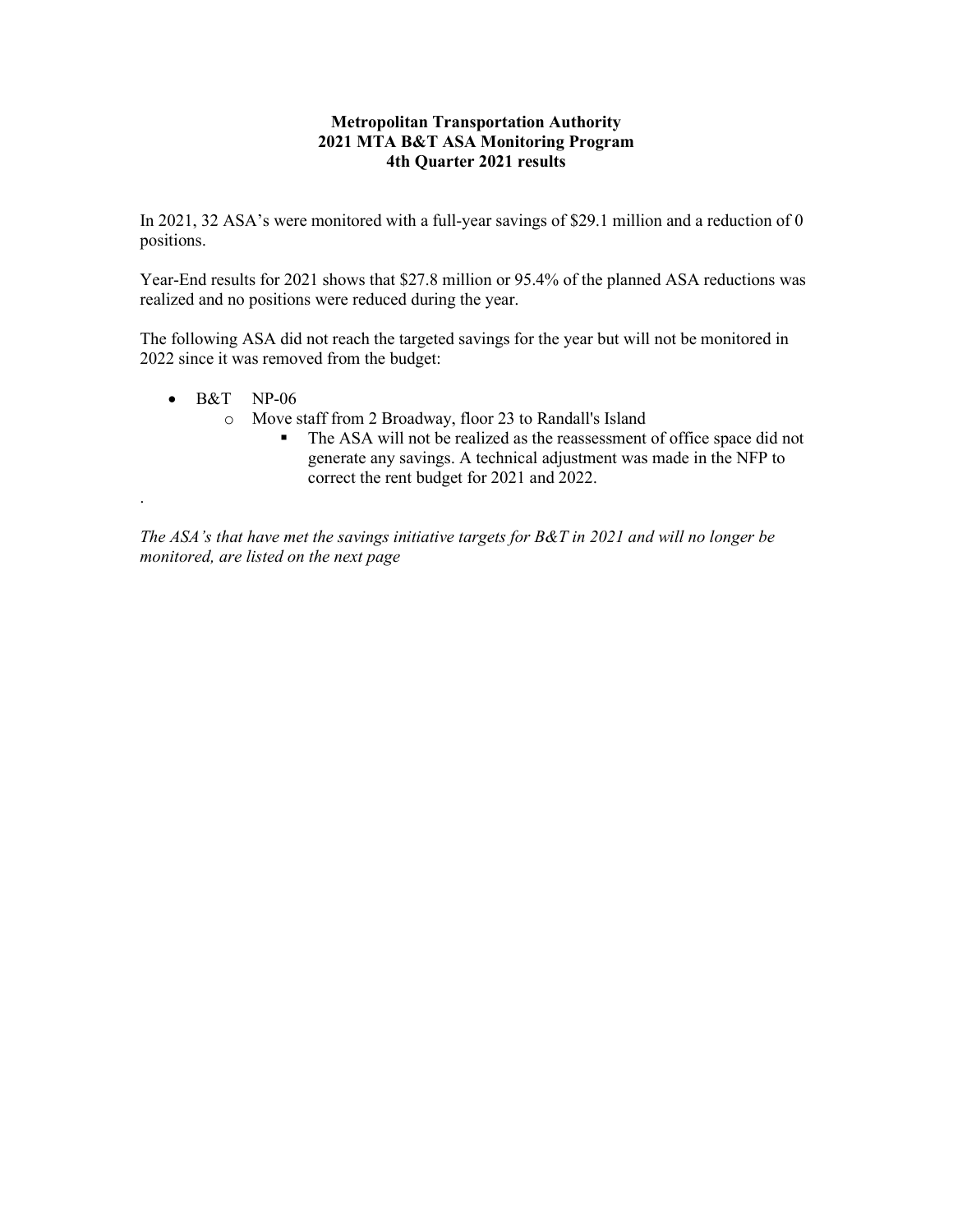The following ASA's have met the savings initiative targets for B&T in 2021 and will no longer be monitored:

- B&T CC-1 Close Walk in Centers
- B&T CC-2 Consultant overhead rate recovery
- B&T CC-6 Eliminate 2 landscaping projects
- B&T CC-7 Eliminate use of Contractor for toll audit
- B&T CC-8 Eliminate Vehicle Occupancy Detection System for Carpool at Verrazzano Narrows Bridge
- B&T CC-9 Reduce Advertising/Marketing Promotions
- B&T CC-10 Reduce hours for Security Guard Contract
- B&T CC-11 Reduce Outside Training
- B&T CC-12 Reduce Sprague Contract
- B&T CC-13 Reduce use of Canine Contract
- B&T CC-14 Reduce use of Contractor for components of tunnel inspections and smaller structures at the bridges
- B&T CC-15 Reduction in Multiple Lines Related to Facility Expenses and Maintenance Services
- B&T CC-17 Remove Supervisor from Security Guard Contract
- B&T NP-1 Additional Savings Actions Procurement Savings
- B&T NP-2 Arbitrations on site at TBTA
- B&T NP-3 Defer purchasing of Aerial Truck from 2021 to 2023 and two Pothole Trucks from 2021 to 2022
- B&T NP-4 Elimination of comfort station at Queens Midtown Tunnel
- B&T NP-5 Membership Reduction
- B&T NP-7 Reduce Recruitment Costs
- B&T NP-8 Reduction in Multiple Line Items Related to Materials and Supplies
- B&T NP-9 Reduction in Office and Employee Expenses
- B&T NP-10 Reduction in Office Supplies
- B&T NP-11 Reduction in Other Business Expenses
- B&T NP-12 Reduction in Other Professional Services
- B&T NP-13 Reduction in Planning Studies Consultants
- B&T NP-14 Reductions to Major Maintenance
- B&T NP-15 Travel Reduction: Travel Meetings and Conventions
- B&T NP-16 Vehicle Expense Reduction: Defer purchasing of fleet pool and takehome vehicles
- B&T NP-17 Vehicle Reduction: Reduce fleet by not replacing vehicles as they reach end of life
- B&T NP-18 Vehicle Reduction: Reduce fleet pool and take-home vehicles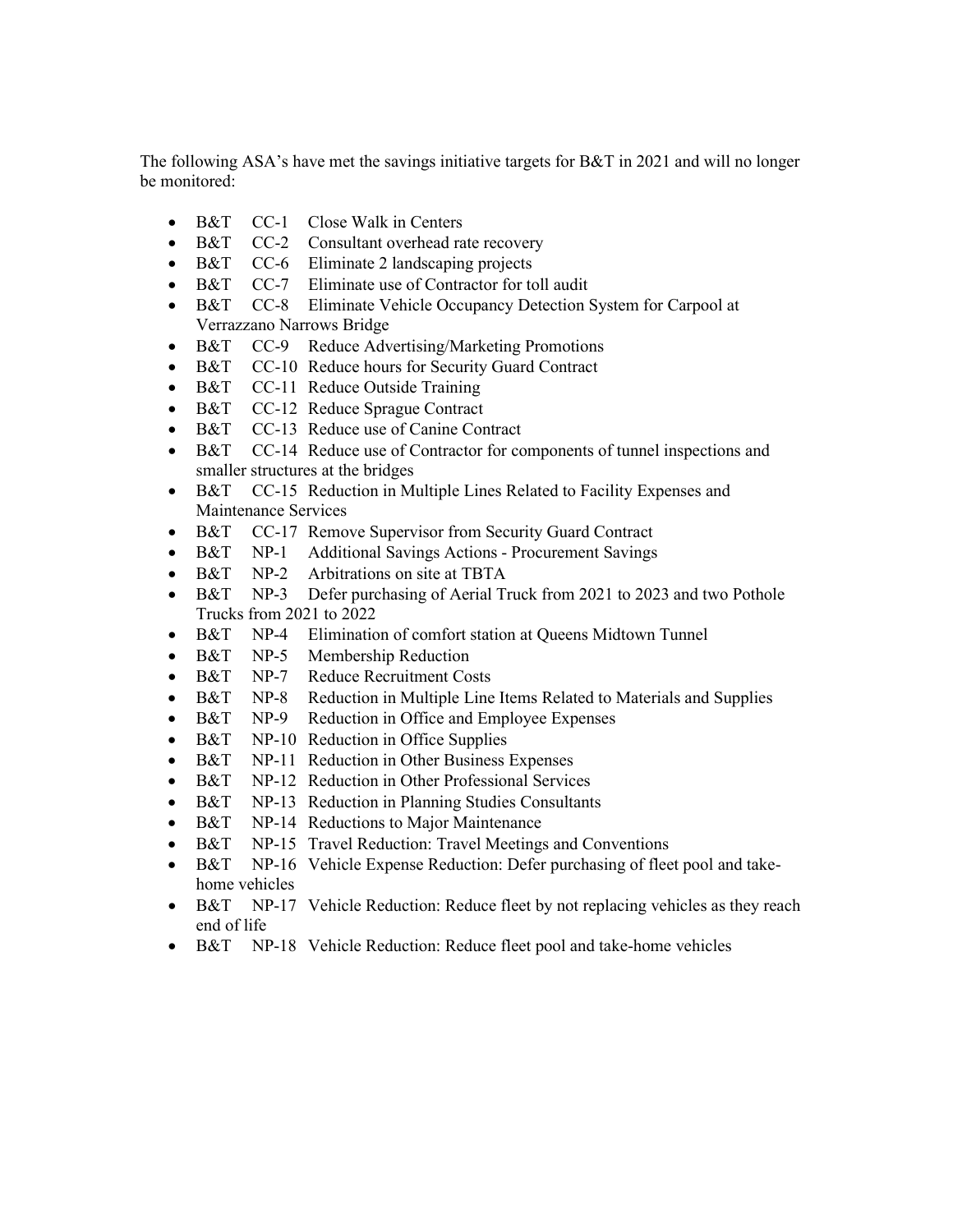# **MTA Bridges & Tunnels 2021 ASA Monitoring Milestone Report 4th Quarter 2021 (Actual Results through December)**

ASA Name: Overtime Spening Reductions

ASA Description: 1 ASA is being monitored in 2021

ASA Status:

ASA VALUE: (\$ in millions)

| 2023<br>2024<br>2020<br>2022<br>2021<br>Pos.<br>Pos.<br>Pos.<br>Pos.<br>Pos.<br><b>Nov-20</b><br>5.322<br>4.766<br>4.823<br>4.677<br>4.91 $^\prime$ | .              |  |  |  |  |  |
|-----------------------------------------------------------------------------------------------------------------------------------------------------|----------------|--|--|--|--|--|
|                                                                                                                                                     |                |  |  |  |  |  |
|                                                                                                                                                     |                |  |  |  |  |  |
|                                                                                                                                                     | Original Plan: |  |  |  |  |  |

| <b>CRITICAL TASKS &amp; MILESTONES:</b> | Planned | Revised | Actual |
|-----------------------------------------|---------|---------|--------|
|                                         | Date    | Date    | Date   |
| 11/1/2020 Identify Savings              |         |         |        |

|              | MONTHLY CASH SAVINGS: (\$ in millions) |                          |       |                          |       |                          |       |        |       |        |       |        |       |  |  |
|--------------|----------------------------------------|--------------------------|-------|--------------------------|-------|--------------------------|-------|--------|-------|--------|-------|--------|-------|--|--|
|              | Jan                                    | Feb                      | Mar   | Apr                      | Mav   | Jun                      | Jul   | Aua    | Sep   | Oct    | Nov   | Dec    | Total |  |  |
| Plan         | 0.390                                  | 0.390                    | 0.390 | 0.390                    | 0.390 | 0.390                    | 0.390 | 0.390  | 0.390 | 0.390  | 0.390 | 0.390  | 4.677 |  |  |
| Actual/Proj. | 0.390                                  | 0.390                    | 0.390 | 0.390                    | 0.390 | 0.390                    | 0.390 | 0.390  | 0.390 | 0.390  | 0.390 | 0.390  | 4.677 |  |  |
| Month Var.   | $\sim$                                 |                          |       |                          |       |                          |       |        |       |        |       |        |       |  |  |
| YTD Var.     |                                        | $\overline{\phantom{a}}$ |       | $\overline{\phantom{a}}$ |       | $\overline{\phantom{a}}$ |       | $\sim$ |       | $\sim$ |       | $\sim$ |       |  |  |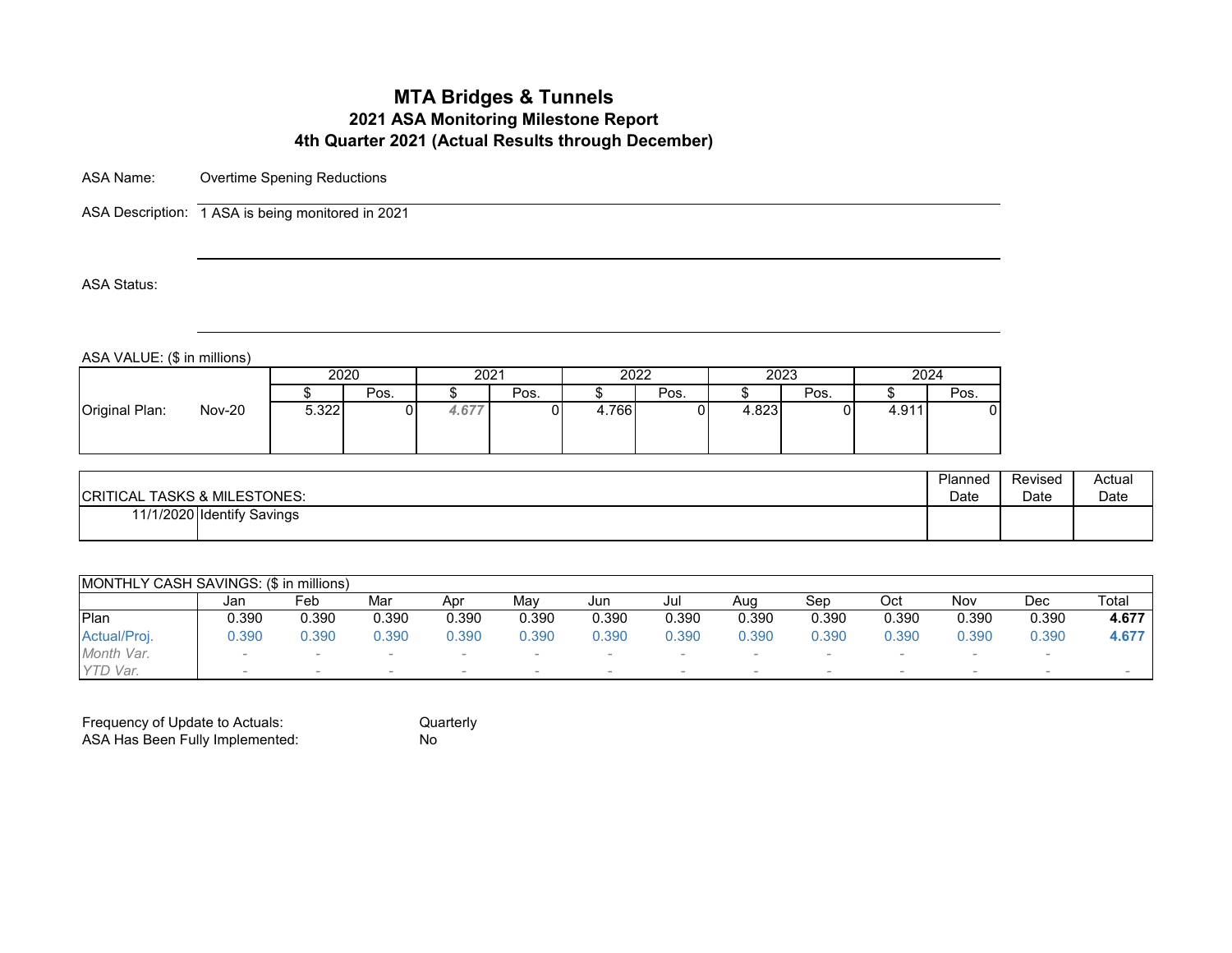# **MTA Bridges & Tunnels 2021 ASA Monitoring Milestone Report 4th Quarter 2021 (Actual Results through December)**

ASA Name: Consulting Services Reductions

ASA Description: 13 ASA's are being monitored in 2021

ASA Status:

ASA VALUE: (\$ in millions)

| 2020<br>2022<br>2023<br>2024<br>2021<br>Pos.<br>Pos.<br>Pos.<br>Pos.<br>Pos.<br><b>Nov-20</b><br>8.388<br>4.034<br>6.380<br>3.806<br>3.864 | .              |  |  |  |  |  |
|--------------------------------------------------------------------------------------------------------------------------------------------|----------------|--|--|--|--|--|
|                                                                                                                                            |                |  |  |  |  |  |
|                                                                                                                                            |                |  |  |  |  |  |
|                                                                                                                                            | Original Plan: |  |  |  |  |  |

| <b>ICRITICAL TASKS &amp; MILESTONES:</b> | Planned | Revised | Actual |
|------------------------------------------|---------|---------|--------|
|                                          | Date    | Date    | Date   |
| 11/1/2020 Identify Savings               |         |         |        |

|              | MONTHLY CASH SAVINGS: (\$ in millions) |       |                          |       |       |       |       |        |                          |        |       |        |       |  |  |
|--------------|----------------------------------------|-------|--------------------------|-------|-------|-------|-------|--------|--------------------------|--------|-------|--------|-------|--|--|
|              | Jan                                    | Feb   | Mar                      | Apr   | Mav   | Jun   | Jul   | Aua    | Sep                      | Oct    | Nov   | Dec    | Total |  |  |
| Plan         | 0.548                                  | 0.548 | 0.548                    | 0.667 | 0.667 | 0.667 | 0.667 | 0.667  | 0.667                    | 0.785  | 0.785 | .176   | 8.388 |  |  |
| Actual/Proj. | .548                                   | .548  | 0.548                    | 0.667 | 0.667 | 0.667 | 0.667 | 0.667  | 0.667                    | 0.785  | 0.785 | . 176  | 8.388 |  |  |
| Month Var.   | $\sim$                                 |       |                          |       |       |       |       |        |                          |        |       |        |       |  |  |
| YTD Var.     | $\sim$                                 |       | $\overline{\phantom{a}}$ |       |       |       |       | $\sim$ | $\overline{\phantom{a}}$ | $\sim$ |       | $\sim$ |       |  |  |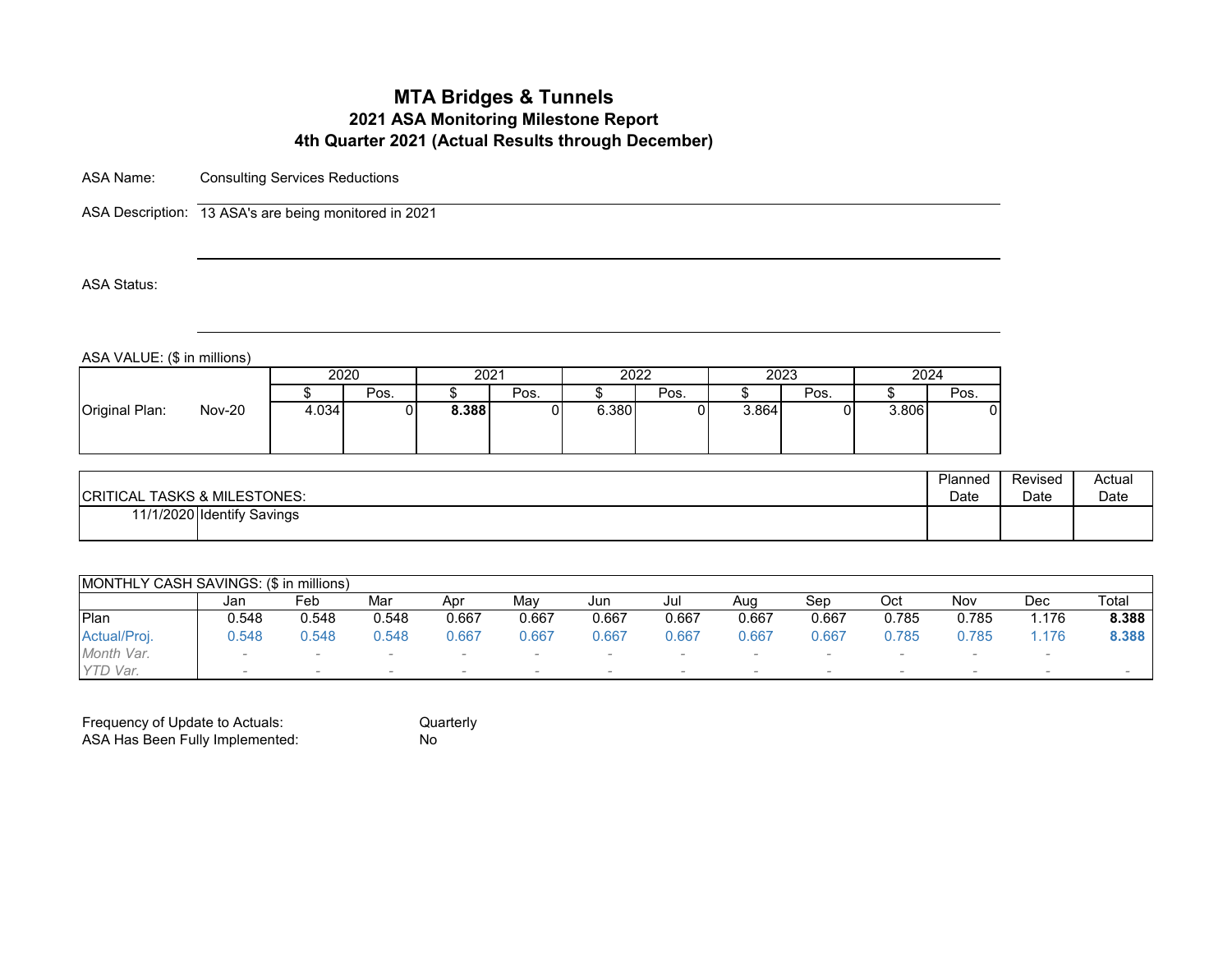# **MTA Bridges & Tunnels 2021 ASA Monitoring Milestone Report 4th Quarter 2021 (Actual Results through December)**

ASA Name: Non-Personnel Expense Reductions

ASA Description: 18 ASA's are being monitored in 2021

ASA Status:

ASA VALUE: (\$ in millions)

|                                 |       | 2020 | 2021   |      | 2022   |      |        | 2023  | 2024       |       |
|---------------------------------|-------|------|--------|------|--------|------|--------|-------|------------|-------|
|                                 |       | Pos. |        | Pos. |        | Pos. |        | Pos.  |            | Pos.  |
| Original Plan:<br><b>Nov-20</b> | 9.882 |      | 16.064 |      | 12.810 |      | 11.641 | 0.000 | .502<br>44 | 0.000 |

| <b>CRITICAL TASKS &amp; MILESTONES:</b> | Planned | Revised | Actual |
|-----------------------------------------|---------|---------|--------|
|                                         | Date    | Date    | Date   |
| 11/1/2020 Identify Savings              |         |         |        |

| MONTHLY CASH SAVINGS: (\$ in millions) |        |                          |      |      |      |       |       |      |       |      |        |         |         |
|----------------------------------------|--------|--------------------------|------|------|------|-------|-------|------|-------|------|--------|---------|---------|
|                                        | Jan    | Feb                      | Mar  | Apr  | Mav  | Jun   | Jul   | Aug  | Sep   | Oct  | Nov    | Dec     | Total   |
| <b>IPlan</b>                           | .227   | .227                     | .227 | .227 | .227 | . 227 | 1.227 | .227 | . 227 | .227 | .227   | 2.568   | 16.064  |
| Actual/Proj.                           | .227   | .227                     | .227 | 227  | .227 | 227   | 1.227 | .227 | .227  | .227 | .227   | .227    | 14.723  |
| Month Var.                             | $\sim$ |                          |      |      |      |       |       |      |       |      |        | (1.341) |         |
| Var.                                   |        | $\overline{\phantom{a}}$ |      |      |      |       |       |      |       |      | $\sim$ | (1.341) | (1.341) |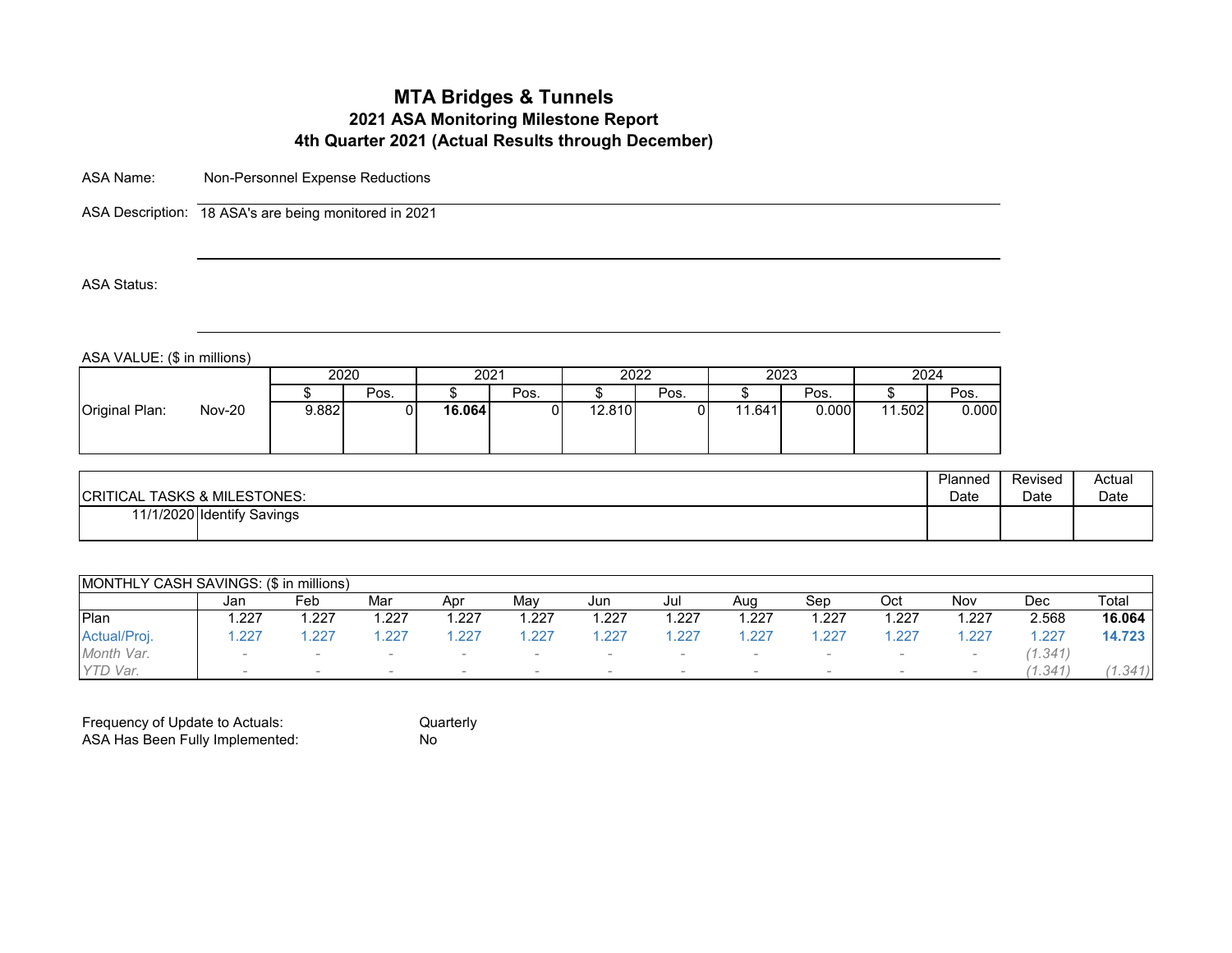#### **MTA Bridges & Tunnels Overtime Spending Reduction Initiatives 4th Quarter 2021 (Actual Results through December)**

|        | Description                          |               | Jan    | Feb                      | Mar      | Apr      | May      | Jun      | Jul      | Aug          | Sep      | Oct      | Nov      | Dec          | Total |
|--------|--------------------------------------|---------------|--------|--------------------------|----------|----------|----------|----------|----------|--------------|----------|----------|----------|--------------|-------|
|        | Controllable Overtime Time Reduction | Yearly        |        |                          |          |          |          |          |          |              |          |          |          |              | 4.677 |
|        |                                      | Monthly \$    | 0.390  | \$ 0.390                 | 0.390    | 0.390    | -0.390   | 0.390    | .ስ 390   | <u>በ 390</u> | 0.390    | ∴ 0.39∪  | 0.390    | \$ 0.390 \$  | 4.677 |
| B&T OT |                                      | Actual \$     | 0.390  | -0.390                   | 390      | .n 390   |          | RGI.     | 39)      | 390          | 0.390    |          | 0.390    | $0.390$ \$   | 4.677 |
|        |                                      | Month Var. \$ | $\sim$ | $\overline{\phantom{a}}$ |          | $\sim$   |          |          | $\sim$   |              |          |          |          | S.<br>$\sim$ |       |
|        |                                      | YTD Var. \$   |        |                          |          |          |          |          |          |              |          |          |          |              |       |
|        |                                      | Yearly        |        |                          |          |          |          |          |          |              |          |          |          |              | 4.677 |
|        |                                      | Monthly \$    | 0.390  | \$ 0.390                 | \$ 0.390 | \$ 0.390 | \$ 0.390 | \$ 0.390 | \$ 0.390 | \$ 0.390     | \$ 0.390 | \$ 0.390 | \$ 0.390 | \$ 0.390 \$  | 4.677 |
|        | <b>Overtime Consolidated</b>         | <b>Actual</b> | 0.390  | 0.390                    | 0.390    | 0.390    | 0.390    | J.390    | 0.390    | 0.390        | 0.390    | 0.390    | 0.390    | 0.390S       | 4.677 |
|        |                                      | Month Var. \$ | $\sim$ |                          |          |          |          |          |          |              |          |          |          | \$<br>$\sim$ |       |
|        |                                      | YTD Var. \$   |        |                          |          | $\sim$   | $\sim$   |          |          |              |          |          |          |              |       |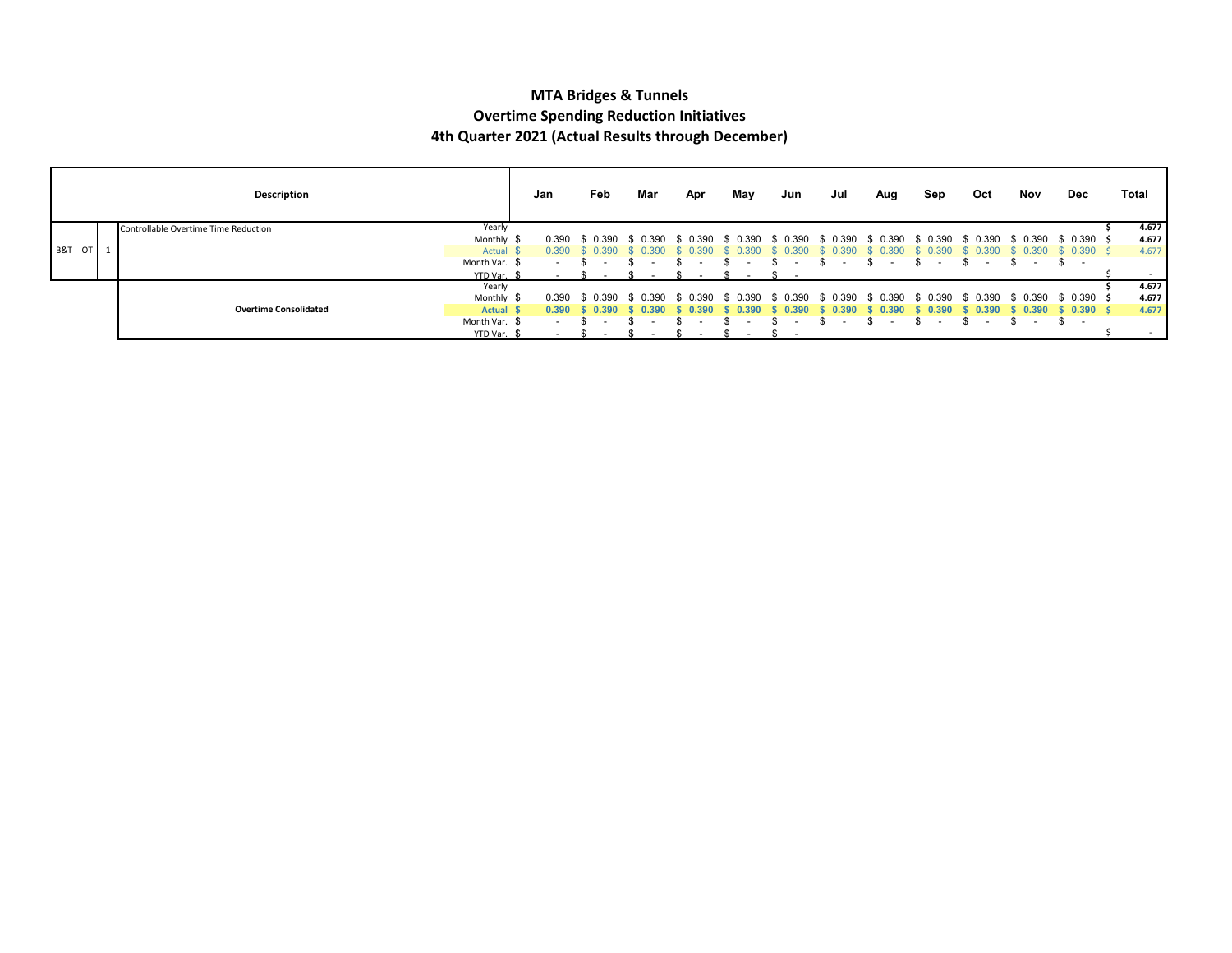#### **MTA Bridges & Tunnels Consulting Services Reduction Initiatives 4th Quarter 2021 (Actual Results through December)**

┯

Г

|                      |                 | <b>Description</b>                                                     |                       | Jan   | Feb                        | Mar                    | Anı                   | May                   | Jun                                          | Jul                    | Aug                   | Sep                   | Oct                    | Nov                   | Dec                          | Total        |
|----------------------|-----------------|------------------------------------------------------------------------|-----------------------|-------|----------------------------|------------------------|-----------------------|-----------------------|----------------------------------------------|------------------------|-----------------------|-----------------------|------------------------|-----------------------|------------------------------|--------------|
|                      |                 | Close Walk in Centers                                                  | Yearly                |       |                            |                        |                       |                       |                                              |                        |                       |                       |                        |                       |                              | 2.761        |
|                      |                 |                                                                        | Monthly \$            |       | 0.230 \$ 0.230 \$ 0.230 \$ |                        |                       | $0.230 \quad $0.230$  | \$ 0.230 \$ 0.230 \$ 0.230 \$ 0.230 \$ 0.230 |                        |                       |                       |                        | $$0.230$$ \$ 0.230 \$ |                              | 2.761        |
| B&T CC               | 1               |                                                                        | Actual \$             | 0.230 | $\mathbb{S}$<br>0.230      | 0.230<br><sup>\$</sup> |                       | 0.230                 | 0.230<br>$\mathcal{S}$                       | $\mathbb{S}$<br>0.230  | 0.230<br><sup>S</sup> | 0.230<br><sup>S</sup> | 0.230                  | 0.230<br>$\mathbb{S}$ | \$0.230                      | 2.761<br>- Ś |
|                      |                 |                                                                        | Month Var. \$         |       | \$                         |                        |                       |                       |                                              | \$.                    |                       | \$                    |                        | \$<br>$\sim$          | \$                           |              |
|                      |                 |                                                                        | YTD Var. \$           |       |                            |                        |                       |                       |                                              |                        |                       |                       |                        |                       |                              | -S           |
|                      |                 | Consultant overhead rate recovery                                      | Yearly                |       |                            |                        |                       |                       |                                              |                        |                       |                       |                        |                       |                              | 0.250        |
| B&T CC               | $\overline{2}$  |                                                                        | Monthly \$            |       | 0.021 \$ 0.021 \$ 0.021 \$ |                        | 0.021                 | - \$<br>0.021         | \$                                           | $0.021$ \$ 0.021       | 0.021<br>- \$         | - \$<br>0.021         | - \$<br>0.021          | \$                    | $0.021$ \$ 0.021 \$          | 0.250        |
|                      |                 |                                                                        | Actual \$             | 0.021 | \$0.021                    | 0.021<br>-S            | -SS                   | 0.021                 | 0.021<br>$\mathcal{S}$                       | -S<br>0.021<br>\$.     | 0.021<br>- 96         | -S<br>0.021<br>\$     | 0.021<br><sup>S</sup>  | 0.021<br>-S           | $$0.021$ \$                  | 0.250        |
|                      |                 |                                                                        | Month Var. \$         |       | \$<br>ፍ                    |                        | ፍ                     |                       | ¢                                            |                        |                       | ፍ                     |                        |                       | \$.                          | - S          |
|                      |                 |                                                                        | YTD Var. \$<br>Yearly |       |                            |                        |                       |                       |                                              |                        |                       |                       |                        |                       |                              | 1.000        |
|                      |                 | Eliminate 2 landscaping projects                                       | Monthly \$            |       | $0.083$ \$ 0.083 \$ 0.083  |                        | - \$<br>0.083         | \$ 0.083              | \$<br>0.083                                  | \$ 0.083 \$ 0.083      |                       | - \$<br>0.083         | \$ 0.083               | \$                    | $0.083$ \$ 0.083 \$          | 1.000        |
| B&T CC               | 6               |                                                                        | Actual \$             | 0.083 | $\mathbb{S}$<br>0.083      | 0.083                  |                       | 0.083                 | $\mathbb{S}$<br>0.083                        | \$0.083                | 0.083<br>-S           | $\mathbb{S}$<br>0.083 | 0.083<br>$\mathbb{S}$  | 0.083<br>S.           | \$0.083\$                    | 1.000        |
|                      |                 |                                                                        | Month Var. \$         |       | \$                         |                        |                       |                       | \$                                           | \$.                    |                       | \$                    |                        | \$                    | \$                           |              |
|                      |                 |                                                                        | YTD Var. \$           |       | £.                         |                        | £.                    |                       |                                              |                        |                       | ፍ                     |                        |                       | \$<br>$\sim$                 | -\$          |
|                      |                 | Eliminate use of Contractor for toll audit                             | Yearly                |       |                            |                        |                       |                       |                                              |                        |                       |                       |                        |                       |                              | 0.250        |
|                      |                 |                                                                        | Monthly \$            | 0.021 | \$ 0.021                   | \$<br>0.021            | -S<br>0.021           | 0.021<br>-S           | - \$<br>0.021                                | \$0.021                | 0.021<br>- \$         | \$<br>0.021           | \$ 0.021               | - \$                  | $0.021 \quad $0.021 \quad $$ | 0.250        |
| B&T CC               | $7\overline{ }$ |                                                                        | Actual \$             | 0.021 | \$0.021                    | <b>S</b><br>0.021      | $\mathbf{s}$<br>0.021 | $\mathbf{s}$<br>0.021 | $\mathbb{S}$<br>0.021                        | \$0.021                | <b>S</b><br>0.021     | $\mathbf{s}$<br>0.021 | \$0.021                | $\mathbb{S}$<br>0.021 | $$0.021$ \$                  | 0.250        |
|                      |                 |                                                                        | Month Var. \$         |       | -\$                        |                        | \$.                   |                       | \$.                                          | \$                     | \$<br>$\sim$          | \$                    | \$<br>$\sim$           | \$<br>$\sim$          | \$                           |              |
|                      |                 |                                                                        | YTD Var. \$           |       | -\$                        |                        | £.                    |                       |                                              | £.                     | ۰Ф                    | £.                    | £.                     | ፍ                     |                              | - S          |
|                      |                 | Eliminate Vehicle Occupancy Detection System for Carpool at Verrazzano | Yearly                |       |                            |                        |                       |                       |                                              |                        |                       |                       |                        |                       |                              | 1.427        |
|                      |                 | Narrows Bridge (under NY E-ZPass Customer Service Center contract)     | Monthly \$            |       |                            |                        | £.                    | S.<br>0.119           | - \$<br>0.119                                | 0.119<br>- \$          | -S<br>0.119           | 0.119<br>- \$         | \$0.238                | $$0.238$$ \$ 0.238 \$ |                              | 1.427        |
| B&T CC               | 8               |                                                                        | Actual \$             |       |                            |                        |                       |                       |                                              |                        |                       | 0 1 1 9               | 0.238<br>$\mathcal{L}$ | $\mathbf{s}$<br>0.238 | \$0.238\$                    | 1.427        |
|                      |                 |                                                                        | Month Var. \$         |       |                            |                        |                       |                       | £.                                           |                        |                       | -S                    |                        | \$<br>$\sim$          | \$                           |              |
|                      |                 |                                                                        | YTD Var. \$           |       |                            |                        |                       |                       |                                              |                        |                       |                       |                        |                       | <b>¢</b>                     | -\$          |
|                      |                 | Reduce Advertising/Marketing Promotions                                | Yearly                |       |                            |                        |                       |                       |                                              |                        |                       |                       |                        |                       |                              | 0.545<br>Ś.  |
|                      |                 |                                                                        | Monthly \$            | 0.045 | \$ 0.045                   | 0.045<br>\$            | - \$<br>0.045         | \$<br>0.045           | \$<br>0.045                                  | \$ 0.045               | 0.045<br>-S           | - \$<br>0.045         | \$<br>0.045            | \$                    | $0.045$ \$ 0.045 \$          | 0.545        |
| B&T CC               | 9               |                                                                        | Actual \$             | 0.045 | $\mathbf{\$}$<br>0.045     | 0.045                  | 0.045                 | $\mathbf{s}$<br>0.045 | 0.045<br>$\mathbf{s}$                        | $\mathbf{\$}$<br>0.045 | $\mathbf{s}$<br>0.045 | $\mathbf{s}$<br>0.045 | \$0.045                | $$0.045$$ \$ 0.045 \$ |                              | 0.545        |
|                      |                 |                                                                        | Month Var. \$         |       | \$                         |                        |                       |                       | S                                            | \$.                    |                       | \$                    | \$.<br>$\sim$          | \$<br>$\sim$          | \$                           |              |
|                      |                 |                                                                        | YTD Var. \$<br>Yearly |       |                            |                        |                       |                       |                                              |                        |                       |                       |                        |                       |                              | 0.229<br>Ś   |
|                      |                 | Reduce hours for Security Guard Contract                               | Monthly \$            |       |                            |                        |                       |                       |                                              |                        |                       |                       |                        |                       | $$0.229$ \$                  | 0.229        |
| B&T CC               | 10              |                                                                        | Actual \$             |       |                            |                        |                       |                       |                                              |                        |                       |                       |                        |                       | $$0.229$ \$                  | 0.229        |
|                      |                 |                                                                        | Month Var. \$         |       |                            |                        |                       |                       |                                              |                        |                       |                       |                        |                       | \$                           |              |
|                      |                 |                                                                        | YTD Var. \$           |       |                            |                        |                       |                       |                                              |                        |                       |                       |                        |                       |                              | -Ś           |
|                      |                 | Reduce Outside Training                                                | Yearly                |       |                            |                        |                       |                       |                                              |                        |                       |                       |                        |                       |                              | 0.531<br>Ś.  |
|                      |                 |                                                                        | Monthly \$            | 0.044 | \$ 0.044                   | 0.044<br>-S            | \$<br>0.044           | \$<br>0.044           | \$<br>0.044                                  | \$ 0.044               | 0.044<br>- \$         | \$<br>0.044           | \$<br>0.044            | \$ 0.044 \$ 0.044 \$  |                              | 0.531        |
| <b>B&amp;T</b> CC 11 |                 |                                                                        | Actual \$             | 0.044 | -SS<br>0.044               | 0.044<br>-S            | 0.044                 | 0.044<br><sup>S</sup> | -SS<br>0.044                                 | \$ 0.044               | 0.044<br>- S          | -S<br>0.044           | 0.044<br>-SS           | $$0.044$ \$ 0.044 \$  |                              | 0.531        |
|                      |                 |                                                                        | Month Var. \$         |       | -\$                        |                        | \$                    |                       | \$                                           | \$                     | -S                    | \$                    | £.<br>$\sim$           | \$<br>$\sim$          | \$<br>$\sim$                 |              |
|                      |                 |                                                                        | YTD Var. \$           |       | £.                         |                        |                       |                       |                                              |                        |                       |                       |                        |                       |                              | -S           |
|                      |                 | Reduce Sprague Contract (provides fuels, ensures compliance, maintains | Yearly                |       |                            |                        |                       |                       |                                              |                        |                       |                       |                        |                       |                              | 0.350<br>Ś.  |
|                      |                 | equipment)                                                             | Monthly \$            |       | $0.029$ \$ 0.029           | \$ 0.029               | - \$<br>0.029         | -S<br>0.029           | \$ 0.029                                     | \$ 0.029               | \$ 0.029              | \$ 0.029              | \$ 0.029               | $$0.029$ \$ 0.029 \$  |                              | 0.350        |
| B&T CC               | 12              |                                                                        | Actual \$             | 0.029 | $\mathbf{s}$<br>0.029      | 0.029                  | 0.029                 | 0.029                 | <b>S</b><br>0.029                            | $\mathbb{S}$<br>0.029  | -S<br>0.029           | <sup>S</sup><br>0.029 | 0.029<br>S.            | 0.029<br>s.           | $$0.029$ \$                  | 0.350        |
|                      |                 |                                                                        | Month Var. \$         |       | \$.                        |                        | S                     |                       | S                                            | S                      |                       | \$                    |                        | \$<br>$\sim$          | \$<br>$\sim$                 |              |
|                      |                 |                                                                        | YTD Var. \$           |       |                            |                        |                       |                       |                                              |                        |                       |                       |                        |                       |                              | - S          |
|                      |                 | Reduce use of Canine Contract                                          | Yearly                |       |                            |                        |                       |                       |                                              |                        |                       |                       |                        |                       |                              | Ŝ<br>0.162   |
|                      |                 |                                                                        | Monthly \$            |       |                            |                        |                       |                       |                                              |                        |                       |                       |                        |                       | $$0.162$ \$                  | 0.162        |
| B&T CC               | 13              |                                                                        | Actual \$             |       |                            |                        |                       |                       |                                              |                        |                       |                       |                        |                       | \$0.162\$                    | 0.162        |
|                      |                 |                                                                        | Month Var. \$         |       |                            |                        |                       |                       |                                              |                        |                       | S                     |                        | S                     | \$<br>$\sim$                 |              |
|                      |                 |                                                                        | YTD Var. \$           |       |                            |                        |                       |                       |                                              |                        |                       |                       |                        |                       |                              | -S           |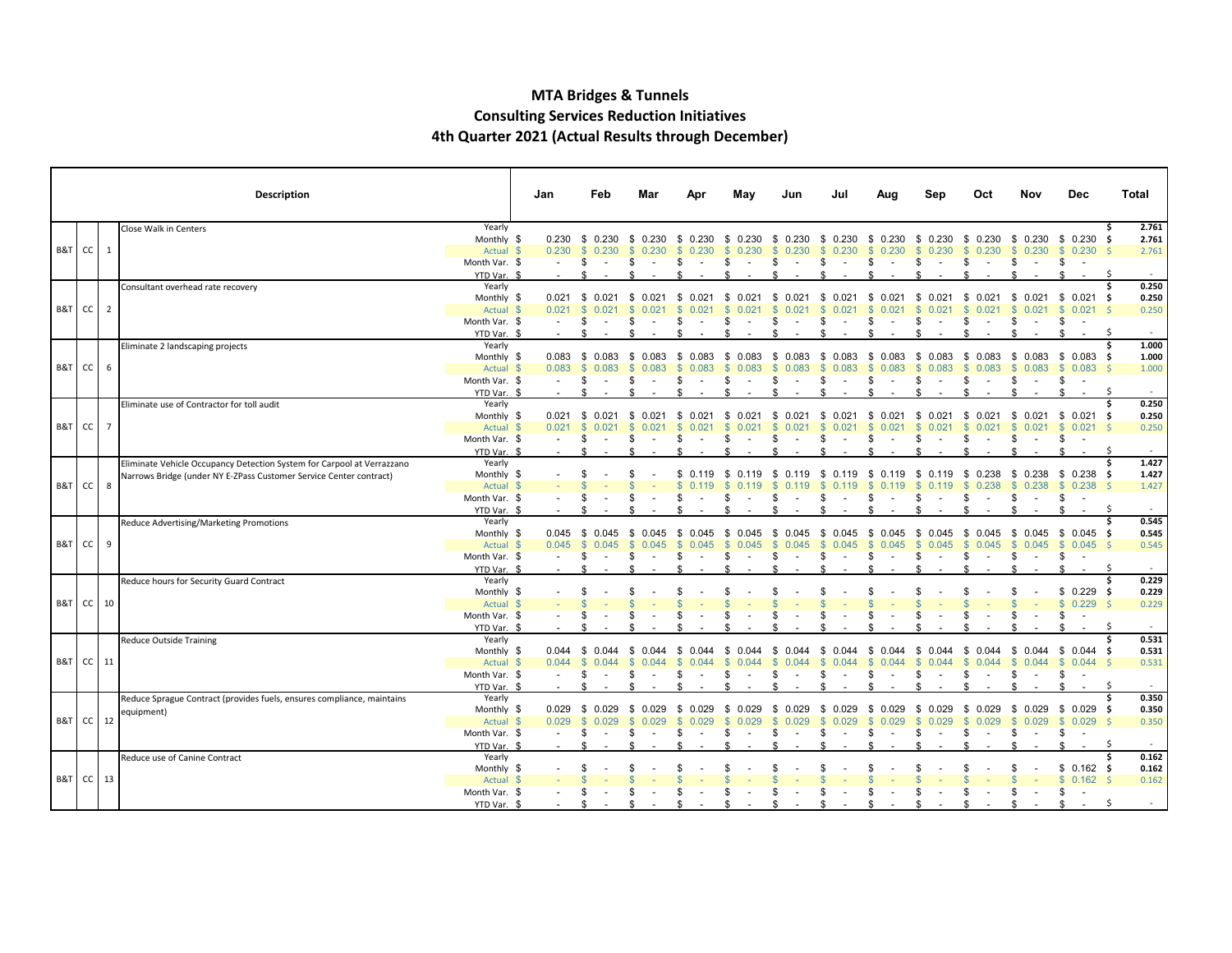#### **MTA Bridges & Tunnels Consulting Services Reduction Initiatives 4th Quarter 2021 (Actual Results through December)**

|                      |  | Description                                                              |               | Jan                      | Feb          | Mar          | Apr          | May       | Jun          | Jul   | Aug           | Sep          | Oct          | Nov            | Dec                             | Total        |
|----------------------|--|--------------------------------------------------------------------------|---------------|--------------------------|--------------|--------------|--------------|-----------|--------------|-------|---------------|--------------|--------------|----------------|---------------------------------|--------------|
|                      |  | Reduce use of Contractor for components of tunnel inspection and smaller | Yearly        |                          |              |              |              |           |              |       |               |              |              |                |                                 | 0.500        |
|                      |  | structures at the bridges                                                | Monthly \$    | 0.042                    | በ በ42        | 0.042        |              | (11) (12) | በ በ42        | በ በ42 | በ በ42<br>- 96 | በ በ42<br>ж.  | በ በ42        | በ በ42<br>- 35  | $0.042 \leq$<br>- \$            | 0.500        |
| B&T CC 14            |  |                                                                          | Actual \$     | 0.042                    | (1(14)       |              |              |           |              |       |               |              |              |                | $0.042 \quad$ \$                | 0.500        |
|                      |  |                                                                          | Month Var. \$ |                          |              |              |              |           |              |       |               |              |              | $\overline{a}$ | \$.<br>$\overline{\phantom{a}}$ |              |
|                      |  |                                                                          | YTD Var. \$   | $\sim$                   |              |              |              |           |              |       |               |              |              |                | $\sim$                          | -S<br>$\sim$ |
|                      |  | Reduction in Multiple Lines Related to Facility Expenses and Maintenance | Yearly        |                          |              |              |              |           |              |       |               |              |              |                |                                 | 0.282        |
|                      |  | Services                                                                 | Monthly \$    | 0.024                    |              |              | 0.024        |           |              |       |               | 0.024<br>£.  | . በ በ24      | 0.024<br>S.    | \$0.024\$                       | 0.282        |
| <b>B&amp;T</b> CC 15 |  |                                                                          | Actual        | 0.024                    |              |              |              |           |              |       |               |              |              | 0.024          | $0.024$ \$                      | 0.282        |
|                      |  |                                                                          | Month Var. \$ |                          |              |              |              |           |              |       |               |              |              |                |                                 |              |
|                      |  |                                                                          | YTD Var. \$   |                          |              |              |              |           |              |       |               |              |              |                |                                 | $\sim$       |
|                      |  | Remove Supervisor from Security Guard Contract                           | Yearly        |                          |              |              |              |           |              |       |               |              |              |                |                                 | 0.102        |
|                      |  |                                                                          | Monthly \$    | 0.009                    |              | n nng        | n nng<br>-93 | nna       | n nng<br>-96 |       | 0.009<br>£.   | 0.009<br>Яб. | 0.009        | 0.009<br>S.    | $0.009$ \$<br>-SS               | 0.102        |
| <b>B&amp;T</b> CC 17 |  |                                                                          | Actual \$     | 0.009                    |              |              |              |           |              |       |               |              |              | 0.009          | $0.009$ \$                      | 0.102        |
|                      |  |                                                                          | Month Var. \$ | $\overline{\phantom{a}}$ |              |              |              |           |              |       |               |              | $\sim$       | $\sim$         | \$.<br>. .                      |              |
|                      |  |                                                                          | YTD Var.      |                          |              |              |              |           |              |       |               |              |              |                | $\sim$                          |              |
|                      |  |                                                                          | Yearly        |                          |              |              |              |           |              |       |               |              |              |                |                                 | 8.388        |
|                      |  |                                                                          | Monthly \$    | 0.548                    | 0.548<br>-86 | 0.548<br>-95 | 0.66<br>ж.   |           | 0 667        | 0.667 | <u>በ 667</u>  | 0 667<br>-86 | በ 785<br>-SS | 0.785<br>- 96  | $1.176$ \$<br>-SS               | 8.388        |
|                      |  | <b>Consulting Consolidated</b>                                           | <b>Actual</b> | 0.548                    |              |              |              |           |              |       |               |              |              | 0.785          | $1.176$ \$                      | 8.388        |
|                      |  |                                                                          | Month Var. \$ |                          |              |              |              |           |              |       |               |              |              |                | £.<br>$\overline{\phantom{a}}$  |              |
|                      |  |                                                                          | YTD Var. \$   | $\sim$                   |              |              |              |           |              |       |               |              |              |                | $-5$                            | $\sim$       |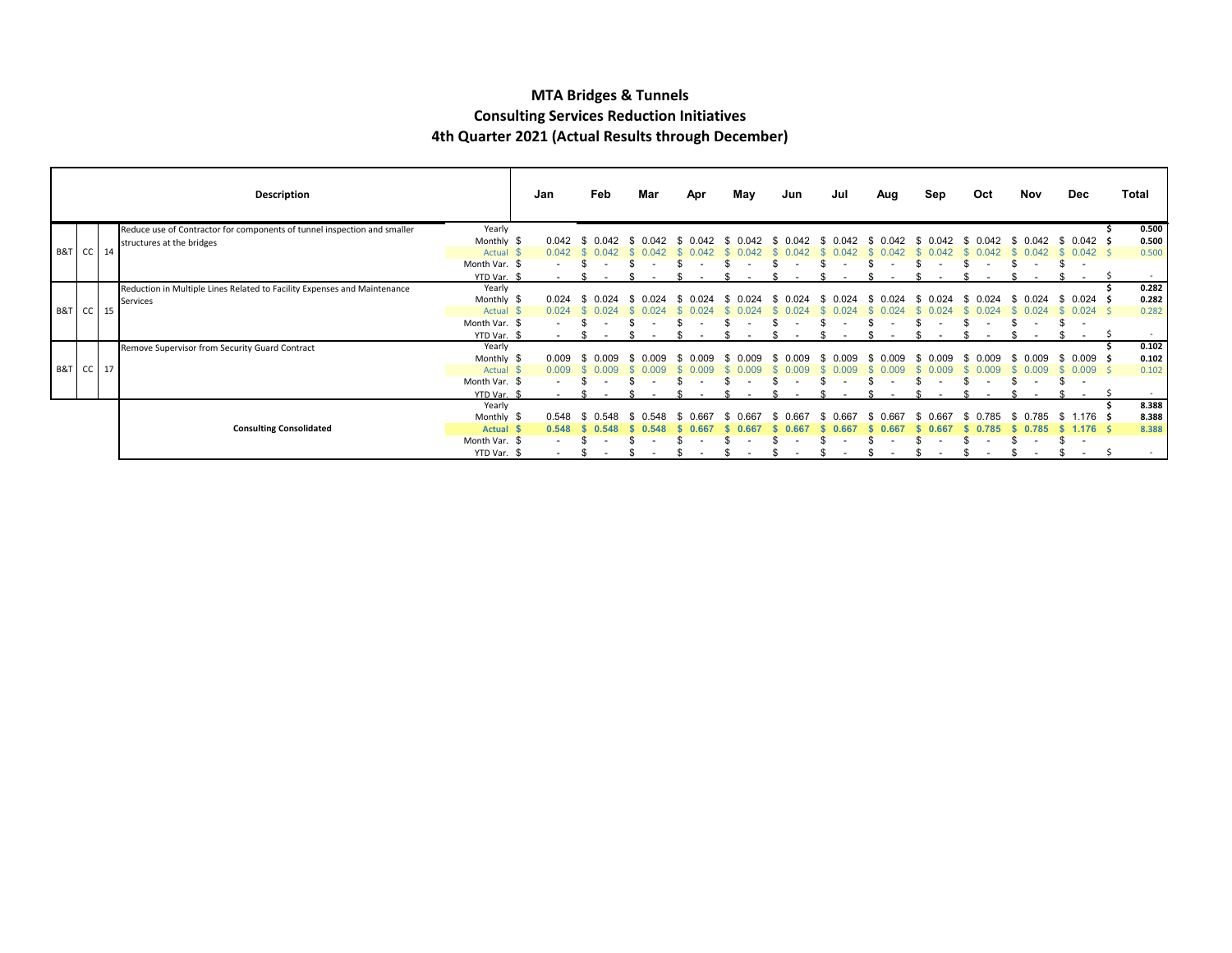#### **MTA Bridges & Tunnels Non-Personnel Expense Reduction Initiatives 4th Quarter 2021 (Actual Results through December)**

|                     |  | Description                                                                                                                                  |                                           | Jan   | Feb                                               | Mar               | Apr                    | May                                | Jun                              | Jul                           | Aua                         | Sep                                     | Oct                                    | Nov                                   | Dec                                                    | Total                                 |
|---------------------|--|----------------------------------------------------------------------------------------------------------------------------------------------|-------------------------------------------|-------|---------------------------------------------------|-------------------|------------------------|------------------------------------|----------------------------------|-------------------------------|-----------------------------|-----------------------------------------|----------------------------------------|---------------------------------------|--------------------------------------------------------|---------------------------------------|
| <b>B&amp;T NP 1</b> |  | Additional Savings Actions - Procurement Savings                                                                                             | Yearly<br>Monthly \$<br>Actual \$         | 0.027 | $0.027$ \$ 0.027<br><b>S</b><br>0.027             | \$ 0.027<br>0.027 | 0.027<br>- \$<br>0.027 | \$ 0.027<br>0.027                  | - \$<br>0.027<br>S<br>0.027      | \$ 0.027<br><b>S</b><br>0.027 | \$0.027<br>0.027            | 0.027<br>- \$<br>-S<br>0.027            | \$ 0.027<br>0.027                      | 0.027<br><b>S</b>                     | \$ 0.027 \$ 0.027 \$<br>$$0.027$ \$                    | 0.326<br>0.326<br>0.326               |
|                     |  |                                                                                                                                              | Month Var. \$<br>YTD Var. \$              |       | \$                                                | -85               | \$                     | - 35<br>$\sim$                     | \$.<br>$\sim$                    | \$                            | \$<br>$\sim$                | \$<br>$\sim$                            | \$<br>$\sim$                           | \$<br>$\sim$ $-$                      | \$                                                     | -Ş                                    |
| <b>B&amp;T</b> NP 2 |  | Arbitrations on site at TBTA                                                                                                                 | Yearly<br>Monthly \$<br>Actual \$         | 0.001 | $0.001 \quad $0.001 \quad $$<br><b>S</b><br>0.001 | 0.001             | \$<br>0.001            | \$ 0.001                           | - \$                             | $0.001 \quad $0.001$          | - \$<br>0.001               | - \$<br>0.001                           | \$ 0.001<br>0.001                      | - \$<br>-S<br>0.001                   | $0.001 \quad $0.001 \quad $$<br>$0.001$ \$<br><b>S</b> | 0.013<br>0.013<br>0.013               |
|                     |  |                                                                                                                                              | Month Var. \$<br>YTD Var. \$              |       | -96                                               |                   |                        |                                    |                                  | £.                            |                             |                                         |                                        |                                       | £.<br>$\sim$                                           | -Ś                                    |
| B&T NP 3            |  | Defer purchasing of Aerial Truck from 2021 to 2023 and two Pothole Trucks from<br>2021 to 2022                                               | Yearly<br>Monthly \$<br>Actual \$         | 0.081 | $0.081 \quad $0.081 \quad $$<br><b>S</b>          | 0.081             | - SS<br>0.081          | - \$<br>0.081<br>0.08 <sup>-</sup> | \$ 0.081 \$ 0.081<br>-96<br>0.08 | -SS<br>0.081                  | - \$<br>0.081<br>0.081      | 0.081<br>- \$<br>S.<br>0.081            | - \$<br>0.081<br>0.081                 | -S<br>- \$<br>0.081                   | $0.081$ \$ 0.081 \$<br>\$0.081                         | 0.975<br>0.975<br>0.975<br>- Ś        |
|                     |  |                                                                                                                                              | Month Var. \$<br>YTD Var. \$              |       |                                                   |                   | ¢                      |                                    |                                  | S                             |                             | \$.<br>¢                                |                                        | S                                     | S.<br>$\sim$<br>-S                                     | -\$                                   |
|                     |  | Elimination of comfort station at Queens Midtown Tunnel (Manhattan side)                                                                     | Yearly<br>Monthly \$                      |       | $0.002 \quad $0.002$                              | 0.002<br>- \$     | 0.002<br>- \$          | 0.002<br>- \$                      | 0.002<br>- \$                    | \$ 0.002                      | - \$<br>0.002               | - \$<br>0.002                           | 0.002<br>- \$                          | - \$                                  | $0.002 \quad $0.002 \quad $$                           | 0.025<br>0.025                        |
| <b>B&amp;T</b> NP 4 |  |                                                                                                                                              | Actual \$<br>Month Var. \$<br>YTD Var. \$ | 0.002 | \$0.002<br>-S                                     | 0.002<br>¢.       | £.<br>¢                | 0.002                              | $\mathbb{S}$<br>0.002<br>\$      | \$0.002<br>-S                 | 0.002<br>-S<br>\$<br>$\sim$ | $\mathbb{S}$<br>0.002<br>\$             | $\mathbb{S}$<br>0.002<br>\$.<br>$\sim$ | S.<br>0.002<br>\$<br>$\sim$           | \$0.002<br>\$<br>Ŝ.<br>$\sim$                          | 0.025<br>- \$                         |
|                     |  | Membership Reduction: Reduce Memberships, Dues, and Subscriptions                                                                            | Yearly<br>Monthly \$                      |       | $0.006$ \$ 0.006                                  | \$ 0.006          | - \$<br>0.006          | \$ 0.006                           | - \$<br>0.006                    | \$ 0.006                      | 0.006<br>- \$               | - \$<br>0.006                           | \$ 0.006                               | -S                                    | $0.006$ \$ 0.006 \$                                    | 0.076<br>0.076                        |
| <b>B&amp;T</b> NP 5 |  |                                                                                                                                              | Actual \$<br>Month Var. \$<br>YTD Var. \$ | 0.006 | <b>S</b><br>0.006<br>-96                          | 0.006             | 0.006<br>S             | 0.006                              | -S<br>0.006<br>S                 | $\mathbb{S}$<br>0.006<br>- \$ | 0.006<br>S                  | $\mathcal{F}$<br>0.006<br>\$.           | <b>R</b><br>0.006<br>\$.               | $\mathbb{S}$<br>0.006<br>\$           | \$0.006<br>\$<br>Ŝ.<br>$\sim$                          | - \$<br>0.076<br>- S                  |
|                     |  | Move staff from 2 Broadway, floor 23 to Randall's Island                                                                                     | Yearly<br>Monthly \$                      |       |                                                   |                   |                        |                                    |                                  |                               |                             |                                         |                                        |                                       | $$1.341$ \$                                            | 1.341<br>Ŝ.<br>1.341                  |
| <b>B&amp;T NP 6</b> |  |                                                                                                                                              | Actual \$<br>Month Var. \$<br>YTD Var. \$ |       |                                                   |                   |                        |                                    |                                  |                               |                             |                                         |                                        |                                       | \$(1.341)<br>$5(1.341)$ $5$                            | (1.341)                               |
|                     |  | <b>Reduce Recruitment Costs</b>                                                                                                              | Yearly<br>Monthly \$                      |       | $0.018 \quad $0.018$                              | - \$<br>0.018     | - \$<br>0.018          | \$ 0.018                           | - \$<br>0.018                    | \$ 0.018                      | - \$<br>0.018               | - \$<br>0.018                           | \$ 0.018                               |                                       | $$0.018$$ \$ 0.018 \$                                  | 0.219<br>0.219                        |
| <b>B&amp;T</b> NP 7 |  |                                                                                                                                              | Actual \$<br>Month Var. \$                | 0.018 | $\mathbb{S}$<br>0.018<br>- 35                     |                   | 0.018                  |                                    | -S<br>0.018                      | -S<br>0.018<br>-SS            | 0.018                       | 0.018<br>$\mathcal{F}$<br>S             | s.<br>0.018                            | 0.018<br>-S<br>S                      | \$0.018\$<br>\$                                        | 0.219<br>.S                           |
|                     |  | Reduction in Multiple Line Items Related to Materials and Supplies (roadway<br>equipment, lighting materials, electrical supplies and signs) | YTD Var. \$<br>Yearly<br>Monthly \$       | 0.064 | \$ 0.064                                          | \$<br>0.064       | \$<br>0.064            | \$<br>0.064                        | \$<br>0.064                      | \$ 0.064                      | - \$<br>0.064               | - \$<br>0.064                           | \$<br>0.064                            |                                       | $$0.064$ \$ 0.064 \$                                   | 0.766<br>Ś<br>0.766                   |
| B&T NP 8            |  |                                                                                                                                              | Actual \$<br>Month Var. \$                | 0.064 | <b>S</b><br>0.064<br>\$                           | 0.064             | 0.064<br>\$.           | 0.064                              | $\mathcal{F}$<br>0.064<br>\$     | $\mathcal{S}$<br>0.064<br>\$  | 0.064<br>-S<br>£.           | $\mathbb{S}$<br>0.064<br>\$             | $\mathbb{S}$<br>0.064<br>£.<br>$\sim$  | \$0.064<br>\$<br>$\sim$               | \$0.064\$<br>\$                                        | 0.766<br>- \$                         |
|                     |  | Reduction in Office and Employee Expenses                                                                                                    | YTD Var. \$<br>Yearly<br>Monthly \$       |       | $0.123 \quad $0.123$                              | - \$<br>0.123     | S.<br>0.123            | S.<br>0.123                        | - \$<br>0.123                    | \$<br>0.123                   | - \$<br>0.123               | S.<br>0.123                             | 0.123<br>- 5                           | \$ 0.123                              | \$ 0.123 \$                                            | 1.470<br>1.470                        |
| <b>B&amp;T NP 9</b> |  |                                                                                                                                              | Actual \$<br>Month Var. \$                | 0.123 | $\mathbb{S}$<br>0.123<br>\$                       | Яб.               | \$.                    | 123<br>£.                          | 0.123<br>\$<br>$\sim$            | $\mathbb{S}$<br>0.123<br>-S   | 0.123<br>S<br>$\sim$        | 0.123<br>\$                             | 0.123<br>\$<br>$\sim$                  | -S<br>0.123<br>\$<br>$\sim$           | \$0.123\$<br>\$                                        | 1.470                                 |
|                     |  | Reduction in Office Supplies                                                                                                                 | YTD Var. \$<br>Yearly<br>Monthly \$       | 0.007 | \$ 0.007                                          | \$ 0.007          | - \$<br>0.007          | \$ 0.007                           | \$<br>0.007                      | \$ 0.007                      | 0.007<br>- \$               | 0.007<br>- \$                           | \$ 0.007                               |                                       | -S<br>$\sim$<br>$$0.007$$ \$ 0.007 \$                  | - \$<br>$\sim$<br>0.080<br>Ś<br>0.080 |
| B&T NP 10           |  |                                                                                                                                              | Actual \$<br>Month Var. \$                | 0.007 | <b>S</b><br>0.007<br>\$                           | 0.007<br>\$       | 0.007<br>S             | 0.007<br>- 35                      | -S<br>0.007<br>S.<br>$\sim$      | -S<br>0.007<br>-S<br>$\sim$   | 0.007<br>-S<br>S<br>$\sim$  | <sup>S</sup><br>0.007<br>- \$<br>$\sim$ | \$0.007<br>- \$<br>$\sim 10^{-11}$     | $\mathbb{S}$<br>0.007<br>\$<br>$\sim$ | \$0.007S<br>\$                                         | 0.080                                 |
|                     |  |                                                                                                                                              | YTD Var. \$                               |       |                                                   |                   | ¢                      |                                    |                                  |                               |                             | $\ddot{\phantom{0}}$                    |                                        |                                       |                                                        | S                                     |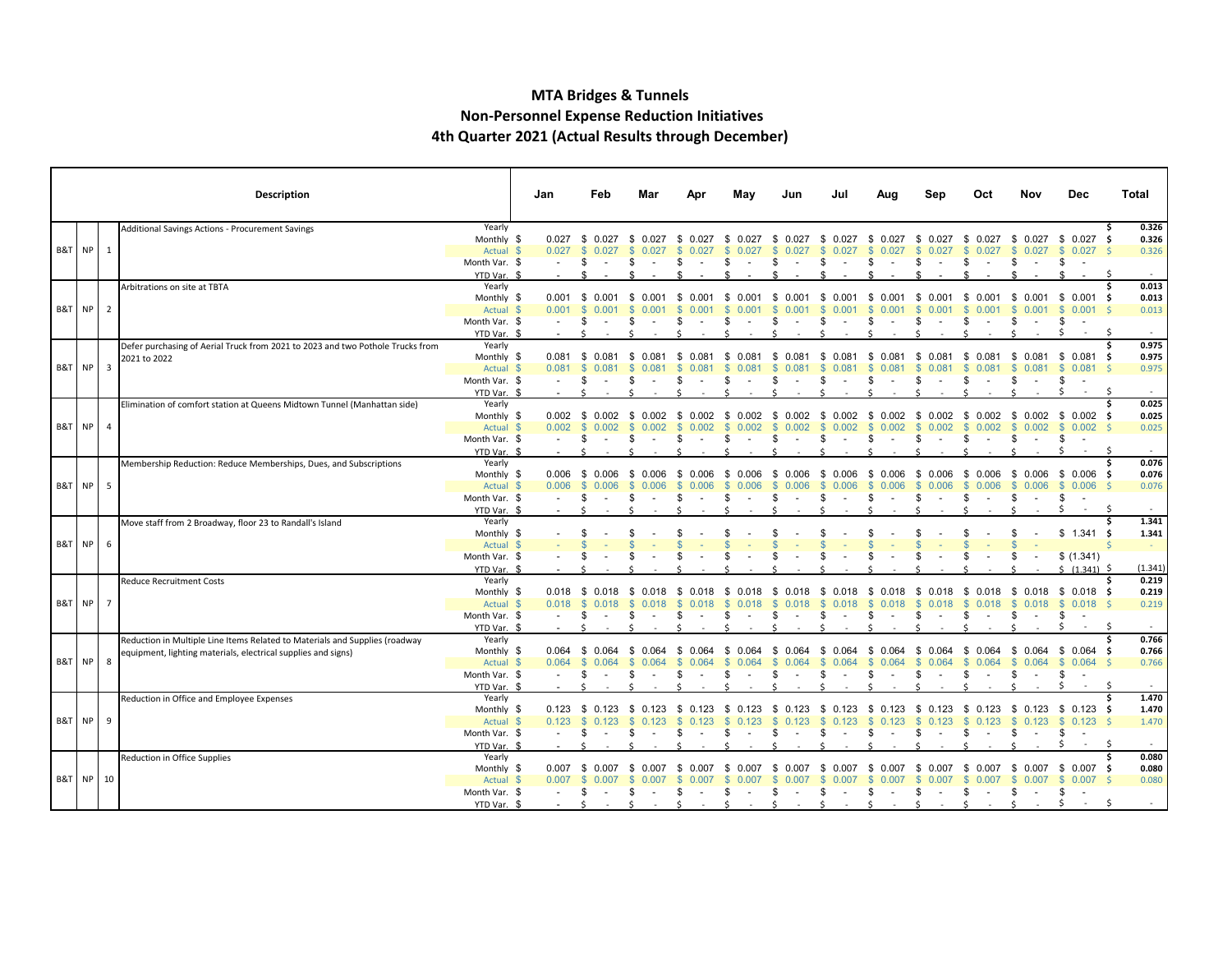#### **MTA Bridges & Tunnels Non-Personnel Expense Reduction Initiatives 4th Quarter 2021 (Actual Results through December)**

|                      |    | <b>Description</b>                                                                  |                         | Jan            | Feb                           | Mar                           | Apr                    | May                           | Jun                            | Jul                          | Aug                        | Sep                    | Oct                    | Nov                        | Dec                                       | Total            |
|----------------------|----|-------------------------------------------------------------------------------------|-------------------------|----------------|-------------------------------|-------------------------------|------------------------|-------------------------------|--------------------------------|------------------------------|----------------------------|------------------------|------------------------|----------------------------|-------------------------------------------|------------------|
|                      |    | Reduction in Other Business Expenses                                                | Yearly                  |                |                               |                               |                        |                               |                                |                              |                            |                        |                        |                            |                                           | 0.455            |
|                      |    |                                                                                     | Monthly \$              | 0.038          | \$ 0.038                      | -S<br>0.038                   | 0.038<br>-S            | 0.038<br>S                    | 0.038<br>-S                    | \$<br>0.038                  | 0.038<br>-S                | 0.038<br>- \$          | 0.038<br>S.            | 0.038<br>S.                | \$ 0.038                                  | 0.455            |
| B&T NP 11            |    |                                                                                     | Actual \$               | 0.038          | \$0.038                       | - SS<br>0.038                 | 0.038                  | 0.038                         | £.<br>0.038                    | <b>S</b><br>0.038            | 0.038<br><b>S</b>          | 0.038<br>-S            | 0.038<br>-S            | $\mathbb{S}$<br>0.038      | 0.038<br><b>S</b>                         | 0.455            |
|                      |    |                                                                                     | Month Var. \$           |                | -S                            |                               |                        |                               |                                | \$.                          |                            | -S                     |                        |                            | \$                                        | $\sim$           |
|                      |    | Reduction in Other Professional Services                                            | YTD Var. \$<br>Yearly   |                |                               |                               |                        |                               |                                |                              |                            |                        |                        |                            |                                           | 3.069            |
|                      |    |                                                                                     | Monthly \$              |                | $0.256$ \$ 0.256              | 0.256<br>- \$                 | \$<br>0.256            | 0.256<br>-S                   | 0.256<br>- \$                  | -\$<br>0.256                 | 0.256<br>\$                | - \$<br>0.256          | 0.256<br>S.            | S.                         | $0.256$ \$ 0.256                          | 3.069<br>- Ś     |
| <b>B&amp;T NP 12</b> |    |                                                                                     | Actual \$               | 0.256          | \$0.256                       | 0.256<br>-SS                  | 0.256                  | 0.256                         | 0.256<br><b>SS</b>             | <b>S</b><br>0.256            | 0.256<br>-S                | 0.256                  | <sup>S</sup><br>0.256  | s.<br>0.256                | <b>S</b><br>0.256                         | 3.069            |
|                      |    |                                                                                     | Month Var. \$           | $\sim$         | \$.                           |                               |                        |                               |                                | -S                           |                            | -S                     |                        |                            | \$                                        |                  |
|                      |    |                                                                                     | YTD Var. \$             |                |                               |                               |                        |                               |                                |                              |                            |                        |                        |                            | Ŝ.<br>$\sim$                              | -S<br>$\sim$     |
|                      |    | Reduction in Planning Studies Consultants                                           | Yearly                  |                |                               |                               |                        |                               |                                |                              |                            |                        |                        |                            |                                           | 0.300            |
|                      |    |                                                                                     | Monthly \$              | 0.025          | \$ 0.025                      | 0.025<br>-S                   | -S<br>0.025            | - \$<br>0.025                 | 0.025<br>-S                    | - \$<br>0.025                | 0.025<br>-SS               |                        | 0.025<br>- 35          | 0.025<br>S                 | \$0.025                                   | 0.300<br>- S     |
| B&T NP 13            |    |                                                                                     | Actual \$               | 0.025          | $\mathbb{S}$<br>0.025         | 0.025<br>-S                   | 0.025                  | 0.025                         | -8<br>0.025                    | - S<br>0.025                 | 0.025<br>- \$              | 0.025<br>-86           | 0.025<br><b>S</b>      | 0.025<br>-S                | $0.025$ \$<br>$\mathbb{S}$                | 0.300            |
|                      |    |                                                                                     | Month Var. \$           | $\blacksquare$ | -\$                           |                               | S                      | $\overline{\phantom{a}}$      | S<br>$\overline{\phantom{a}}$  | \$.<br>$\overline{a}$        | S                          | - \$                   | \$.<br>$\sim$          | \$<br>$\sim$               | \$<br>$\sim$                              |                  |
|                      |    |                                                                                     | YTD Var. \$             |                |                               |                               |                        |                               |                                |                              |                            |                        |                        |                            | $\sim$                                    | -S               |
|                      |    | Reductions to Major Maintenance                                                     | Yearly                  |                |                               |                               |                        |                               |                                |                              |                            |                        |                        |                            |                                           | 3.500            |
| B&T NP 14            |    |                                                                                     | Monthly \$<br>Actual \$ | 0.292          | <b>S</b><br>0.292             | $0.292$ \$ 0.292 \$ 0.292     | - \$<br>0.292          | 0.292<br>- \$<br>0.292        | 0.292<br>- 56                  | 0.292<br>- \$<br>-S<br>0.292 | 0.292<br>- \$              | 0.292<br>- \$          | 0.292<br>- 56<br>0.292 | - 5<br>0.292               | $0.292 \quad $0.292 \quad $$<br>\$0.292\$ | 3.500<br>3.500   |
|                      |    |                                                                                     | Month Var. \$           |                | \$                            |                               | S                      | -SS                           | S<br>$\sim$                    | - \$<br>$\sim$               | S<br>$\sim$                | - \$<br>$\sim$         | - 35<br>$\sim$         | \$<br>$\sim$               | \$<br>$\sim$                              |                  |
|                      |    |                                                                                     | YTD Var. \$             |                |                               |                               |                        |                               |                                |                              |                            |                        |                        |                            | -S<br>$\sim$                              | -S<br>$\sim$     |
|                      |    | Travel Reduction: Travel Meetings and Conventions                                   | Yearly                  |                |                               |                               |                        |                               |                                |                              |                            |                        |                        |                            |                                           | 0.185            |
|                      |    |                                                                                     | Monthly \$              |                |                               | $0.015$ \$ 0.015 \$ 0.015     | - \$<br>0.015          | - \$<br>0.015                 | - S<br>0.015                   | - \$<br>0.015                | - 5<br>0.015               | - 56<br>0.015          | - 56<br>0.015          | - S                        | $0.015$ \$ 0.015 \$                       | 0.185            |
| <b>B&amp;T NP 15</b> |    |                                                                                     | Actual \$               | $0.015$ \$     | 0.015                         |                               |                        |                               |                                |                              |                            |                        |                        | 0.015                      | $0.015$ \$<br>- SS                        | 0.185            |
|                      |    |                                                                                     | Month Var. \$           |                |                               |                               |                        |                               |                                |                              |                            |                        |                        | S                          | -\$                                       |                  |
|                      |    |                                                                                     | YTD Var. \$             |                |                               |                               |                        |                               |                                |                              |                            |                        |                        |                            | -S<br>$\sim$                              | -S<br>$\sim$     |
|                      |    | Vehicle Expense Reduction: Defer purchasing of fleet pool and take-home             | Yearly                  |                |                               |                               |                        |                               |                                |                              |                            |                        |                        |                            |                                           | 2.526            |
|                      |    | vehicles                                                                            | Monthly \$              |                | $0.211 \quad $0.211$          | - \$<br>0.211                 | - \$<br>0.211          | - \$<br>0.211                 | - \$<br>0.211                  |                              | \$ 0.211 \$ 0.211 \$       | 0.211                  | $\mathbb{S}$<br>0.211  | - \$                       | $0.211$ \$ 0.211 \$                       | 2.526            |
| B&T NP               | 16 |                                                                                     | Actual \$               | 0.211          | - \$<br>0.211                 |                               |                        |                               |                                | - \$                         | -S                         |                        | 0.211                  | -S                         | $0.211$ \$ 0.211 \$                       | 2.526            |
|                      |    |                                                                                     | Month Var. \$           |                | \$.                           |                               | \$                     |                               | \$                             | \$                           |                            |                        |                        |                            | -S                                        |                  |
|                      |    | Vehicle Reduction: Reduce fleet by not replacing vehicles as they reach end of life | YTD Var. \$<br>Yearly   |                |                               |                               |                        |                               |                                |                              |                            |                        |                        |                            |                                           | 0.588            |
|                      |    |                                                                                     | Monthly \$              | 0.049          | \$ 0.049                      | 0.049<br>-S                   | 0.049<br>-8            | -S<br>0.049                   | \$<br>0.049                    | -\$<br>0.049                 | -S<br>0.049                | 0.049                  | 0.049                  | 0.049<br>£.                | \$0.049                                   | 0.588            |
| B&T NP 17            |    |                                                                                     | Actual \$               | 0.049          | \$0.049                       | 0.049<br>-S                   | $\mathbf{\$}$<br>0.049 | $\mathbb{S}$<br>0.049         | 0.049<br>$\mathcal{F}$         | <b>S</b><br>0.049            | <b>S</b><br>0.049          | 0.049<br>-S            | $\mathbf{s}$<br>0.049  | $\mathbb{S}$<br>0.049      | \$0.049                                   | 0.588            |
|                      |    |                                                                                     | Month Var. \$           |                | \$                            |                               |                        |                               |                                |                              |                            |                        |                        |                            | \$                                        |                  |
|                      |    |                                                                                     | YTD Var. \$             |                |                               |                               |                        |                               |                                |                              |                            |                        |                        |                            | $\sim$                                    | -S<br>$\sim$     |
|                      |    | Vehicle Reduction: Reduce fleet pool and take-home vehicles                         | Yearly                  |                |                               |                               |                        |                               |                                |                              |                            |                        |                        |                            |                                           | 0.149            |
|                      |    |                                                                                     | Monthly \$              | 0.012          | \$<br>0.012                   | 0.012                         |                        | 0.012                         | - 35                           | - \$<br>0.012                |                            | 0.012                  |                        | 0.012                      | $$0.012$ \$                               | 0.149            |
| B&T NP 18            |    |                                                                                     | Actual \$               | 0.012          | $\mathbf{\$}$<br>0.012        | 0.012                         |                        |                               | 0.012                          | -S<br>0.012                  | 0.012                      | 0.012                  | 0.012                  | -S                         | $0.012 \quad $0.012 \quad $$              | 0.149            |
|                      |    |                                                                                     | Month Var. \$           |                | -\$                           |                               | £.                     |                               | £.                             | \$                           | £.                         | \$                     |                        | \$<br>$\sim$               | \$<br>$\sim$                              |                  |
|                      |    |                                                                                     | YTD Var. \$             |                |                               |                               |                        |                               |                                |                              |                            |                        |                        |                            |                                           |                  |
|                      |    |                                                                                     | Yearly                  |                |                               |                               |                        |                               |                                |                              |                            |                        |                        |                            |                                           | 16.064<br>-Ś     |
|                      |    | <b>Non-Personnel Consolidated</b>                                                   | Monthly \$<br>Actual \$ | 1.227          | 1.227 \$ 1.227<br>-S<br>1.227 | 1.227<br>- \$<br>-SS<br>1.227 | - \$                   | S.                            | .227<br>- 35<br>1.227          | - \$<br>1.227<br>1.227       | 1.227<br>- 5<br>s<br>1.227 | 1.227<br>- 56<br>1.227 | S.<br>1.227<br>1.227   | 1.227<br>S.<br>1.227<br>s. | $$2.568$ \$<br>$$1.227$ \$                | 16.064<br>14.723 |
|                      |    |                                                                                     | Month Var. \$           |                | \$<br>$\sim$                  | S.                            | S                      |                               | \$.                            | -S<br>$\sim$                 | S                          | S.                     |                        | \$<br>$\sim$ $-$           | \$(1.341)                                 |                  |
|                      |    |                                                                                     | YTD Var. \$             |                | \$<br>$\sim$                  | \$                            | \$<br>$\sim$           | S<br>$\overline{\phantom{a}}$ | \$<br>$\overline{\phantom{a}}$ | \$<br>$\sim$                 | \$                         | \$                     |                        | \$<br>$\sim$               | \$ (1.341) \$                             | (1.341)          |
|                      |    |                                                                                     |                         |                |                               |                               |                        |                               |                                |                              |                            |                        |                        |                            |                                           |                  |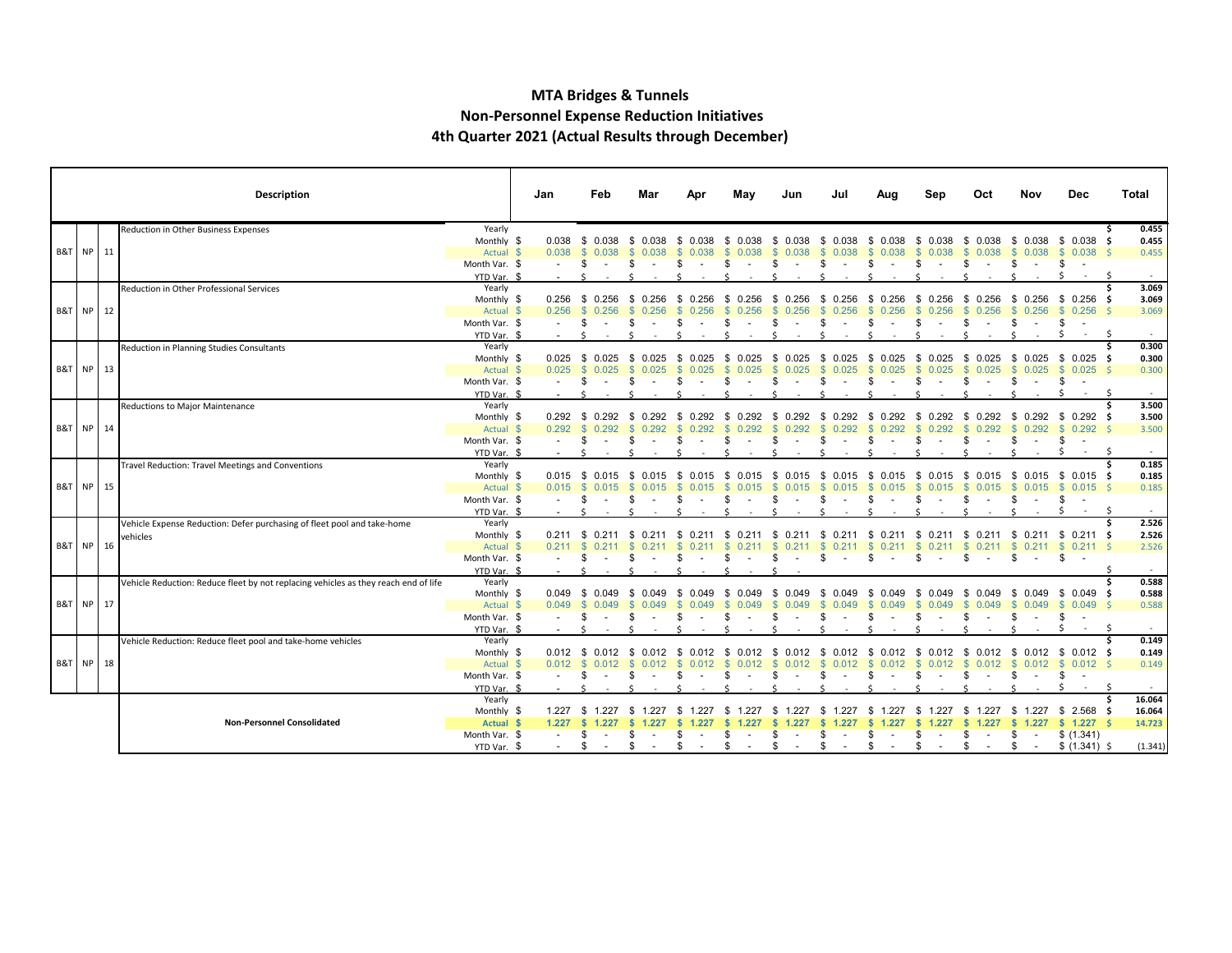#### **Metropolitan Transportation Authority 2021 MTA HQ ASA Monitoring Program 4th Quarter 2021 results**

In 2021, 28 ASA's were monitored with a full-year savings of \$103.1 million and a reduction of 0 positions.

Year-End results for 2021 shows that \$103.1 million or 100.0% of the planned ASA reductions was realized and no positions were reduced during the year.

All ASA's met the targeted savings for the year

The following ASA's have met the savings initiative targets for MTAHQ in 2021 and will no longer be monitored:

- MTAHQ OT-1 Eliminate the usage of overtime for administrative staff at HQ
- MTAHO CC-1 EAM Consulting Implementation
- MTAHO CC-2 EAM IT Reductions
- MTAHQ CC-3 IT Consulting Services
- MTAHQ CC-4 IT Other
- MTAHQ CC-5 Procurement Consulting Services
- MTAHQ CC-6 Reduction in Transformation consulting costs
- MTAHQ NP-1 Additional EAM IT savings
- MTAHQ NP-2 Additional Procurement Savings
- MTAHQ NP-4 Eliminate all culinary services
- MTAHQ NP-6 Less office supply usage due to lower building occupancy levels
- MTAHQ NP-7 Less physical mail and forms, use of electronic signatures
- MTAHO NP-8 Membership Reduction
- MTAHO NP-9 MTA IT Data Center Savings
- MTAHQ NP-10 NYS Assessment
- MTAHQ NP-11 Outside and Government Lobbying costs
- MTAHQ NP-12 Reduction of Corporate Miscellaneous Business Expenses
- MTAHQ NP-13 Reduction to cellular/data costs and laptop/desktop purchases
- MTAHQ NP-14 Reduction to Market Research costs
- MTAHQ NP-15 Reductions in advertising/marketing/promo expenses
- MTAHQ NP-16 Reductions in office equipment leases/rentals
- MTAHQ NP-17 Reductions in office furniture purchases
- MTAHQ NP-19 Travel Reduction: Reduce Travel by 50%
- MTAHQ NP-20 Vehicle Expense Reduction: car wash expenses
- MTAHQ NP-21 Vehicle Expense Reduction: MTAPD Vehicles
- MTAHO 21-1 Reduced Public Hearing Expenses
- MTAHQ 21-2 Savings in Communications Tower Expenses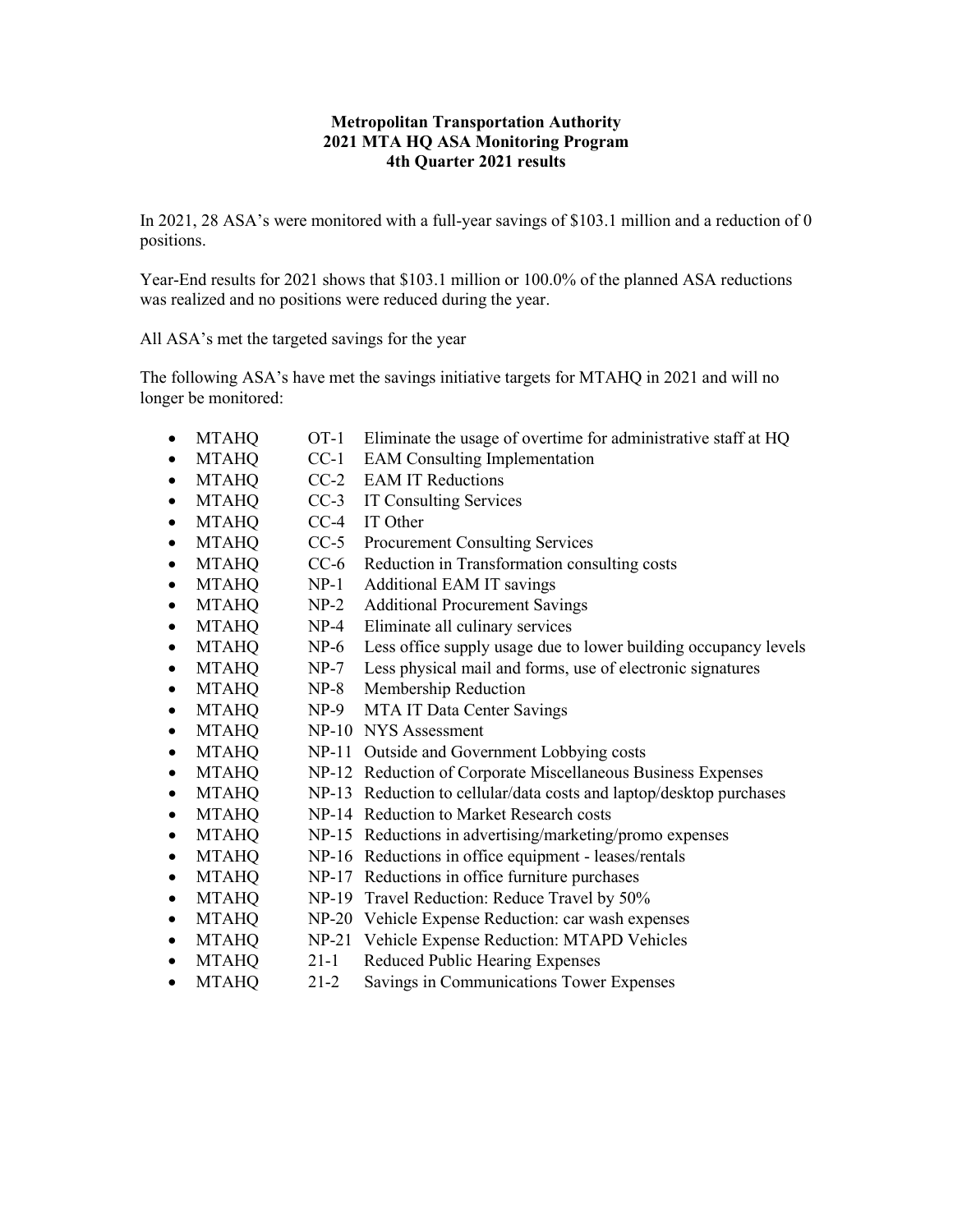ASA Name: Overtime Spening Reductions

ASA Description: 1 ASA is being monitored in 2021

ASA Status:

ASA VALUE: (\$ in millions)

|                                 | 2020  |      | 2021  |      | 2022  |      | 2023  |      | 2024  |      |
|---------------------------------|-------|------|-------|------|-------|------|-------|------|-------|------|
|                                 |       | Pos. |       | Pos. |       | Pos. |       | Pos. |       | Pos. |
| <b>Nov-20</b><br>Original Plan: | 0.283 |      | 0.449 |      | 0.466 |      | 0.483 |      | 0.483 |      |

| <b>CRITICAL TASKS &amp; MILESTONES:</b> | Planned | Revised | Actual |
|-----------------------------------------|---------|---------|--------|
|                                         | Date    | Date    | Date   |
| 11/1/2020 Identify Savings              |         |         |        |

| MONTHLY CASH SAVINGS: (\$ in millions) |        |       |       |       |       |       |       |       |       |                          |       |        |       |
|----------------------------------------|--------|-------|-------|-------|-------|-------|-------|-------|-------|--------------------------|-------|--------|-------|
|                                        | Jan    | Feb   | Mar   | Apr   | Mav   | Jun   | Jul   | Aua   | Sep   | Oct                      | Nov   | Dec    | Total |
| Plan                                   | 0.037  | 0.037 | 0.037 | 0.037 | 0.037 | 0.037 | 0.037 | 0.037 | 0.037 | 0.037                    | 0.037 | 0.037  | 0.449 |
| Actual/Proj.                           | J.037  | J.037 | 0.037 | 0.037 | 0.037 | 0.037 | 0.037 | 0.037 | 0.037 | 0.037                    | 0.037 | 0.037  | 0.449 |
| Month Var.                             | $\sim$ |       |       |       |       |       |       |       |       |                          |       |        |       |
| YTD Var.                               | $\sim$ |       |       |       |       |       |       |       |       | $\overline{\phantom{a}}$ |       | $\sim$ |       |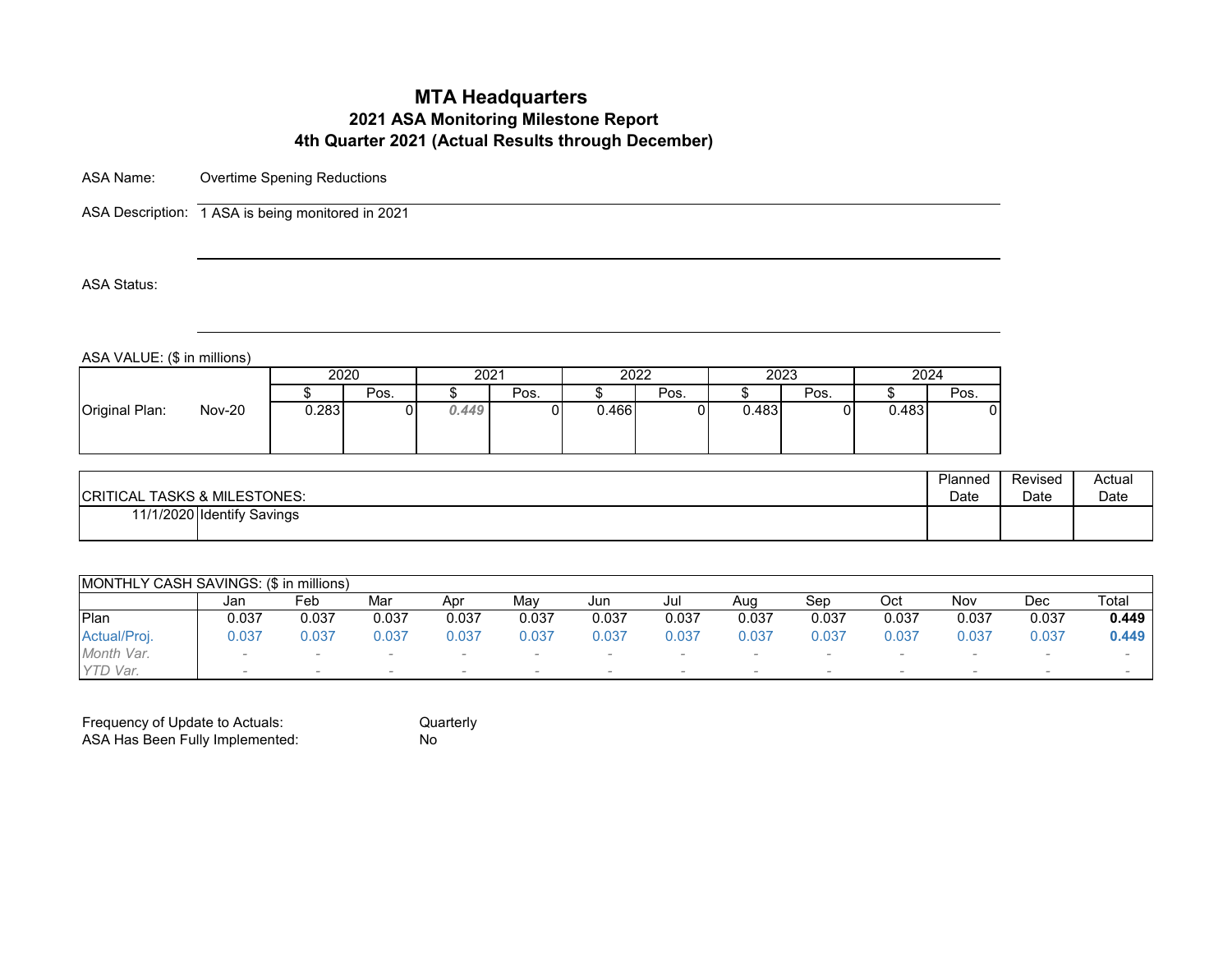ASA Name: Consulting Services Reductions

ASA Description: 6 ASA's are being monitored in 2021

ASA Status:

ASA VALUE: (\$ in millions)

| 2020<br>2023<br>2024<br>2022<br>2021<br>Pos.<br>Pos.<br>Pos.<br>Pos.<br>Pos.<br><b>Nov-20</b><br>46.697<br>30.260<br>83.047<br>30.170<br>18.630<br>υı | . <i>.</i><br>. |  |  |  |  |  |
|-------------------------------------------------------------------------------------------------------------------------------------------------------|-----------------|--|--|--|--|--|
|                                                                                                                                                       |                 |  |  |  |  |  |
|                                                                                                                                                       |                 |  |  |  |  |  |
|                                                                                                                                                       | Original Plan:  |  |  |  |  |  |

| <b>CRITICAL TASKS &amp; MILESTONES:</b> | Planned | Revised | Actual |
|-----------------------------------------|---------|---------|--------|
|                                         | Date    | Date    | Date   |
| 11/1/2020 Identify Savings              |         |         |        |

| <b>IMONTHLY CASH SAVINGS: (\$ in millions)</b> |                          |        |       |                |       |        |       |        |       |        |       |        |        |
|------------------------------------------------|--------------------------|--------|-------|----------------|-------|--------|-------|--------|-------|--------|-------|--------|--------|
|                                                | Jan                      | Feb    | Mar   | Apr            | Mav   | Jun    | Jul   | Aug    | Sep   | Oct    | Nov   | Dec    | Total  |
| <b>IPlan</b>                                   | 6.921                    | 6.921  | 6.921 | 6.921          | 6.921 | 6.921  | 6.921 | 6.921  | 6.921 | 6.921  | 6.921 | 6.921  | 83.047 |
| Actual/Proj.                                   | 0.921                    | 6.921  | 6.921 | $6.92^{\circ}$ | 6.921 | 6.921  | 6.921 | 6.921  | 6.921 | 6.921  | 6.921 | 6.921  | 83.047 |
| Month Var.                                     | $\overline{\phantom{a}}$ | $\sim$ |       |                |       |        |       | $\sim$ |       | $\sim$ |       |        |        |
| YTD Var.                                       |                          | $\sim$ |       | $\sim$         |       | $\sim$ |       | $\sim$ |       | $\sim$ |       | $\sim$ |        |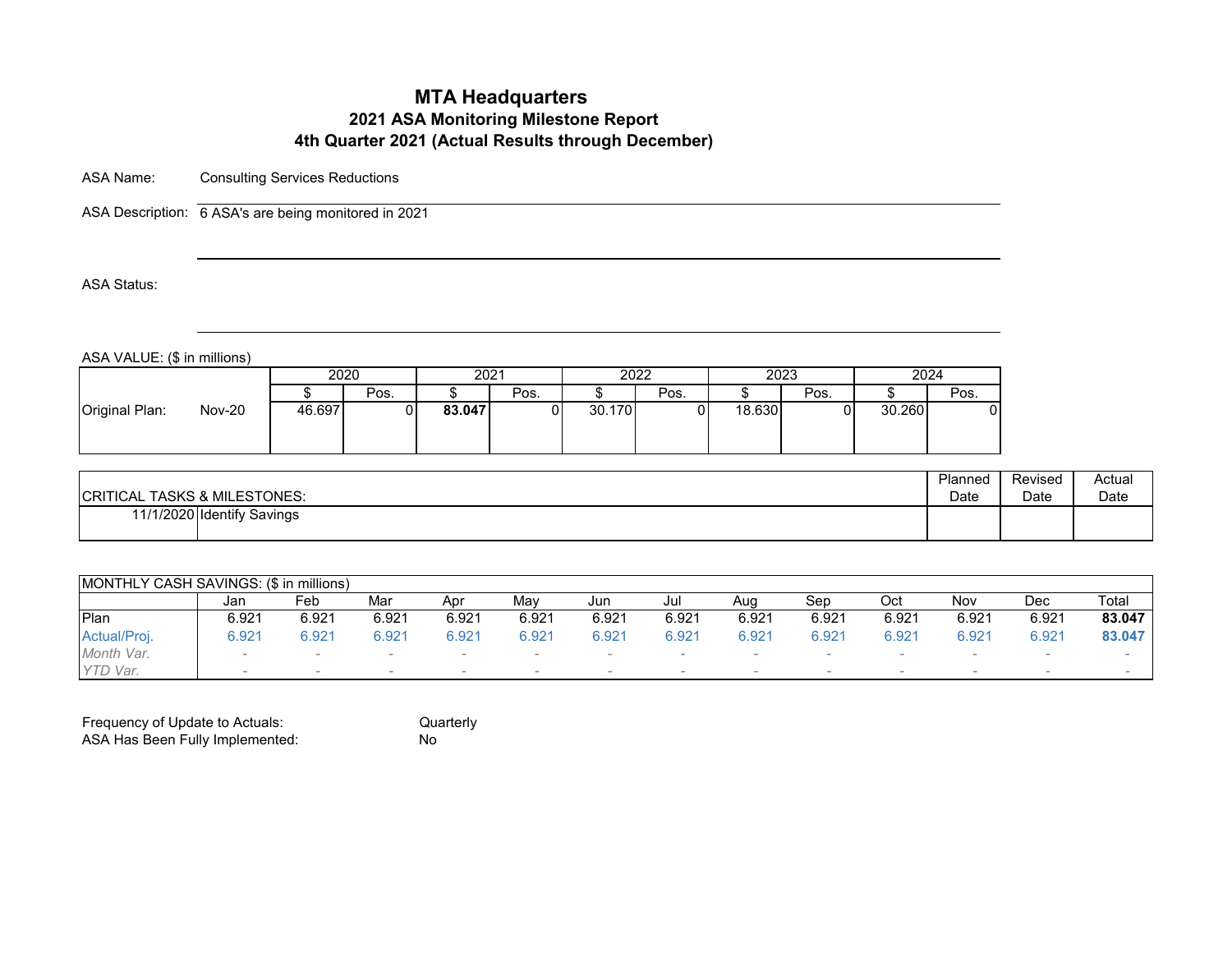ASA Name: Non-Personnel Expense Reductions

ASA Description: 19 ASA's are being monitored in 2021

ASA Status:

ASA VALUE: (\$ in millions)

|                                 |        | 2020 |        | 2021 |        | 2022 |        | 2023  | 2024   |       |
|---------------------------------|--------|------|--------|------|--------|------|--------|-------|--------|-------|
|                                 |        | Pos. |        | Pos. |        | Pos. |        | Pos.  |        | Pos.  |
| <b>Nov-20</b><br>Original Plan: | 16.682 |      | 19.618 |      | 16.539 | 01   | 14.107 | 0.000 | 14.181 | 0.000 |

| <b>CRITICAL TASKS &amp; MILESTONES:</b> | Planned | Revised | Actual |
|-----------------------------------------|---------|---------|--------|
|                                         | Date    | Date    | Date   |
| 11/1/2020 Identify Savings              |         |         |        |

| <b>IMONTHLY CASH SAVINGS: (\$ in millions)</b> |        |      |      |      |      |      |      |      |        |      |        |       |        |
|------------------------------------------------|--------|------|------|------|------|------|------|------|--------|------|--------|-------|--------|
|                                                | Jan    | Feb  | Mar  | Apr  | Mav  | Jun  | Jul  | Aug  | Sep    | Oct  | Nov    | Dec   | Total  |
| <b>IPlan</b>                                   | .569   | .569 | .569 | .569 | .569 | .569 | .569 | .569 | .569   | .569 | .569   | 2.361 | 19.618 |
| Actual/Proj.                                   | .569   | .569 | .569 | .569 | .569 | .569 | .569 | .569 | .569   | .569 | .569   | 2.361 | 19.618 |
| Month Var.                                     | $\sim$ |      |      |      |      |      |      |      |        |      |        |       |        |
| YTD Var.                                       |        |      |      |      |      |      |      |      | $\sim$ |      | $\sim$ |       |        |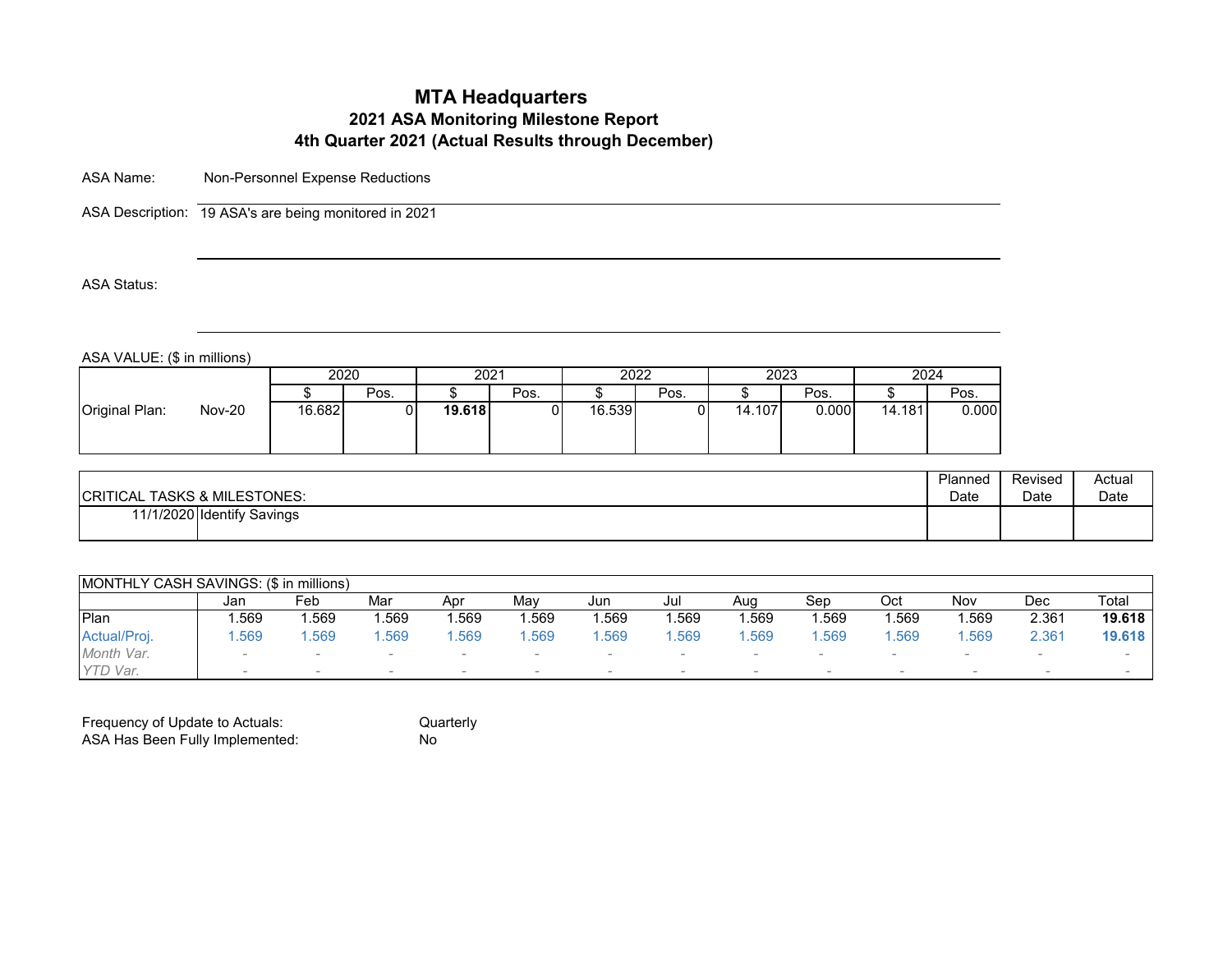ASA Name: BRPs that are not captured under the ASA Initiative or were not fully implemented

ASA Description: 2 BRP's are being monitored in 2021

ASA Status:

ASA VALUE: ( in millions)

| 2023<br>2020<br>2024<br>2022<br>2021<br>Pos.<br>Pos.<br>Pos.<br>Pos.<br>Pos.<br>Original Plan:<br>.690<br>0.000<br><b>Jul-21</b><br>.646<br>ا 704.،<br>.654<br>01 |  |  |  |  |  |  |
|-------------------------------------------------------------------------------------------------------------------------------------------------------------------|--|--|--|--|--|--|
|                                                                                                                                                                   |  |  |  |  |  |  |
|                                                                                                                                                                   |  |  |  |  |  |  |
|                                                                                                                                                                   |  |  |  |  |  |  |

| <b>CRITICAL TASKS &amp; MILESTONES:</b> | Planned | Revised | Actual |
|-----------------------------------------|---------|---------|--------|
|                                         | Date    | Date    | Date   |
| 11/1/2020 Identify Savings              |         |         |        |

| <b>MONTHLY CASH SAVINGS:</b> |                          | ín millions)             |       |        |       |        |       |        |       |        |                          |                          |       |
|------------------------------|--------------------------|--------------------------|-------|--------|-------|--------|-------|--------|-------|--------|--------------------------|--------------------------|-------|
|                              | Jan                      | Feb                      | Mar   | Apr    | Mav   | Jun    | Jul   | Aug    | Sep   | Oct    | Nov                      | Dec                      | Total |
| Plan                         | 0.130                    | 0.130                    | 0.130 | 0.130  | 0.130 | 0.130  | 0.151 | 0.151  | 0.151 | 0.151  | 0.151                    | 0.151                    | 1.690 |
| Actual/Proj.                 | 0.130                    | 0.130                    | 0.130 | 0.130  | 0.130 | 0.130  | 0.151 | 0.151  | 0.151 | 0.151  | 0.151                    | 0.151                    | 1.690 |
| Month Var.                   | $\overline{\phantom{a}}$ | $\overline{\phantom{a}}$ |       |        |       |        |       | $\sim$ |       | $\sim$ |                          | $\overline{\phantom{a}}$ |       |
| YTD Var.                     | $\sim$                   | $\sim$                   |       | $\sim$ |       | $\sim$ |       | $\sim$ |       | $\sim$ | $\overline{\phantom{a}}$ | $\overline{\phantom{a}}$ |       |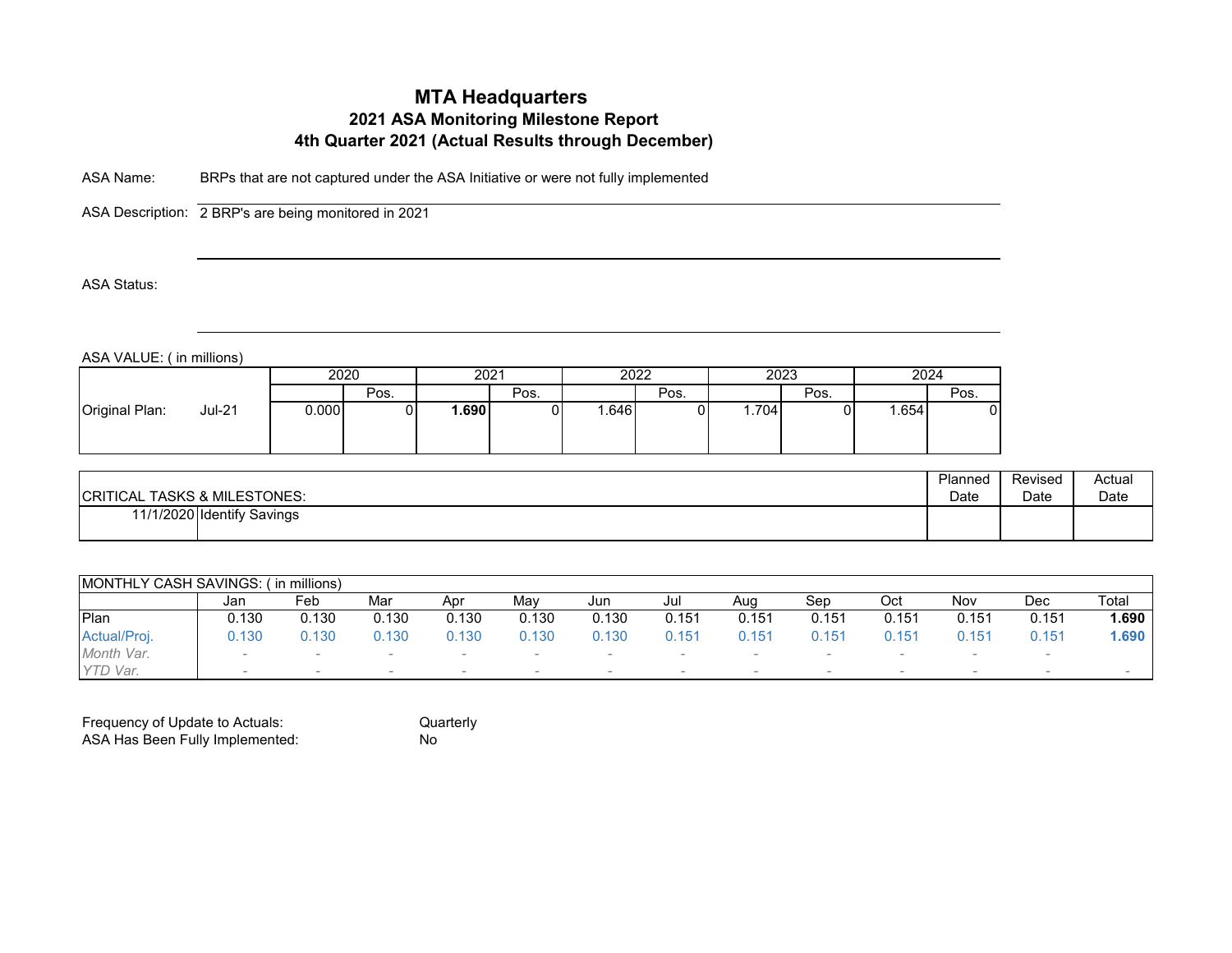#### **MTA Headquarters Overtime Spending Reduction Initiatives 4th Quarter 2021 (Actual Results through December)**

|       |  | Description                                                    |               | Jan    | Feb                      | Mar   | Apr           | May            | Jun           | Jul      | Aug   | Sep   | Oct                    | Nov                      | Dec          | Total |
|-------|--|----------------------------------------------------------------|---------------|--------|--------------------------|-------|---------------|----------------|---------------|----------|-------|-------|------------------------|--------------------------|--------------|-------|
|       |  | Eliminate the usage of overtime for administrative staff at HQ | Yearly        |        |                          |       |               |                |               |          |       |       |                        |                          |              | 0.449 |
|       |  |                                                                | Monthly \$    | 0.037  | \$ 0.037                 | 0.037 | \$ 0.037      | \$ 0.037       | \$ 0.037      | \$ 0.037 | 0.037 | 0.037 | 0.037<br>$\mathcal{F}$ | \$ 0.037                 | \$ 0.037 \$  | 0.449 |
| HQ OT |  |                                                                | Actual        | 0.037  |                          | 0.037 |               | -0.03          |               |          | 0.037 |       | 0.03                   |                          | $0.037$ \$   | 0.449 |
|       |  |                                                                | Month Var. \$ | $\sim$ |                          |       |               |                |               |          |       |       |                        |                          | S.<br>$\sim$ |       |
|       |  |                                                                | YTD Var. \$   | $\sim$ |                          |       | $\sim$ $\sim$ |                |               |          |       |       |                        |                          |              |       |
|       |  |                                                                | Yearly        |        |                          |       |               |                |               |          |       |       |                        |                          |              | 0.449 |
|       |  |                                                                | Monthly \$    | 0.037  | \$ 0.037                 | 0.037 | \$ 0.037      | \$ 0.037       | \$ 0.037      | . በ በ37  | 0.037 | 0.037 | 0.037                  | 0.037                    | \$ 0.037     | 0.449 |
|       |  | <b>Overtime Consolidated</b>                                   | Actual \$     | 0.037  | 0.037                    | 0.037 | 0.03          | $0.03^{\circ}$ | $.03^{\circ}$ | 0.03     | 0.037 | 0.03  | 0.037                  | 0.037                    | 0.037        | 0.449 |
|       |  |                                                                | Month Var. \$ | $\sim$ | $\overline{\phantom{a}}$ |       |               |                |               | -        |       |       |                        | $\overline{\phantom{a}}$ | S.<br>$\sim$ |       |
|       |  |                                                                | YTD Var. \$   |        |                          |       |               |                |               |          |       |       |                        |                          |              |       |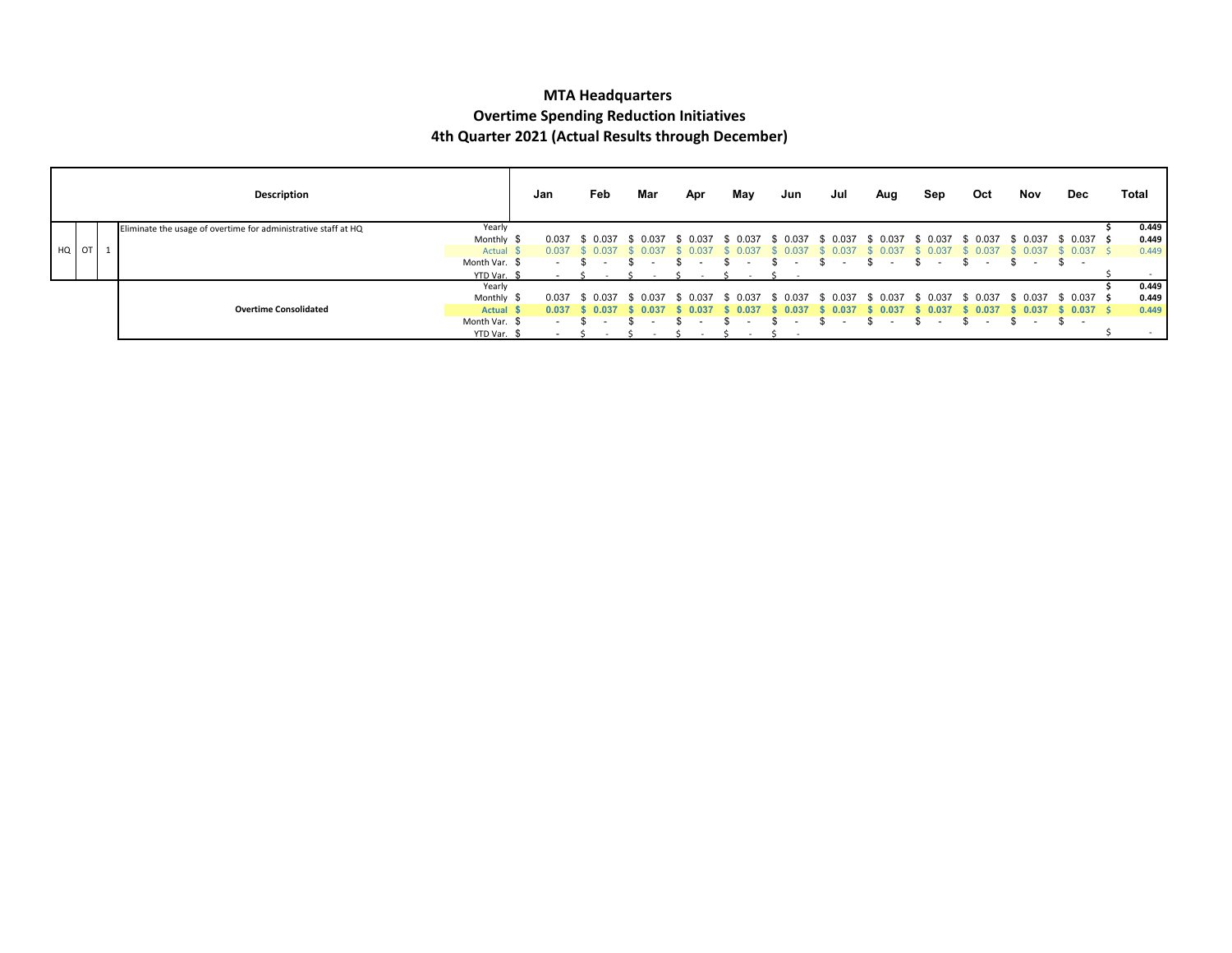#### **MTA Headquarters Consulting Services Reduction Initiatives 4th Quarter 2021 (Actual Results through December)**

|    |               |                | Description                                                                |               | Jan            | Feb           | Mar           | Apr          | May          | Jun           | Jul           | Aug           | Sep          | Oct                            | Nov          | <b>Dec</b>                     | Total  |
|----|---------------|----------------|----------------------------------------------------------------------------|---------------|----------------|---------------|---------------|--------------|--------------|---------------|---------------|---------------|--------------|--------------------------------|--------------|--------------------------------|--------|
|    |               |                | EAM Consulting Implementation - Utilitize existing systems at B&T and LIRR | Yearly        |                |               |               |              |              |               |               |               |              |                                |              |                                | 9.287  |
|    |               |                | rather than replace them                                                   | Monthly \$    | 0.774          | -93           |               |              |              |               |               |               |              |                                | -96          | 0.774<br>- SS                  | 9.287  |
| HQ | <sub>cc</sub> | $\mathbf{1}$   |                                                                            | Actual \$     | 0.774          |               |               |              |              |               |               |               |              |                                |              | $0.774 \quad S$                | 9.287  |
|    |               |                |                                                                            | Month Var. \$ |                |               |               |              |              |               | я.            |               | -96          | £.<br>$\overline{\phantom{a}}$ | \$<br>$\sim$ | \$                             |        |
|    |               |                |                                                                            | YTD Var. \$   |                |               |               |              |              |               |               |               |              |                                |              |                                | $\sim$ |
|    |               |                | <b>EAM IT Reductions</b>                                                   | Yearly        |                |               |               |              |              |               |               |               |              |                                |              |                                | 6.520  |
|    |               |                |                                                                            | Monthly \$    | 0.543          | - \$<br>0.543 | - \$<br>0.543 |              |              | 0.543<br>- 96 | - SS<br>0.543 |               | 543          | Яб.<br>0.543                   | -SS          | $0.543$ \$ 0.543 \$            | 6.520  |
| HQ | $CC$ 2        |                |                                                                            | Actual \$     | $0.543$ \$     | 0.543         |               |              |              |               |               | -SS<br>0.543  | 543          | 0.543                          | -S           | $0.543$ \$ $0.543$ \$          | 6.520  |
|    |               |                |                                                                            | Month Var. \$ |                |               |               |              |              |               |               |               | -86          | £.                             | S.           | \$<br>$\overline{\phantom{a}}$ |        |
|    |               |                |                                                                            | YTD Var. \$   |                |               |               |              |              |               |               |               |              |                                |              |                                |        |
|    |               |                | IT Consulting Services: Phase 1 - release 40 contractors by Sept. 1, 2020  | Yearly        |                |               |               |              |              |               |               |               |              |                                |              |                                | 12.600 |
|    |               |                | Phase 2 - release 99 contractors by Jan. 1, 2021                           | Monthly \$    | 1.050          | -96<br>1.050  |               |              |              |               | - 96<br>1.050 |               |              | S.<br>1.050                    | 1.050<br>-SS | \$1.050 \$                     | 12.600 |
| HQ | $CC$ 3        |                |                                                                            | Actual \$     | 1.050          |               |               |              |              |               |               |               |              | 1.050                          | 1.050        | $\mathbb{S}$<br>$1.050$ \$     | 12.600 |
|    |               |                |                                                                            | Month Var. \$ |                |               |               |              |              |               |               |               |              | $\sim$                         | \$<br>$\sim$ | \$                             |        |
|    |               |                |                                                                            | YTD Var. \$   |                |               |               |              |              |               |               |               |              |                                |              |                                | $\sim$ |
|    |               |                | IT Other - Reduce printing, renegotiate cellular services                  | Yearly        |                |               |               |              |              |               |               |               |              |                                |              |                                | 3.000  |
|    |               |                |                                                                            | Monthly \$    | 0.250          | \$ 0.250      | 0.250<br>- \$ |              |              | 0.250<br>- \$ | - \$<br>0.250 | 0.250<br>- \$ | 0.250<br>-SS | -SS<br>0.250                   |              | $$0.250$ \$ 0.250 \$           | 3.000  |
| HQ | $CC$ 4        |                |                                                                            | Actual \$     | 0.250          | \$ 0.250      |               |              |              |               | -SS           | -S<br>0.250   | 0.250        | 0.250                          | -SS          | $0.250$ \$ 0.250 \$            | 3.000  |
|    |               |                |                                                                            | Month Var. \$ |                |               |               |              |              |               |               |               |              |                                |              | -S                             |        |
|    |               |                |                                                                            | YTD Var. \$   |                |               |               |              |              |               |               |               |              |                                |              |                                |        |
|    |               |                | Procurement Consulting Services - Reduce 24 contractors by 50%             | Yearly        |                |               |               |              |              |               |               |               |              |                                |              |                                | 1.640  |
|    |               |                |                                                                            | Monthly \$    | 0.137          |               |               |              |              |               |               |               |              | -96                            |              | 0.137                          | 1.640  |
| HQ | cc            | 5 <sup>5</sup> |                                                                            | Actual \$     | 0.137          |               |               |              |              |               |               |               |              |                                |              | $0.137 \quad$ \$<br>- S        | 1.640  |
|    |               |                |                                                                            | Month Var. \$ |                |               |               |              |              |               | £.            |               | - \$         | \$.<br>$\sim$                  | \$<br>$\sim$ | \$                             |        |
|    |               |                |                                                                            | YTD Var. \$   |                |               |               |              |              |               |               |               |              |                                |              |                                | $\sim$ |
|    |               |                | Reduction in Transformation consulting costs                               | Yearly        |                |               |               |              |              |               |               |               |              |                                |              |                                | 50.000 |
|    |               |                |                                                                            | Monthly \$    | 4.167          |               | -167          |              |              |               |               |               |              |                                |              | 4.167<br>-SS                   | 50.000 |
| HQ | cc            | 6              |                                                                            | Actual \$     | 4.167          |               |               |              |              |               |               |               |              | 4.167                          |              | $4.167 \quad$ \$<br>- S        | 50.000 |
|    |               |                |                                                                            | Month Var. \$ |                |               |               |              |              |               |               |               |              |                                |              | -S                             |        |
|    |               |                |                                                                            | YTD Var. \$   |                |               |               |              |              |               |               |               |              |                                |              |                                |        |
|    |               |                |                                                                            | Yearly        |                |               |               |              |              |               |               |               |              |                                |              |                                | 83.047 |
|    |               |                |                                                                            | Monthly \$    | $6.92^{\circ}$ |               |               |              |              |               |               |               |              |                                | 6.921        | 6.921 S<br>S.                  | 83.047 |
|    |               |                | <b>Consulting Consolidated</b>                                             | Actual \$     | 6.921          |               |               |              |              |               |               |               |              |                                |              | $6.921$ \$                     | 83.047 |
|    |               |                |                                                                            | Month Var. \$ |                | S             |               |              |              |               |               |               | Я.           | £.<br>$\sim$                   | \$<br>$\sim$ | \$<br>$\sim$                   |        |
|    |               |                |                                                                            | YTD Var. \$   | $\sim$         | S.<br>$\sim$  | $\sim$ $-$    | S.<br>$\sim$ | S.<br>$\sim$ |               |               |               |              |                                |              |                                | $\sim$ |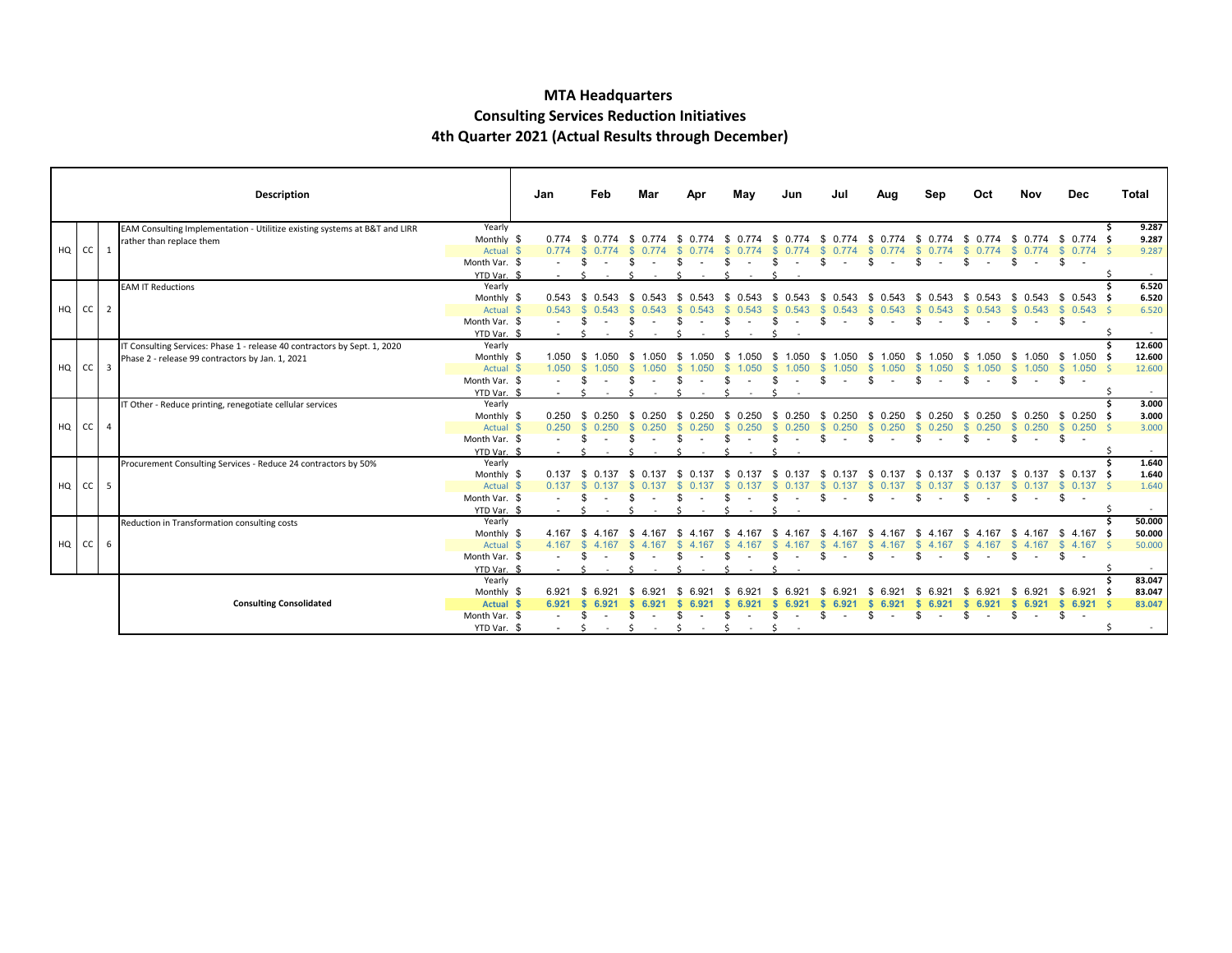#### **MTA Headquarters Non-Personnel Expense Reduction Initiatives 4th Quarter 2021 (Actual Results through December)**

|          |               | <b>Description</b>                                                        |                       | Jan    | Feb                  |       | Mar                          | Apr                    | May                                       | June                   | Jul                                          | Aug               | Sep                   | Oct                                   | Nov                  | <b>Dec</b>            | Total          |
|----------|---------------|---------------------------------------------------------------------------|-----------------------|--------|----------------------|-------|------------------------------|------------------------|-------------------------------------------|------------------------|----------------------------------------------|-------------------|-----------------------|---------------------------------------|----------------------|-----------------------|----------------|
|          |               | Additional EAM IT savings                                                 | Yearly                |        |                      |       |                              |                        |                                           |                        |                                              |                   |                       |                                       |                      |                       | 1.000          |
|          |               |                                                                           | Monthly \$            |        | $0.083$ \$ 0.083     |       | 0.083<br>- \$                | - \$<br>0.083          | \$ 0.083                                  | -\$<br>0.083           | \$ 0.083 \$ 0.083                            |                   | - \$<br>0.083         | \$ 0.083                              |                      | $$0.083$$ \$ 0.083 \$ | 1.000          |
|          | $HQ$ $NP$ 1   |                                                                           | Actual \$             | 0.083  | \$0.083              |       | 0.083                        | <sup>\$</sup><br>0.083 | $\mathbb{S}$<br>0.083                     | $\mathbb{S}$<br>0.083  | \$0.083                                      | 0.083<br>- \$     | $\mathbb{S}$<br>0.083 | \$0.083                               | \$0.083              | \$0.083\$             | 1.000          |
|          |               |                                                                           | Month Var. \$         |        | \$                   |       | \$                           | \$                     | -96<br>$\sim$                             | S<br>$\sim$            | \$<br>$\sim$ $-$                             | \$<br>$\sim$ $-$  | \$<br>$\sim$          | -S<br>$\sim$                          | \$                   | \$                    |                |
|          |               |                                                                           | YTD Var. \$           |        |                      |       |                              |                        |                                           |                        |                                              |                   |                       |                                       |                      |                       |                |
|          |               | <b>Additional Procurement Savings</b>                                     | Yearly                |        |                      |       |                              |                        |                                           |                        |                                              |                   |                       |                                       |                      |                       | 0.792<br>Ŝ.    |
|          | HQ NP 2       |                                                                           | Monthly               |        |                      |       |                              |                        |                                           |                        |                                              |                   |                       |                                       |                      | $$0.792$ \$           | 0.792          |
|          |               |                                                                           | Actual \$             |        |                      |       |                              |                        |                                           |                        |                                              |                   |                       |                                       |                      | \$0.792\$             | 0.792          |
|          |               |                                                                           | Month Var. \$         |        |                      |       |                              |                        |                                           |                        |                                              |                   |                       |                                       |                      | \$                    | $\sim$         |
|          |               |                                                                           | YTD Var. \$<br>Yearly |        |                      |       |                              |                        |                                           |                        |                                              |                   |                       |                                       |                      |                       | 0.068          |
|          |               | Eliminate all culinary services                                           | Monthly \$            | 0.006  | \$ 0.006             |       | 0.006<br>- \$                | - \$<br>0.006          | \$ 0.006                                  | \$<br>0.006            | \$ 0.006                                     | 0.006<br>- \$     | - \$<br>0.006         | \$ 0.006                              |                      | \$ 0.006 \$ 0.006 \$  | 0.068          |
|          | $HQ$ $NP$ $4$ |                                                                           | Actual \$             | 0.006  | $\mathbb{S}$         |       | 0.006                        | 0.006                  | 0.006                                     | <sup>\$</sup><br>0.006 | \$ 0.006                                     | 0.006<br>-S       | S.<br>0.006           | S.<br>0.006                           | 0.006<br>S.          | \$0.006\$             | 0.068          |
|          |               |                                                                           | Month Var. \$         |        | \$                   |       |                              | \$.                    |                                           | \$.                    | \$                                           | S                 | \$                    | \$<br>$\sim$                          | S.<br>$\sim$         | \$                    |                |
|          |               |                                                                           | YTD Var. \$           |        | $\leq$               |       |                              |                        |                                           |                        |                                              |                   |                       |                                       |                      |                       |                |
|          |               | Less office supply usage due to lower building occupancy levels           | Yearly                |        |                      |       |                              |                        |                                           |                        |                                              |                   |                       |                                       |                      |                       | 0.213          |
|          |               |                                                                           | Monthly \$            |        |                      |       |                              |                        | 0.018 \$ 0.018 \$ 0.018 \$ 0.018 \$ 0.018 |                        | \$ 0.018 \$ 0.018 \$ 0.018 \$ 0.018 \$ 0.018 |                   |                       |                                       |                      | $$0.018$$ \$ 0.018 \$ | 0.213          |
|          | HQ NP 6       |                                                                           | Actual \$             | 0.018  | <b>S</b>             |       | 0.018                        | <sup>\$</sup><br>0.018 | 0.018                                     | <b>S</b><br>0.018      | \$0.018                                      | 0.018<br>- \$     | S.<br>0.018           | 0.018<br>S.                           |                      | $$0.018$$ \$ 0.018 \$ | 0.213          |
|          |               |                                                                           | Month Var. \$         |        | - 56                 |       |                              | s.                     | \$.<br>$\sim$                             | S<br>$\sim$            | \$                                           | S.                | \$                    | s.<br>$\sim$ $-$                      | \$<br>$\sim 100$     | \$                    |                |
|          |               |                                                                           | YTD Var. \$           |        |                      |       |                              |                        |                                           |                        |                                              |                   |                       |                                       |                      |                       | Ŝ.             |
|          |               | Less physical mail and forms, use of electronic signatures                | Yearly                |        |                      |       |                              |                        |                                           |                        |                                              |                   |                       |                                       |                      |                       | 0.334          |
|          |               |                                                                           | Monthly \$            |        | $0.028$ \$ 0.028     |       | \$ 0.028                     | - \$<br>0.028          | \$ 0.028                                  | \$0.028                | \$ 0.028                                     | 0.028<br>- \$     | 0.028<br>- \$         | \$0.028                               |                      | $$0.028$$ \$ 0.028 \$ | 0.334          |
|          | HQ NP 7       |                                                                           | Actual \$             | 0.028  | \$0.028              |       | <b>S</b><br>0.028            | <sup>\$</sup><br>0.028 | 0.028<br>$\mathbb{S}$                     | \$0.028                | \$0.028                                      | 0.028<br><b>S</b> | $\mathbb{S}$<br>0.028 | \$0.028                               |                      | \$0.028\$0.028\$      | 0.334          |
|          |               |                                                                           | Month Var. \$         |        | -S                   |       | \$.                          | \$                     | S<br>$\sim$                               | \$.                    | \$                                           | \$<br>$\sim$      | \$<br>$\sim$          | \$<br>$\sim$                          | \$<br>$\sim$         | \$                    |                |
|          |               |                                                                           | YTD Var. \$           |        |                      |       |                              |                        |                                           |                        |                                              |                   |                       |                                       |                      |                       | Ŝ.             |
|          |               | Membership Reduction: Reductions in membership dues and subscription fees | Yearly                |        |                      |       |                              |                        |                                           |                        |                                              |                   |                       |                                       |                      |                       | 0.492          |
|          |               |                                                                           | Monthly \$            |        | $0.041 \quad $0.041$ |       | - \$<br>0.041                | - \$<br>0.041          | 0.041<br>S.                               | - \$<br>0.041          | - \$<br>0.041                                | -S<br>0.041       | S.<br>0.041           | 0.041<br>S.                           | - \$                 |                       | 0.492          |
|          | $HQ$ $NP$ 8   |                                                                           | Actual \$             | 0.041  | <b>S</b>             | 0.041 |                              |                        | 0.041                                     | $\mathcal{S}$<br>0.041 | -S<br>0.041                                  | -SS<br>0.041      | -S<br>0.041           | \$ 0.041                              | - \$<br>0.041        | $$0.041$ \$           | 0.492          |
|          |               |                                                                           | Month Var. \$         |        | - 56                 |       |                              | \$                     | £.                                        | \$.                    | -S                                           | -S                | \$                    | \$.                                   | \$                   | -S                    |                |
|          |               |                                                                           | YTD Var. \$           |        |                      |       |                              |                        |                                           |                        |                                              |                   |                       |                                       |                      |                       |                |
|          |               | MTA IT Data Center Savings                                                | Yearly                |        |                      |       |                              |                        |                                           |                        |                                              |                   |                       |                                       |                      |                       | 4.900          |
|          |               |                                                                           | Monthly \$            | 0.408  | \$ 0.408             |       | 0.408<br>- \$                | - \$<br>0.408          | \$ 0.408                                  | -\$<br>0.408           | \$ 0.408                                     | 0.408<br>- \$     | - \$<br>0.408         | \$ 0.408                              |                      | $$0.408$$ \$ 0.408 \$ | 4.900          |
| HQ NP 9  |               |                                                                           | Actual \$             | 0.408  | \$0.408              |       | 0.408                        | $\mathbb{S}$<br>0.408  | $\mathbb{S}$<br>0.408                     | $\mathbb{S}$<br>0.408  | \$0.408                                      | 0.408<br>- S      | <b>S</b><br>0.408     | \$0.408                               | $^{\circ}$<br>0.408  | \$0.408\$             | 4.900          |
|          |               |                                                                           | Month Var. \$         | $\sim$ | -S                   |       |                              |                        |                                           |                        | \$.                                          | -SS<br>$\sim$     | \$                    | \$.<br>$\sim$                         | -S                   | \$.                   | - Ś<br>$\sim$  |
|          |               |                                                                           | YTD Var. \$           |        |                      |       |                              |                        |                                           |                        |                                              |                   |                       |                                       |                      |                       |                |
|          |               | NYS Assessment                                                            | Yearly<br>Monthly \$  | 0.417  | - \$                 |       | -S<br>0.417                  | - \$                   | \$.                                       | - \$<br>0.417          | -S<br>0.417                                  | -S<br>0.417       | - \$                  | S.<br>0.417                           |                      | $$0.417 \t$0.417 \t$$ | 5.000<br>5.000 |
|          | HQ NP 10      |                                                                           | Actual \$             | 0.417  | - \$                 |       | 0.417                        |                        |                                           | - S<br>0.417           | - S                                          | 0.417             | - 5                   | <b>S</b><br>0.417                     |                      | $$0.417$ $$0.417$ \$  | 5.000          |
|          |               |                                                                           | Month Var. \$         |        | \$                   |       |                              | \$.                    |                                           | S                      | -SS                                          | S                 | \$.                   | £.<br>$\sim$ $-$                      | S.<br>$\sim 10^{-1}$ | -S                    |                |
|          |               |                                                                           | YTD Var. \$           | $\sim$ | Ŝ.                   |       | S.                           | \$                     |                                           |                        |                                              |                   |                       |                                       |                      |                       |                |
|          |               | Outside and Government Lobbying costs                                     | Yearly                |        |                      |       |                              |                        |                                           |                        |                                              |                   |                       |                                       |                      |                       | 0.189          |
|          |               |                                                                           | Monthly \$            |        |                      |       | $0.016$ \$ 0.016 \$ 0.016 \$ |                        | $0.016$ \$ 0.016                          |                        | \$ 0.016 \$ 0.016 \$ 0.016 \$                |                   |                       | $0.016$ \$ 0.016 \$ 0.016 \$ 0.016 \$ |                      |                       | 0.189          |
| HQ NP 11 |               |                                                                           | Actual \$             | 0.016  | <b>S</b>             | 0.016 | 0.016                        | 0.016                  | 0.016                                     | - S<br>0.016           | S.<br>0.016                                  | 0.016             | 0.016<br>S.           | S.<br>0.016                           |                      | $$0.016$ \$ 0.016 \$  | 0.189          |
|          |               |                                                                           | Month Var. \$         | $\sim$ | - 56                 |       | - \$                         | s.                     | - 35<br>$\sim$                            | S<br>$\sim$            | S.                                           | S.<br>$\sim$      | \$<br>$\sim$          | \$<br>$\sim 100$                      | \$<br>$\sim 100$     | \$                    |                |
|          |               |                                                                           | YTD Var. \$           |        |                      |       | $\hat{\zeta}$                | ¢                      | ¢.                                        |                        |                                              |                   |                       |                                       |                      |                       | Ŝ              |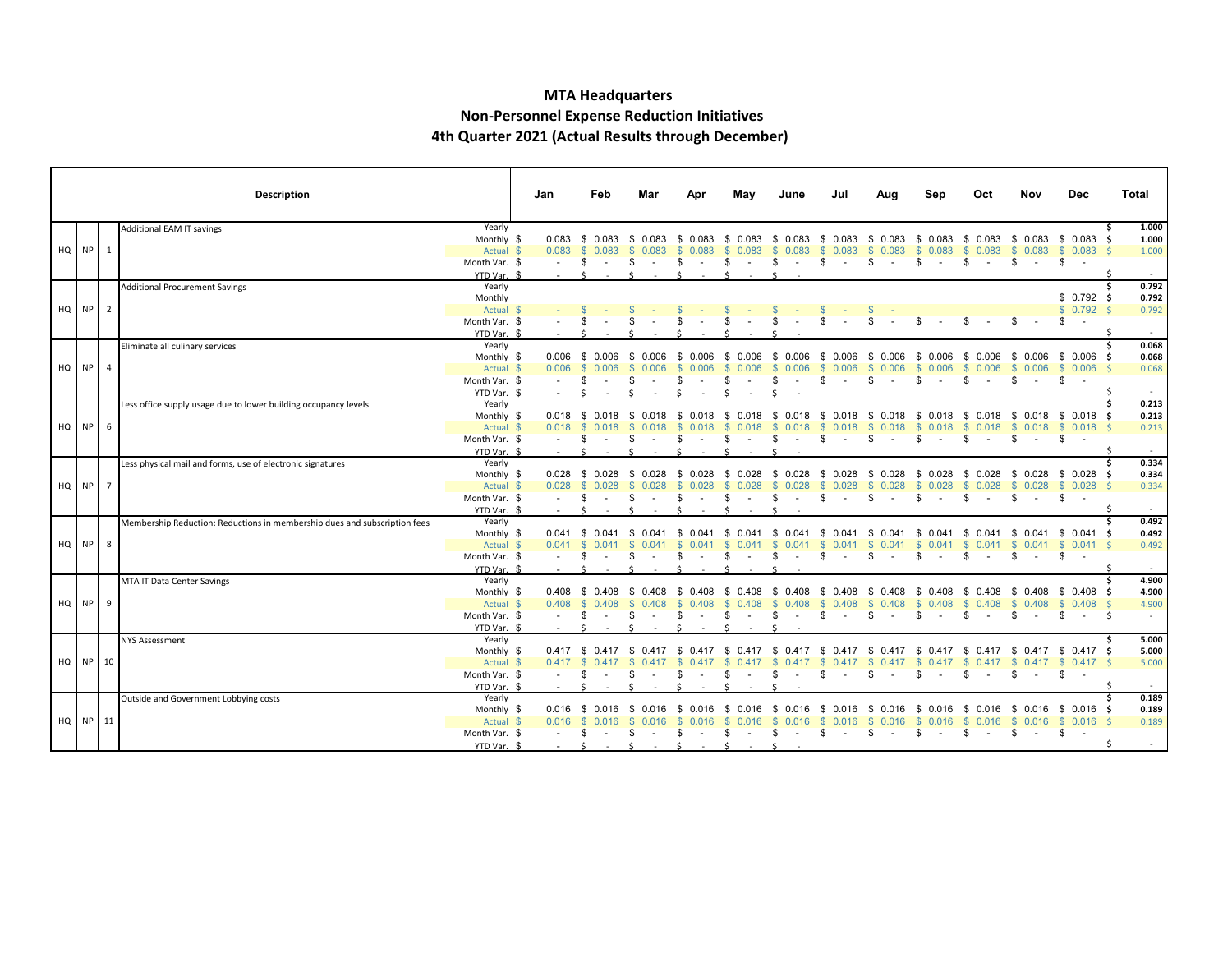#### **MTA Headquarters**

#### **Non-Personnel Expense Reduction Initiatives**

**4th Quarter 2021 (Actual Results through December)**

|          |          | Reduction of Corporate Miscellaneous Business Expenses                      | Yearly                     |            |                                           |                                                                                                                                                                                                                                                                                                                                                                       |                            |                        |                            |                           |                                                          |                             |                       |                   |                                                 | .s  | 0.400  |
|----------|----------|-----------------------------------------------------------------------------|----------------------------|------------|-------------------------------------------|-----------------------------------------------------------------------------------------------------------------------------------------------------------------------------------------------------------------------------------------------------------------------------------------------------------------------------------------------------------------------|----------------------------|------------------------|----------------------------|---------------------------|----------------------------------------------------------|-----------------------------|-----------------------|-------------------|-------------------------------------------------|-----|--------|
|          |          |                                                                             | Monthly \$                 |            | $0.033 \quad $0.033$                      |                                                                                                                                                                                                                                                                                                                                                                       | \$ 0.033 \$ 0.033 \$ 0.033 |                        |                            | \$ 0.033 \$ 0.033         |                                                          |                             |                       |                   | \$ 0.033 \$ 0.033 \$ 0.033 \$ 0.033 \$ 0.033 \$ |     | 0.400  |
| HQ NP 12 |          |                                                                             | Actual \$                  |            | $0.033 \quad $0.033$                      | \$ 0.033                                                                                                                                                                                                                                                                                                                                                              | $\mathbb{S}$<br>0.033      | 0.033<br><b>S</b>      |                            | $$0.033$$ $$0.033$        | $$0.033$ \$                                              | 0.033                       | \$0.033               | \$0.033           | $$0.033$ \$                                     |     | 0.400  |
|          |          |                                                                             | Month Var. \$              |            | -\$                                       | \$.                                                                                                                                                                                                                                                                                                                                                                   | -96                        | $\sim$                 | \$<br>$\sim$               | \$                        | -S                                                       | \$                          | s.<br>$\sim$          | \$                | \$                                              |     |        |
|          |          |                                                                             | YTD Var. \$                |            |                                           |                                                                                                                                                                                                                                                                                                                                                                       |                            |                        |                            |                           |                                                          |                             |                       |                   |                                                 |     |        |
|          |          | Reduction to cellular/data costs and reductions in laptop/desktop purchases | Yearly                     |            |                                           |                                                                                                                                                                                                                                                                                                                                                                       |                            |                        |                            |                           |                                                          |                             |                       |                   |                                                 |     | 1.676  |
|          |          |                                                                             | Monthly \$                 |            | $0.140 \quad $0.140$                      | \$ 0.140                                                                                                                                                                                                                                                                                                                                                              | \$ 0.140 \$ 0.140          |                        |                            | \$ 0.140 \$ 0.140         | \$ 0.140                                                 | - \$<br>0.140               | - \$<br>0.140         |                   | \$ 0.140 \$ 0.140 \$                            |     | 1.676  |
| HQ NP 13 |          |                                                                             | Actual \$                  | $0.140$ \$ | 0.140                                     | \$0.140                                                                                                                                                                                                                                                                                                                                                               | $\mathbb{S}$<br>0.140      | <b>S</b><br>0.140      | <b>S</b>                   | $0.140 \quad $0.140$      | \$0.140                                                  | -S<br>0.140                 | <b>S</b><br>0.140     | - S               | $0.140 \t S \t 0.140 \t S$                      |     | 1.676  |
|          |          |                                                                             | Month Var. \$              |            | -S                                        |                                                                                                                                                                                                                                                                                                                                                                       |                            |                        |                            | S.                        | \$.                                                      | \$                          |                       | \$.               | . ድ                                             | -Ś  | $\sim$ |
|          |          |                                                                             | YTD Var. \$                |            | $\hat{\zeta}$                             |                                                                                                                                                                                                                                                                                                                                                                       |                            |                        |                            |                           |                                                          |                             |                       |                   |                                                 |     |        |
|          |          | Reduction to Market Research costs                                          | Yearly                     |            |                                           |                                                                                                                                                                                                                                                                                                                                                                       |                            |                        |                            |                           |                                                          |                             |                       |                   |                                                 |     | 0.462  |
|          |          |                                                                             | Monthly \$                 |            | $0.039$ \$ 0.039                          | \$ 0.039                                                                                                                                                                                                                                                                                                                                                              | \$ 0.039 \$ 0.039          |                        |                            | $$0.039$ $$0.039$         | \$ 0.039 \$ 0.039 \$ 0.039                               |                             |                       |                   | $$0.039$ \$ 0.039 \$                            |     | 0.462  |
|          | HQ NP 14 |                                                                             | Actual \$                  | 0.039      | -S<br>0.039                               | <b>S</b><br>0.039                                                                                                                                                                                                                                                                                                                                                     | <sup>S</sup><br>0.039      | -SS<br>0.039           | 0.039<br>S.                | \$0.039                   | \$ 0.039                                                 | 0.039<br>-S                 | 0.039<br>-SS          |                   | $$0.039$ \$ 0.039 \$                            |     | 0.462  |
|          |          |                                                                             | Month Var. \$              |            | \$<br>$\sim$                              | \$<br>$\sim$ $-$                                                                                                                                                                                                                                                                                                                                                      | -\$<br>$\sim$              | \$<br>$\sim 10^{-1}$   | \$<br>$\sim 100$           | \$<br>$\sim$ $-$          | \$<br>$\sim$                                             | - \$<br>$\sim$              | -S<br>$\sim 100$      | -S<br>$\sim 100$  | \$<br>$\sim$                                    |     |        |
|          |          |                                                                             | YTD Var. \$                |            |                                           |                                                                                                                                                                                                                                                                                                                                                                       |                            |                        |                            |                           |                                                          |                             |                       |                   |                                                 |     |        |
|          |          | Reductions in advertising/marketing/promo expenses                          | Yearly                     |            |                                           |                                                                                                                                                                                                                                                                                                                                                                       |                            |                        |                            |                           |                                                          |                             |                       |                   |                                                 |     | 0.048  |
|          |          |                                                                             | Monthly \$                 |            | $0.004$ \$ 0.004                          | \$ 0.004 \$                                                                                                                                                                                                                                                                                                                                                           | 0.004                      | 0.004<br>- \$          | - \$<br>0.004              | \$ 0.004                  | \$ 0.004 \$                                              | 0.004                       | 0.004<br>- \$         | 0.004<br>- \$     | $$0.004$ \$                                     |     | 0.048  |
|          | HQ NP 15 |                                                                             | Actual \$                  | 0.004      | $\mathbb{S}$<br>0.004                     | \$0.004                                                                                                                                                                                                                                                                                                                                                               | $\mathcal{S}$<br>0.004     | 0.004<br>$\mathcal{S}$ | $\mathbf{s}$<br>0.004      | \$0.004                   | \$ 0.004                                                 | 0.004<br>-S                 | $\mathbf{s}$<br>0.004 | <b>S</b><br>0.004 | \$0.004S                                        |     | 0.048  |
|          |          |                                                                             | Month Var. \$              |            | \$.                                       | S                                                                                                                                                                                                                                                                                                                                                                     |                            | $\sim$                 | \$.                        | -S                        | S                                                        | - \$                        | -S<br>$\sim$          | \$<br>$\sim$      | \$<br>$\sim$                                    |     |        |
|          |          |                                                                             | YTD Var. \$<br>Yearly      |            |                                           |                                                                                                                                                                                                                                                                                                                                                                       |                            |                        |                            |                           |                                                          |                             |                       |                   |                                                 |     | 0.018  |
|          |          | Reductions in office equipment - leases/rentalS                             | Monthly \$                 |            |                                           | $0.002 \quad $0.002 \quad $0.002 \quad $0.002 \quad $0.002 \quad $0.002 \quad $0.002 \quad $0.002 \quad $0.002 \quad $0.002 \quad $0.002 \quad $0.002 \quad $0.002 \quad $0.002 \quad $0.002 \quad $0.002 \quad $0.002 \quad $0.002 \quad $0.002 \quad $0.002 \quad $0.002 \quad $0.002 \quad $0.002 \quad $0.002 \quad $0.002 \quad $0.002 \quad $0.002 \quad $0.00$ |                            | 0.002                  | - \$                       | $0.002 \quad $0.002$      | $$0.002$ \$                                              | 0.002                       | 0.002<br>- \$         |                   | \$ 0.002 \$ 0.002 \$                            |     | 0.018  |
|          | HQ NP 16 |                                                                             | Actual \$                  | 0.002      | \$ 0.002                                  | \$ 0.002                                                                                                                                                                                                                                                                                                                                                              | -S<br>0.002                | -SS<br>0.002           | S.<br>0.002                | \$ 0.002                  | \$ 0.002                                                 | -S<br>0.002                 | <b>S</b><br>0.002     | \$ 0.002          | \$0.002\$                                       |     | 0.018  |
|          |          |                                                                             | Month Var. \$              |            | -\$                                       |                                                                                                                                                                                                                                                                                                                                                                       |                            |                        |                            | -S                        | \$.                                                      | \$.                         | -SG                   | £.                | \$                                              |     |        |
|          |          |                                                                             | YTD Var. \$                |            |                                           |                                                                                                                                                                                                                                                                                                                                                                       |                            |                        |                            |                           |                                                          |                             |                       |                   |                                                 |     | $\sim$ |
|          |          | Reductions in office furniture purchases                                    | Yearly                     |            |                                           |                                                                                                                                                                                                                                                                                                                                                                       |                            |                        |                            |                           |                                                          |                             |                       |                   |                                                 |     | 0.171  |
|          |          |                                                                             | Monthly \$                 |            | $0.014$ \$ 0.014                          | \$ 0.014 \$                                                                                                                                                                                                                                                                                                                                                           | 0.014                      | - \$<br>0.014          | - \$                       |                           | 0.014 \$ 0.014 \$ 0.014 \$ 0.014                         |                             | - \$<br>0.014         |                   | \$ 0.014 \$ 0.014 \$                            |     | 0.171  |
| HQ NP 17 |          |                                                                             | Actual \$                  | 0.014      | <b>S</b>                                  | -SS                                                                                                                                                                                                                                                                                                                                                                   | 0.014                      | 0.014                  | $\mathbb{S}$<br>$0.014$ \$ | 0.014                     | - \$<br>0.014                                            | 0.014                       | -SS<br>0.014          | -SS               | $0.014$ \$ 0.014 \$                             |     | 0.171  |
|          |          |                                                                             | Month Var. \$              |            | \$<br>$\sim$                              | \$.                                                                                                                                                                                                                                                                                                                                                                   |                            |                        | \$.                        | \$<br>$\sim$              | -S                                                       | \$                          | \$.<br>$\sim$         | \$<br>$\sim$      | \$<br>$\sim$                                    |     |        |
|          |          |                                                                             | YTD Var. \$                |            | $\zeta$                                   |                                                                                                                                                                                                                                                                                                                                                                       |                            |                        |                            |                           |                                                          |                             |                       |                   |                                                 |     |        |
|          |          | Travel Reduction: Reduce Travel by 50%                                      | Yearly                     |            |                                           |                                                                                                                                                                                                                                                                                                                                                                       |                            |                        |                            |                           |                                                          |                             |                       |                   |                                                 |     | 0.291  |
|          |          |                                                                             | Monthly \$                 |            |                                           | 0.024 \$ 0.024 \$ 0.024 \$ 0.024 \$ 0.024                                                                                                                                                                                                                                                                                                                             |                            |                        |                            |                           | \$ 0.024 \$ 0.024 \$ 0.024 \$ 0.024 \$ 0.024             |                             |                       |                   | \$ 0.024 \$ 0.024 \$                            |     | 0.291  |
| HQ NP 19 |          |                                                                             | Actual \$                  | $0.024$ \$ | 0.024                                     | \$0.024                                                                                                                                                                                                                                                                                                                                                               | $\mathbf{s}$<br>0.024      | <b>S</b><br>0.024      | <b>S</b>                   | $0.024$ \$ 0.024 \$ 0.024 |                                                          | - \$<br>0.024               | \$0.024               |                   | $$0.024$ \$ 0.024 \$                            |     | 0.291  |
|          |          |                                                                             | Month Var. \$              |            | \$                                        | \$                                                                                                                                                                                                                                                                                                                                                                    |                            | £.                     | \$                         | -S                        | -S                                                       | - \$                        | \$.<br>$\sim$         | \$<br>$\sim$      | \$                                              |     |        |
|          |          |                                                                             | YTD Var. \$                | $\sim$     | -S                                        |                                                                                                                                                                                                                                                                                                                                                                       | S.                         |                        |                            |                           |                                                          |                             |                       |                   |                                                 | -S  |        |
|          |          | Vehicle Expense Reduction: Eliminate MTAPD car wash expenses                | Yearly                     |            |                                           |                                                                                                                                                                                                                                                                                                                                                                       |                            |                        |                            |                           |                                                          |                             |                       |                   |                                                 |     | 0.016  |
|          | HQ NP 20 |                                                                             | Monthly \$                 | 0.001      | $0.001$ \$ 0.001<br>$\mathbb{S}$<br>0.001 | \$ 0.001 \$ 0.001 \$ 0.001                                                                                                                                                                                                                                                                                                                                            |                            | 0.001                  | $\mathbb{S}$<br>0.001      | S.<br>0.001               | \$ 0.001 \$ 0.001 \$ 0.001 \$ 0.001 \$ 0.001<br>\$ 0.001 |                             | \$ 0.001              | S.                | \$ 0.001 \$ 0.001 \$                            |     | 0.016  |
|          |          |                                                                             | Actual \$<br>Month Var. \$ |            | - \$                                      | \$.                                                                                                                                                                                                                                                                                                                                                                   | -96                        | -96<br>$\sim$          | \$<br>$\sim$               | \$<br>$\sim$              | - \$<br>$\sim$                                           | -S<br>0.001<br>-S<br>$\sim$ | -S<br>$\sim 100$      | \$.               | $0.001$ \$ 0.001 \$<br>-S                       |     | 0.016  |
|          |          |                                                                             | YTD Var. \$                |            |                                           |                                                                                                                                                                                                                                                                                                                                                                       |                            |                        |                            |                           |                                                          |                             |                       |                   |                                                 |     |        |
|          |          | Vehicle Expense Reduction: MTAPD Vehicles                                   | Yearly                     |            |                                           |                                                                                                                                                                                                                                                                                                                                                                       |                            |                        |                            |                           |                                                          |                             |                       |                   |                                                 | Ŝ   | 3.550  |
|          |          |                                                                             | Monthly \$                 | 0.296      | 0.296<br>- \$                             | \$ 0.296                                                                                                                                                                                                                                                                                                                                                              | 0.296<br>-S                | 0.296<br>- \$          | 0.296<br>- \$              | \$ 0.296                  | \$ 0.296                                                 | 0.296<br>- S                | 0.296<br>- \$         | \$ 0.296          | \$ 0.296 \$                                     |     | 3.550  |
| HQ NP 21 |          |                                                                             | Actual \$                  | 0.296      | <b>S</b><br>0.296                         | \$0.296                                                                                                                                                                                                                                                                                                                                                               | 0.296<br>-SS               | $\mathbf{s}$<br>0.296  | $\mathbb{S}$<br>0.296      | <b>S</b><br>0.296         | \$0.296                                                  | 0.296<br>-S                 | 0.296<br>- S          | 0.296<br>- S      | $$0.296$ S                                      |     | 3.550  |
|          |          |                                                                             | Month Var. \$              |            | \$<br>$\sim$                              | \$                                                                                                                                                                                                                                                                                                                                                                    | -S                         | S<br>$\sim$            | \$.<br>$\sim$              | \$<br>$\sim$              | \$<br>$\sim$                                             | \$<br>$\sim$                | \$<br>$\sim 10^{-1}$  | \$<br>$\sim$      | \$<br>$\sim$                                    | - Ś | $\sim$ |
|          |          |                                                                             | YTD Var. \$                |            | $\ddot{\phantom{1}}$                      |                                                                                                                                                                                                                                                                                                                                                                       |                            |                        |                            |                           |                                                          |                             |                       |                   |                                                 |     |        |
|          |          |                                                                             | Yearly                     |            |                                           |                                                                                                                                                                                                                                                                                                                                                                       |                            |                        |                            |                           |                                                          |                             |                       |                   |                                                 |     | 19.618 |
|          |          |                                                                             | Monthly \$                 |            | 1.569 \$ 1.569                            | \$1.569                                                                                                                                                                                                                                                                                                                                                               | \$1.569                    | 1.569<br>- \$          | \$1.569                    | \$1.569                   | \$1.569                                                  | \$1.569                     | \$1.569               |                   | $$1.569$ $$2.361$ \$                            |     | 19.618 |
|          |          | <b>Non-Personnel Consolidated</b>                                           | Actual \$                  | 1.569      | S.<br>1.569                               | \$1.569                                                                                                                                                                                                                                                                                                                                                               | -S<br>1.569                | 1.569                  | S.<br>1.569                | \$1.569                   | \$1.569                                                  | <b>S</b><br>1.569           | \$1.569               |                   | $$1.569$ $$2.361$ \$                            |     | 19.618 |
|          |          |                                                                             | Month Var. \$              |            | \$<br>$\sim$                              | -SS                                                                                                                                                                                                                                                                                                                                                                   | -SS                        | \$.<br>$\sim$          | \$.                        | -S<br>$\sim 100$          | -S                                                       | \$.                         | \$.<br>$\sim 100$     | \$<br>$\sim 100$  | \$<br>$\sim$ $\sim$                             |     |        |
|          |          |                                                                             | YTD Var. \$                |            | $\zeta$                                   |                                                                                                                                                                                                                                                                                                                                                                       | ć                          |                        |                            |                           |                                                          |                             |                       |                   |                                                 |     | $\sim$ |